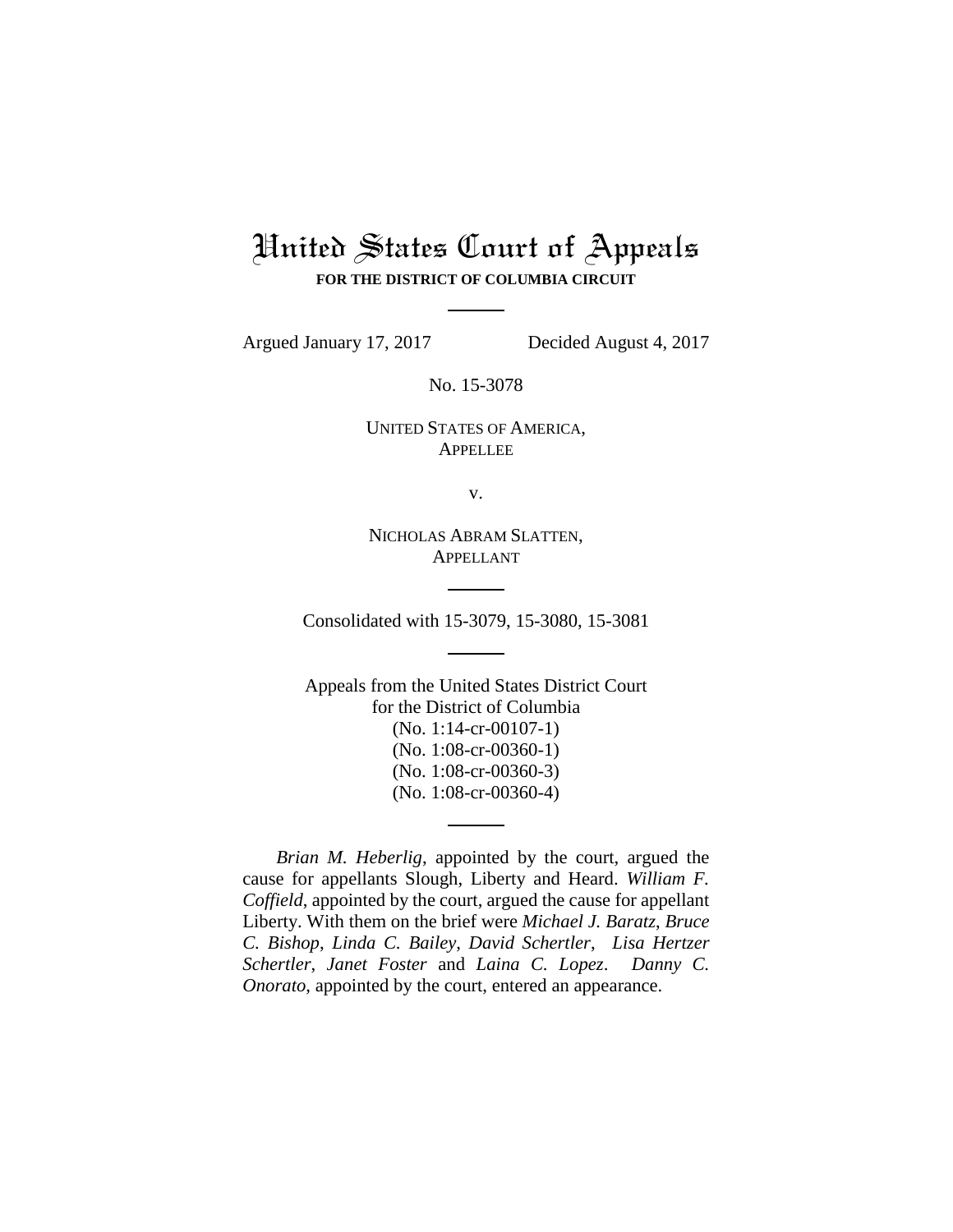*Timothy J. Simeone*, appointed by the court, argued the cause for appellant Slatten. With him on the briefs were *Thomas G. Connolly*, *Steven A. Fredley* and *Jared P. Marx*, all appointed by the court.

*Timothy P. O'Toole*, *Kathleen T. Wach* and *Addy R. Schmitt* were on the brief for *amicus curiae* National Association of Criminal Defense Lawyers in support of appellants.

*Demetra Lambros*, Attorney, U.S. Department of Justice, argued the cause for appellee. With her on the brief were *Anthony Asuncion*, *Jay I. Bratt*, *John Crabb Jr.*, *Christopher R. Kavanaugh*, *Gregg A. Maisel* and *Jonathan M. Malis*, Assistant U.S. Attorneys.

Before: HENDERSON, ROGERS and BROWN, *Circuit Judges*.

Opinion for the Court filed PER CURIAM.

Opinion concurring in Part VI filed by *Circuit Judge*  HENDERSON.

Opinion concurring in the judgment in Part VII and dissenting from Part VIII filed by *Circuit Judge* ROGERS.

Opinion concurring in part in, and dissenting in part from, Part II filed by *Circuit Judge* BROWN.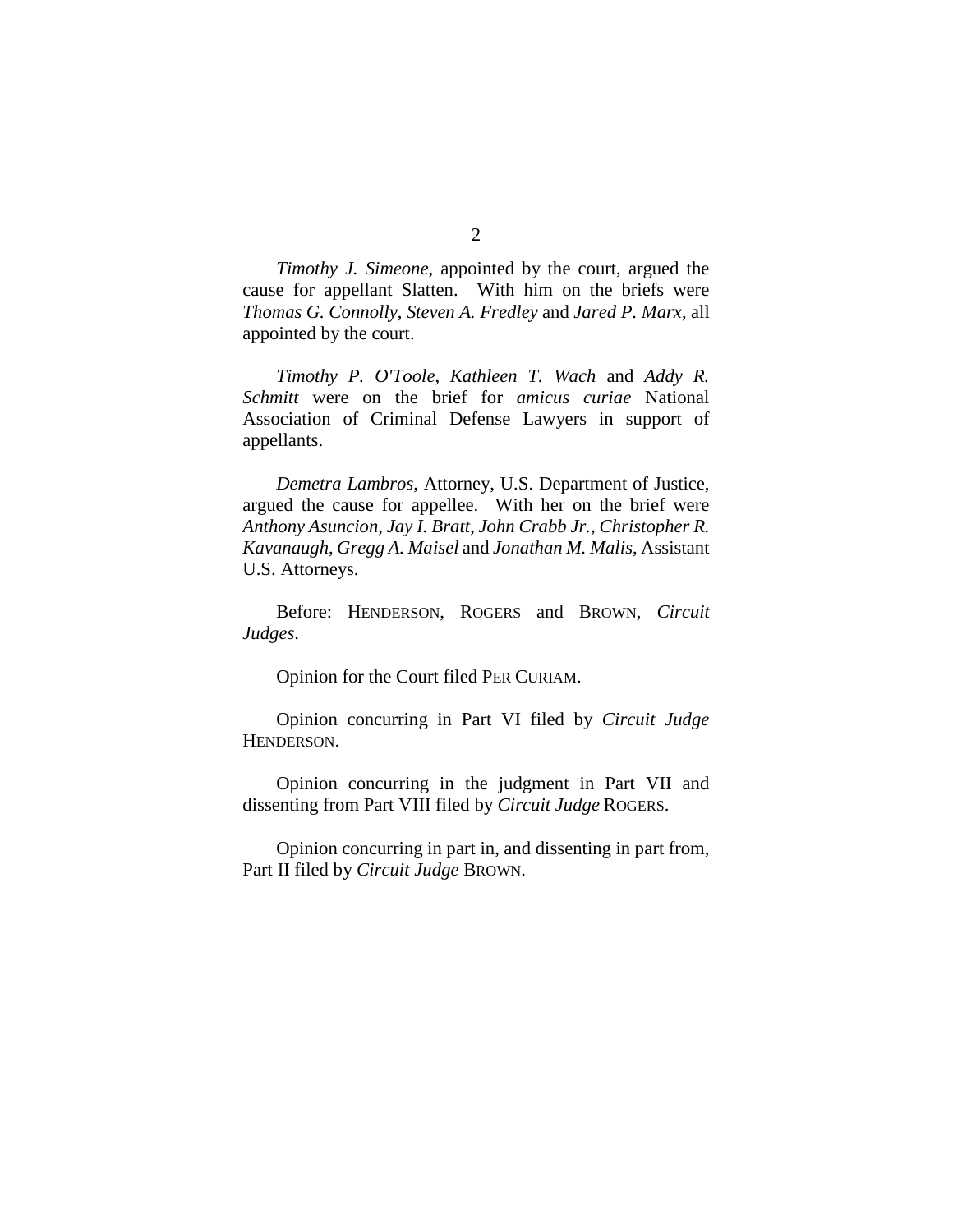## **TABLE OF CONTENTS**

| <b>I. BACKGROUND</b>                          | 4  |
|-----------------------------------------------|----|
| <b>II. MEJA JURISDICTION/MEJA JURY CHARGE</b> |    |
| A. Jurisdiction                               |    |
| <b>B.</b> Jury Charge                         | 17 |
| <b>III. VENUE</b>                             | 22 |
| <b>IV. NEW TRIAL MOTION</b>                   | 28 |
| A. Background                                 | 28 |
| <b>B.</b> Analysis                            | 30 |
| V. SUFFICIENCY OF THE EVIDENCE                | 33 |
| A. Liberty                                    | 34 |
| <b>B.</b> Slatten                             | 40 |
| VI. VINDICTIVE PROSECUTION                    | 44 |
| A. Background                                 | 44 |
| <b>B.</b> Analysis                            | 46 |
| <b>VII. MOTION TO SEVER</b>                   | 51 |
| A. Background                                 | 52 |
| B. Hearsay and Its Exceptions                 | 56 |
| <b>VIII. EIGHTH AMENDMENT</b>                 | 69 |
| A. Proportionality                            | 70 |
| <b>B.</b> Comparable Sentences                | 79 |

PER CURIAM: Nicholas Slatten, Paul Slough, Evan Liberty and Dustin Heard ("defendants") were contractors with Blackwater Worldwide Security ("Blackwater"), which in 2007 was providing security services to the United States State Department in Iraq. As a result of Baghdad shootings that injured or killed at least 31 Iraqi civilians, Slough, Liberty and Heard were convicted by a jury of voluntary manslaughter, attempted manslaughter and using and discharging a firearm in relation to a crime of violence (or aiding-and-abetting the commission of those crimes); Slatten was convicted of firstdegree murder. They now challenge their convictions on jurisdictional, procedural and several substantive grounds.

3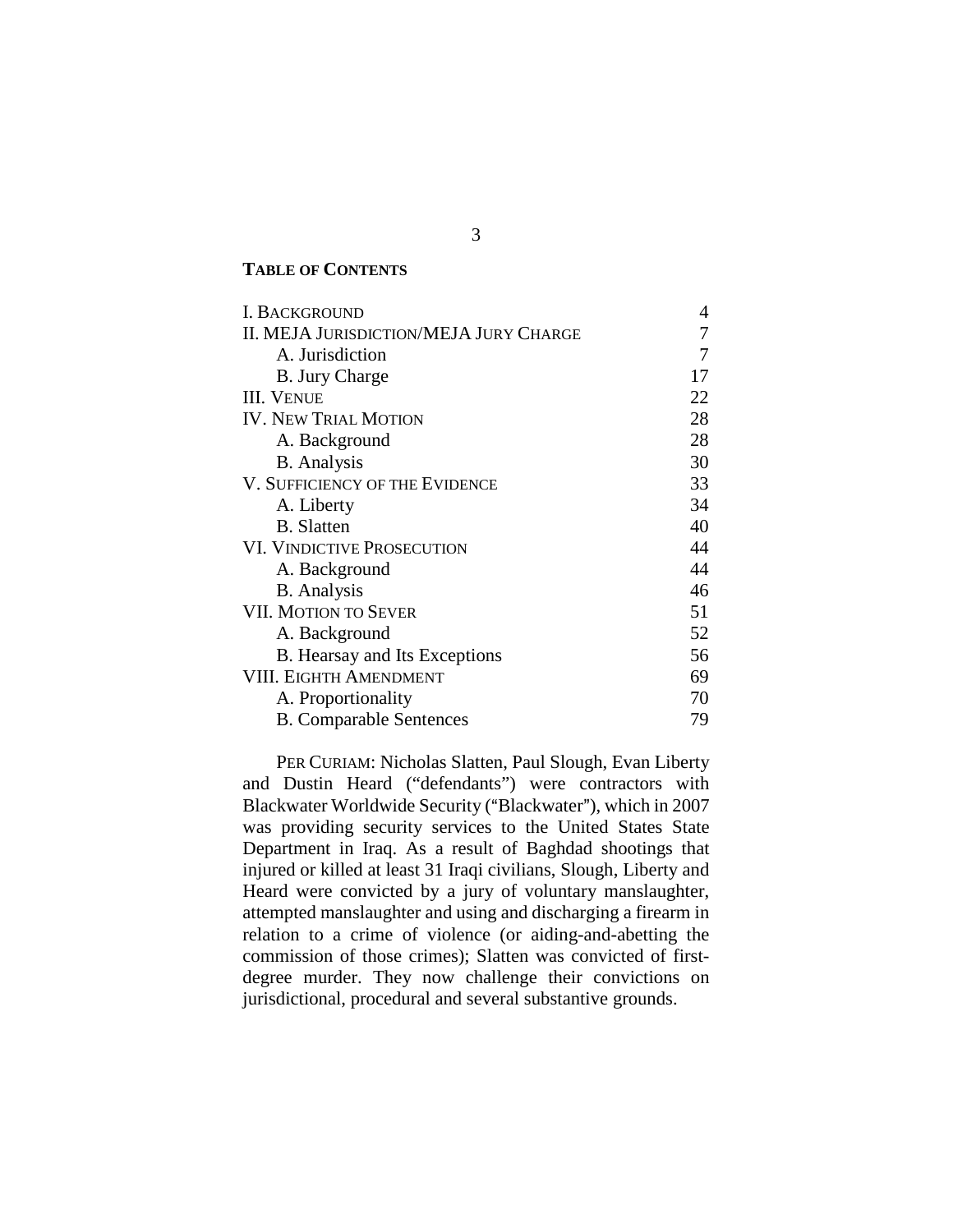For the following reasons, we hold that the Court has jurisdiction pursuant to the Military Extraterritorial Jurisdiction Act ("MEJA"), 18 U.S.C. §§ 3261 *et seq*., and that venue in the District of Columbia was proper. We further hold that the district court did not abuse its discretion in denying the defendants' motion for a new trial based on post-trial statements of a government witness. Regarding the challenges to the sufficiency of the evidence, we hold that the evidence was sufficient as to all except one of Liberty's attempted manslaughter convictions, and that the evidence was sufficient as to Slatten. We further hold that Slatten's indictment charging first-degree murder did not constitute vindictive prosecution.

The Court concludes, however, that statements made by a co-defendant shortly following the attack, statements asserting that he—not Slatten—fired the first shots on the day in question, were admissible. Accordingly, the Court concludes that the district court abused its discretion in denying Slatten's motion to sever his trial from that of his co-defendants and therefore vacates his conviction and remands for a new trial. Moreover, the Court concludes that imposition of the mandatory thirty-year minimum under 18 U.S.C. § 924(c), as applied here, violates the Eighth Amendment prohibition against cruel and unusual punishment, a holding from which Judge Rogers dissents. The Court therefore remands for the resentencing of Slough, Liberty and Heard.

### I. BACKGROUND

<span id="page-3-0"></span>On September 16, 2007, a car bomb exploded in Baghdad near a United States diplomat who was under the protection of Blackwater, a private security firm under contract with the State Department. The defendants were members of Blackwater's Raven 23 team, which was sent to provide secondary support in the effort to evacuate the diplomat. Rather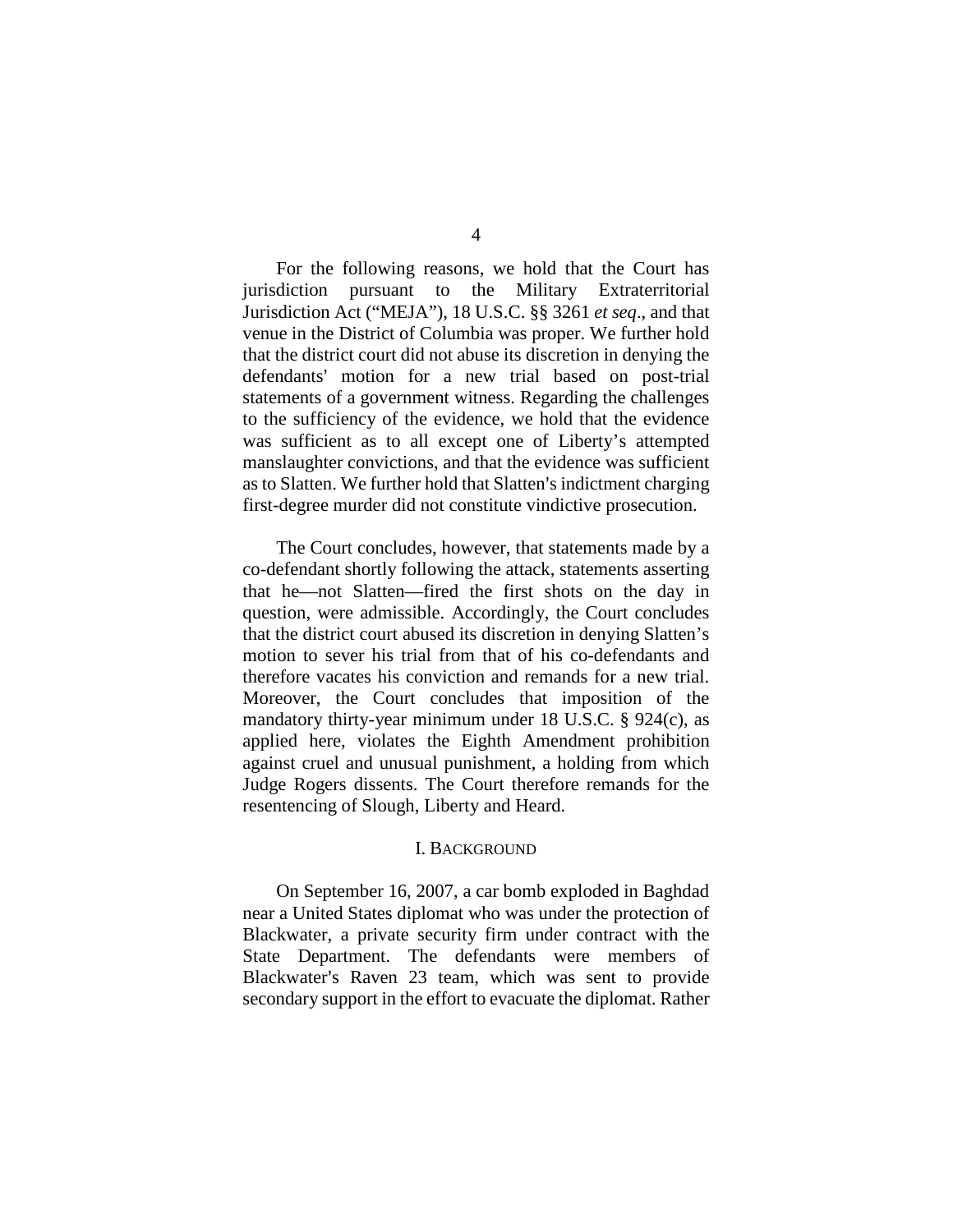than meeting the primary team at the pre-arranged checkpoint, Raven 23 shift leader Jimmy Watson ignored his orders and directed the team to Nisur Square, a traffic circle in downtown Baghdad that Watson intended to "lock down." A car bomb had exploded in Nisur Square earlier that year, in response to which Iraqi security had been dramatically increased, with multiple checkpoints at the Square's entrances for potential threats.

The Raven 23 convoy, which consisted of four armored vehicles, came to a stop at the south end of the Square, and together with Iraqi police they brought all traffic to a halt. Two or three minutes later, witnesses heard the "pops" of shots being fired, and a woman screaming for her son. The car that had been hit, a white Kia sedan, had been flagged days earlier by a Blackwater intelligence analyst as a type that might be used as a car bomb. According to the government, the Kia then rolled forward and lightly bumped the vehicle in front of it. The driver's side of the Kia windshield had a hole in it and was splattered with blood.

Two nearby Iraqi police officers approached the Kia on either side, and they saw the driver's face full of blood, with a bullet wound in the middle of his forehead. One turned back to the convoy, waving his hands to indicate the shooting should stop, while the other made similar gestures as he tried to open the driver's door. At that point, the vehicle in front of the Kia moved away, causing the Kia to roll forward again. Heavy gunfire erupted from the Raven 23 convoy into the Kia, and the Iraqi officers took cover behind their nearby kiosk. Multiple grenades were fired at the Kia, causing it to catch fire. The Kia passenger was shot and killed.

Indiscriminate shooting from the convoy then continued past the Kia, to the south of the Square. Victims were hit as they sought cover or tried to escape, giving rise to the bulk of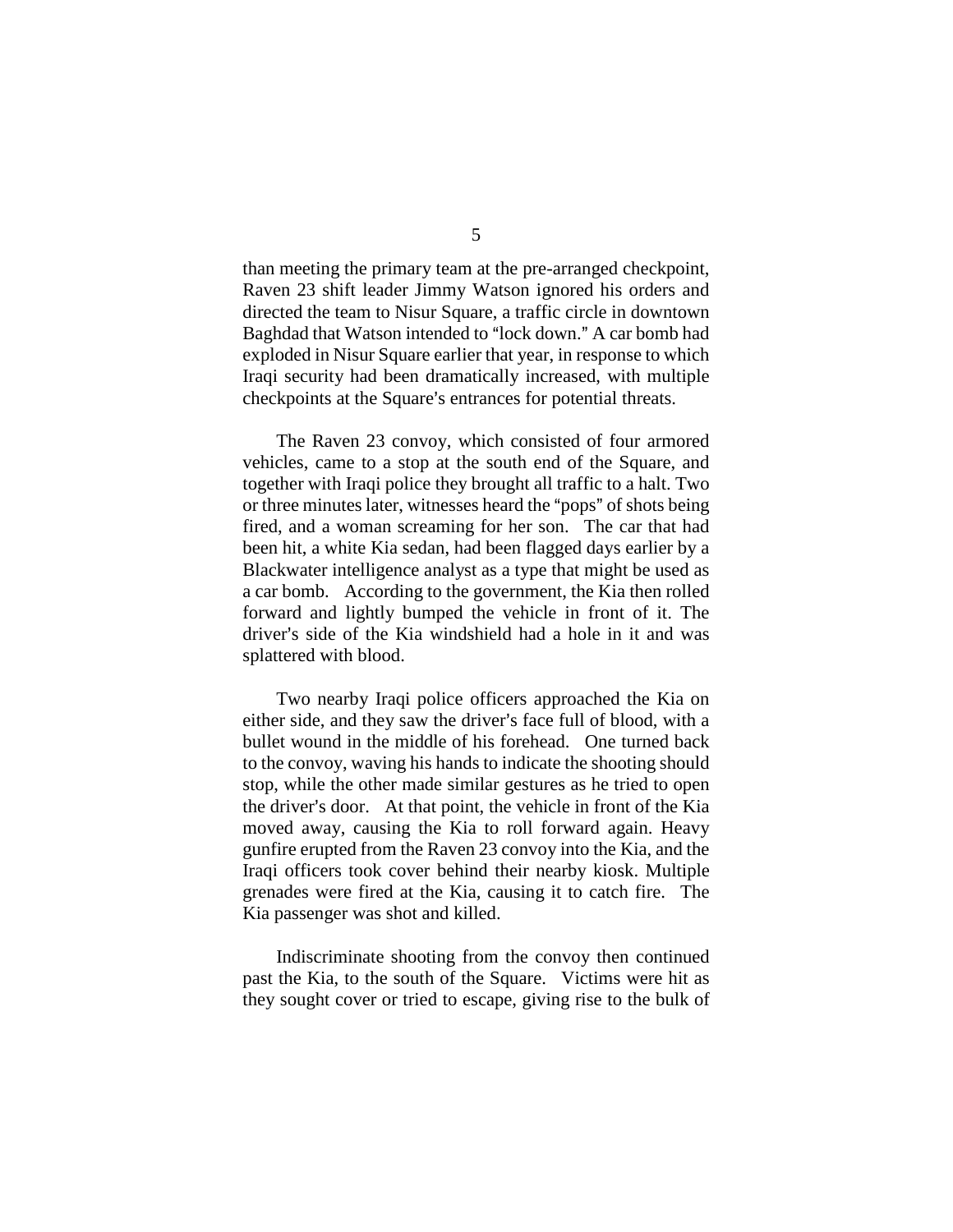casualties that day. At some point a Raven 23 member radioed that they were taking incoming fire, but others could not locate any such threat. When the shooting died down, a radio call indicated one of the Raven 23 vehicles had been disabled and needed to be hooked up to another vehicle to be towed. During the hook-up, a member of the Raven 23 convoy saw an Iraqi shot in the stomach while his hands were up, by an unidentified Blackwater guard who had exited his vehicle. Once the hook-up was complete, the Raven 23 convoy began moving slowly around the circle and north out of the Square, where isolated shootings continued both to the west and north. By the time the convoy finally exited the Square, at least thirty-one Iraqi civilians had been killed or wounded.

In the immediate aftermath of the shootings, the State Department conducted mandatory de-briefing interviews of the Raven 23 team. Because the testimony of certain witnesses before the grand jury relied on those statements, the district court dismissed the case as tainted as to all defendants. *United States v. Slough*, 677 F. Supp. 2d 112, 166 (D.D.C. 2009) (citing *Kastigar v. United States*, 406 U.S. 441 (1972)). This Court agreed that the oral and written statements that resulted from the de-briefings were compelled, and thus could not be used directly or indirectly by the government against the defendants who made them, but remanded the case for a more individualized analysis of the effect of the taint. *United States v. Slough*, 641 F.3d 544, 548, 554-55 (D.C. Cir. 2011).

On remand, the government used a new prosecutorial team and convened a new grand jury, which returned indictments against the defendants for voluntary manslaughter, attempted manslaughter and using and discharging a firearm in relation to a crime of violence. Slatten moved to dismiss the charges against him as time-barred, which this Court ultimately granted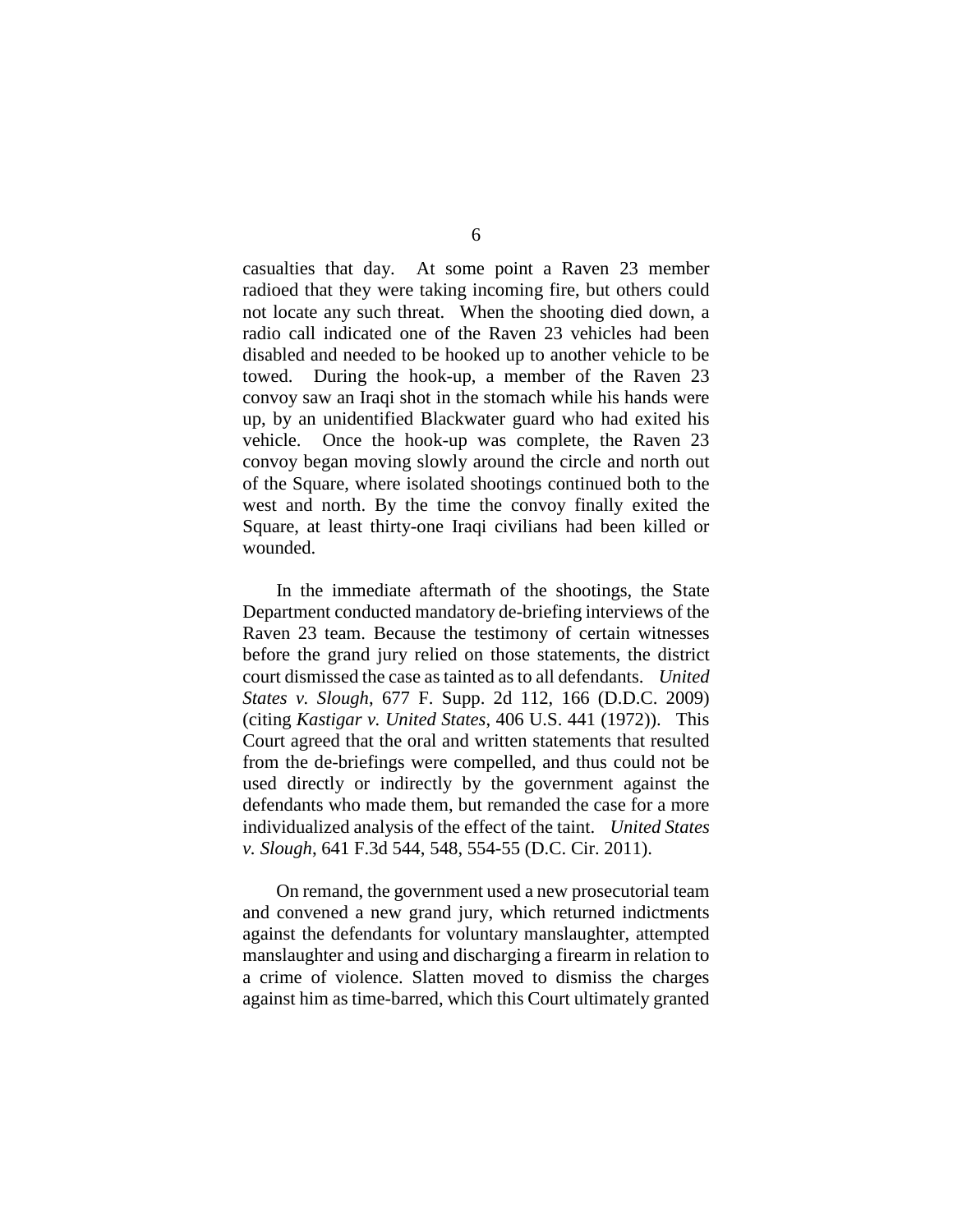by writ of mandamus. *In re Slatten*, No. 14-3007 (D.C. Cir. Apr. 18, 2014). The government thereafter obtained an indictment charging Slatten with first-degree murder. The defendants were tried jointly in the summer of 2014, and after seven weeks of deliberation, the jury returned guilty verdicts on all counts except three. The district court sentenced Slatten to life imprisonment, and it sentenced Slough, Liberty and Heard to the mandatory term of imprisonment of thirty years for their convictions under 18 U.S.C. § 924(c), plus one day on all of the remaining counts.

#### II. MEJA JURISDICTION/MEJA JURY CHARGE

<span id="page-6-0"></span>We begin with the defendants' challenges to the applicability of MEJA. The defendants argue that they are entitled to acquittal on all counts because MEJA does not authorize their prosecution. Alternatively, even if their actions do fit within MEJA's scope, the defendants maintain that the jury was erroneously instructed regarding MEJA. On both claims, we disagree.

## A. Jurisdiction

#### *1. History*

<span id="page-6-1"></span>Historically, civilians accompanying American armed forces overseas were subject to military court-martial for crimes committed in a host country. *See Reid v. Covert*, 354 U.S. 1, 3-4 (1957) (plurality op.). In a pair of opinions, however, the United States Supreme Court put an end to that practice, deeming it unconstitutional because the courts-martial failed to provide civilians with certain constitutional rights guaranteed by the Fifth and Sixth Amendments. *Id.* at 5 ("[W]e reject the idea that when the United States acts against citizens abroad it can do so free of the Bill of Rights."); *Kinsella v.*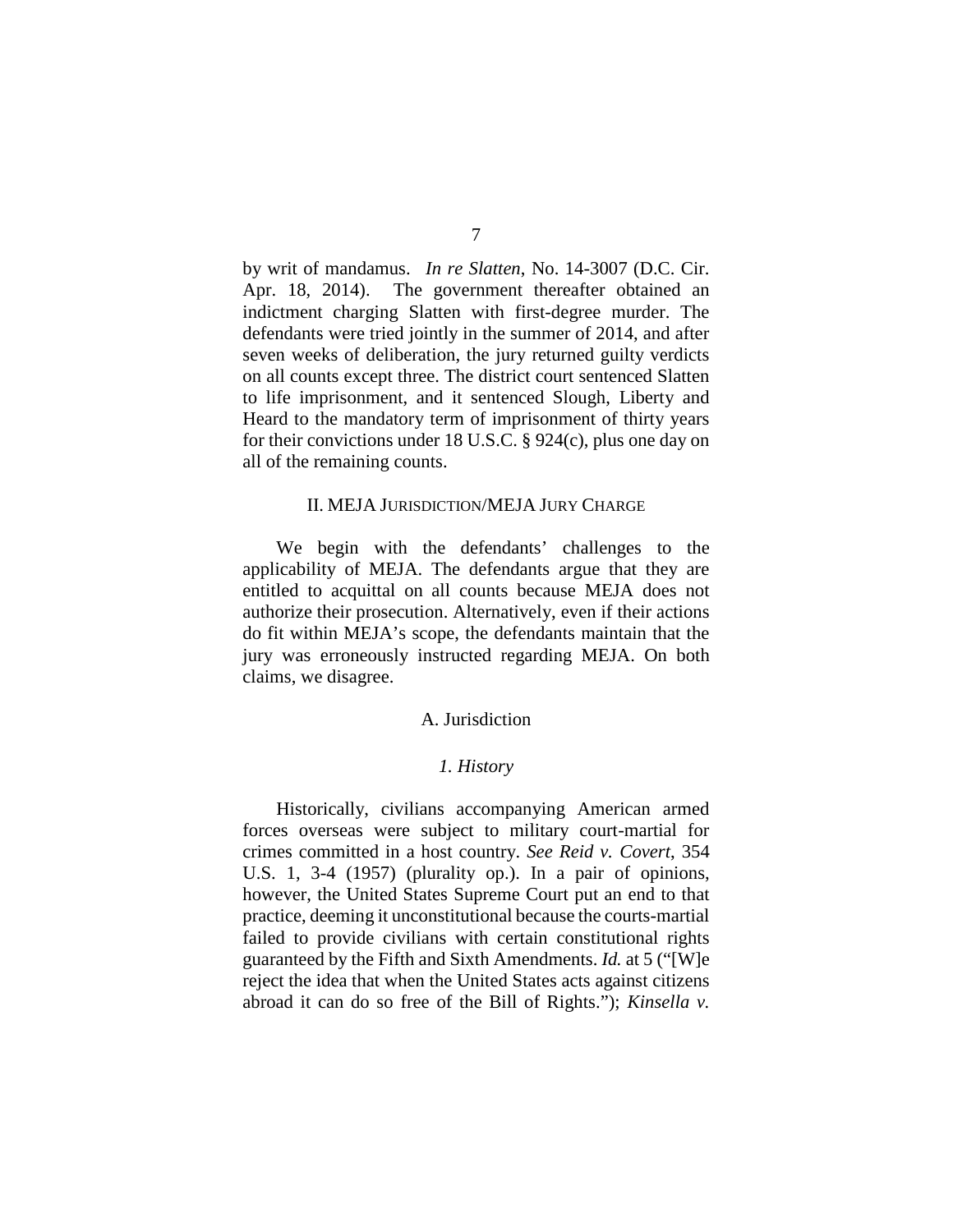*Singleton*, 361 U.S. 234, 249 (1960) (civilian defendant "is protected by the specific provisions of Article III and the Fifth and Sixth Amendments and . . . her prosecution and conviction by court-martial [was] not constitutionally permissible"). Thereafter, many crimes committed by civilians overseas fell into a jurisdictional vacuum as generally our country's criminal statutes do not apply extraterritorially and, "[a]lthough host foreign nations [did] have jurisdiction to prosecute such acts committed within their nation, they frequently decline[d] to exercise jurisdiction when an American [was] the victim or when the crime involve[d] only property owned by Americans." H.R. Rep. No. 106–778, Pt. 1, at 5 (2000); *accord United States v. Arnt*, 474 F.3d 1159, 1161 (9th Cir. 2007).

In 2000, the Congress began to address the "jurisdictional gap" by enacting MEJA. H.R. Rep. No. 106–778, at 5. In its original version, MEJA authorized the prosecution of extraterritorial crimes committed by civilians employed by the Department of Defense (DOD) or its contractors. *See* 18 U.S.C. § 3267(1)(A) (2000). Following a series of high-profile offenses committed by non-Defense Department contractors including those committed by private contractors employed by the United States Interior Department at the Abu Ghraib prison in Baghdad, Iraq—the Congress expanded MEJA's scope. *See*  150 CONG. REC. S6863 (daily ed. June 16, 2004). Indeed, then-United States Senator Jeff Sessions—the chief sponsor of the 2004 amendment—acknowledged that the amendment's purpose was to address a jurisdictional gap through which "private contractors who may not have in every instance been directly associated with the Department of Defense . . . might not be prosecutable under [MEJA]." *Id.* Sessions noted that the gap "highlighted [the Congress's] need to clarify and expand the coverage of the act" by giving "the Justice Department authority to prosecute civilian contractors employed not only by the Department of Defense but by any Federal agency that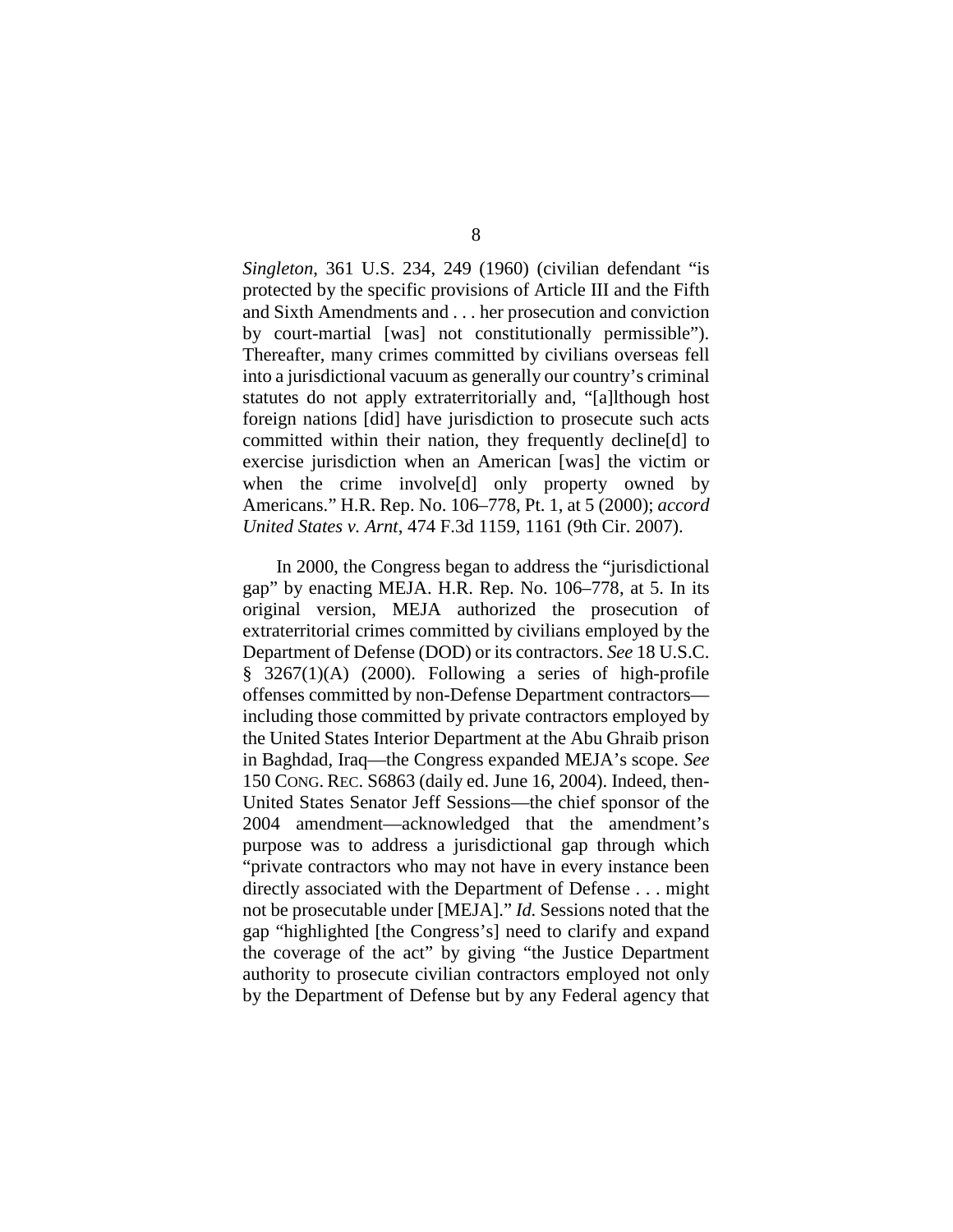is supporting the American military mission overseas." *Id.*  Senator Charles Schumer likewise noted that the proposed amendment addressed "a dangerous loophole in our criminal law that would have allowed civilian contractors who do the crime to escape doing the time." *Id.* at S6864.

# *2. Text*

As amended, then, two key sections of MEJA work together to authorize the prosecution of qualifying offenses committed by a civilian overseas: Section 3261 and Section 3267. *See* 18 U.S.C. §§ 3261, 3267.

18 U.S.C. § 3261 provides:

. . .

- (a) Whoever engages in conduct outside the United States that would constitute an offense punishable by imprisonment for more than 1 year if the conduct had been engaged in within the special maritime and territorial jurisdiction of the United States—
- (1) while employed by or accompanying the Armed Forces outside the United States

shall be punished as provided for that offense.

18 U.S.C. § 3267 sets out alternative definitions of "employed by the Armed Forces outside the United States" depending on the defendant's employment status. Section  $3267(1)(A)(iii)(II)$ applies to the defendants and provides as follows:

(1) The term "employed by the Armed Forces outside the United States" means--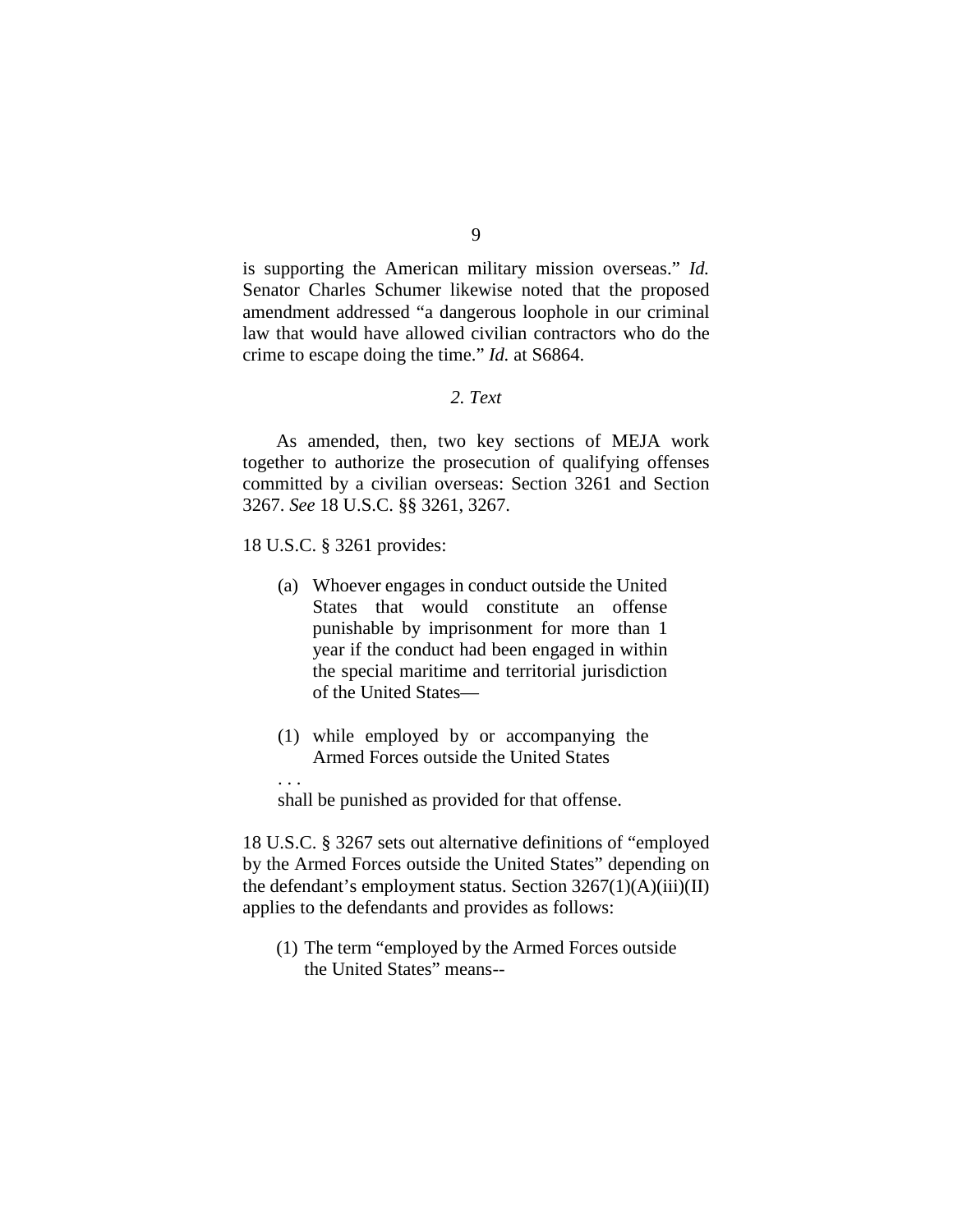(A) employed as . . .

(iii) an employee of a contractor (or subcontractor at any tier) of ...

> (II) any . . . Federal agency . . . to the extent such employment relates to supporting the mission of the Department of Defense overseas . . . .

When Section  $3267(1)(A)(iii)(II)$  applies, we believe there are two preliminary questions posed by MEJA's text: 1) whether the defendant's criminal conduct occurred "while employed by" a non-DOD contractor; and 2) whether his *employment* (not his conduct) "relates to supporting" the DOD overseas mission. *See* 18 U.S.C. §§ 3261, 3267. The latter question, however, is subject to an additional restriction. Section  $3267(1)(A)(iii)(II)'s$  "to the extent" clause operates as a temporal limitation applicable only to non-DOD contractors. *See id*. That is, because MEJA authorizes the prosecution of only those crimes a defendant commits "*while*" employed by a non-DOD contractor and "*to the extent*" such employment relates to a DOD mission, it applies only if the defendant's employment *at the time* of the offense relates to supporting a DOD mission. *See id.* (emphasis added).

Although the United States Supreme Court has yet to address Section  $3267(1)(A)(iii)(II)$ 's "relates to" language, it has interpreted similar language broadly. For example, in *Smith v. United States*, the Supreme Court concluded that "[t]he phrase 'in relation to' is expansive," noting that "[a]ccording to Webster's, 'in relation to' means 'with reference to' or 'as regards.'" 508 U.S. 223, 237-38 (1993). Likewise, in *District of Columbia v. Greater Washington Board of Trade*, the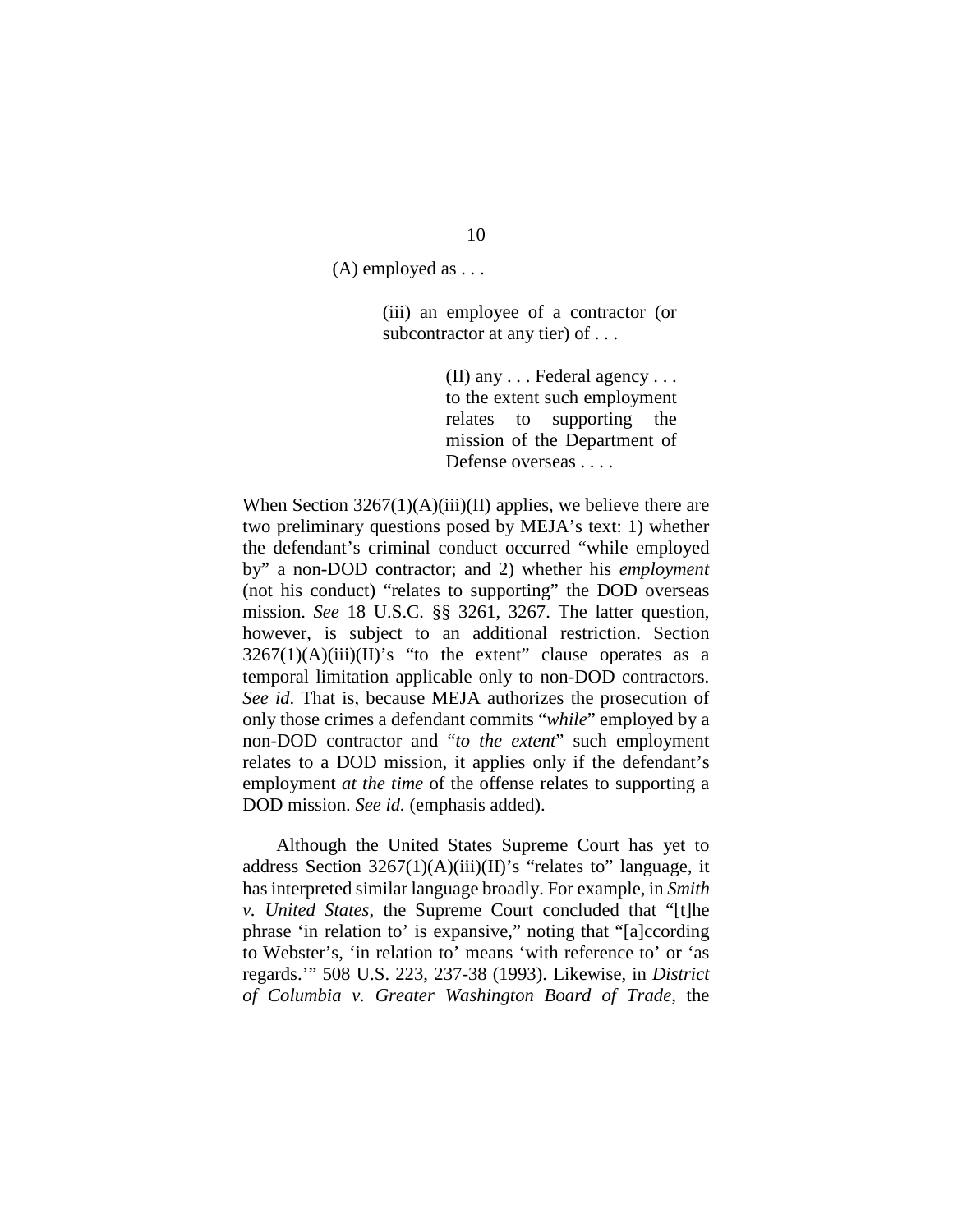Supreme Court interpreted "relate to," as used in the Employee Retirement Income Security Act of 1974, to include any law that "has a connection with or reference to" a covered benefit plan, thereby "giv[ing] effect to the '*deliberately expansive*' language chosen by Congress." 506 U.S. 125, 129 (1992) (emphasis added) (some internal quotation marks omitted) (quoting *Pilot Life Ins. Co. v. Dedeaux*, 481 U.S. 41, 46 (1987); *Shaw v. Delta Air Lines, Inc.*, 463 U.S. 85, 97 (1983)); *accord Morales v. Trans World Airlines, Inc.*, 504 U.S. 374, 383 (1992) ("For purposes of the present case, the key phrase, obviously, is 'relating to.' The ordinary meaning of these words is a broad one—'to stand in some relation; to have bearing or concern; to pertain; refer; to bring into association with or connection with[.]'" (citing BLACK'S LAW DICTIONARY 1158 (5th ed. 1979)). Circuit precedent, too, employs a broad interpretation. We have noted that the "ordinary meaning" of "relating to" is a "broad one," *see Friedman v. Sebelius*, 686 F.3d 813, 820 (D.C. Cir. 2012) (internal quotation marks omitted) (quoting *Morales*, 504 U.S. at 383), and that "a statutory provision containing the phrase therefore has 'broad scope,'" *id.* (quoting *Metro. Life Ins. Co. v. Mass.*, 471 U.S. 724, 739 (1985)).

## *3. Application*

Having addressed both MEJA's required elements and expansive scope, we next consider whether the evidence was sufficient to support jurisdiction under  $MEJA<sup>1</sup>$  $MEJA<sup>1</sup>$  $MEJA<sup>1</sup>$ . The district court denied the defendants' motion for judgment of acquittal

<span id="page-10-0"></span><sup>&</sup>lt;sup>1</sup> The district court concluded that MEJA adds a jurisdictional element to the underlying offenses, which element constitutes a jury issue that must be established by the government beyond a reasonable doubt. *See United States v. Williams*, 836 F.3d 1, 6-7 (D.C. Cir. 2016)*.*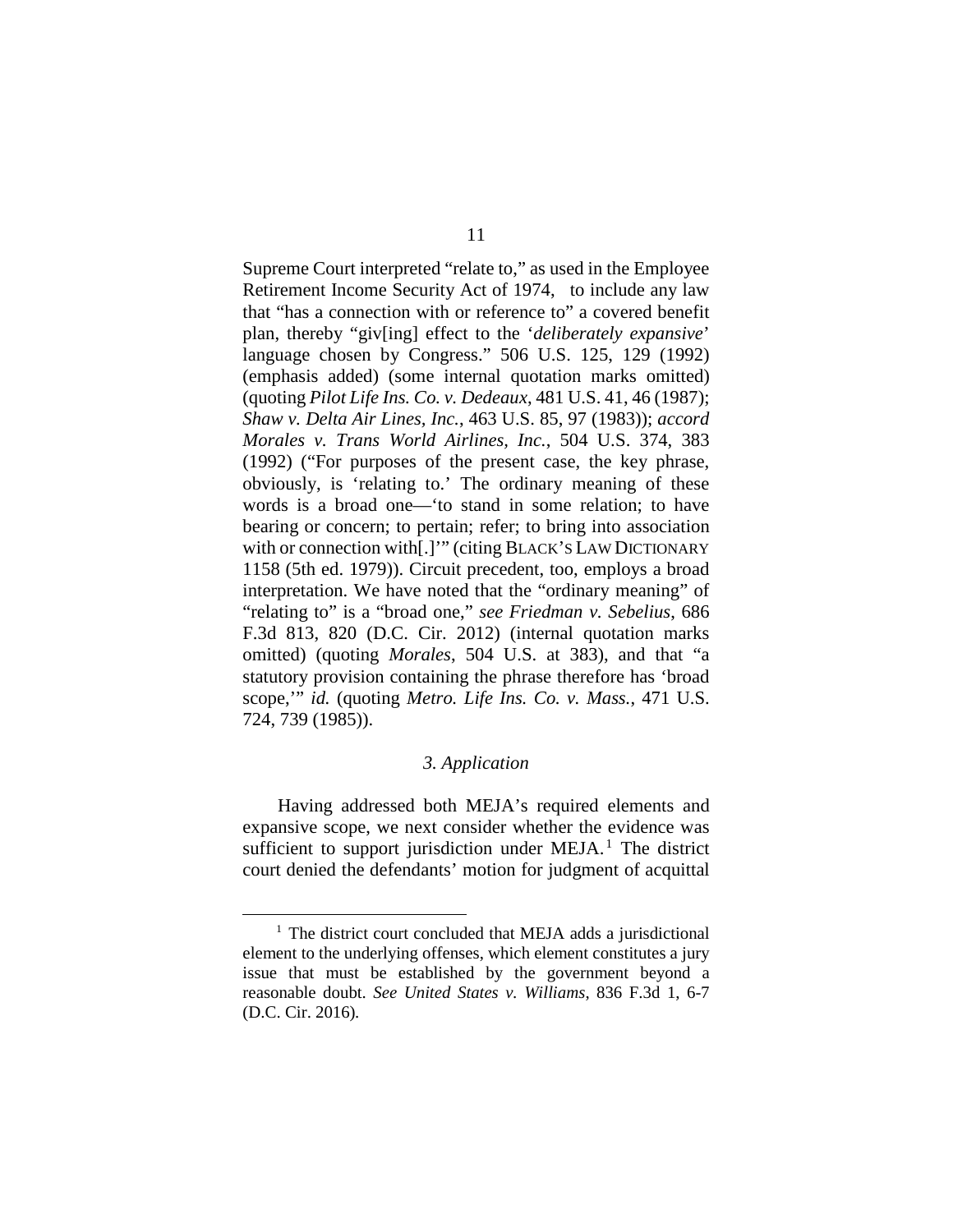on this ground and the Court must affirm so long as any reasonable factfinder could conclude that the evidence, viewed most favorably to the government, satisfied each element beyond a reasonable doubt. *United States v. Kayode*, 254 F.3d 204, 212 (D.C. Cir. 2001); *see Jackson v. Virginia*, 443 U.S. 307, 319 (1979).

We begin with two unchallenged elements. It is undisputed that all of the charges against all four defendants are within MEJA's scope as it relates to included offenses. *See supra* 6-7; 18 U.S.C. § 3261(a). Moreover, all four defendants were employed by Blackwater Security Consulting, LLC, a contractor of the United States Department of State. JA 3743, 3760, 3776, 3794, 1228-29. At the time of the Nisur Square attack, they were therefore "employee[s] of a contractor (or subcontractor at any tier) of . . . [a] Federal agency." *See* 18 U.S.C. §  $3267(1)(A)(iii)(II)$ . The remaining question is whether that employment, at the time of the attack, related to supporting DOD's mission.

The government sufficiently established the DOD's overseas mission. By 2007, "the mission of the Department of Defense overseas"—specifically, in Iraq—went beyond military operations against the insurgency. *Id.* Witnesses testified that the Defense Department mission was to rebuild the war-torn country, including the fostering of economic and political stability. United States Army Colonel Michael Tarsa testified that the military's goal was to "stimulat[e] local governance" by "identifying local leaders [and] trying to organize them." JA 1374. Tarsa also recounted that the military sought to improve the Iraqis' "quality of life" by "restoring essential services, sewer, water, electricity [and] trash removal" and by "foster[ing] economic development," all with the hope that such restoration would "dissuad[e] people from joining the insurgency." JA 1373-77. Tarsa's testimony was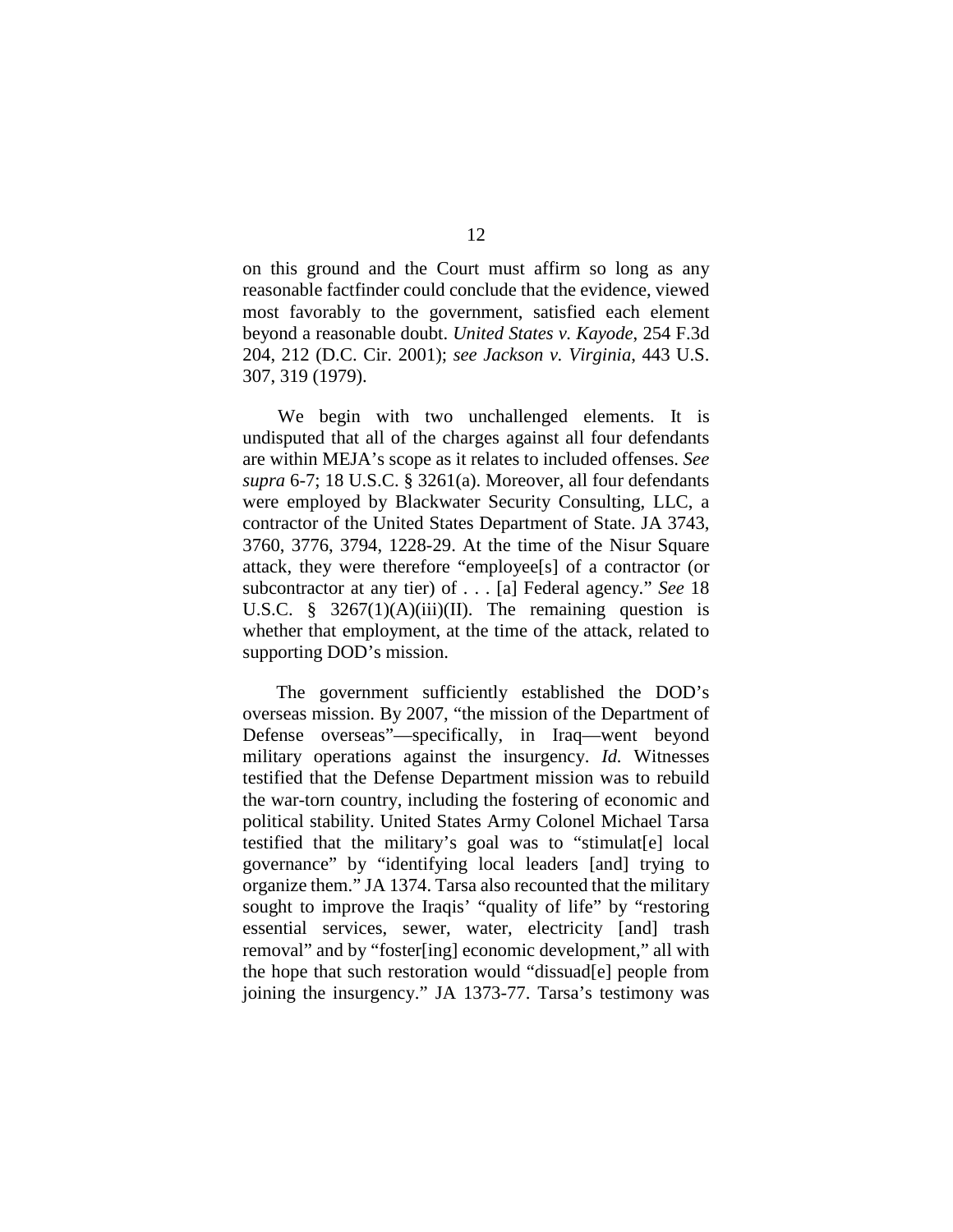echoed by United States Marine Corps Officer Shelby Lasater, who testified that, as the United States' presence in Iraq continued, the mission became "to rebuild the country and set up a government." JA 1478-79. Then-Deputy Secretary of Defense Gordon England affirmed that the Defense Department "strategy" was to "help the Iraqi people build a new Iraq with constitutional representative government that respects civil rights and has security forces sufficient to maintain domestic order and keep Iraq from becoming a safe haven for terrorists." JA 2949.

The government also produced abundant evidence that the defendants' Blackwater employment supported the Department of Defense's expanded mission at the time of the Nisur Square attack. Paralleling the testimony of Tarsa, Lasater and England, Blackwater guard Matthew Murphy testified that Blackwater's "clients . . . the State Department [were] trying to bring along the country, . . . trying to mentor the Iraqi government and . . . get them up and running." JA 1044. England also testified that the "U.S. Government had to rely on all of its departments and agencies in order to achieve the mission in Iraq." JA 2950. The State Department was an important part of the rebuilding effort the Defense Department was engaged in; its diplomats were helping the Iraqis restore their country. Blackwater employed the defendants to provide security for the diplomats whose work plainly supported the DOD mission. The defendants' employment, then, "relate[d] to"—that is, had a "connection with or reference to," *see Greater Wash. Bd. of Trade*, 506 U.S. at 129 (internal quotation marks omitted)—supporting the Defense Department's rebuilding mission.

In addition, the defendants' contracts required them to complete unspecified "security-related duties requested by Blackwater or [the State Department] in support of the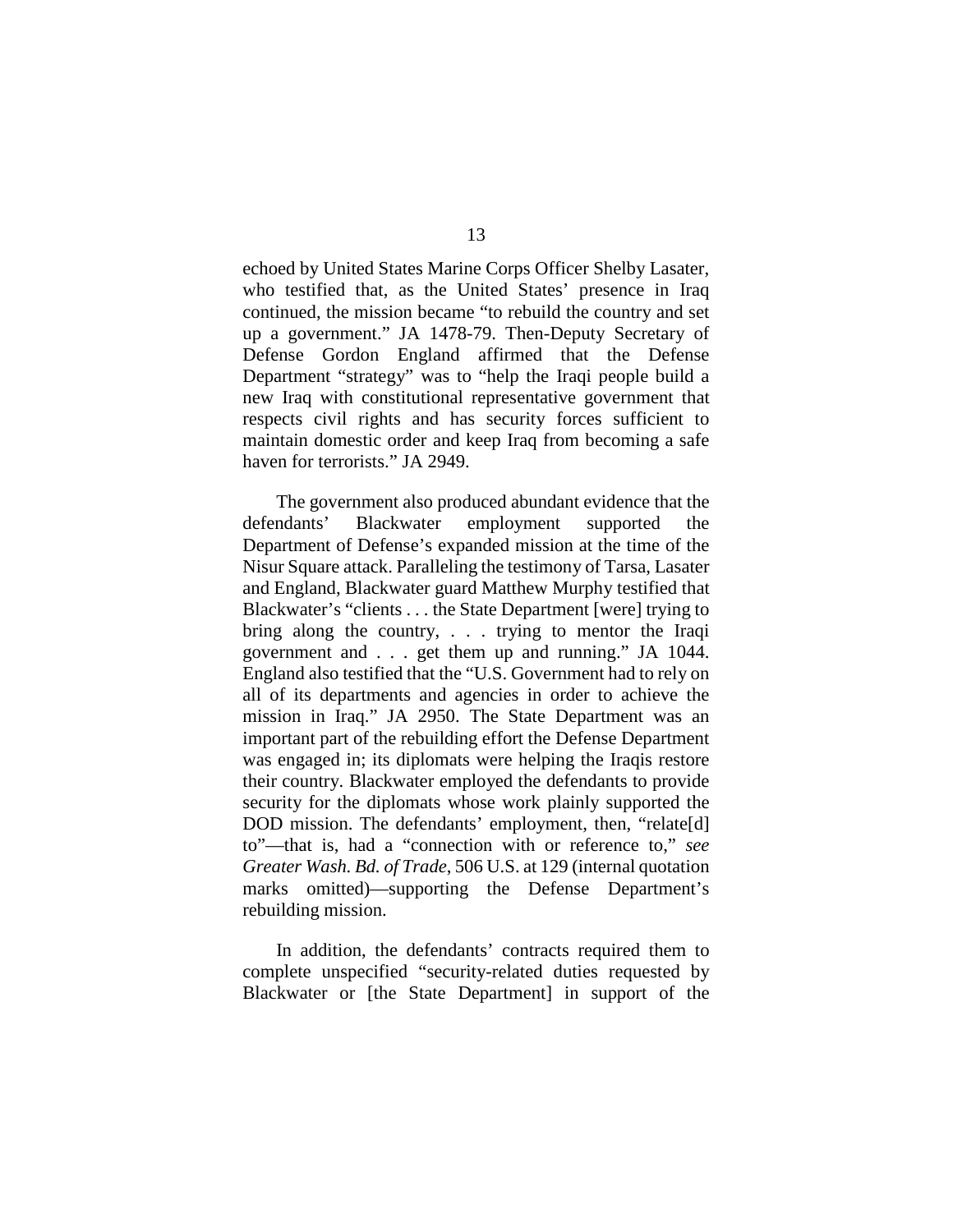Engagement." JA 3761. This necessarily requires consideration of the types of duties that Blackwater or the State Department in fact requested in order to determine whether they "relate[] to supporting the mission of the Department of Defense." 18 U.S.C.  $\frac{8}{9}$  3267(1)(A)(iii)(II). The evidence showed that, consistent with this contract provision, Blackwater employees were assigned to assist distressed military units during firefights, train Army security escorts and provide escorts to Provincial Reconstruction Teams when Army escorts were unavailable. JA 1622-23, 1762-64, 2956. Although it may be true that the defendants did not themselves participate in these assignments, this evidence nevertheless illustrated for the jury the types of "security-related duties" within the scope of the defendants' employment. JA 3761.

The defendants' employment "relate[d] to supporting the [DOD overseas] mission" in another way; it allowed military personnel previously responsible for providing State Department security to concentrate exclusively on their rebuilding mission. *See* 18 U.S.C. § 3267(1)(A)(iii)(II). Tarsa affirmed that the Defense Department was "able to reduce the amount of [its] platoons . . . . dedicated for Department of State security convoy missions" as "Blackwater took the majority of those tasks." JA 1381. The platoons were then able to return to, *inter alia*, "the continued development of the Iraqi security forces." JA 1382. United States Army Lieutenant Peter Decareau and England corroborated Tarsa's testimony. JA 2581 (testimony of Army Lieutenant Peter Decareau) (agreeing that "from roughly February 2007 going forward, [Decareau's] company and platoons within it did not need to provide [State Department escort service missions anymore," allowing his platoon "to focus on what [he] described as civil affairs and . . . night operation missions"); JA 2952 (testimony of Deputy Secretary Gordon England) (before Blackwater's arrival, State Department "was draining personnel from the DOD mission").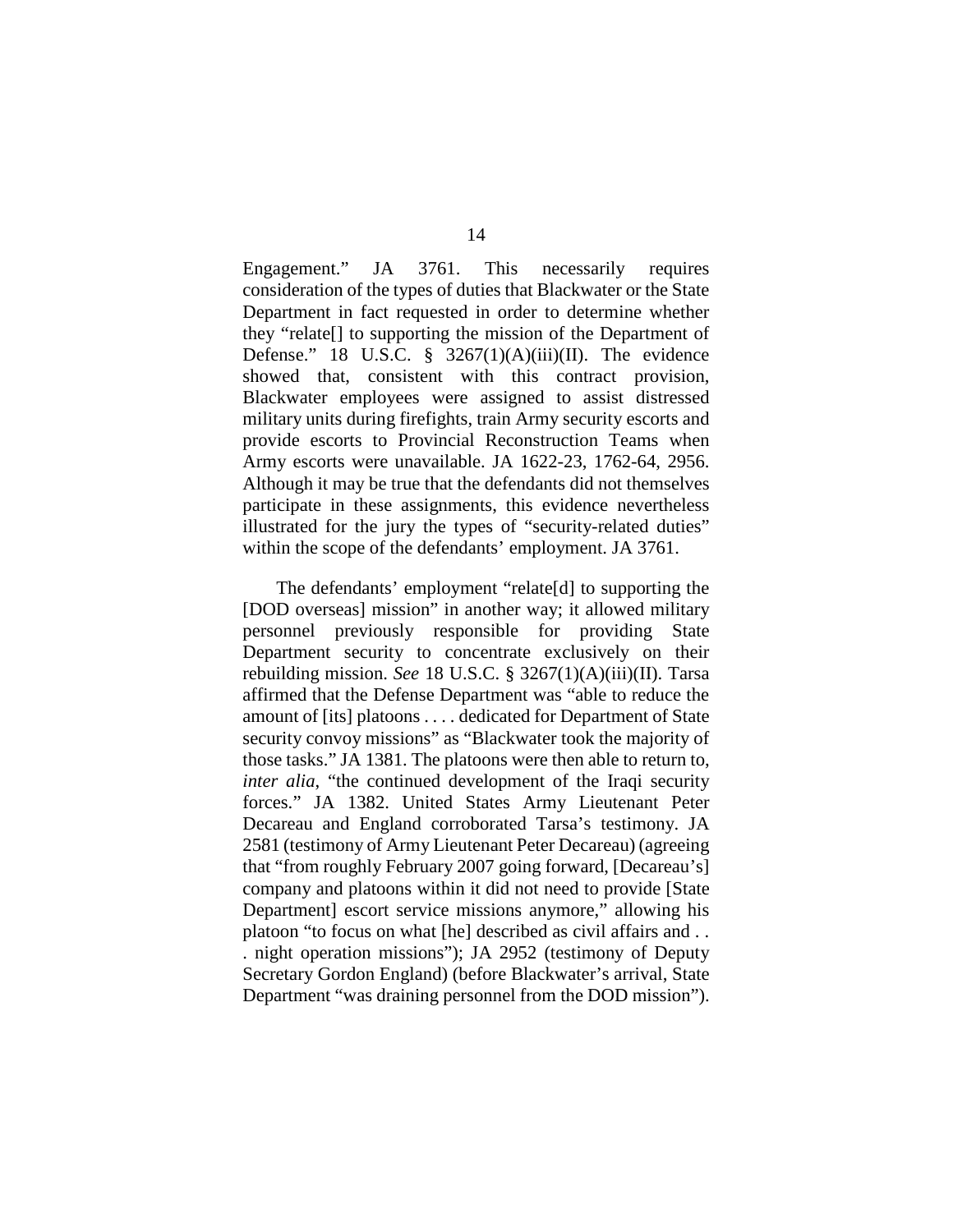Again, then, the defendants' employment, which increased the manpower available to the military by replacing military personnel previously assigned to guard State Department personnel, had some "bearing or concern" regarding—that is, "relate[d] to"—supporting the Defense Department mission. *See Morales*, 504 U.S. at 383 (internal quotation marks omitted) (citing BLACK'S LAW DICTIONARY 1158 (5th ed. 1979)). Providing security to State Department personnel who themselves acted jointly with the Defense Department to aid the Iraqi people and whose protection would have continued to require military personnel but for the defendants' employment necessarily "relate[d] to" supporting the Defense Department's mission.

## *4. Defendants' Arguments*

The defendants attempt to narrow MEJA's scope by reading the "to the extent" language of 18 U.S.C. §  $3267(1)(A)(iii)(II)$  and the "while employed" language of 18 U.S.C. § 3261 as more than a temporal limitation. They argue that MEJA applied "only in the limited capacities or at those limited times" when Blackwater guards actively and directly supported the Defense Department mission. Joint Appellants' Br. 59. That is, they claim that MEJA required the jury to consider not their *employment* but instead their challenged *actions* to determine whether those actions—that is, securing Nisur Square—supported the Defense Department mission. *Id.*  at 41, 58-60. But, as noted, MEJA's scope is not so narrow. Instead, the most natural conjunctive reading of "while employed by," as used in 18 U.S.C. § 3261, and "to the extent," as used in 18 U.S.C. § 3267, is one that interprets these provisions as establishing that the *point in time* when the defendants' actions occurred is the benchmark by which their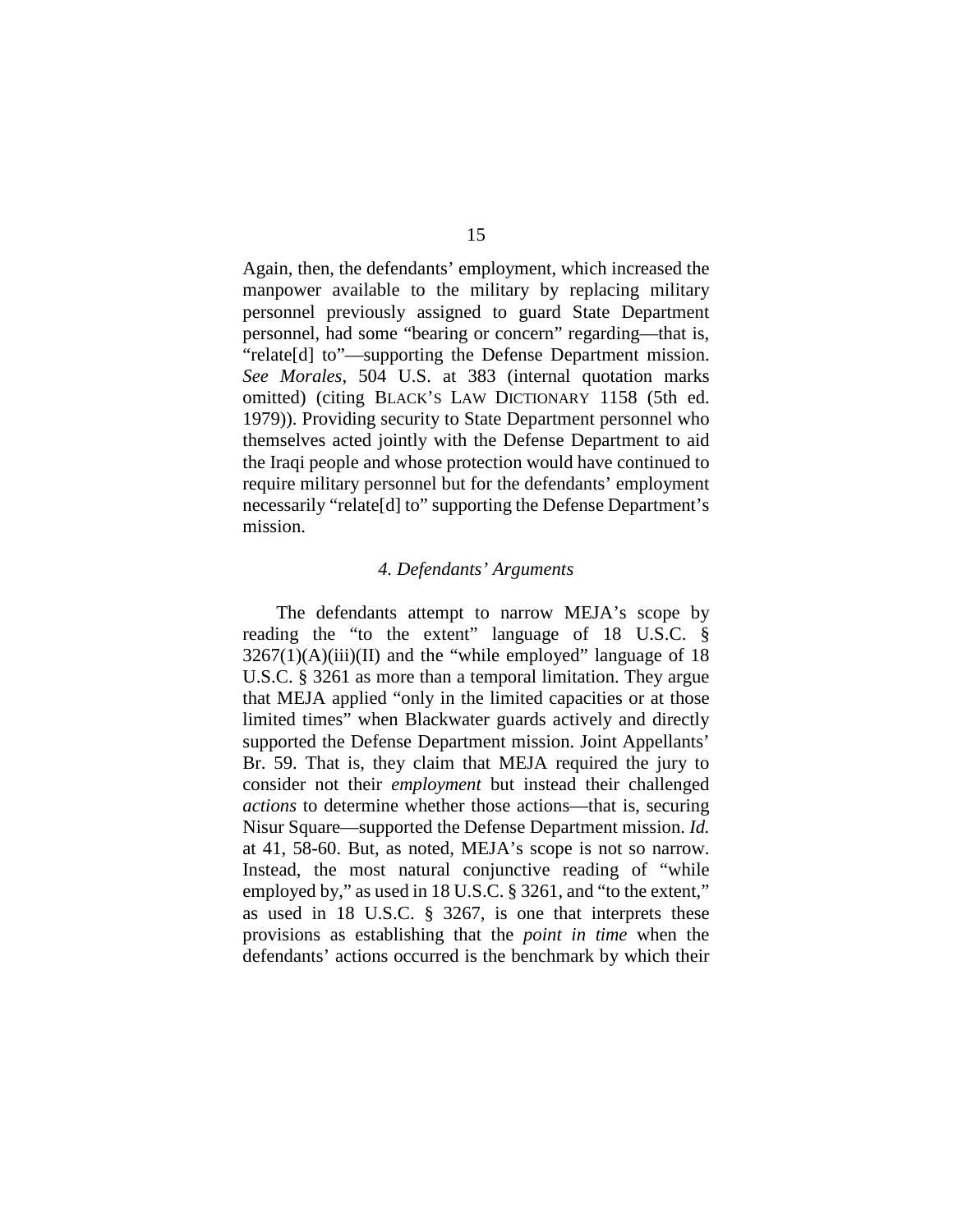employment's relation to a DOD mission is measured. [2](#page-15-0) *See supra* 10. The defendants' misreading of the statute to require that their challenged *actions* must relate to a Defense Department mission violates both MEJA's text and its purpose. MEJA's goal, after all, was to close "a dangerous loophole in our criminal law that would have allowed civilian contractors who do the crime to escape doing the time." 150 CONG. REC. S<sub>6863</sub>.

Alternatively, the defendants maintain that we should look not to their on-the-ground actions but only to their Blackwater contract to determine whether they were "employed by the Armed Forces outside the United States." Joint Appellants' Br. 50-52. Because their contract required them to provide security for State Department personnel, rather than to further a Defense Department mission, they argue that MEJA does not authorize their prosecution. *Id.* at 53. We decline to take such a cramped view of MEJA's text given the "deliberately expansive" language used by the Congress. *See Greater Wash. Bd. of Trade*, 506 U.S. at 129.

Finally, the defendants insist that the rule of lenity requires construing MEJA in their favor. The rule of lenity, however, applies only if, "after considering text, structure, history, and purpose, there remains a grievous ambiguity or uncertainty in

<span id="page-15-0"></span><sup>&</sup>lt;sup>2</sup> Although we agree with our dissenting colleague that MEJA's "to the extent" phrase is limiting language meant to distinguish between DOD and non-DOD contractors, *see* BROWN, J., Dissent Op. 2, we need not reach the question of the potential criminal liability *vel non* under MEJA's "to the extent" restriction of a non-DOD contractor, say, a State Department food service contractor whose employee assaults another while off-duty or while serving meals to State Department employees in Iraq. All we decide today is that *these defendants'* criminal liability fits within MEJA's scope.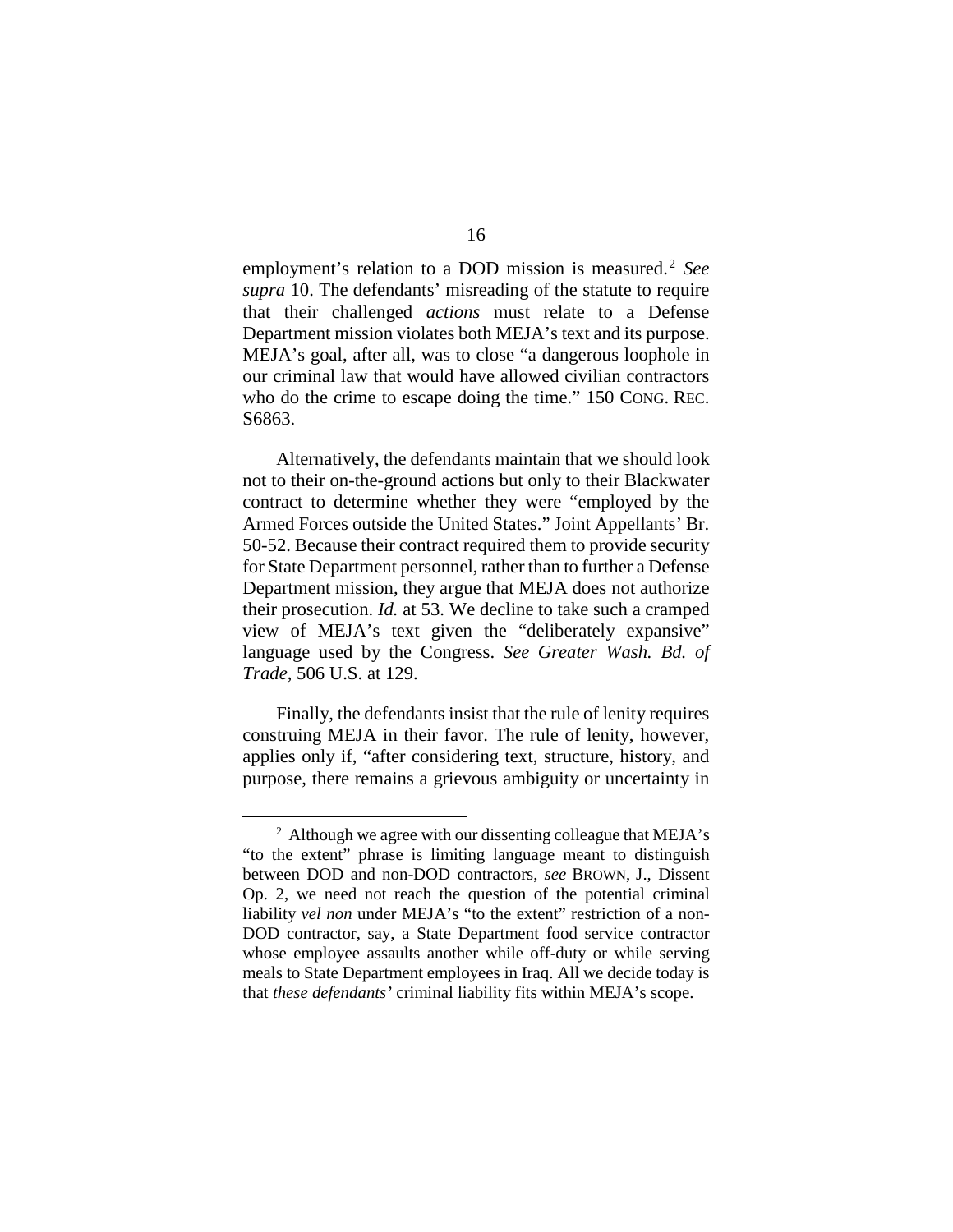the statute such that the Court must simply guess as to what Congress intended." *Maracich v. Spears*, 133 S. Ct. 2191, 2209 (2013) (internal quotation marks omitted) (quoting *Barber v. Thomas*, 560 U.S. 474, 488 (2010)); *accord Reno v. Koray*, 515 U.S. 50, 65 (1995) (rule of lenity applies "only if . . . [the Court] can make no more than a guess as to what Congress intended" (internal quotation marks omitted)). "The rule [of lenity] comes into operation at the end of the process of construing what Congress has expressed, not at the beginning as an overriding consideration of being lenient to wrongdoers." *Maracich*, 133 S. Ct. at 2209 (alteration in original) (quoting *Callanan v. United States*, 364 U.S. 587, 596 (1961)). Although the phrase "relates to" gives MEJA a broad scope, breadth does not equal ambiguity. *See Penn. Dep't of Corr. v. Yeskey*, 524 U.S. 206, 212 (1998) ("[T]he fact that a statute can be applied in situations not expressly anticipated by Congress does not demonstrate ambiguity. It demonstrates breadth." (internal quotation marks omitted)). Moreover, to the extent—if any that MEJA's text is ambiguous, MEJA's "context, structure, history, and purpose resolve it." *Abramski v. United States*, 134 S. Ct. 2259, 2272 n.10 (2014); *see supra* at 7-9. We conclude that the rule of lenity is inapplicable here.

# B. Jury Charge

<span id="page-16-0"></span>The defendants also challenge the district court's jury instructions regarding MEJA. "Whether the district court properly instructed the jury is 'a question of law that we review *de novo.*'" *United States v. Ring*, 706 F.3d 460, 465 (D.C. Cir. 2013) (quoting *United States v. Orenuga,* 430 F.3d 1158, 1166 (D.C. Cir. 2005)). Our responsibility is to "determine whether, *taken as a whole*, [the instructions] accurately state the governing law and provide the jury with sufficient understanding of the issues and applicable standards." *United States v. DeFries*, 129 F.3d 1293, 1304 (D.C. Cir. 1997)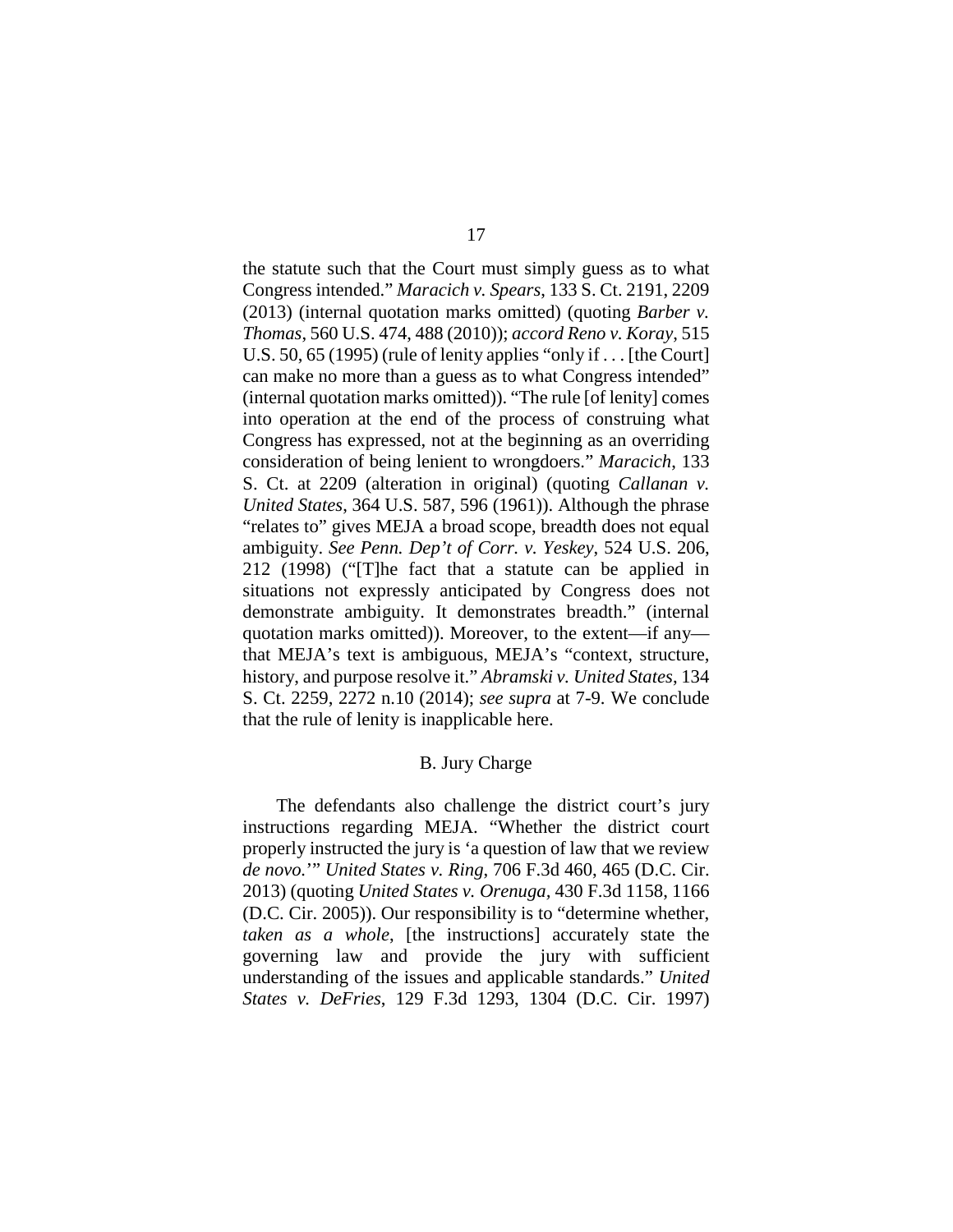(alteration in original) (emphasis added); *accord Ring*, 706 F.3d at 465. An "improper instruction on an element of the offense violates the Sixth Amendment's jury trial guarantee." *Neder v. United States*, 527 U.S. 1, 13 (1999).

The district court instructed the jury on the meaning of "employed by the Armed Forces outside the United States" as follows:

> [T]he definition of 'employed by the Armed Forces outside the United States' includes not only a direct employee or contractor of the Armed Forces of the United States, but also a contractor (including a subcontractor at any tier) or an employee of a contractor (or subcontractor at any tier) of any Federal agency of the United States Government to the extent:

> > (1) such employment relates to supporting the mission of the Department of Defense overseas . . . .

. . .

[T]he Government may prove that the defendant was 'employed by the Armed Forces' by establishing that:

- (a) the defendant was employed as a contractor, or an employee of a contractor (including a subcontractor at any tier) of any federal agency, and
- (b) that the defendant's employment related to supporting the mission of the Department of Defense overseas.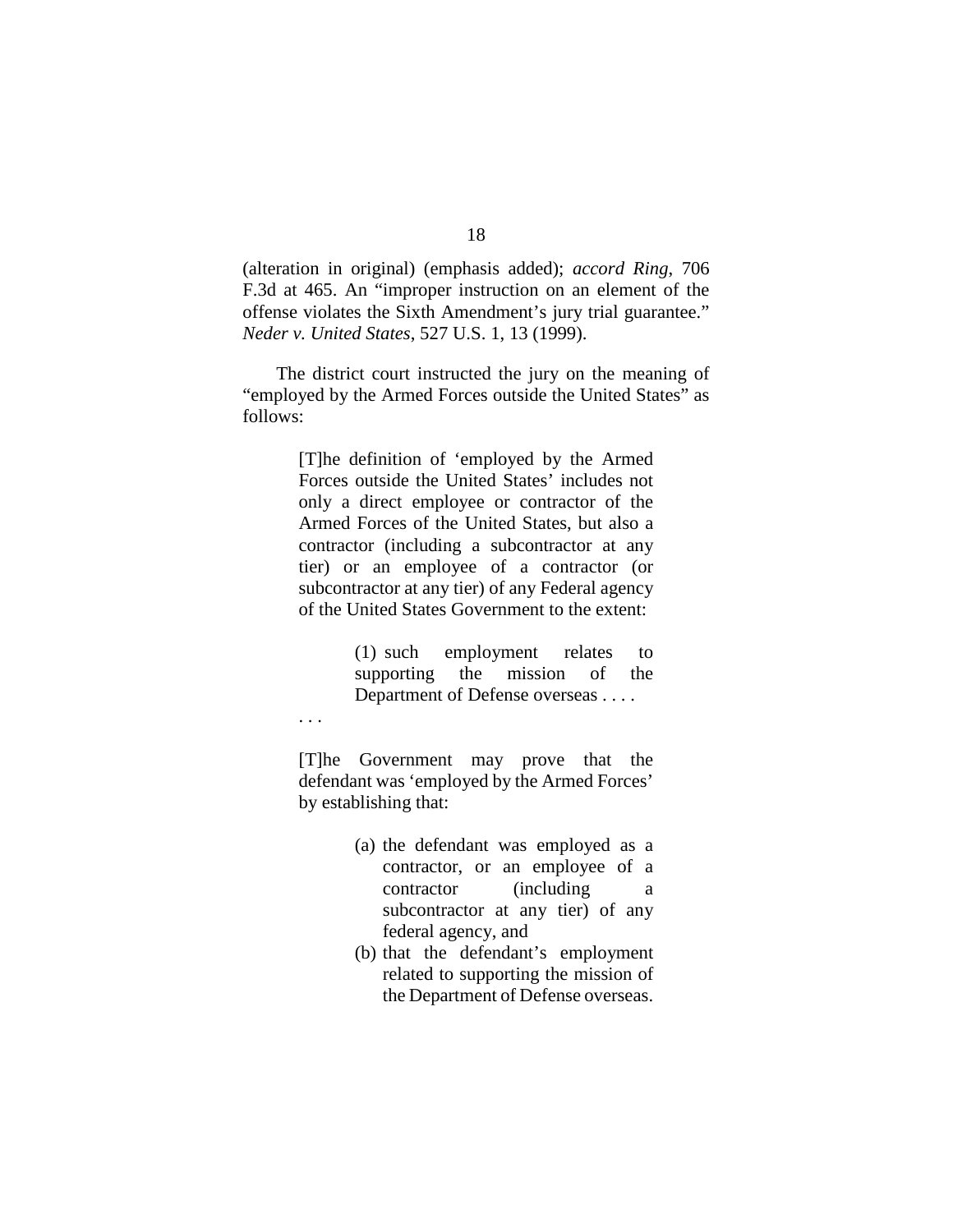JA 497-98.

The challenged jury instruction was not erroneous. First, it quoted MEJA's "to the extent" clause verbatim: "'[E]mployed by the Armed Forces outside the United States' includes . . . an employee of a contractor . . . of any Federal agency of the United States Government *to the extent* . . . such employment relates to supporting the mission of the Department of Defense overseas." *Id.* (emphasis added); *see*  18 U.S.C. §§ 3261, 3267. Granted, the instruction also stated that the government could establish jurisdiction if the jury found "the defendant's employment related to supporting the [DOD] mission," JA 498; taken out of context, a juror could conceivably understand the latter statement to mean jurisdiction would exist if "the defendant's employment [at any time] related to supporting the mission" of DOD, *see id.* But we "do not read the language thus criticized in isolation." *Jones v. United States*, 404 F.2d 212, 215-16 (D.C. Cir. 1968); *see also Cupp v. Naughten*, 414 U.S. 141, 147-48 (1973). To the contrary, we have "long recognized that one ambiguous part of an instruction may be made clear by another unambiguous part of the same instruction," *United States v. Gaviria*, 116 F.3d 1498, 1510 (D.C. Cir. 1997), and the "to the extent" language unambiguously precludes an erroneous, allor-nothing understanding of the statute, *see John Hancock Mut. Life Ins. Co. v. Harris Trust & Sav. Bank*, 510 U.S. 86, 104-05, 109 (1993).

The defendants' challenge to the instruction largely repeats their argument against the applicability of MEJA itself. For example, they argue the district court erred in failing to instruct the jury that it could consider only their contract employment to determine whether they were "employed by the Armed Forces . . . ." Joint Appellants' Br. 66-68. The defendants also revive their claim that, even if the jury could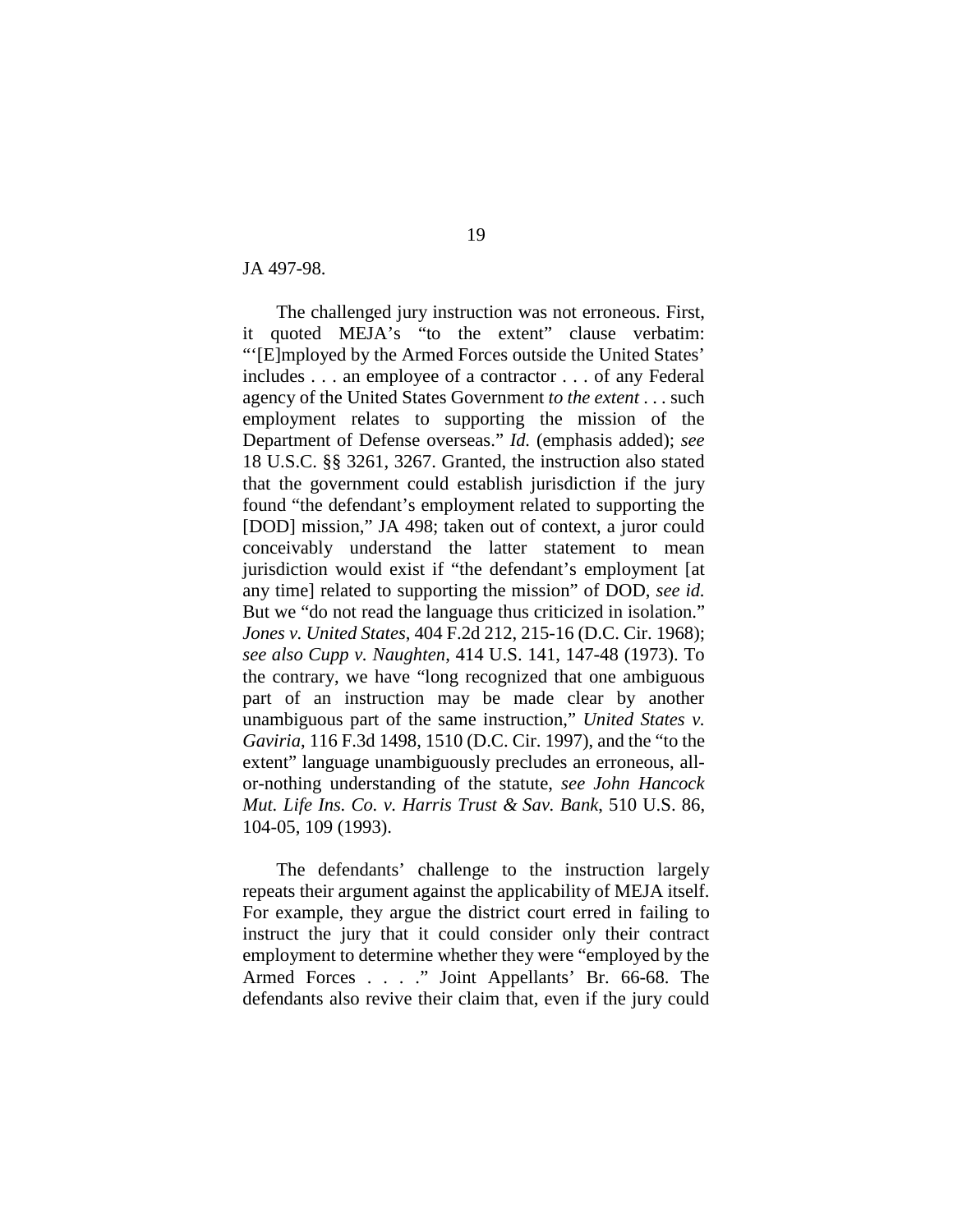consider evidence *aliunde* their employment contract, it should have been instructed that MEJA applied only when the defendants were acting within the scope of their employment and only if their specific acts supported the DOD mission. *Id.*  at 64-66. To that end, they proposed the following instruction:

[I]f you find that part of a defendant's contract employment for the Department of State related to supporting the mission of the Department of Defense, and part of his contract employment did not relate to supporting the mission of the Department of Defense, you must consider whether the work the defendant was performing at the time of the conduct charged in the indictment related to supporting the mission of the Department of Defense in Iraq. For purposes of this case, a Defendant is 'employed by the Armed Forces of the United States' only if the contract employment he was performing at the time of the charged conduct related to supporting the mission of the Department of Defense in Iraq.

JA 473. In construing MEJA's text, the Court earlier rejected the premise underlying the defendants' instruction, *see supra*  15-16, and continues to do so in this context.

The defendants' remaining argument is that the district court "grievously erred" by failing to instruct the jury expressly that diplomatic security is a State Department responsibility. Joint Appellants' Br. 68. They note that 22 U.S.C. §§ 4801-02 assigns to the Secretary of State responsibility for "the security of diplomatic operations . . . abroad," *id.* § 4801(b)(1), and requires the Secretary to implement measures "to provide for the security of United States Government operations of a diplomatic nature," *id.* § 4802(a)(1). For the defendants, there is a "fundamental conflict between that statutory assignment of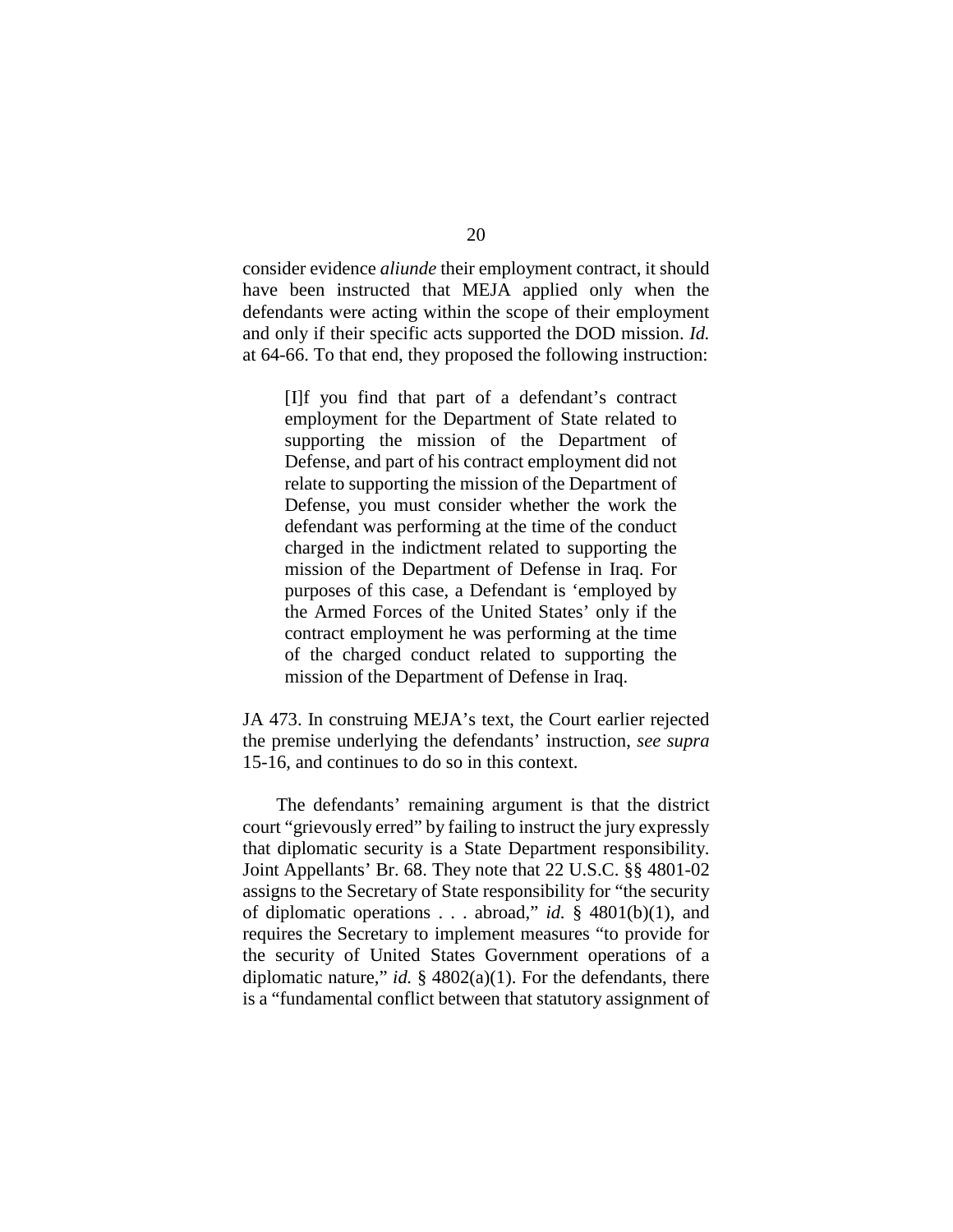responsibility [to the State Department] and MEJA's requirement that the defendants' contract employment relate to supporting the Defense Department's mission." Joint Appellants' Br. 74-75. The defendants offered the following instruction:

> The Defendants in this case were independent subcontractors employed by the Department of State to provide personal security to State Department personnel in Baghdad, Iraq. By law, the provision of personal security to State Department personnel overseas is the responsibility of the Department of State.

## JA 475.

The defendants fail to recognize, however, that State Department contractors—and their employees—could help meet the State Department's duty to provide security for diplomatic operations abroad and, *at the same time*, support the Defense Department's overseas mission. Blackwater without question employed the defendants to protect State Department personnel, *see, e.g.*, JA 1169-74, 1853-54, 3861; the critical question for the jury, however, was whether, in carrying out that responsibility, the defendants' employment *also* "relate[d] to supporting the mission of the Department of Defense overseas," *see* 18 U.S.C. § 3267(1)(A)(iii)(II). We agree with the district court that the defendants' proposed instruction "would just be confusing to the jury." JA 3279-80. The district court's charge, "taken as a whole . . . accurately state[d] the governing law and provide[d] the jury with sufficient understanding of the issues and applicable standards." *DeFries*, 129 F.3d at 1304.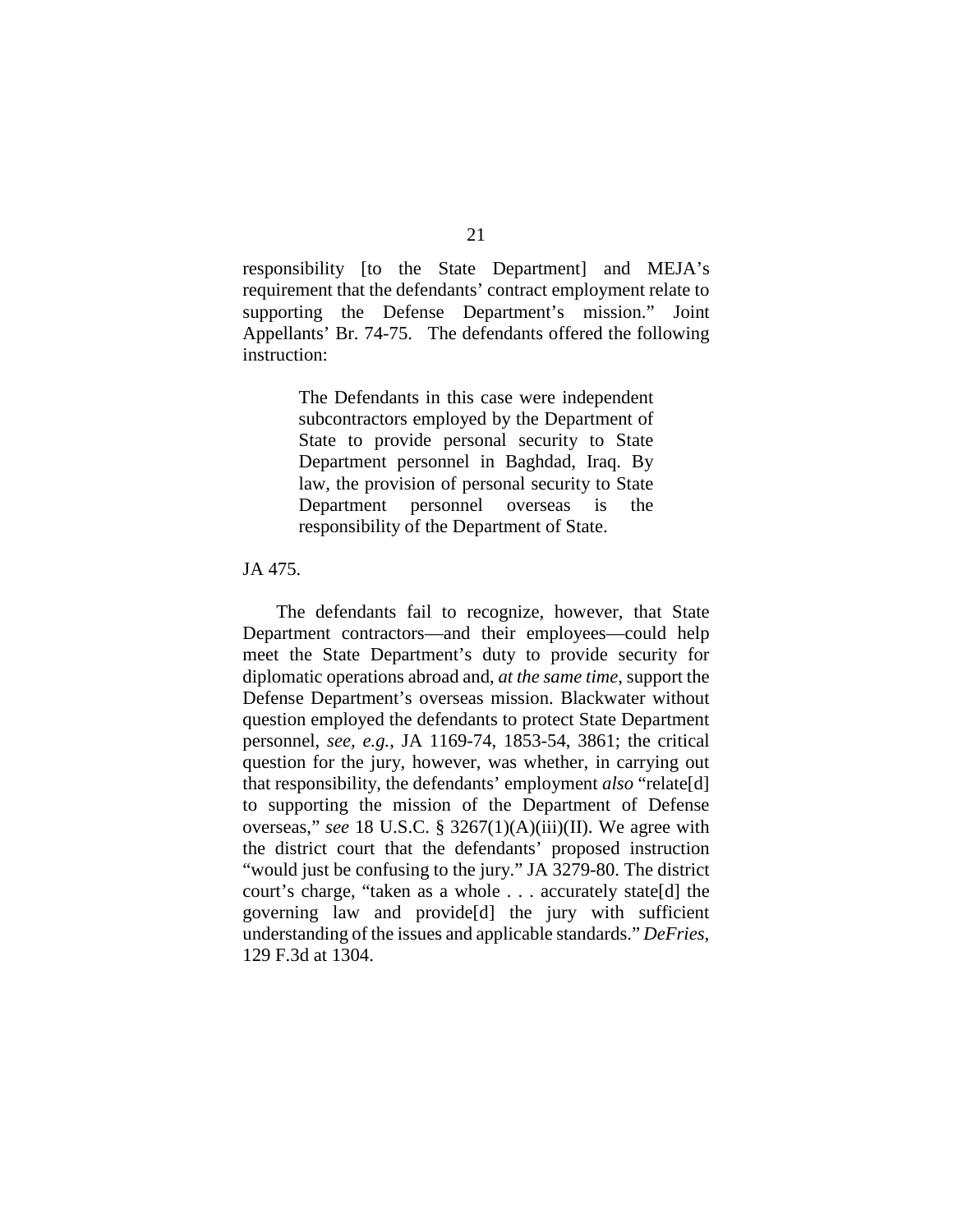## III. VENUE

<span id="page-21-0"></span>The defendants next complain the District of Columbia was an improper venue for their trials. On November 18, 2008, the United States District Court for the District of Columbia issued an arrest warrant for Ridgeway, and Ridgeway voluntarily flew to Washington, D.C. from California. Once he arrived in Washington, he was met by an FBI agent, formally booked and taken to district court to plead guilty to one count of voluntary manslaughter and one count of attempted voluntary manslaughter. While Ridgeway was not put in handcuffs when apprehended by the FBI, he testified he believed he was under arrest. After pleading guilty, Ridgeway was permitted to return to his home.

If an offense is committed outside the United States and involves charges against multiple people, Congress has declared venue to be proper in the district where any of the joint offenders are first arrested. 18 U.S.C. § 3238. The defendants argue the government improperly used the arrest of Jeremy Ridgeway, one of the other turret gunners who fired in Nisur Square, to satisfy the venue statute because (1) Ridgeway was not arrested in connection with their charged offenses, (2) he was not a "joint offender" with the defendants and (3) the government impermissibly manufactured venue in the District of Columbia.

Since the parties dispute the meaning of the phrases "joint offender" and "is arrested" in the venue statute, we focus on the statute's text. Section 3238 states, "[t]he trial of all offenses begun or committed . . . out of the jurisdiction of any particular State or district[] shall be in the district in which the offender, or any one of two or more joint offenders, is arrested." *Id.* "The Government bears the burden of establishing by a preponderance of the evidence that venue is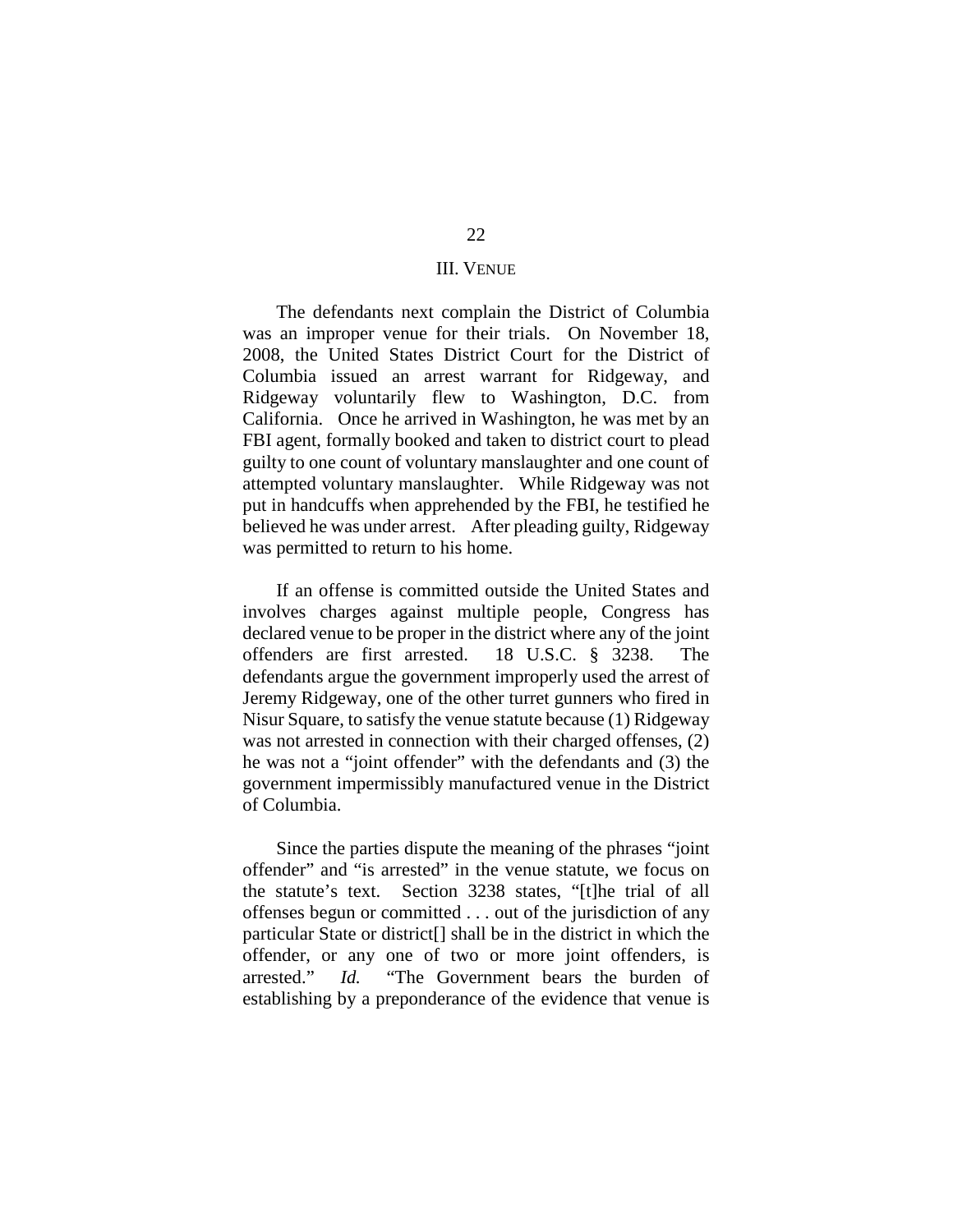proper with respect to each count charged against the defendant[s]." *United States v. Morgan*, 393 F.3d 192, 195 (D.C. Cir. 2004). When reviewing whether venue was properly established, this Court views the evidence "in the light most favorable to the Government." *Id.* In order to assure the case would be heard in the District of Columbia, the government entered into a plea agreement with Ridgeway and arranged for him to travel to the District of Columbia from his home in California to be arrested.

While this Court has not specifically defined "arrested" in the context of Section 3238, our sister circuits have consistently interpreted it to mean situations "'where the defendant is first restrained of his liberty *in connection with the offense charged.*'" *United States v. Wharton*, 320 F.3d 526, 537 (5th Cir. 2003) (quoting *United States v. Erdos*, 474 F.2d 157, 160 (4th Cir. 1973)). We believe this definition is correct and that the test is easily satisfied here. The record shows the district court issued the arrest warrant for Ridgeway. On the same day, he was arrested by the FBI in the District of Columbia and formally booked. The defendants argue Ridgeway's freedom was never restrained because he voluntarily flew across the country from California and was never put in handcuffs or confined in a cell, but this misconstrues the meaning of arrest.

Supreme Court precedent makes clear an arrest can either be carried out with "physical force [against a suspect] . . . or, where that is absent, submission to the assertion of authority." *California v. Hodari D.*, 499 U.S. 621, 626 (1991). What really matters is whether a "reasonable person would have believed that he was not free to leave." *United States v. Mendenhall*, 446 U.S. 544, 554 (1980). Here, Ridgeway testified he understood himself to be under arrest when he was seized by the FBI upon arrival in the District of Columbia. Any reasonable person in Ridgeway's position would have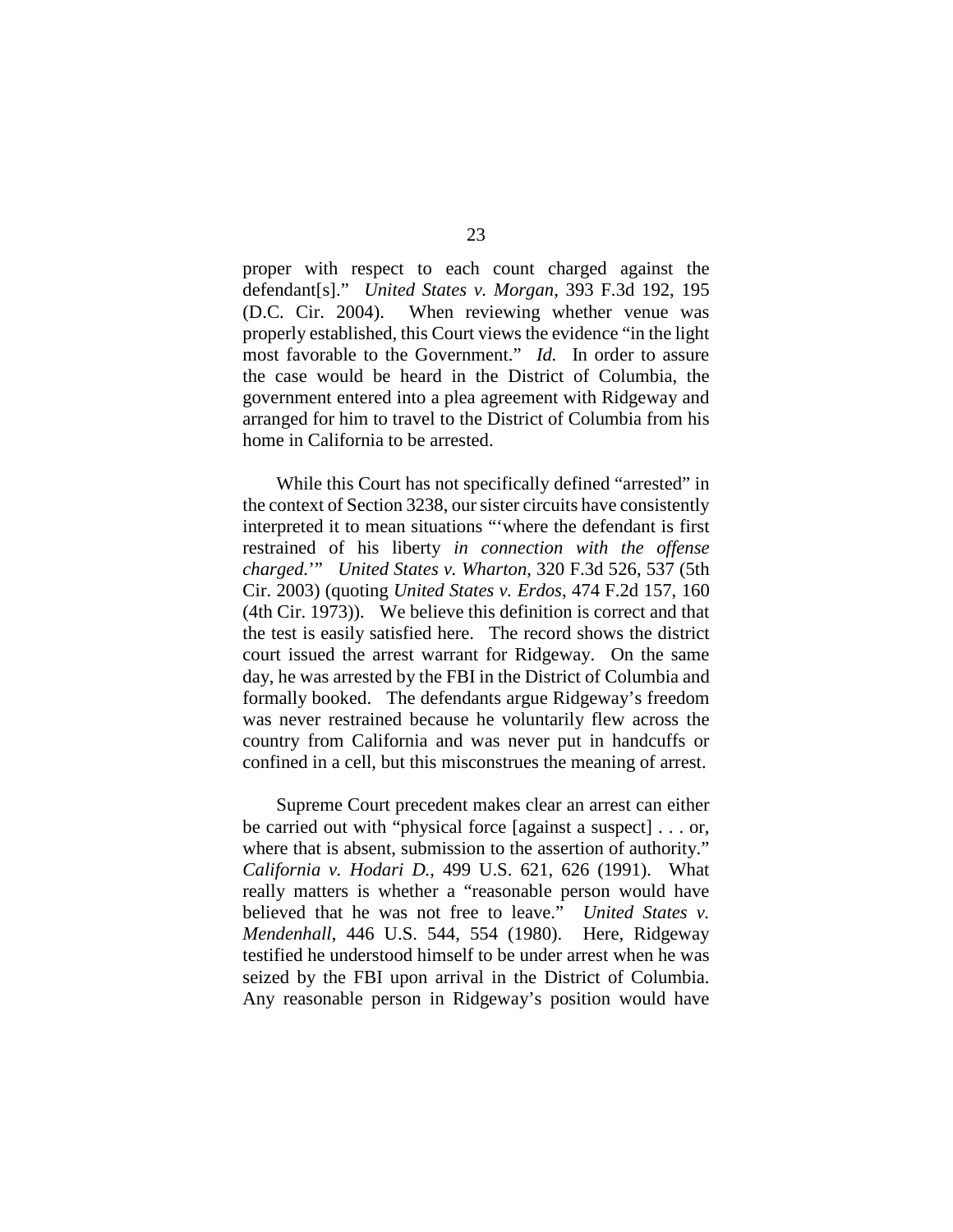understood he was not free to leave. [3](#page-23-0) Ridgeway was first arrested in the District of Columbia; and that arrest established venue here.

The defendants interpret the phrase "joint offender" to mean each offender must possess "a mutual intent" with others to commit a crime. Joint Appellants' Br. 97–98. Because Ridgeway did not form this mutual intent, they claim he was not a joint offender. They rely primarily on the fact that many of the cases examining Section 3238 have involved collaborative criminal schemes. *See, e.g.*, *United States v. Levy Auto Parts of Can.*, 787 F.2d 946, 948–49 (4th Cir. 1986) (involving a conspiracy to sell munitions); *United States v. Hong Vo*, 978 F. Supp. 2d 49, 64 (D.D.C. 2013) (involving a conspiracy to commit visa fraud).

However, this interpretation impermissibly narrows Section 3238 to one category of offenses. As noted by the district court, *Black's Law Dictionary* defines a joint offense as a crime "committed by the participation of two or more persons." BLACK'S LAW DICTIONARY 838 (6th ed. 1990). While the defendants are certainly correct that a joint crime can be committed by several defendants with a mutual intent to achieve a criminal goal, this is not the only type of crime in which a group may participate. In fact, Federal Rule of Criminal Procedure 8(b) allows multiple defendants to be charged with the same offense "if they are alleged to have participated in the same act or transaction, or in the same series of acts or transactions, constituting an offense or offenses."

<span id="page-23-0"></span><sup>&</sup>lt;sup>3</sup> Judge Rogers concurs that the objective standard for an arrest has been met here, *see Hodari D.*, 499 U.S. at 628, in light of testimony that upon meeting FBI Agent John Patarini in Washington, D.C., Ridgeway was handed an arrest warrant, told he was under arrest, and further told "If you can behave yourself, I will not put these [handcuffs] on you." 7/31/14 (PM) Tr. 12:12-18.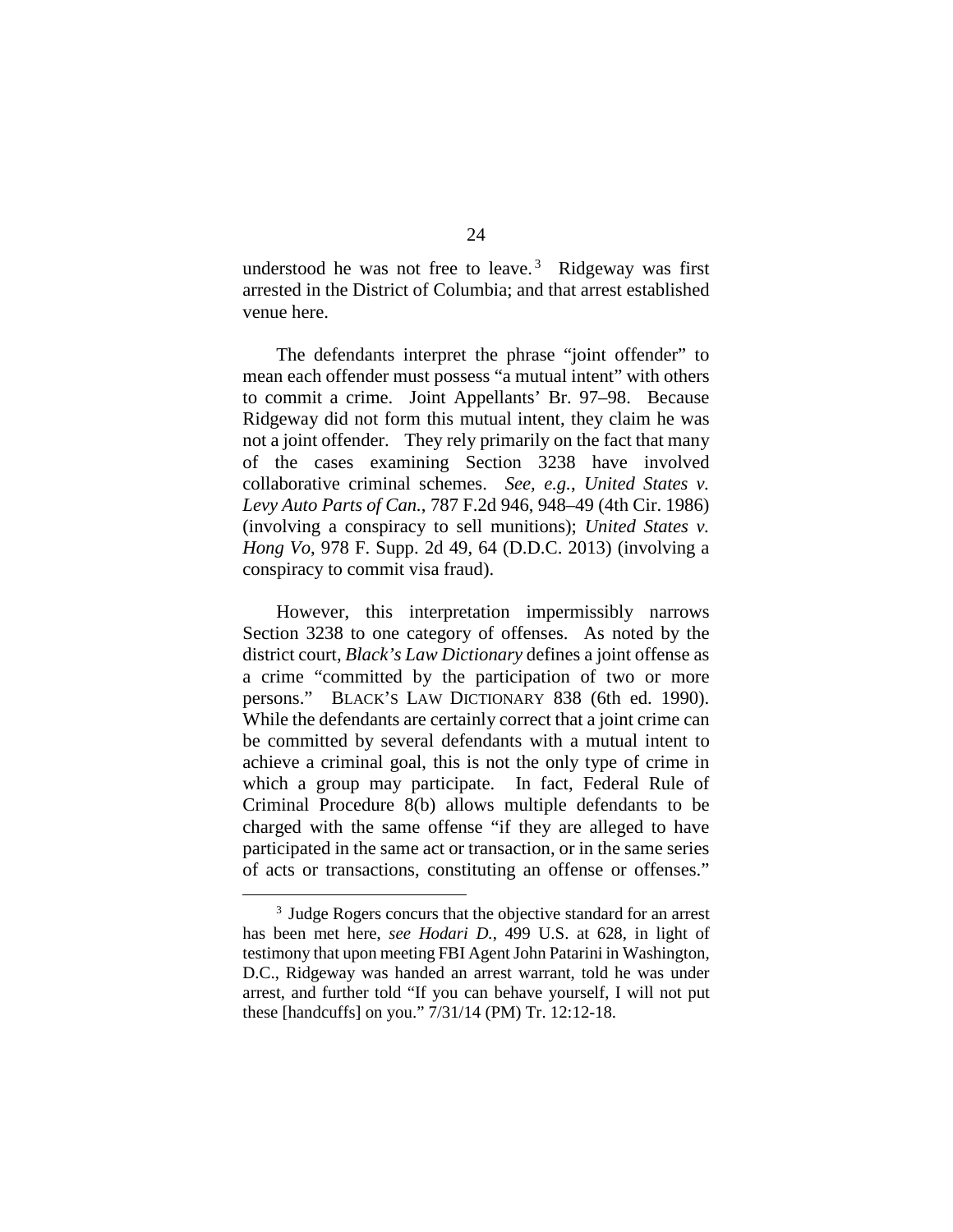Accordingly, instead of limiting "joint offender" to one category of offenses that requires participation by multiple people, a more natural reading of the statutory text encompasses not only people with a mutual intent to commit a crime, but also anyone who has joined others in participating in the same act or transaction constituting a crime or crimes.

This interpretation is further supported by this Court's preference for joint trials in cases involving multiple defendants. *See United States v. Manner*, 887 F.2d 317, 324 (D.C. Cir. 1989). We have explained joint trials "promote efficiency" and noted that "this preference is especially strong when the respective charges require presentation of much the same evidence, testimony of the same witnesses, and involve [multiple] defendants who are charged . . . with participating in the same illegal acts." *United States v. Wilson*, 605 F.3d 985, 1015, 1016 (D.C. Cir. 2010). These rationales are especially compelling in a case like this. Ridgeway was working in the relevant convoy on the day of the Nisur Square attack, and, with other defendants, he opened fire on the civilians in Nisur Square. Thus, in order to convict Ridgeway, the government would be required to present the same evidence and to rely upon testimony from the same witnesses as they would for the other defendants. Also, concerns for efficiency are especially compelling here because many of the witnesses reside in Iraq. Multiple trials would mean arranging multiple international trips for the witnesses, which would likely be both difficult to schedule and costly. Thus, our interpretation of Section 3238 is consistent with both the text of the statute and the general preference for joint trials. [4](#page-24-0) We conclude "joint offenders"

<span id="page-24-0"></span> <sup>4</sup> We also note this interpretation is consistent with Section 3238's legislative history. *See* S. Rep. No. 88-146 at 1–2 (1963), *reprinted in* 1963 U.S.C.C.A.N. 660, 660–61 (stating Congress desired to amend Section 3238 to avoid the "substantial burden" and "unnecessar[y] expens[es]" imposed by requiring the government to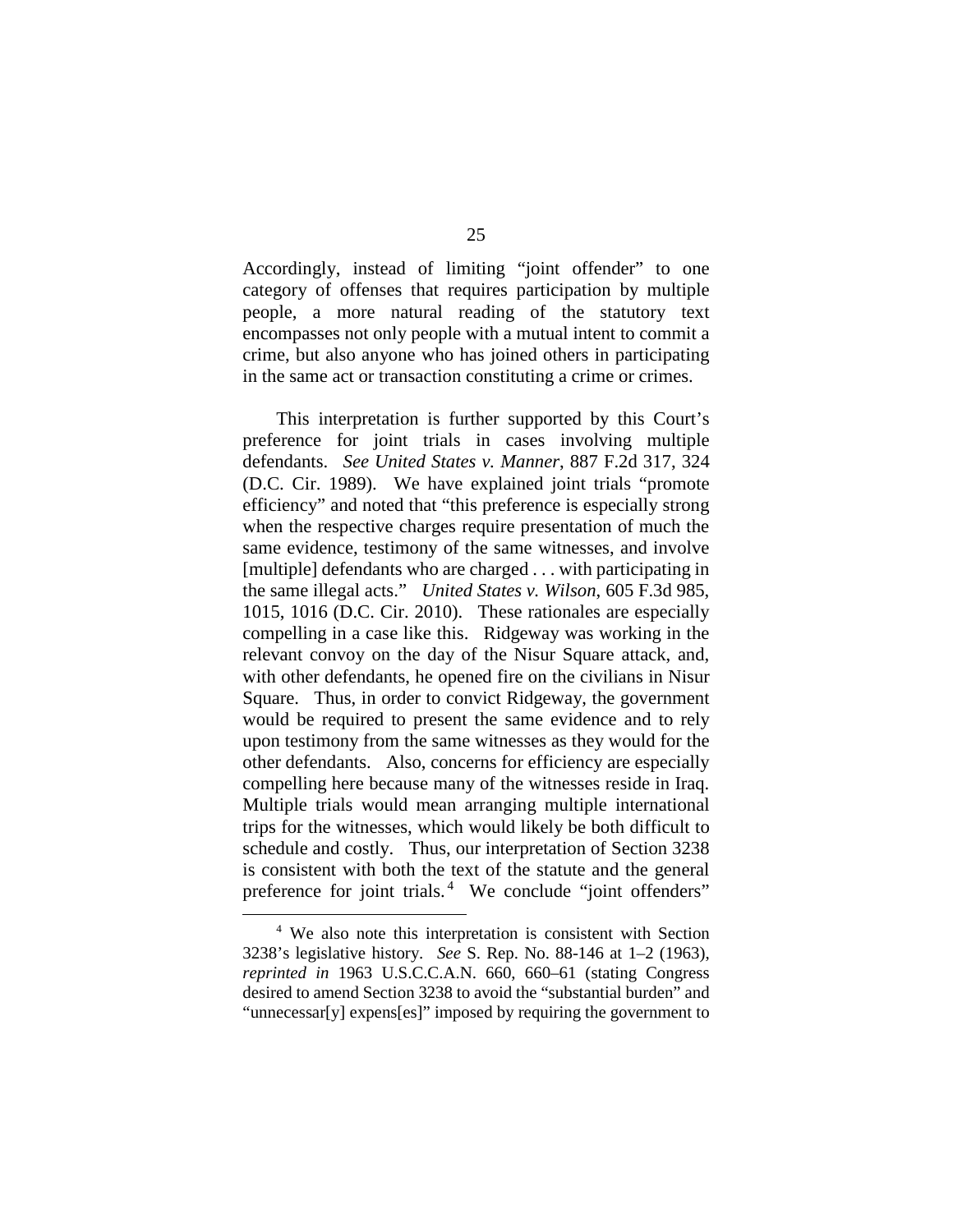encompasses all defendants who participated in the same act or transaction constituting the charged crimes.

Thus, it is clear Ridgeway was a joint offender. Testimony at trial established Ridgeway was present in Nisur Square as a member of the Raven 23 convoy and that he fired at civilians to the south, to the west and finally to the north. Ridgeway participated in the "same series of acts or transactions" that gave rise to the prosecution, FED. R. CRIM. P. 8(b), which makes him a joint offender. The defendants' emphasis on personal participation in every count returned by the grand jury focuses on the wrong thing. Although it is true that the government must show that "venue is proper with respect to each count charged," *United States v. Lam Kwong-Wah*, 924 F.2d 298, 301 (D.C. Cir. 1991), it does not follow that Ridgeway must have personally participated in each act giving rise to each count. Section 3238 requires that Ridgeway be a "joint offender," which is satisfied by his participation in the same series of acts or transactions giving rise to those counts, *i.e.*, Ridgeway's persistent, multidirectional shooting throughout the entire Nisur Square attack. 18 U.S.C. § 3238; *see also* FED. R. CRIM. P. 8(b) ("All defendants need not be charged in each count."). Because Ridgeway clearly did participate in the Nisur Square shootings, he was a joint offender within the meaning of Section 3238.

Likewise, the defendants' claim that the government manufactured venue, while appealing on an intuitive level, fails in light of the congressional design of Section 3238. The text of the statute gives the government a choice regarding prosecution of an extraterritorial crime: either arresting a

 $\overline{a}$ 

arrange and finance multiple trips to the United States for overseas witnesses for multiple trials). Thus, it appears the legislature meant what it plainly said.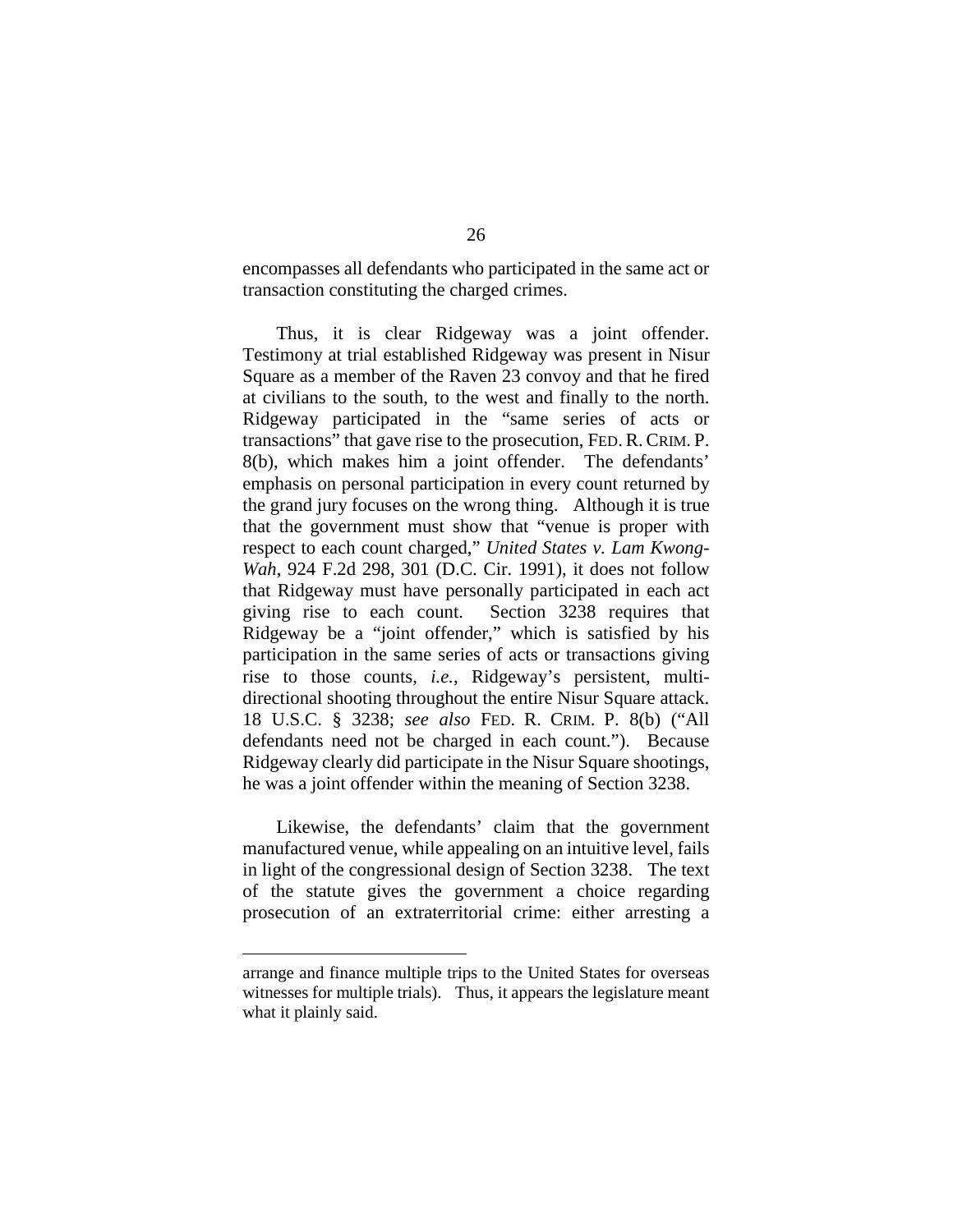cooperative defendant in a jurisdiction of the government's choosing or seeking an indictment in the district where a defendant resides. *See* 18 U.S.C. § 3238 (stating venue "shall be in the district in which the offender, or any one of two or more joint offenders, is arrested"); *see also United States v. Gurr*, 471 F.3d 144, 155 (D.C. Cir. 2006) (reading Section 3238's clauses disjunctively). Thus, by choosing to arrest Ridgeway in the District of Columbia, the government simply exercised the choice given to it under the statute. Something more is required to sustain a claim that venue has been manufactured. *See United States v. Spriggs*, 102 F.3d 1245, 1250–51 (D.C. Cir. 1996). For example, "where the key events occur in one district, but the prosecution, preferring trial elsewhere, lures a defendant to a distant district for some minor event simply to establish venue," a claim of manufactured venue might have traction. *Id.* at 1251. However, Section 3238 forecloses that scenario here by explicitly allowing the government to choose where to arrest a cooperative joint offender. Thus, venue was proper in the District of Columbia. [5](#page-26-0)

<span id="page-26-0"></span> <sup>5</sup> Equally unpersuasive is the defendants' contention that the district court committed reversible error by ruling on the venue issue itself instead of presenting the question to the jury. Venue becomes a jury question if a defendant raises a genuine issue of material fact regarding venue. *See United States v. Fahnbulleh*, 752 F.3d 470, 477 (D.C. Cir. 2014). Here, the defendants failed to do so. The parties do not dispute what happened—*i.e.* that Ridgeway participated throughout the Baghdad shootings and that he flew from California to the District of Columbia and was arrested once he arrived there—they dispute the legal significance of those facts. The defendants disagree with the district court's interpretation of the phrases "joint offender" and "arrest," which, as discussed above, were correctly considered. Therefore, the district court did not err by withholding this issue from the jury.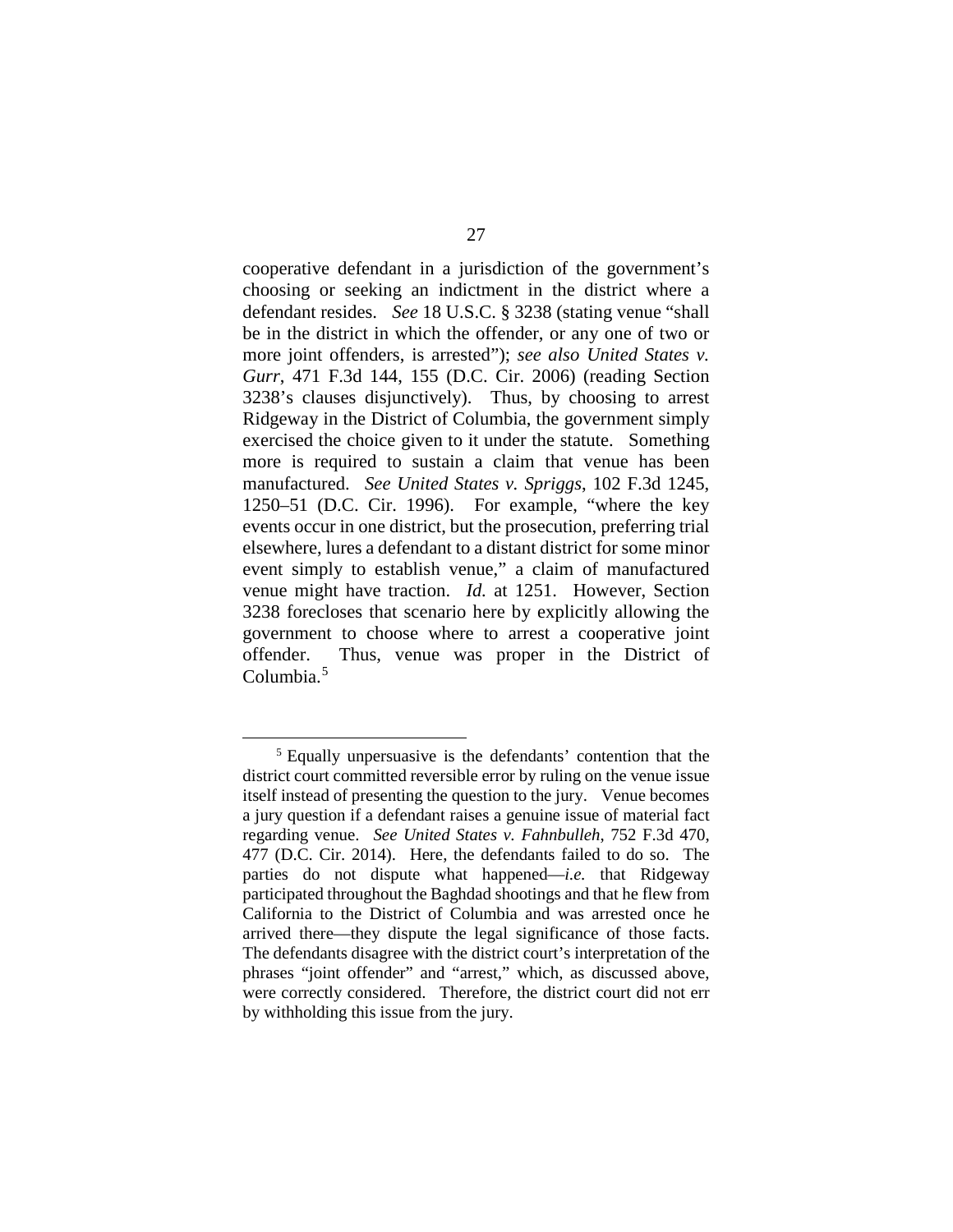# IV. NEW TRIAL MOTION

#### A. Background

<span id="page-27-1"></span><span id="page-27-0"></span>The defendants say the district court abused its discretion in denying a new trial based on the victim impact statement ("VIS") from Officer Monem that appeared to contradict his testimony at trial.

During the trial, the government called Sarhan Dheyab Abdul Monem, an Iraqi police officer, to testify about his observations in Nisur Square during the attack. Before the shooting began, Monem was stationed at a traffic kiosk located close to where the Raven 23 caravan had stopped. Monem testified that, after he heard shots being fired from the Raven 23 caravan, he heard a scream coming from the Kia, so he approached the vehicle. As he neared the Kia, he saw its driver had been shot in the head. After examining the driver's injury, Monem testified he moved in front of the convoy and attempted to tell them to stop shooting by speaking to them in Arabic and waving his hands. When this had no effect, Monem stated he returned to the Kia and attempted to help the Kia's passenger, who was weeping and holding the body of the driver. According to Monem, the car began to slowly move forward, which caused the Raven 23 squad to begin firing at the Kia again. When the second burst of gunfire erupted, Monem fled back to his kiosk and hid behind it to shield himself from the bullets.

After the defendants were convicted, the government solicited victim impact evidence from Iraqis who were present in Nisur Square on the day of the attack, including Monem. The purpose of this evidence was to allow victims and witnesses to describe how the Nisur Square shootings had affected them, including "feelings of anger, rage, blaming self,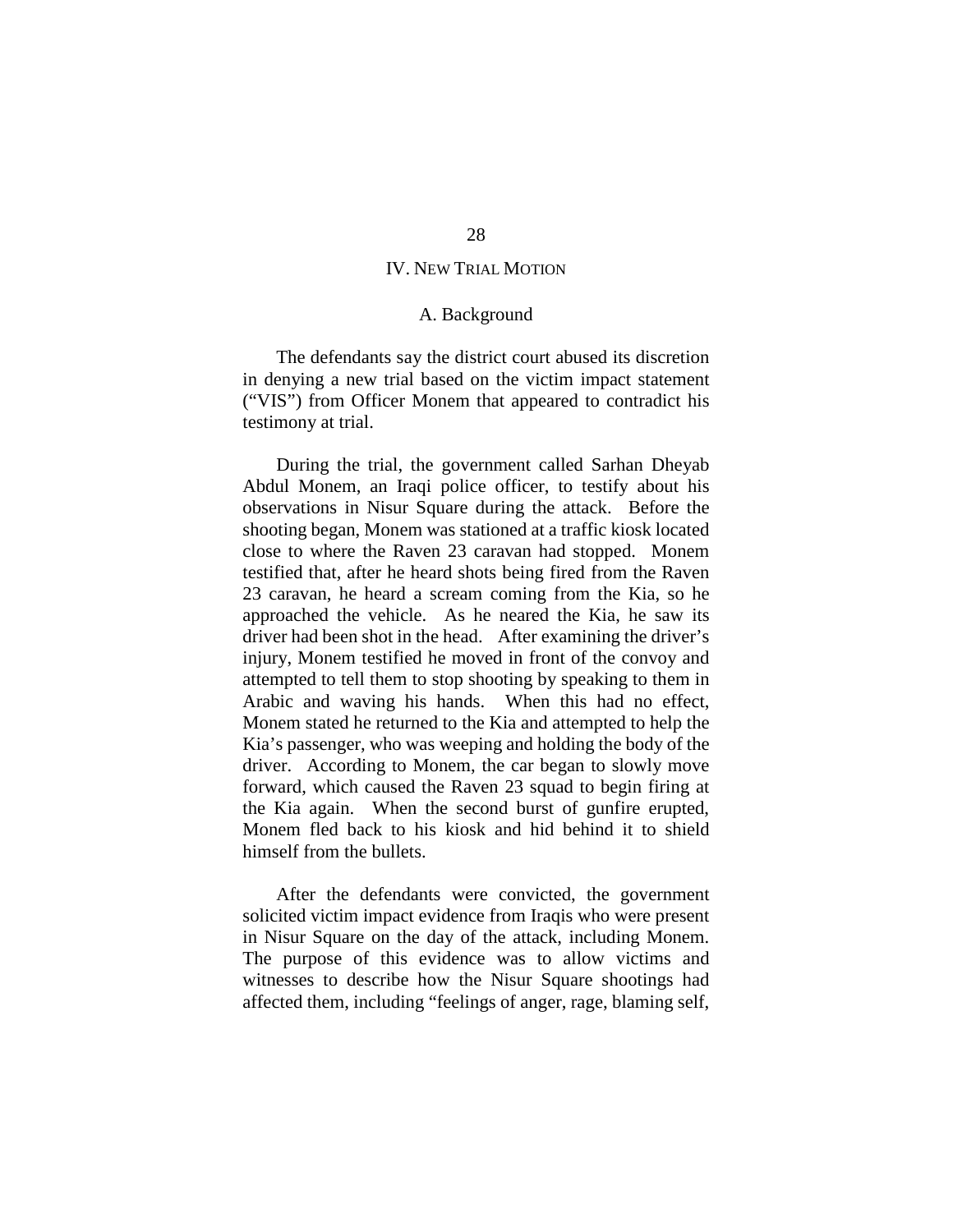. . . helplessness, [and] vulnerability." JA 4032. In his VIS, Monem wrote about his guilt for not being able to help the Kia's occupants; but, he also painted a different picture of what happened that day. Contrary to his testimony at trial, Monem's VIS stated he "remained in [his] traffic cabin unable to move nor think." JA 637.The VIS also stated Monem heard the driver of the Kia pleading with his mother to get out of the car before they were both killed.When the government produced Monem's VIS to the court and defense counsel four days later, the defendants raised concerns about the inconsistency of the VIS with Monem's trial testimony.

This prompted the government to conduct an *ex parte*  telephone conversation with Monem regarding his VIS. The government did not record this conversation and instead submitted notes to the district court summarizing Monem's responses. According to these notes, Monem allegedly stated he did not understand his VIS to be a factual statement but rather an "expression" of what he imagined it was like to be the Kia driver. The notes also indicated Monem reaffirmed key portions of his trial testimony, including that he approached the Kia and saw the driver was dead.

The defendants moved for a new trial based upon this newly-discovered evidence, but the district court denied their motions without conducting a hearing. *United States v. Slough*, 144 F. Supp. 3d 4, 5 (D.D.C. 2015). The defendants now appeal, claiming the district court committed reversible error by denying their motions for a new trial. Slatten argues the VIS provides direct evidence of his innocence by establishing that the person he was convicted of murdering was alive after the shooting in Nisur Square began, thus disproving the government's theory of the case. Additionally, the other defendants argue the VIS shows Monem committed perjury at trial and that this new account refutes many facts vital to the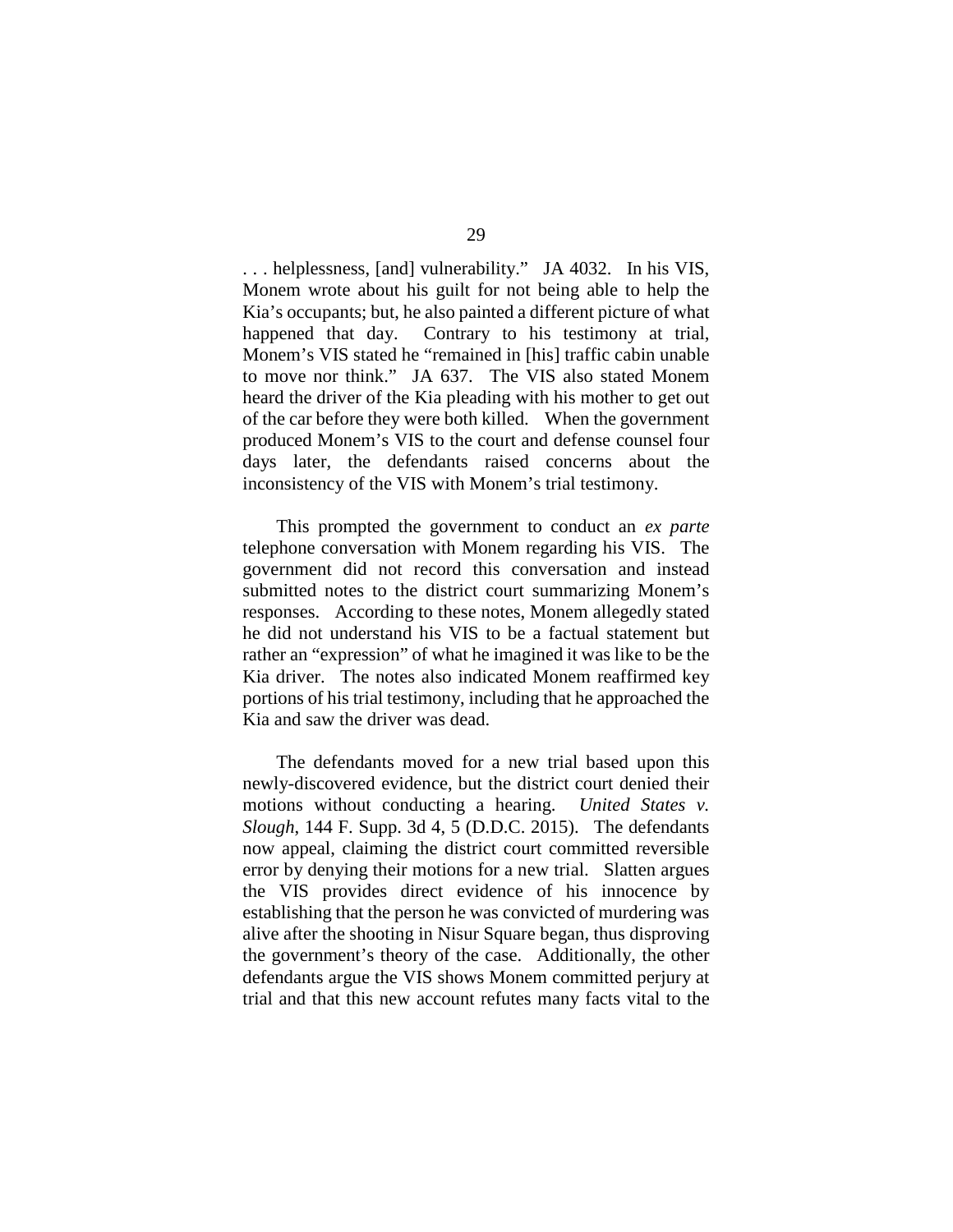government's case. Finally, all defendants argue the district court reversibly erred by failing to hold a hearing to examine Monem regarding the conflict his VIS created with his testimony at trial.

## B. Analysis

<span id="page-29-0"></span>Trial courts have broad discretion when deciding whether to grant a new trial based on newly-discovered evidence. *Thompson v. United States*, 188 F.2d 652, 653 (D.C. Cir. 1951). A district court's denial of a new trial is reviewed for abuse of discretion. *United States v. Oruche*, 484 F.3d 590, 595 (D.C. Cir. 2007). In order to obtain a new trial because of newlydiscovered evidence, the party seeking a new trial must prove: (1) the evidence was discovered after the trial; (2) the party acted diligently in its attempts to procure the newly-discovered evidence; (3) the evidence relied on is not "merely cumulative or impeaching," (4) the evidence is "material to the issues involved" in the case and (5) the evidence is "of such nature that in a new trial it would probably produce an acquittal." *Thompson*, 188 F.2d at 653. "[W]hen perjury by a prosecution witness is discovered after trial and when the prosecution did not know of the perjury until then," a defendant is entitled to a new trial only if he can prove he "would probably be acquitted on retrial." *United States v. Williams*, 233 F.3d 592, 594 (D.C. Cir. 2000).

We begin by noting the unusual nature of the allegedly exculpatory evidence upon which the defendants rely. In homicide cases, victim impact statements are typically used during the sentencing phase of a trial. They allow the government to either offer a "quick glimpse" into a life taken by the defendant or to "demonstrat[e] the loss to the victim's family and to society which has resulted from the defendant's homicide." *Payne v. Tennessee*, 501 U.S. 808, 822 (1991).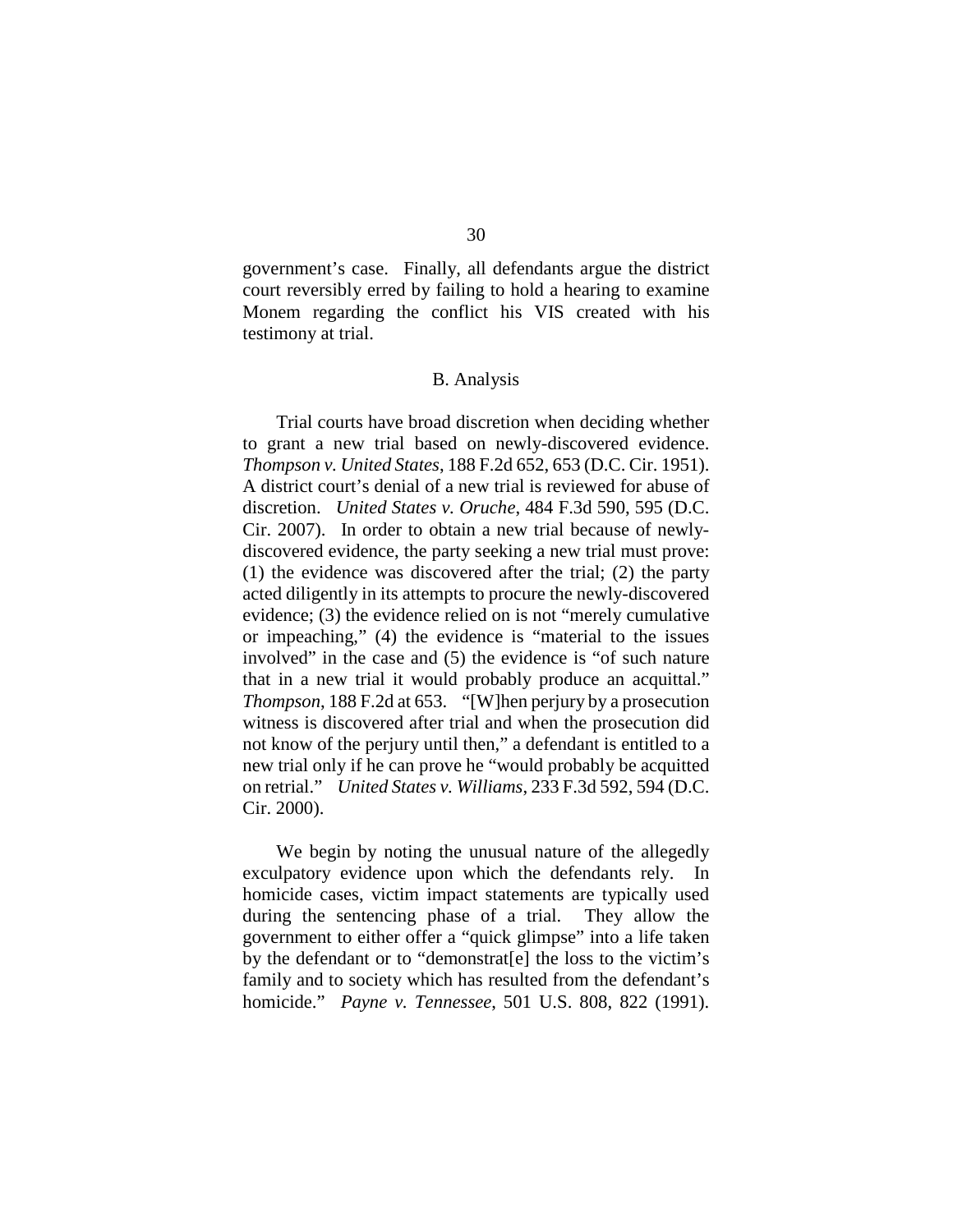Nothing in the record suggests the government intended to use the VIS in this case as substantive evidence of guilt. *See* JA 637 (asking Monem to describe how the crime affected him); *cf. Payne*, 501 U.S. at 856 (Stevens, J., dissenting) (stating victim impact statements "shed[] no light on the defendant's guilt or moral culpability"). However, this is exactly the purpose for which the defendants now seek to use Monem's VIS.

Monem's statements viewed in isolation could be seen as puzzling if not contrary to his testimony at trial, as the defendants suggest. Considered in context, however, as responses to the specific questions posed by the government in preparing for sentencing after the jury had returned its verdicts finding the defendants guilty, his statements take on another cast. Still, the Court is troubled by the government's conduct upon discovery of what might appear to contradict his trial testimony. Instead of inviting defense counsel to participate in the phone call with Monem or—at a minimum—recording the phone conversation, the government conducted an *ex parte*  phone call and offered nothing but its own notes as evidence of what was said during the call. Because the Court has no way of verifying what was said, we do not believe the notes constitute a repudiation of Monem's contradictory statements.

However, even if we view the statements in the light most favorable to the defendants and consider them to be an admission of perjury and a recantation of Monem's trial testimony, we do not believe the district court abused its discretion in declining to grant a new trial. In order to succeed on their claims, the defendants must prove Monem's VIS would probably result in an acquittal at a new trial. *Thompson*, 188 F.2d at 653. "This is a high bar to cross." *United States v. Celis*, 608 F.3d 818, 848 (D.C. Cir. 2010). Here, even if Monem's statements did constitute a recantation of his trial testimony, we do not believe they meet this high bar.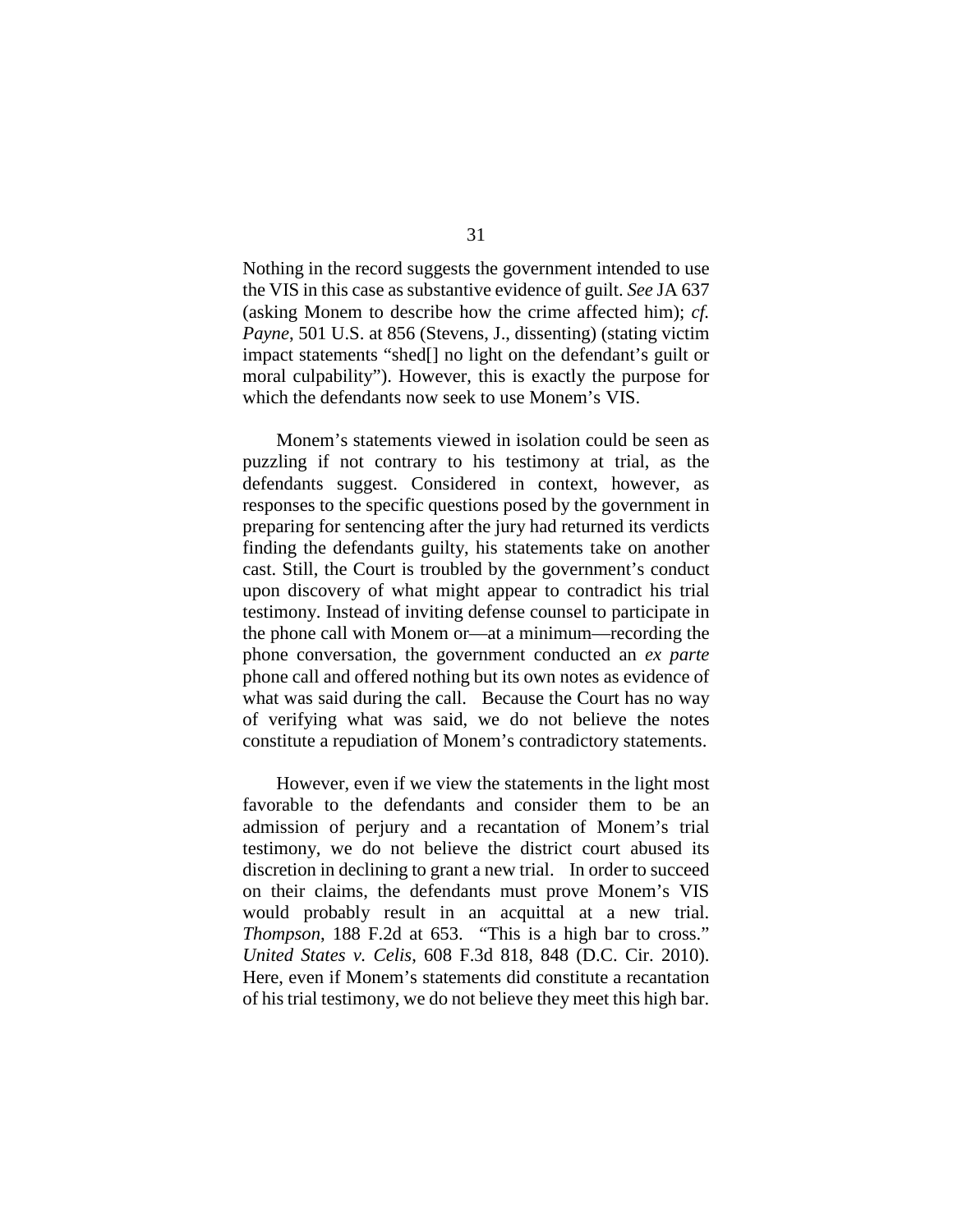This holds especially true for Liberty, Slough and Heard, whose convictions regarding victims to the south, east, west and north of Nisur Square did not depend on Monem's testimony regarding the first moments of the shooting attack. Regarding Dr. Al-Khazali, the Kia passenger, other evidence corroborated Monem's testimony that the Kia was stopped when the first shots were fired, and Officer Al-Hamidi testified about his own efforts to stop the shooting independent of Monem's.

The only defendant with even a slight chance of a different outcome based on Monem's contradictory VIS statements was Slatten. However, even if we were to assume that Monem would reaffirm his VIS testimony, acquittal would still not be likely due to the other record evidence that al-Rubia'y was killed instantly. As discussed in more detail below, testimony from Officer Al-Hamidi established that al-Rubia'y was shot in the head, killing him instantly. Only then did the car begin rolling forward unguided. Comparing this consistent testimony from Officer Al-Hamidi with this new testimony from Monem, which only came to light after he was prompted to describe "feelings of anger, rage, blaming self, . . . helplessness, [and] vulnerability" resulting from the Nisur Square shootings, JA 4032, there is little reason to believe the outcome of the case would have been any different. Thus, it was hardly an abuse of discretion for the district court to refuse to grant a new trial based on evidence unlikely to produce a different outcome.

Furthermore, the district court did not abuse its discretion in declining to hold an evidentiary hearing regarding Monem's VIS. This Court gives a trial judge "broad discretion in ruling on a motion for a new trial, both in his actual decision and in what he considers before making that decision." *Lam Kwong-Wah*, 924 F.2d at 308. "A motion for a new trial can ordinarily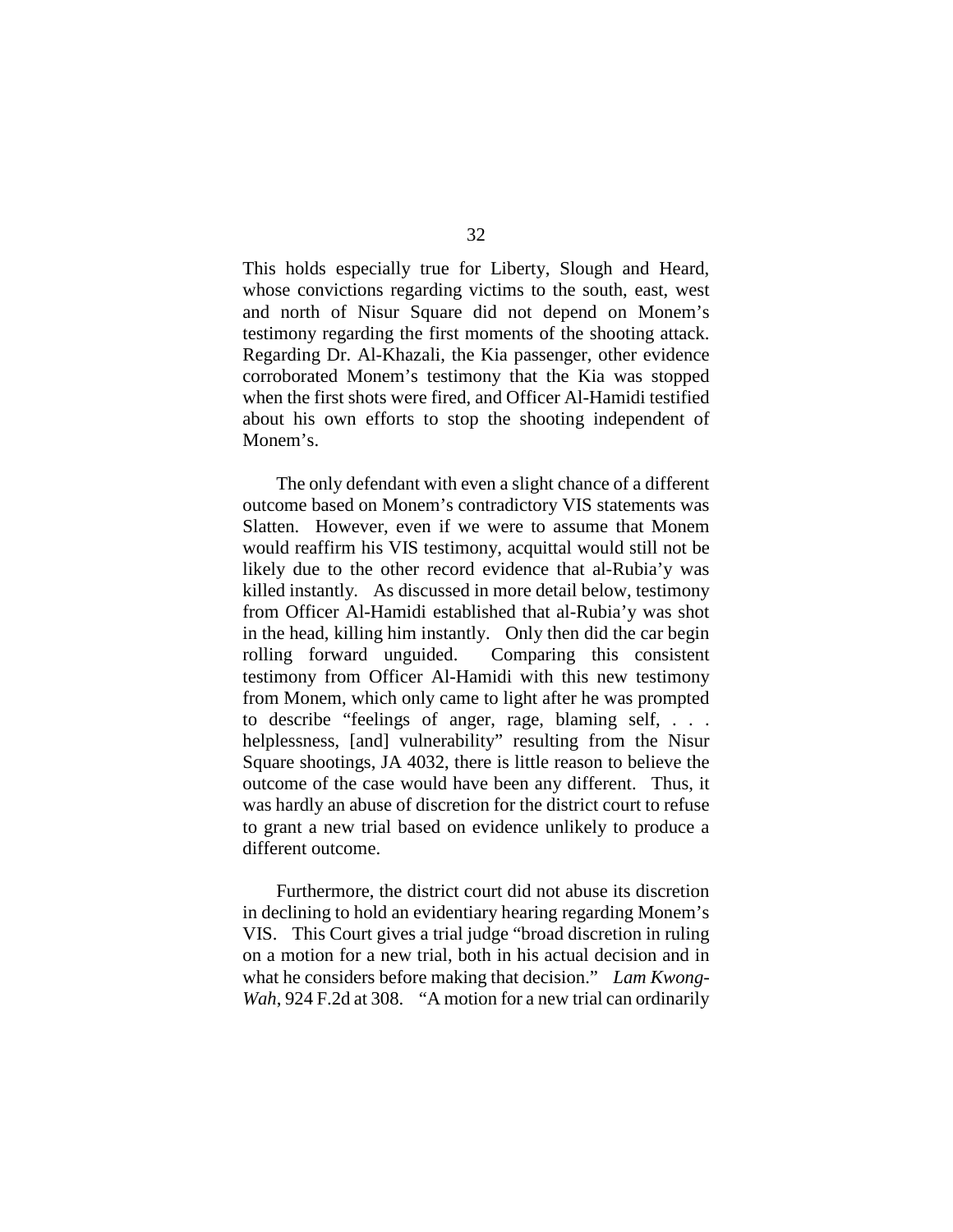be decided . . . without an evidentiary hearing, and a district court's decision not to hold such a hearing may be reversed only for abuse of discretion." *United States v. Kelly*, 790 F.2d 130, 134 (D.C. Cir. 1986); *see also United States v. Kearney*, 682 F.2d 214, 219 (D.C. Cir. 1982) (noting the need for a hearing is diminished "where the trial judge has had an opportunity to observe the demeanor and weigh the credibility of the witness at trial"). Here, the district court judge presided over the entirety of this multiple-week trial and observed Monem's testimony when it was given. Also, Monem's testimony was subject to thorough cross-examination by several defense attorneys and—unlike the VIS—was largely corroborated by other evidence presented at trial. All of these factors combined made the district court "well qualified to rule on the motion for a new trial" based solely on the written motions and the evidence submitted. *Kearney*, 682 F.2d at 220. While we agree with the defendants that a hearing would have been helpful to clarify what Monem meant when he wrote his VIS, we cannot say it was an abuse of discretion for the district court to decide the motion without a hearing.

## V. SUFFICIENCY OF THE EVIDENCE

<span id="page-32-0"></span>Liberty and Slatten challenge the sufficiency of the evidence supporting their convictions. The Court must affirm if, "after viewing the evidence in the light most favorable to the prosecution, *any* rational trier of fact could have found the essential elements of the crime beyond a reasonable doubt." *Jackson*, 443 U.S. at 319. The jury is "entitled to draw a vast range of reasonable inferences from evidence, but may not base a verdict on mere speculation." *United States v. Harrison*, 103 F.3d 986, 991 (D.C. Cir. 1997) (quoting *United States v. Long*, 905 F.2d 1572, 1576 (D.C. Cir. 1990)). Applying this "highly deferential" standard, *United States v. Williams*, 836 F.3d 1, 6 (D.C. Cir. 2016), the Court concludes that the evidence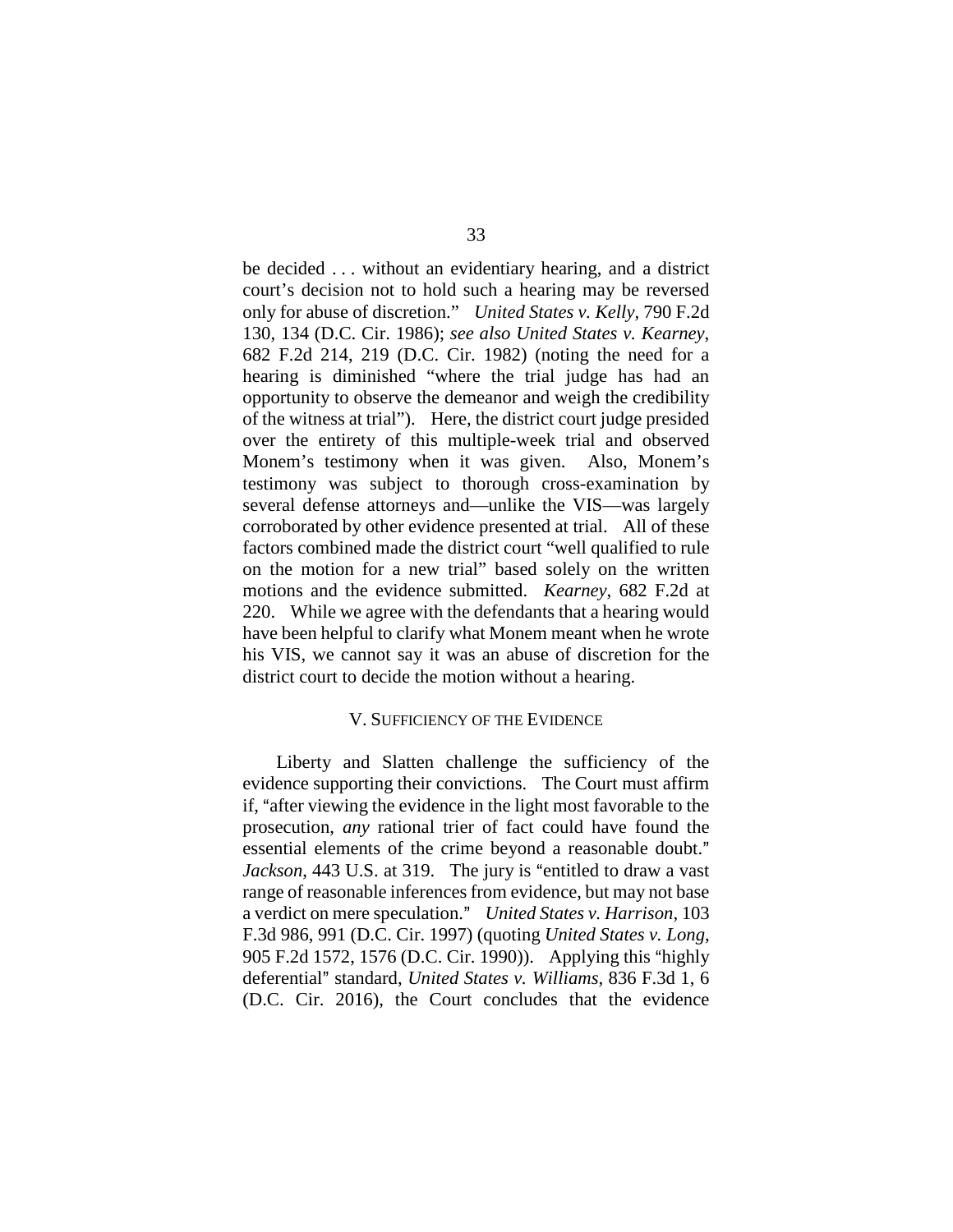supporting the convictions was sufficient, with the exception of one of Liberty's attempted manslaughter convictions.

#### A. Liberty

<span id="page-33-0"></span>Liberty, the driver of the third vehicle in the four-vehicle convoy of Blackwater guards, was convicted of eight counts of voluntary manslaughter, twelve counts of attempted manslaughter and a Section 924(c) weapons count. The jury was also instructed, in view of the charges under 18 U.S.C. § 2, that it could convict on each of these counts if it determined that Liberty aided and abetted their commission. Liberty contends that there was insufficient evidence that he unjustifiably fired his weapon at, or caused the death of, any victim, or that he took some action to aid another defendant's unjustifiable shooting at any specific victim.

First, Raven 23 member Jeremy Krueger's testimony provided evidence from which the jury could find that Liberty fired at the white Kia in which the passenger, Dr. Al-Khazali, was killed. Krueger, who was in the vehicle in front of Liberty's, testified that each member of the Raven 23 team had been assigned roles and that he was responsible for securing one sector of Nisur Square. Krueger testified that he saw shots fired at the Kia from the vehicle behind by "someone" sitting in the driver's position, and [he] assumed it to be Mr. Liberty, just based on [his] knowledge of [Liberty's] position that day, [of the team members'] assignments."  $8/5/14$  (PM) Tr. 34:3-9. Although Krueger was not in a position to see the shooter's face, he inferred that the shooter was the driver because the shooter was "sitting with his back against the driver's seat" like a driver would ordinarily sit.  $8/5/14$  (PM) Tr. 91:10-12.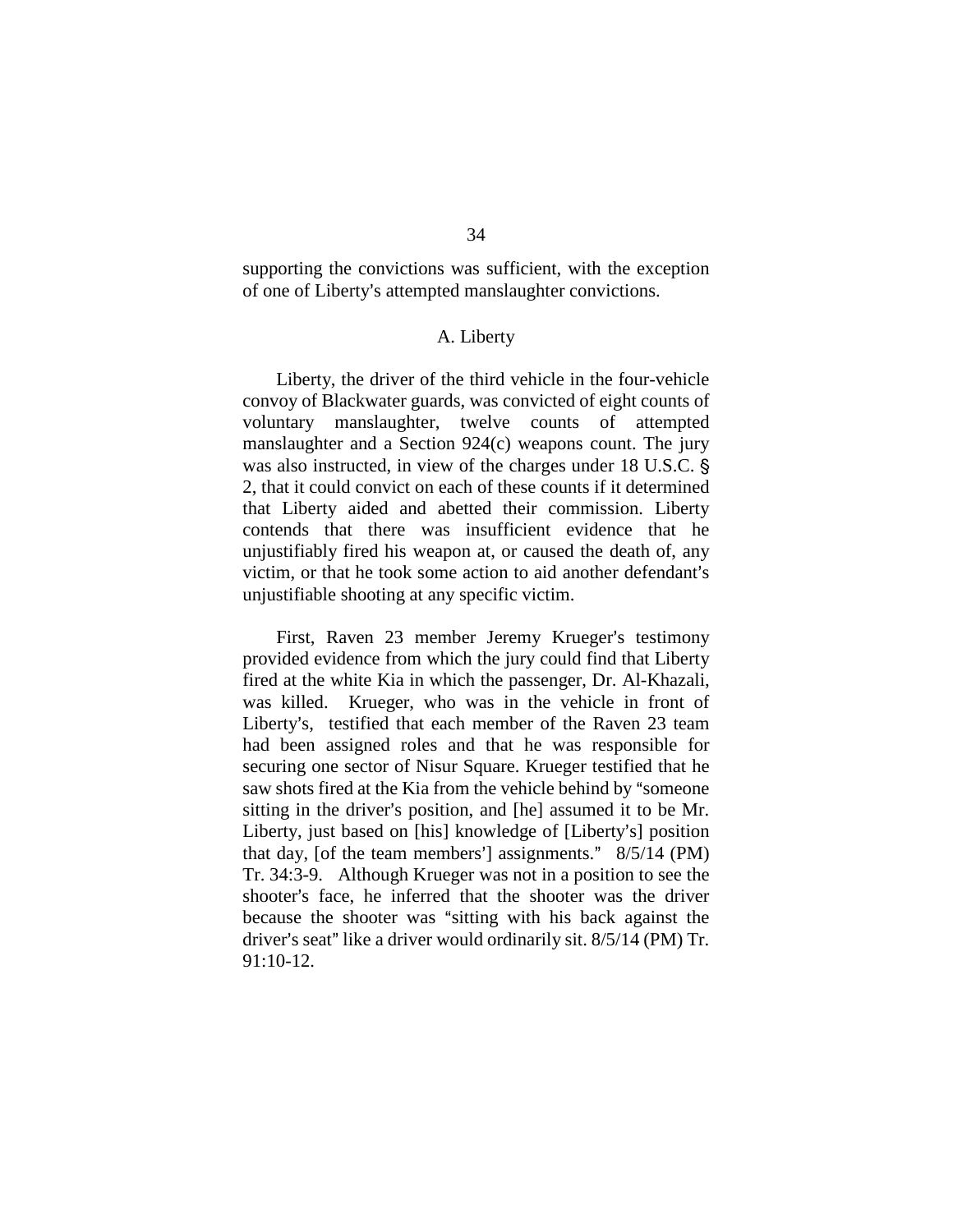Liberty maintains that this evidence could just as plausibly describe Jimmy Watson, the Raven 23 leader, who testified that he leaned across Liberty's body and shot into the Kia from the passenger seat. This, however, ignores that Krueger testified the shooter was sitting with his back "up against the  $[driver's]$ seat,"  $8/5/15$  (PM) Tr. 91:17-20, and that the shooter's upper body was above the steering wheel, not "tilting down or out" of the vehicle like someone who was leaning across the driver's body. *Id.* at 35:25-36:11. Watson also described Liberty as having his back "up against the seat."  $7/28/14$  (PM) Tr. 79:14-15. Although Watson testified that Liberty did not shoot into the Kia "at that time,"  $7/28/14$  (PM) Tr. 50:4-6, the jury could have reasonably disbelieved him because Watson's testimony was inconsistent on other key points, such as whether Slatten shot first, and what Liberty did when he exited the vehicle during the tow hook-up. *Compare, e.g.*, 7/28/14 (PM) Tr. 30:18-22, *with id.* at 30:23-31:20; *id.* at 95:12-16, *with id.* at 95:25-96:13. Further, even if the jury credited Watson's testimony on that point, it could reasonably have understood his other testimony that, after the initial burst of shooting, he told Liberty "to open the door again and fire again," *id.* at 50:13-14, to show that Liberty had taken part in the second burst of shooting at the Kia. Given the close proximity of the convoy to the Kia, 7/1/14 (PM) Tr. 138:4, the jury could reasonably find that Liberty's shots hit Dr. Al-Khazali, contributing to her death.

With regard to the victims shot to the south, Watson testified that Liberty "was engaging in the direction of the south" as the two of them fired simultaneously out of the driver's side door, which was oriented in that direction. 7/28/14 (PM) Tr. 61:18-62:7. Eddie Randall, another Raven 23 member, testified that he saw shots fired southward from the same door, which, given Liberty's driving assignment, he too assumed were fired by Liberty. 8/11/14 (AM) Tr. 80:5-82:3.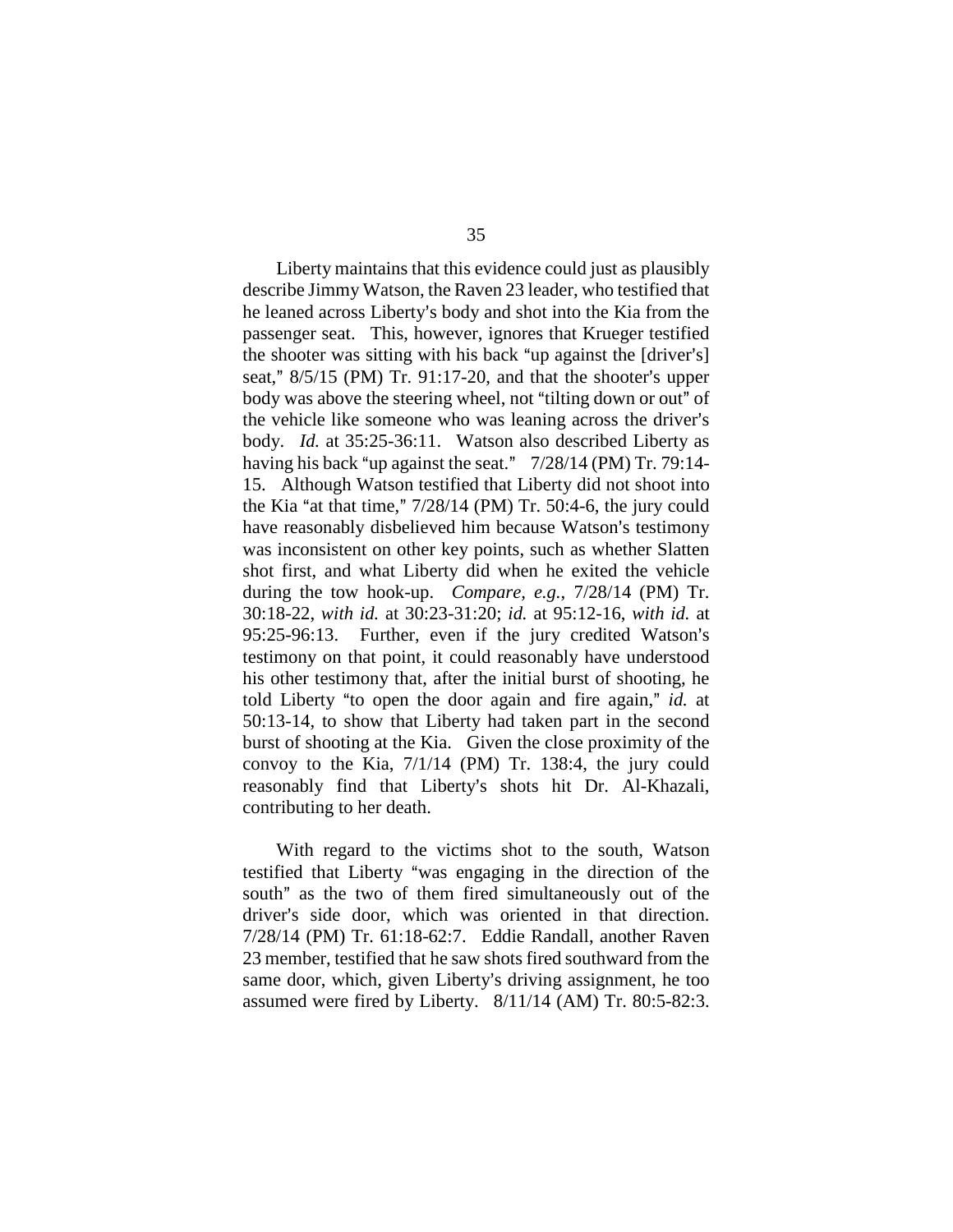There was also testimony from Jeremy Ridgeway that in the immediate aftermath of the shootings in Nisur Square, Liberty admitted that he had done "another Grey 55," which Ridgeway explained meant firing blindly out of his porthole with his rifle across his lap. 7/31/14 (AM) Tr. 44:3-9. Liberty maintains nonetheless that the Grey 55 testimony did not establish shooting "in a particular direction at a particular time," Joint Appellants' Reply Br. 54, but because Liberty's door faced south until the convoy pulled away to leave the Square, the jury could reasonably have found that the Grey 55 shots went south.

That said, evidence showing only that Liberty fired south is not especially probative that he hit any particular victim because there were multiple shooters, multiple victims in that area and "millions of square feet to the south."  $7/29/14$  (AM) Tr. 31:21-22 (Watson). Even so, and even were the Court to assume that the evidence already discussed was insufficient to show Liberty was directly responsible for the victims to the south, there was sufficient evidence to support Liberty's convictions under an aiding-and-abetting theory. *See United States v. Branch*, 91 F.3d 699, 731-32 (5th Cir. 1996). To establish aiding and abetting, the government had to prove, beyond a reasonable doubt, that Liberty intentionally "facilitated any part  $\dots$  of [the] criminal venture," with enough "knowledge [of the crime to] enable[] him to make the relevant legal (and indeed, moral) choice" to opt out instead. *Rosemond v. United States*, 134 S. Ct. 1240, 1246, 1249  $(2014)$ . Given the evidence before the jury, we "find no difficulty in holding that actively participating in a gunbattle in which a gunman kills [multiple victims] can aid and abet that killing" even if the government cannot prove which gunman killed which victim. *Branch*, 91 F.3d at 732. This is especially true where, as here, the gunfire of each shooter hindered potential escape, leaving victims exposed to the others' bullets. *Cf. Rosemond*, 134 S. Ct. at 1247 n.6.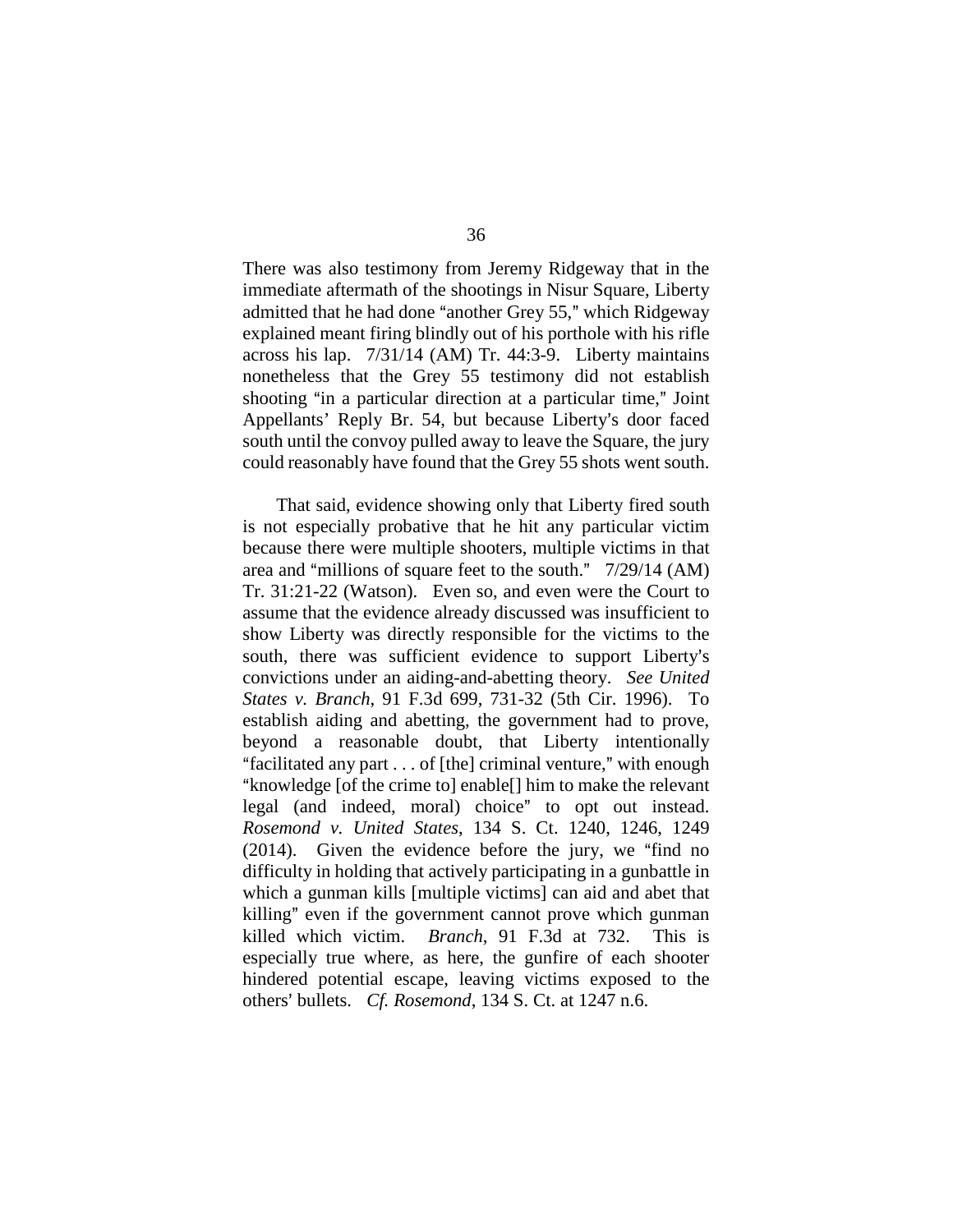The evidence showed that with Slough, Ridgeway and Heard firing to the south from their location and Watson and Liberty firing south from inside their vehicle, victims in that area had nowhere to turn in order to escape. Krueger, for instance, described people running and "one gentleman particularly hiding behind a car and kind of frantically wondering what to do and how to get away," as rounds impacted the car and the ground around him. 8/5/14 (AM) Tr.  $47:12-16$ . This unarmed man appeared to be "deciding which way to run, and he just didn't know what the safe direction was," before eventually falling as he tried to make a run for safety. *Id.* at 48:18-49:18. Similarly, Raven 23 member Matthew Murphy described a man near the white Kia that he perceived to be shot while the man was "looking around,  $\ldots$ trying to think about what he was going to do, you know, [how to] get out of the way" of the gunfire.  $7/1/14$  (AM) Tr. 11:2-12:10. From this evidence, the jury could reasonably find that Liberty's southern shooting aided the gunmen who actually inflicted the harm.

Liberty suggests that there is no evidence that he knew what anyone other than Watson was doing, and therefore his shooting could not have knowingly aided in the commission of any crime with the requisite intent. To the extent he relies on the fact that Watson was never charged as a co-defendant, aiding-and-abetting liability can arise even when the principal offense goes uncharged. *United States v. Catalan-Roman*, 585 F.3d 453, 473 (1st Cir. 2009). The jury could readily find that Watson's southern shooting was unjustified and thus criminal—for instance, when Watson repeatedly shot at and eventually hit a man running away from the convoy—and further, that Liberty knew of the lack of justification and yet continued to fire his weapon. Liberty's failure to opt out satisfies the *mens rea* element, which can arise during the crime's commission. *Rosemond*, 134 S. Ct. at 1249. Even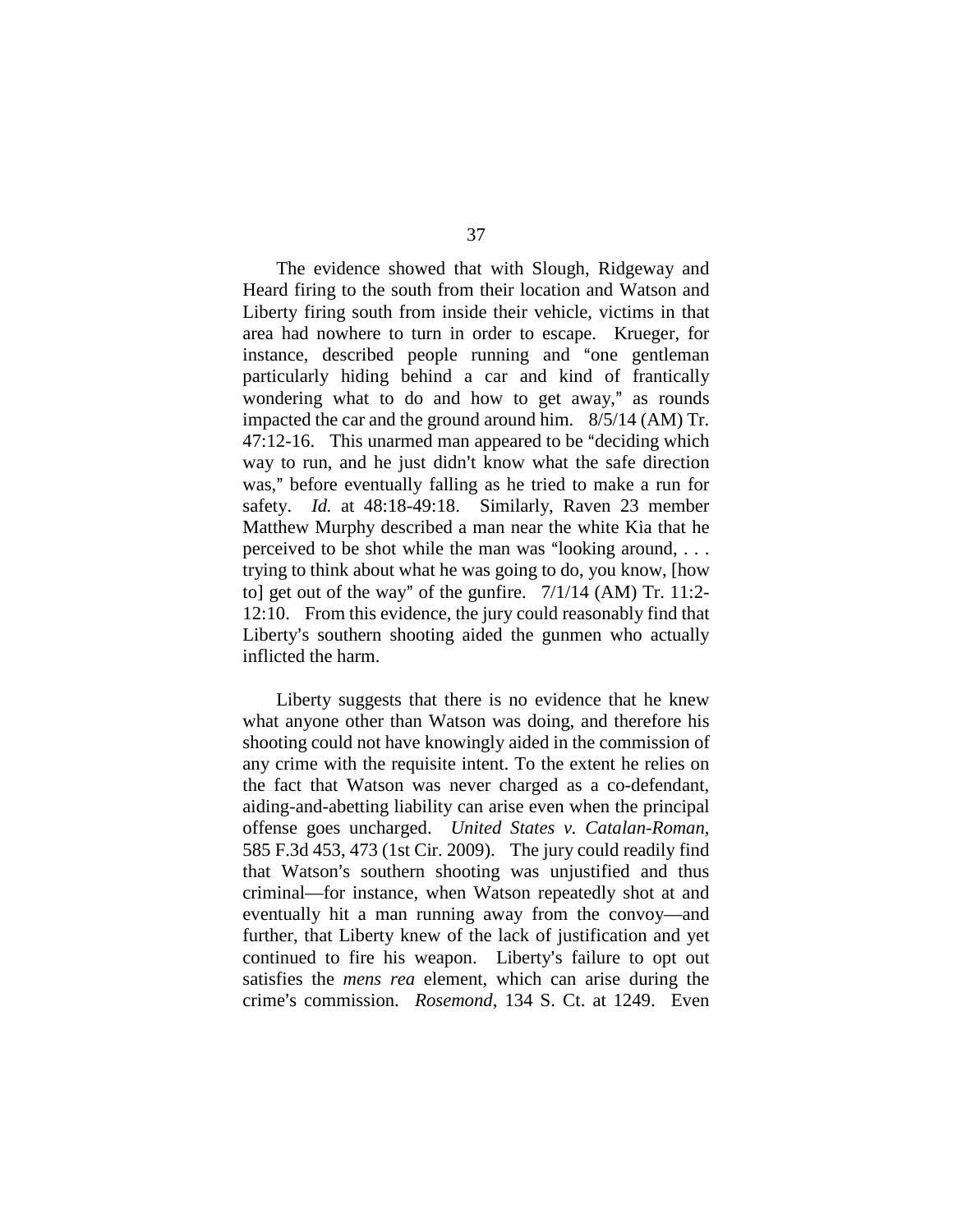assuming that Liberty may not have been able to see Slough, Ridgeway, or Heard, who were firing their weapons from above Liberty, Watson testified he was aware that they were firing their weapons, and the jury could have reasonably imputed that same awareness to Liberty, who was sitting beside Watson. A number of southern-facing Raven 23 members, including Mark Mealy, who was the turret gunner in the lead vehicle, testified to the lack of apparent justification for any southern shooting from the convoy. *E.g.*, 8/4/14 (PM) Tr.  $91:18-21$  (Ridgeway was unable "to personally identify a legitimate target" as he fired south);  $7/15/14$  (PM) Tr. 113:16- $114:16$  (Mealy "didn't see any reason" for the shots fired at people attempting to flee). Despite Liberty's claim that Mealy had a different vantage than Liberty, the jury could reasonably find that Liberty, who was looking in the same direction, continued to fire his gun despite the unjustified shooting that was happening around him.

With regard to the two victims shot to the east of the Nisur Square traffic circle, Mealy testified that an unidentified Raven 23 member fired east while the disabled convoy vehicle was being hooked up for evacuation. Mealy saw an Iraqi man with his hands in the air, saw the Raven 23 guard kneeling outside his vehicle holding an M-4 rifle with an ACOG scope, and after he heard two or three shots, Mealy saw the Iraqi man double over with a stomach wound. Watson's testimony placed Liberty outside their vehicle during the tow hook-up, and although his testimony about what Liberty was doing was inconsistent with his statement to the grand jury that he did not know what Liberty did, at trial he testified Liberty helped with the hookup. Two rifle magazines later found in Nisur Square bore Liberty's name and inasmuch the three other guards who were outside during the hook-up testified that they did not fire their weapons, the jury could reasonably infer that Liberty killed Ali Hussein.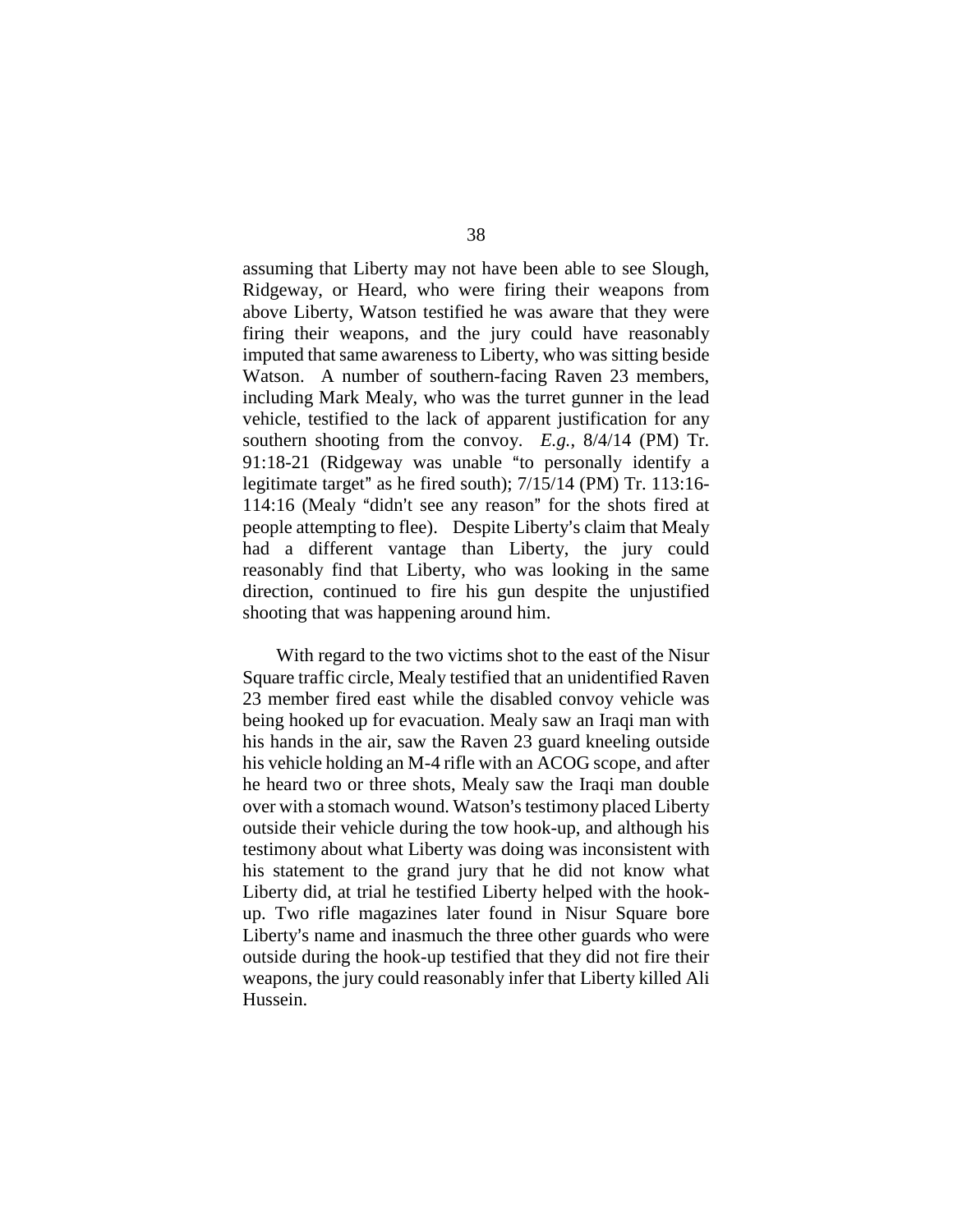Liberty disputes the import of this evidence. First, he maintains that the magazines prove only that he fired his weapon that day, something he does not deny. The jury, however, could have reasonably viewed this evidence to show that Liberty fired his weapon from *outside* the vehicle, consistent with Mealy's testimony. Watson did not recall Liberty dropping a spent magazine while shooting inside the vehicle, and it is unclear how else the magazines might have ended up outside the vehicle. Second, Mealy testified that whoever shot Hussein used an ACOG scope. That Liberty had been issued an EOTech scope undercuts the inference that Liberty killed Hussein, but it does nothing to preclude it; the jury heard testimony that swapping scopes "would [not] be that hard,"  $7/28/14$  (PM) Tr. 97:20-21, and that over time one guard went from using an EOTech to an ACOG and then back again. Third, Liberty further points out that Mealy described the victim as wearing blue, traditional garb, and no victim matched that description. There was, however, testimony that Hussein was shot in the stomach, which is consistent with Mealy's testimony. Fourth, Liberty maintains that six Raven 23 members testified that no shots were fired during the tow hookup. This overstates the testimony to a degree, because Frost, Krueger and Rhodes testified that they did not *recall or perceive* any shots being fired during the hook-up, while Murphy and Ridgeway testified only that no *incoming* shots (*i.e.*, shooting at the convoy) were fired. Even so, the jury was entitled to credit Mealy's specific recollection over that of the others. *Jackson*, 443 U.S. at 319.

In sum, although Liberty may have poked holes in some of the evidence against him, this Court does not review the jury's verdict *de novo. See id.* Given Mealy's testimony and the spent magazines found outside the vehicle, Liberty has not shown that *no* reasonable factfinder could find him guilty of Hussein's death. The jury could reasonably have credited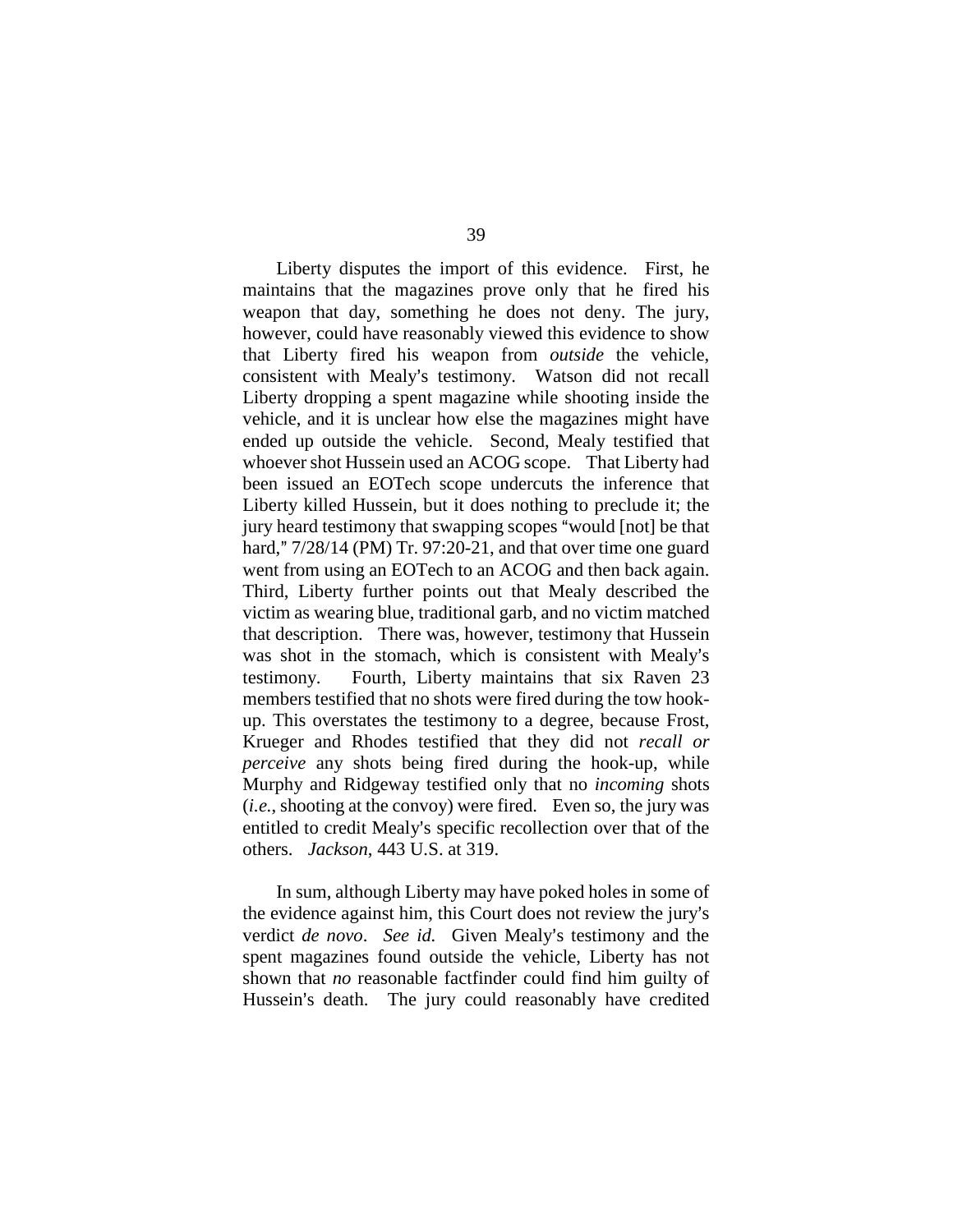Mealy's testimony and evidence that only Liberty fired his weapon during the hook-up efforts. On the other hand, the government has pointed to no evidence linking Liberty to the attempted manslaughter of Mahdi Al-Faraji, who was also shot to the east of Nisur Square. Mealy testified only to seeing the Blackwater guard taking "two or three shots" to the east, hitting a single victim. 7/15/14 (PM) Tr. 120:1-121:11. An inference that one of those shots also hit a second victim would be based on mere speculation, *Harrison*, 103 F.3d at 991, and consequently that count of attempted manslaughter must be vacated for insufficient evidence.

# B. Slatten

Slatten was convicted of first-degree murder in the death of Ahmed Al-Rubia'y, the driver of the white Kia. At the time of the shooting, Slatten was laying across a bench in the back of the third vehicle, aiming his weapon south out of a driver's side porthole. The government's theory was that while traffic was at a standstill waiting for the Blackwater convoy to exit the Square, Slatten fired two shots from a sniper rifle into the Kia windshield, killing Al-Rubia'y instantly and setting into motion the day's horrific events. *See, e.g.*,  $6/17/14$  (PM) Tr. 7:16-9:19. Slatten maintains there is insufficient evidence to support that theory and that testimony from two government witnesses disproves it.

The jury heard testimony that at the outset, while all traffic was stopped in Nisur Square, there were two distinct pops, after which the Kia started to roll slowly and a woman began to scream. Officer Al-Hamidi testified that he approached the car to see that Al-Rubia'y's "whole face was full of blood," that the woman in the passenger seat was holding him and screaming "My son, my son," and then the car "started moving slowly because the young man was killed, and he did not have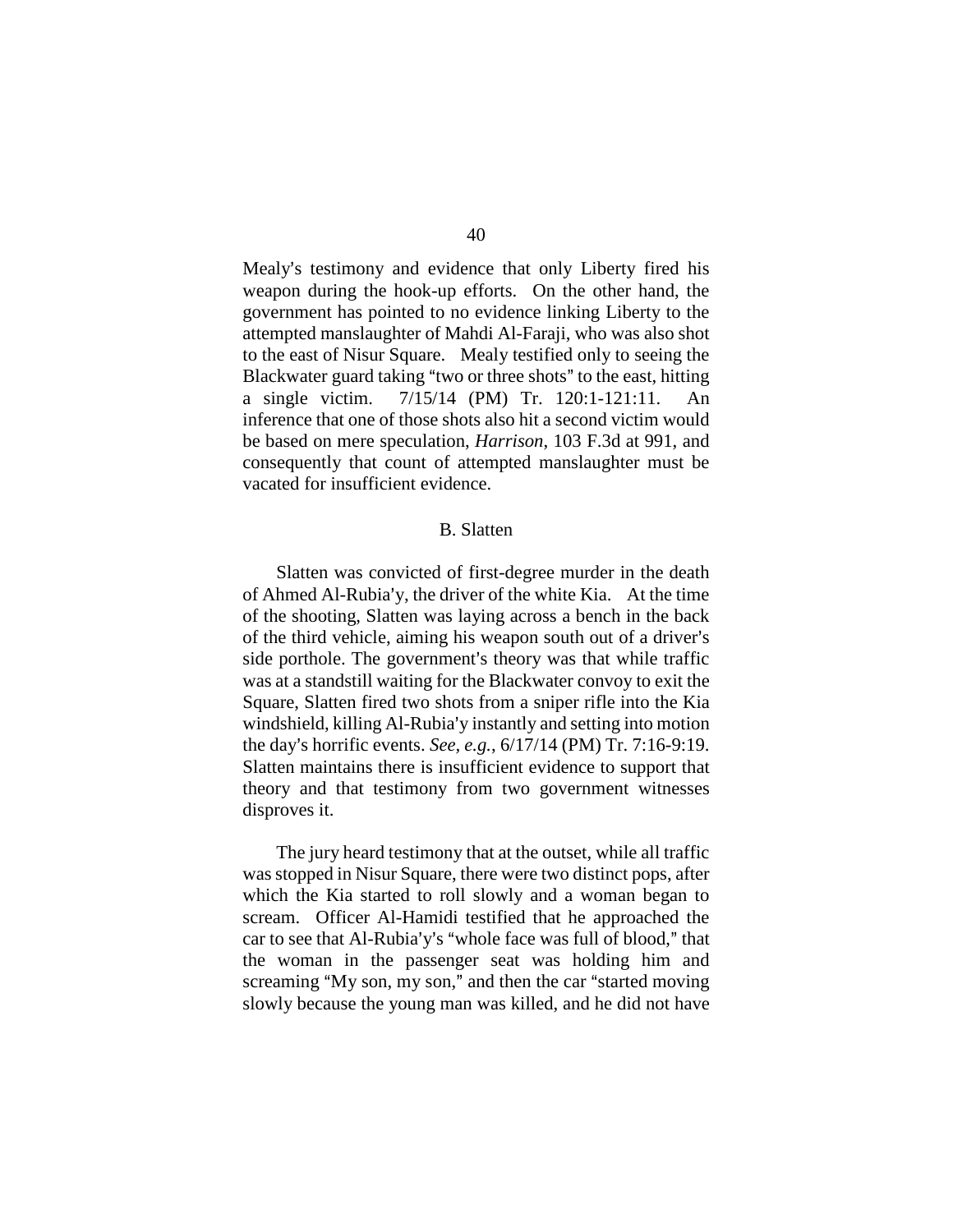control of the car."  $7/2/14$  (AM) Tr. 92:11-93:10. Officer Monem similarly testified that, on his approach, he saw that Al-Rubia'y had been shot in the middle of his forehead, while a nearby witness saw a hole in the blood-splattered driver's side windshield. From this, the jury could reasonably conclude that the first shots were fatal, and Slatten does not dispute this point.

The jury also heard testimony from Jimmy Watson, who was in the front passenger seat of Slatten's vehicle. Although unable to recall at trial, Watson had testified before the grand jury to his fairly strong recollection that Slatten fired twice and then the gunners began shooting, and this testimony was admitted into evidence at trial. Watson described Slatten's first shots as "very rhythmic . . . retort then retort,"  $7/28/14$  $(PM)$  Tr. 34:14-15, consistent with others' descriptions of the fatal shots as "two pops," *e.g.*, 7/14/14 (PM) Tr. 76:2-3. Watson could not see Slatten's target, but testified that Slatten was aimed generally south, which was "the direction  $\dots$  where the [Kia] was," 7/28/14 (PM) Tr. 38:25-39:2. Similarly, Eddie Randall testified that he heard the first shots come from in front of him, where Slatten's vehicle was positioned. Slough was in Slatten's vehicle, and on direct examination Randall testified that nothing he saw in Slough's appearance indicated to him that Slough had taken the shots.

The jury heard further testimony that Slatten was Raven 23's best marksman, who carried a sniper rifle that had been modified to be on a hair trigger, and that Slatten was known for his particular disdain for Iraqis, viewing himself as getting payback for 9/11. Indeed, Jeremy Ridgeway testified that Slatten later recounted shooting someone who was taking aim at the convoy, with Slatten saying matter-of-factly that he "popped his grape" and caused him to slump forward.  $7/31/14$ (AM) Tr. 49:5-16. From this evidence, a reasonable jury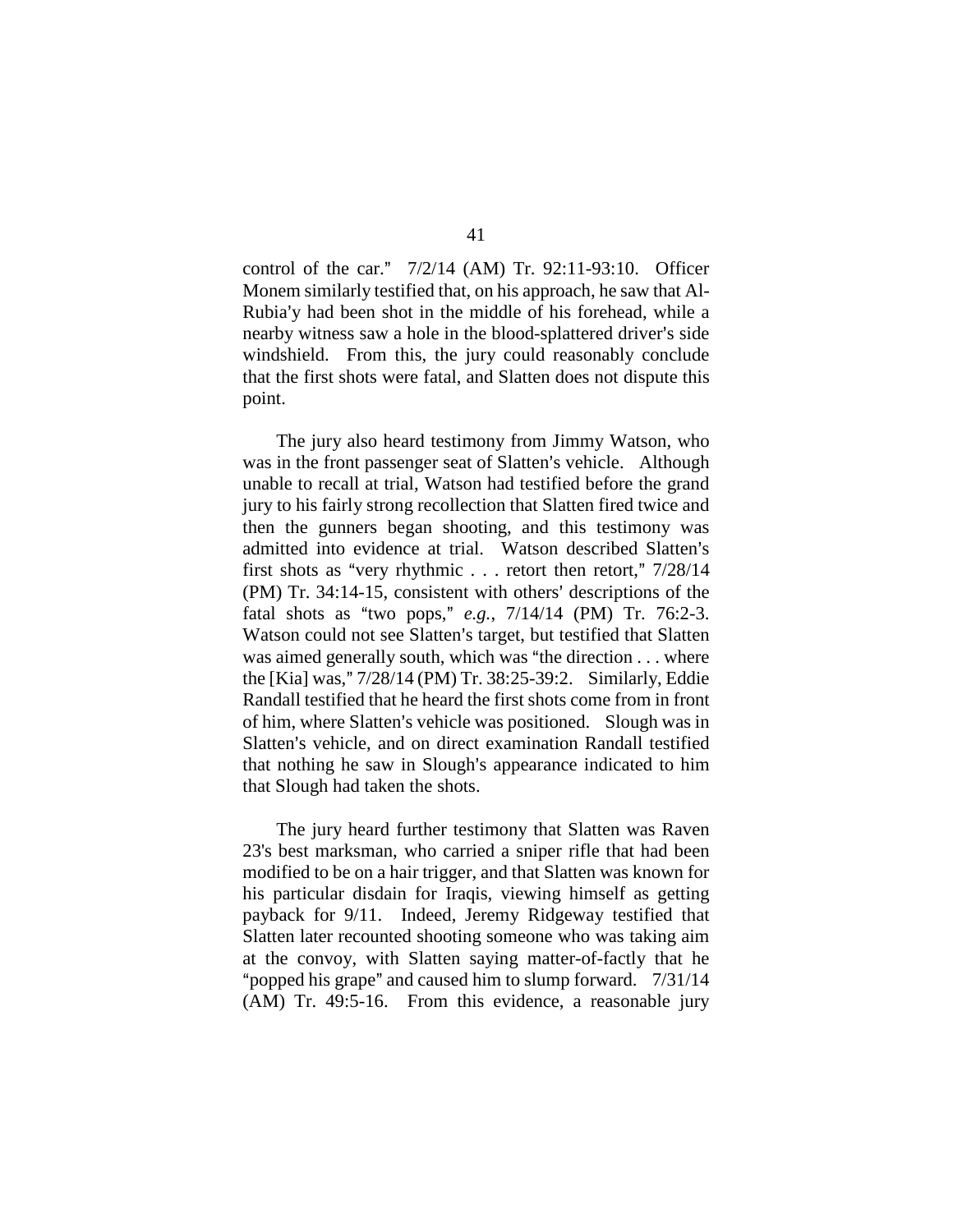could understand this to describe Al-Rubia'y, after being shot in the middle of the forehead by Raven 23's best marksman. Slatten's bias against Iraqis, moreover, provided a basis for finding that Slatten had fired first, in the absence of any insurgent fire or other threat to the heavily armed convoy. Witnesses testified that Slatten had previously engaged in a pattern of preemptively shooting (or encouraging others to preemptively shoot) at targets in order to draw fire from potential adversaries. *See United States v. Long*, 328 F.3d 655, 661 (D.C. Cir. 2003).

Slatten, like Liberty, pokes some holes in the government's theory but does not overcome the jury's reasonable determination of guilt in light of the evidence before it. He makes much of the fact that Ridgeway testified that Slatten confessed to killing an active shooter who slumped forward when shot, while Al-Rubia'y was an unarmed driver who, according to Officer Monem, slumped to the side. The jury could reasonably find that Slatten's "active shooter" claim to Ridgeway was self-serving and therefore not trustworthy. *See Williamson v. United States*, 512 U.S. 597, 599-600 (1994). As the district court found, the jury had "ample support in the record to find that Slatten was lying or unreasonably mistaken" about an active shooter. *United States v. Slough*, 144 F. Supp. 3d 4, 13 (D.D.C. 2015). Aside from two witnesses who thought they heard shots from what sounded like an AK-47, there was no evidence of any active shooters that day, let alone a seated one. And as for Monem's testimony that Al-Rubia'y was slumped to the side, to the extent it conflicted with Slatten's recounting the jury was entitled to disregard such a minor discrepancy. Given the lack of evidence that Slatten fired any other shots that day, the jury could reasonably understand his "popped his grape" comment to describe Al-Rubia'y, who had been shot in the middle of his forehead.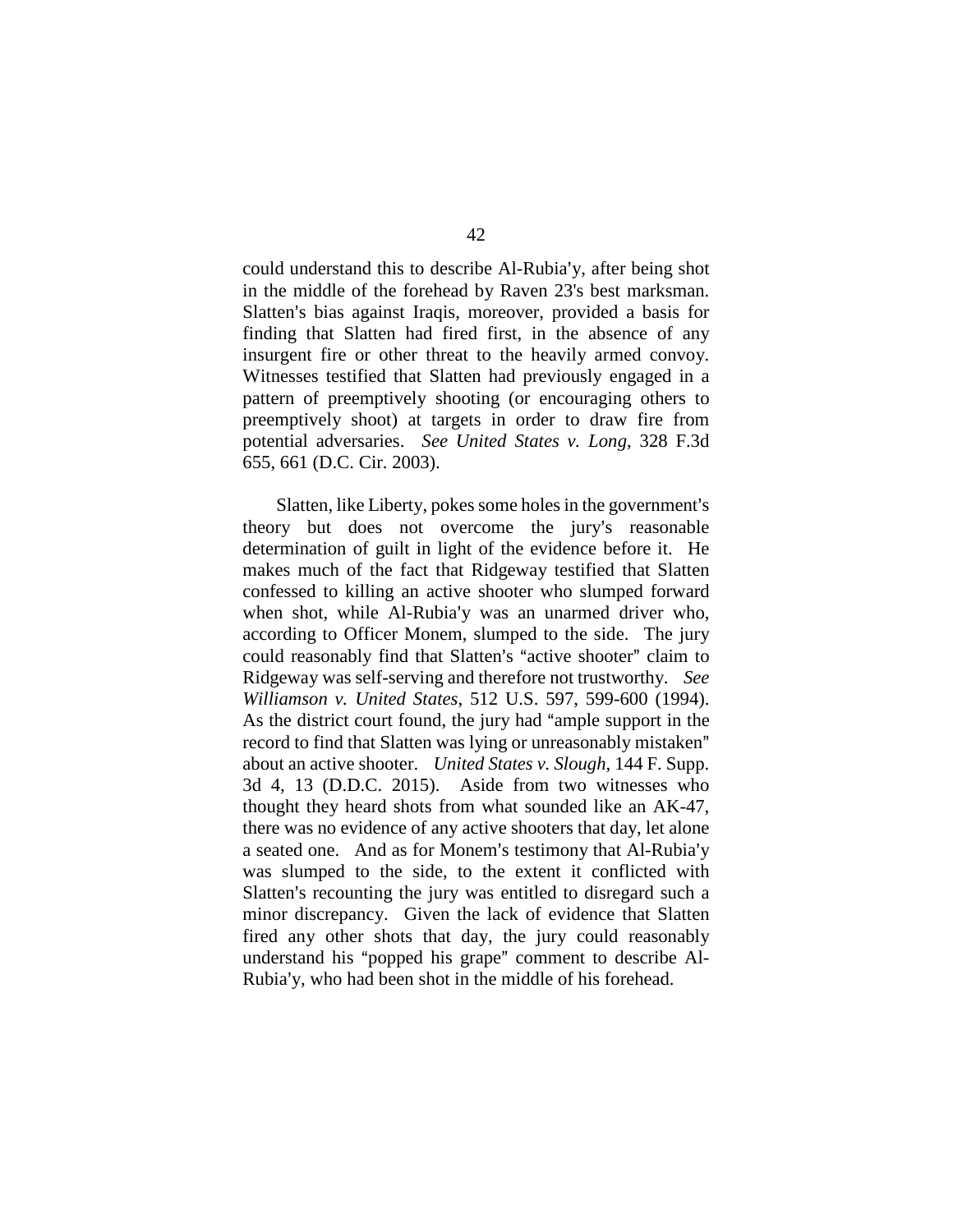With regard to Watson's testimony, Slatten highlights the equivocation at trial as to who shot first, Slatten or the gunners. He also points out that Watson testified to hearing three AK-47 shots outside the convoy prior to Slatten firing, which Slatten suggests shows that he was returning incoming fire rather than firing at the Kia. Slatten's attempt to revive the defendants' discredited self-defense theory lacks merit—the jury necessarily rejected it, and the district court noted that "no witness  $\dots$  ever testified that they ever saw [an insurgent's] weapon at the scene,"  $4/13/15$  Tr. 152:6-8. In his reply brief, Slatten suggests that the initial shots Watson heard might have come from the gunners rather than insurgents, but Watson testified that he first heard AK-47 rounds *in the distance*, at which point either Slatten or the gunners began to fire. The jury could reasonably conclude that, despite his equivocation, Watson's testimony supported the government's theory that Slatten fired first, and also, in light of the overwhelming evidence to the contrary, that there was no incoming fire directed at the convoy.

Slatten points out that Jeremy Krueger testified hearing 5.56 caliber rounds as the first shots fired, which Krueger claimed he could distinguish from the sound of 7.62 caliber rounds, the caliber that Slatten's sniper rifle would have fired. This testimony is probative, but not forcefully so in view of Krueger's acknowledgment that his hearing was limited by noise-reducing ear protection and being inside of a different vehicle than the shooter. Still, it was for the jury to resolve the credibility of Krueger's testimony that depending on the situation and circumstances, he "still [thought he] could" distinguish caliber rounds even when inside another vehicle and while wearing ear protection. 8/5/14 (AM) Tr. 21:22- 22:2.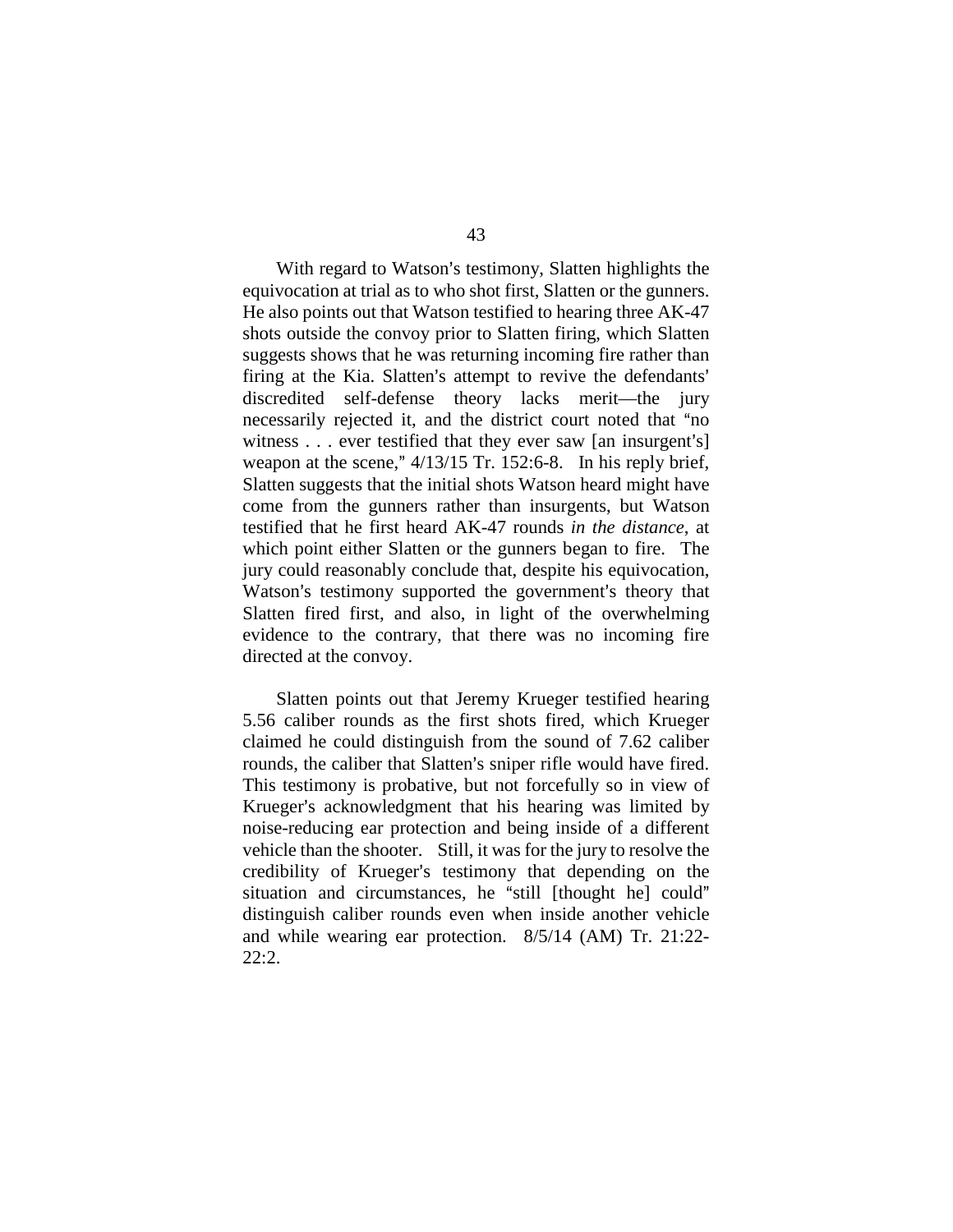Slatten's strongest counterevidence comes from Officers Monem and Al-Hamidi, who testified that the first shots came from the gunners. Al-Hamidi was "100 percent certain" that the first shots came from a gunner on top of a vehicle, 7/2/14  $(PM)$  Tr. 35:4-15, while Monem "did not see the explosion" from the mouth of [a gunner's] rifle, but it was so close" that he could tell from the sound that it did. 6/23/14 (AM) Tr. 12:12-13. This testimony, however, does not "disprove $[]$ " the government's theory of Slatten's guilt. Slatten's Br. 47. It simply creates a dispute of fact, and it was the jury's responsibility to weigh the officers' conflicting testimony against that of Watson to resolve the dispute. *Jackson*, 443 U.S. at 319. That a different jury might have resolved the conflict differently is not tantamount to showing that *no*  reasonable fact-finder could conclude that Slatten shot first. *See id.* Without any other plausible target for Slatten's first shots, and given the proximity of the Kia, it would have been reasonable for the jury to find that Slatten killed Al-Rubia'y.

### VI. VINDICTIVE PROSECUTION

Slatten further contends that his re-indictment for firstdegree murder, after he successfully challenged his previous indictment for manslaughter, attempted manslaughter and weapons charges, constituted vindictive prosecution. Our review of the district court's contrary finding is for clear error. *United States v. Safavian*, 649 F.3d 688, 692 (D.C. Cir. 2011).

#### A. Background

In December 2008, Slatten was indicted jointly with his co-defendants for identical counts of manslaughter, attempted manslaughter and weapons charges. When the government later concluded that "tainted" testimony against Slatten had been presented to the grand jury, *see generally Kastigar v.*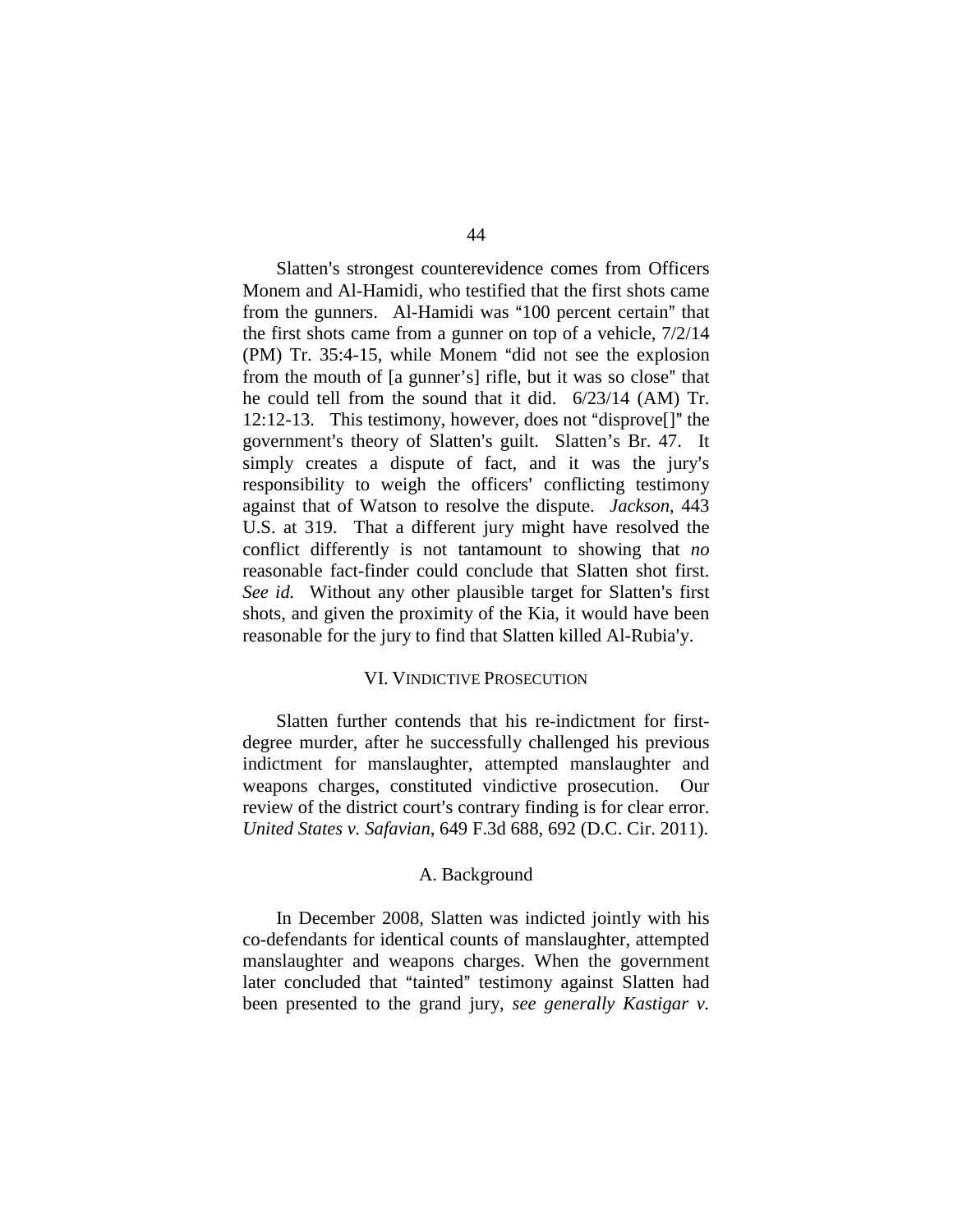*United States*, 406 U.S. 441 (1972), it moved to voluntarily dismiss the indictment as to Slatten. The district court granted defendants' motion to dismiss the indictment as to all defendants on related *Kastigar* grounds. *United States v. Slough*, 677 F. Supp. 2d 112, 166 & n.67 (D.D.C. 2009). On appeal, this Court reversed and remanded the dismissal as to all defendants except Slatten, concluding that the district court had already granted the government's motion to dismiss and "taken" Slatten out of the case for now." *Slough*, 641 F.3d at 547.

Two years later, the government secured a superseding indictment charging Slatten with the manslaughter of Al-Rubia'y, and jointly charging all defendants with various other manslaughter, attempted manslaughter and weapons counts. Slatten moved to dismiss the charges as time-barred because this Court's earlier reversal of dismissal had not applied to him and the limitations period had continued to run. The district court denied his motion, and Slatten filed a petition for a writ of mandamus. This Court granted the writ upon concluding that its earlier reversal "clearly applied" only to Slatten's codefendants. *In re Slatten*, No. 14-3007, at 1 (D.C. Cir. Apr. 7,  $2014$ ). It denied the government's own petition for rehearing, observing that the government's concern about a miscarriage of justice if its prosecution of Slatten were time-barred was caused by the government's "inexplicable failure to [timely] reindict Slatten." *In re Slatten*, No. 14-3007, at 2 (D.C. Cir. Apr. 18, 2014). The government subsequently obtained an indictment charging Slatten with first-degree murder in the death of Al-Rubia'y, a charge not subject to the statute of limitations. 18 U.S.C.  $\S$  1111(b), 3281. The prosecutor conveyed to Slatten's counsel an offer to reduce the charge to manslaughter if Slatten would waive any limitations defense, explaining that the murder charge was the government's only remaining option for holding Slatten accountable.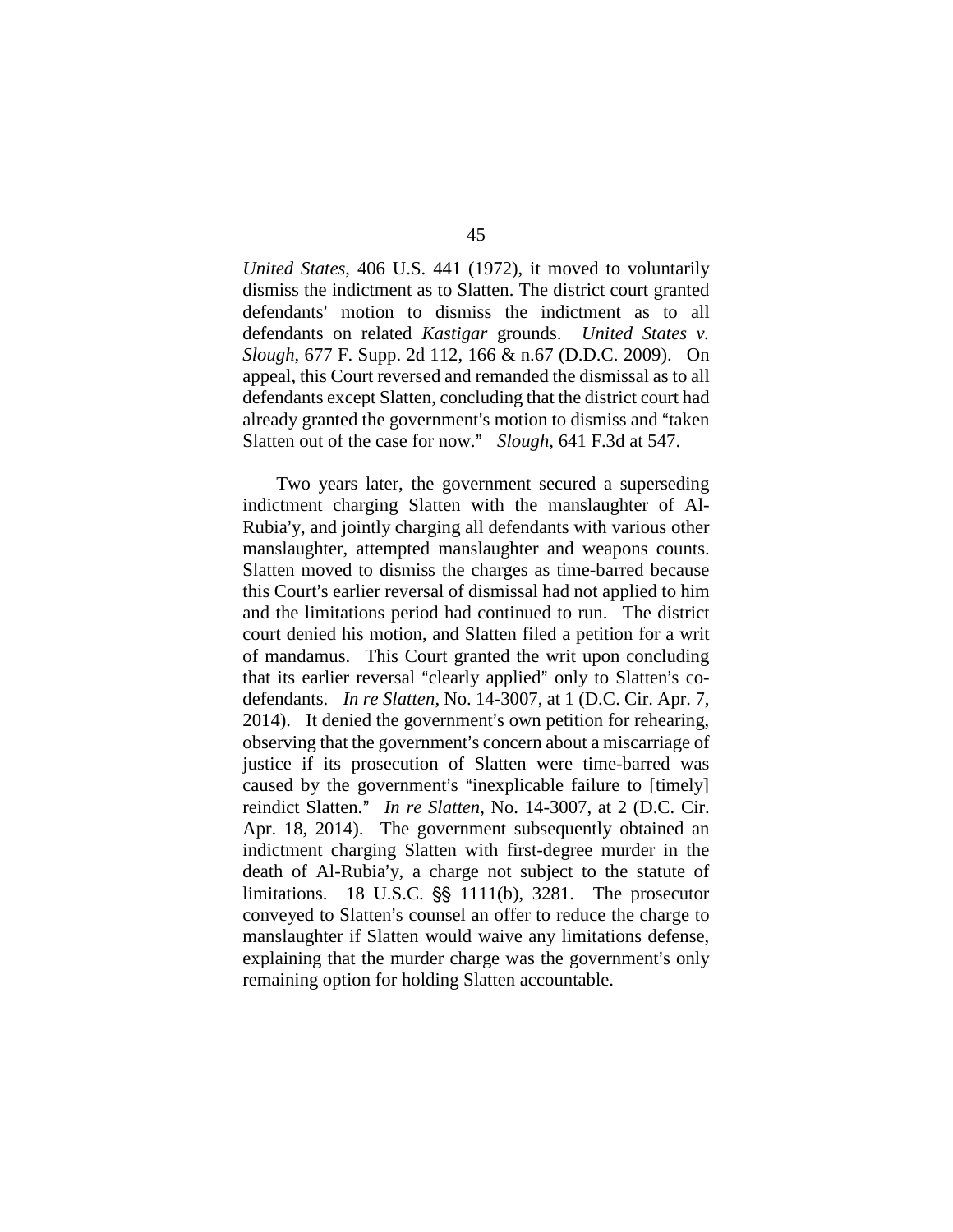Slatten moved to dismiss the first-degree murder charge on due process grounds, arguing that the increased charge constituted vindictive prosecution. The district court denied the motion, finding that the facts did not raise a presumption of vindictive prosecution. It found that Slatten exercised his rights in a pre-trial context, in which courts are far more hesitant to presume vindictiveness. It further found that the prosecutor's offer to reduce the charge was a permissible pre-trial negotiation, akin to plea bargaining, and that no other facts suggested that the government was improperly motivated. Instead, the government simply sought to hold Slatten accountable for a heinous crime it believed he committed. The district court also rejected Slatten's argument that the government was required to provide a contemporaneous explanation of its decision to increase the charge. *United States v. Slatten*, 22 F. Supp. 3d 9, 12-16 (D.D.C. 2014).

#### B. Analysis

The Due Process Clause prohibits prosecutors from "upping the ante" by filing increased charges in order to retaliate against a defendant for exercising a legal right. *Blackledge v. Perry*, 417 U.S. 21, 27-28 (1974). At the same time, however, prosecutors have broad discretion to enforce the law, and their decisions are presumed to be proper absent clear evidence to the contrary. *United States v. Armstrong*, 517 U.S. 456, 464 (1996). Thus, to succeed on a claim of vindictive prosecution, a defendant must establish that the increased charge was "brought *solely* to 'penalize' [him] and could not be justified as a proper exercise of prosecutorial discretion." *United States v. Goodwin*, 457 U.S. 368, 380 n.12 (1982) (emphasis added). This can be accomplished in two ways: through objective evidence showing actual vindictiveness, or through evidence "indicat[ing] a 'realistic likelihood of vindictiveness," which gives rise to a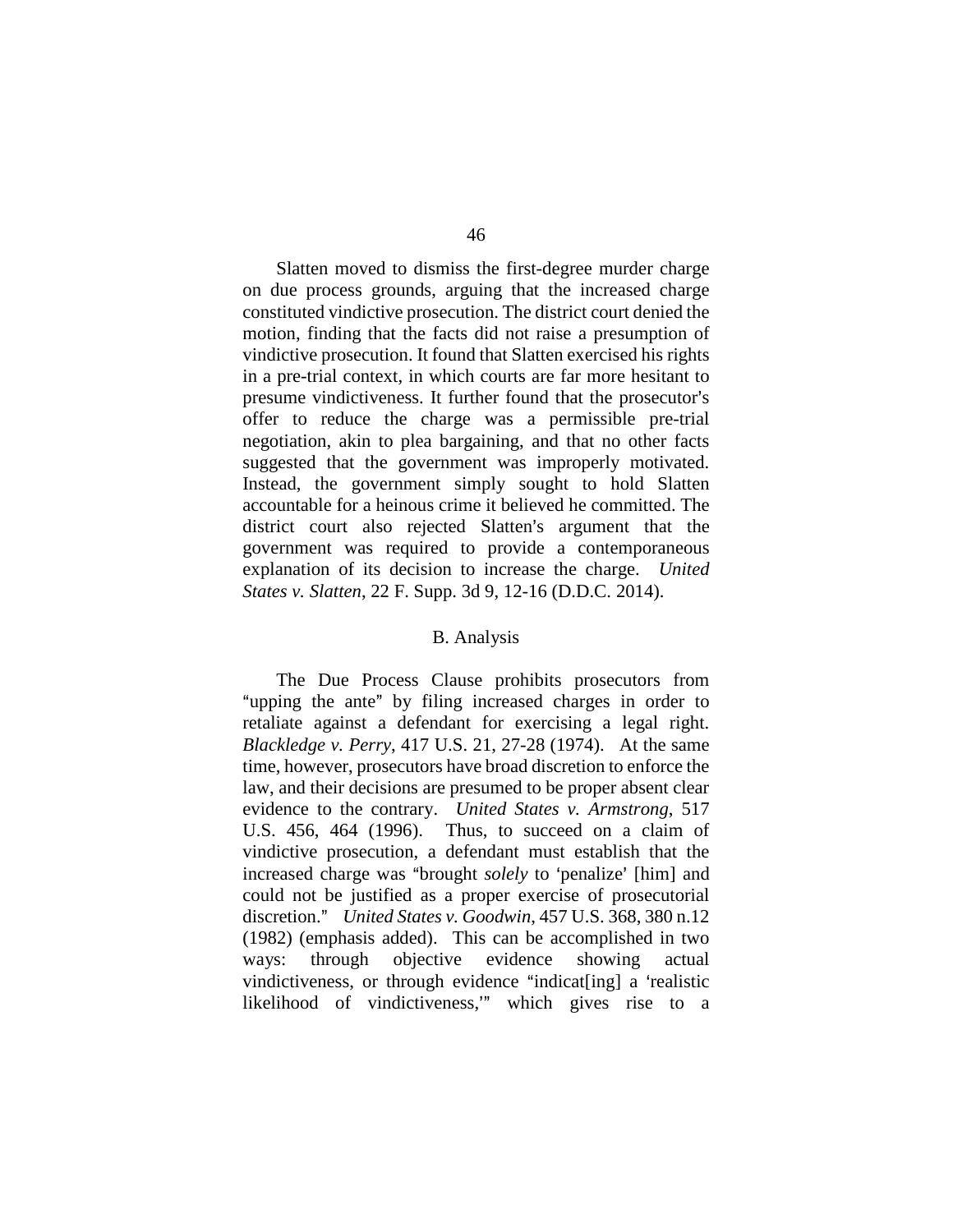presumption that the government must then attempt to rebut. *United States v. Meyer*, 810 F.2d 1242, 1245 (D.C. Cir. 1987) (quoting *Blackledge*, 417 U.S. at 27). Slatten relies on the latter, presumptive route.

In presumption cases, the Supreme Court has distinguished between pre-trial and post-trial settings. *Goodwin*, 457 U.S. at 381. In a pre-trial setting, "the prosecutor's assessment of the proper extent of prosecution may not have crystallized," so an increase in charges may be the result of additional information or further consideration of known information, rather than a vindictive motive. *Id.* The routine exercise of many pre-trial rights also weakens any inference of vindictiveness, *i.e.*, that a prosecutor would retaliate simply because a defendant sought a jury trial or pleaded an affirmative defense. *Id.* On the other hand, a post-trial increase in charges is unlikely to be based on new information, and thus it is "much more likely to be improperly motivated than is a pretrial decision." *Id.* For this reason, a presumption of vindictiveness will "automatically" arise whenever charges are increased post-trial, but in the pre-trial context, a defendant must provide additional facts sufficient to show that "all of the circumstances, when taken together, support a realistic likelihood of vindictiveness." Meyer, 810 F.2d at 1245-46.

The parties dispute whether the first degree murder indictment is properly characterized as occurring in a pre-trial or post-trial setting. The government maintains that as a factual matter the charging decision was unquestionably made prior to Slatten's trial, while Slatten maintains that it was more akin to a post-trial decision because it followed a hotly contested mandamus proceeding in which this Court chastised the government for failing timely to reindict him. Slatten also points out that this case was closely watched by U.S. and Iraqi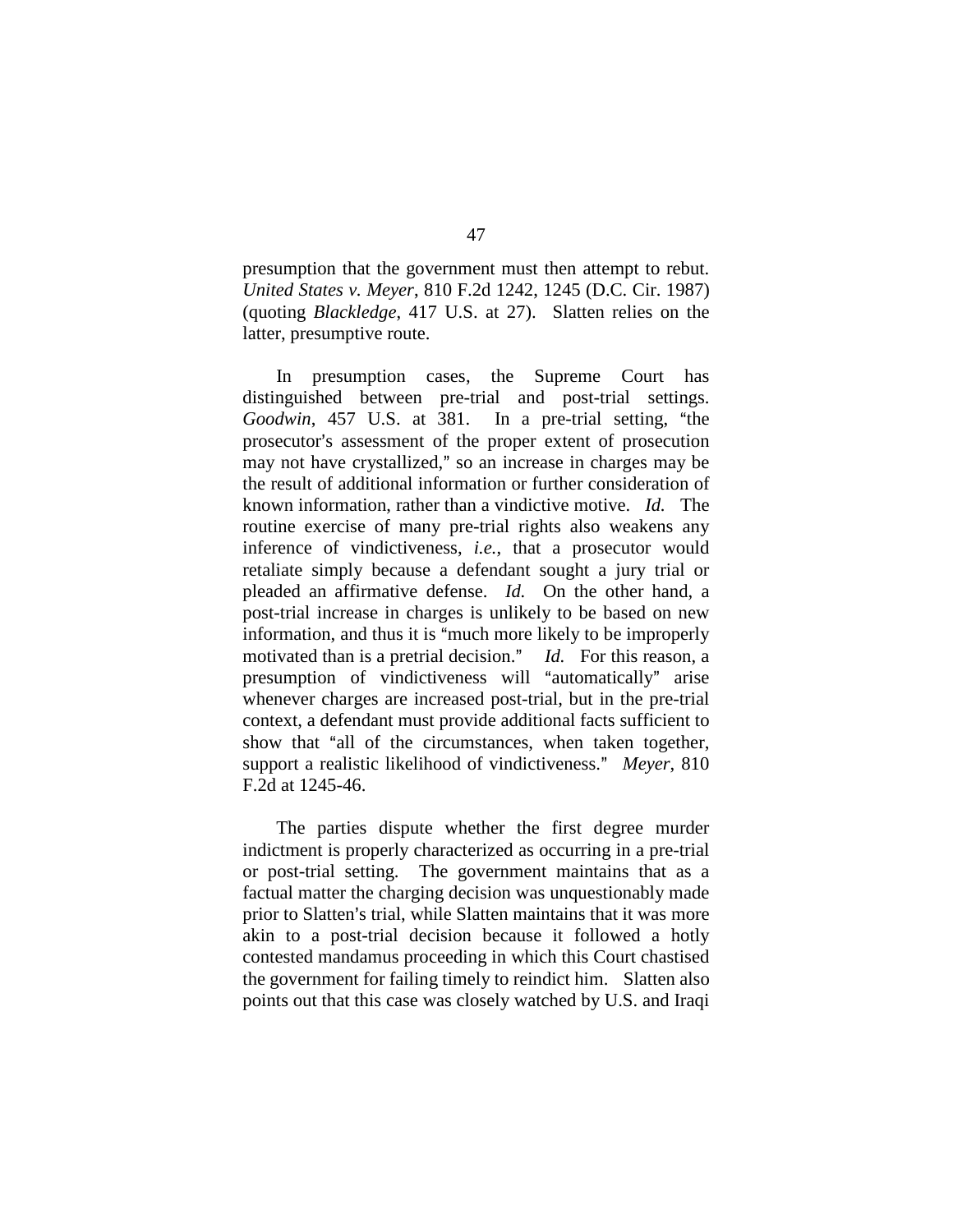leaders, citing former Vice President Biden's assurance to former Iraqi President Talabani that the earlier *Kastigar*  dismissal would be appealed. Anthony Shadid, *Biden Says U.S. Will Appeal Blackwater Case Dismissal*, N.Y. TIMES, Jan. 23, 2010. This Court has acknowledged that particularly in an important, highly publicized case, a prosecutor "being but human 'may have a personal stake in [obtaining a] conviction and a motivation to engage in self-vindication.<sup>39</sup> Safavian, 649 F.3d at 692 (quoting *United States v. Stanfield*, 360 F.3d 1346, 1362 (D.C. Cir. 2004)). Especially when compared to the routine pretrial motions identified in *Goodwin*, 457 U.S. at 381, there can be little question that the extraordinary mandamus grant here, followed by a rather sharply-worded criticism in denying reconsideration, in a high-profile prosecution with international ramifications no less, had far greater potential to give rise to a vindictive motive. But these unusual facts do not convert the pre-trial setting into a post-trial one in which a presumption would automatically apply; rather they constitute "additional facts" that support the finding of a presumption. *Meyer*, 810 F.2d at 1245-46.

Slatten's other contentions, derived from the Court's analysis in *Meyer*, 810 F.2d at 1246–47, do not fare as well. He maintains that he received disparate treatment from his codefendants, but he ignores that his co-defendants had no viable limitations defense and were not similarly situated, as the *Meyer* defendants were. *See* 810 F.2d at 1246. Next, although the government had twice considered the facts and twice charged manslaughter, "the initial charges filed by a prosecutor may not reflect the extent to which an individual is legitimately subject to prosecution." *Goodwin*, 457 U.S. at 382. Here, the government's decision in the superseding indictment to charge Slatten alone in the death of Al-Rubia'y indicates that it continued to develop facts after its initial charging decision. But even where the government has full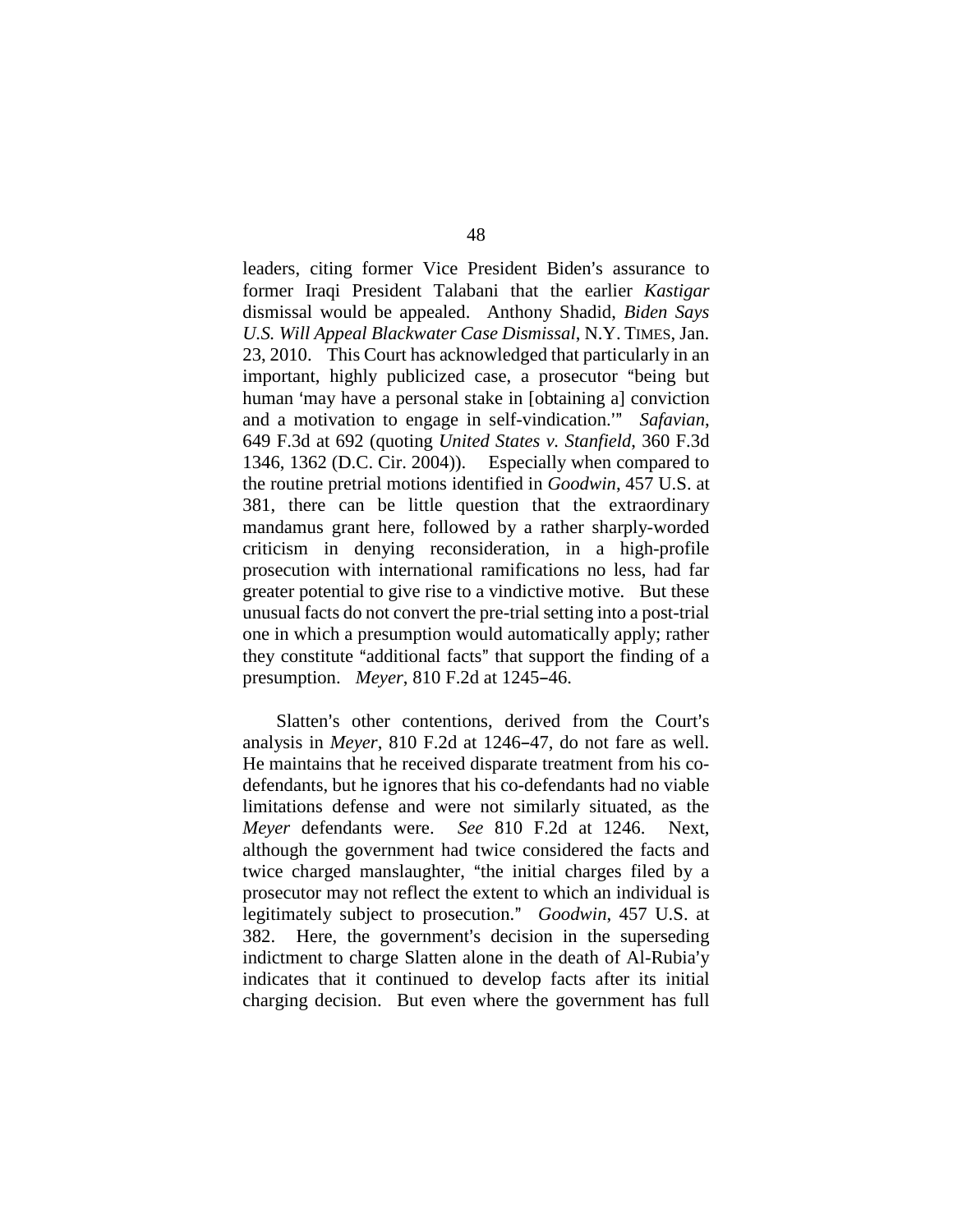knowledge of the facts, it can initially exercise its discretion to bring lesser charges. *E.g.*, *United States v. Saltzman*, 537 F.3d 353, 361 (5th Cir. 2008). Moreover, Slatten is incorrect that, as in *Meyer*, "[t]he only relevant intervening event" before the charge increase was Slatten's assertion of rights. Slatten's Br. 21-22. Here, Slatten exercised his right to file a mandamus petition *and this Court granted it*, nullifying the government's ability to proceed on the existing charges. Finally, the government's offer to charge manslaughter in exchange for Slatten waiving his limitations defense was not improper. As the district court found, Slatten was advised by competent counsel and was free to accept or reject the government's offer, which was a permissible give-and-take. *See Bordenkircher v. Hayes*, 434 U.S. 357, 363 (1978); *see also Paradise v. CCI Warden*, 136 F.3d 331, 335 n.6 (2d Cir. 1998).

Still, although it is a close question, the unusual, highprofile and potentially embarrassing context surrounding Slatten's mandamus petition could be viewed to "support a realistic likelihood of prosecutorial vindictiveness." Meyer, 810 F.2d at 1246. In that situation, the burden would shift to the government to provide any objective evidence showing a non-retaliatory justification for the increased charge. *Safavian*, 649 F.3d at 694. The government has met this "admittedly minimal" burden, *id.*, pointing to this Court's grant of Slatten's mandamus petition that left the government with no alternative but to charge him with murder or else see "a heinous crime" go unpunished. Appellee's Br. 88 (quoting *Slatten*, 22 F. Supp. 3d at 14). In closely analogous circumstances, the Second Circuit found no vindictiveness when a defendant successfully pursued a statute of limitations defense in the state's highest court, and the prosecution then reindicted him for a capital charge not subject to any limitations period. *Paradise*, 136 F.3d at 334, 336. As here, the capital charge "was simply the only charge available<sup>[]</sup> after the other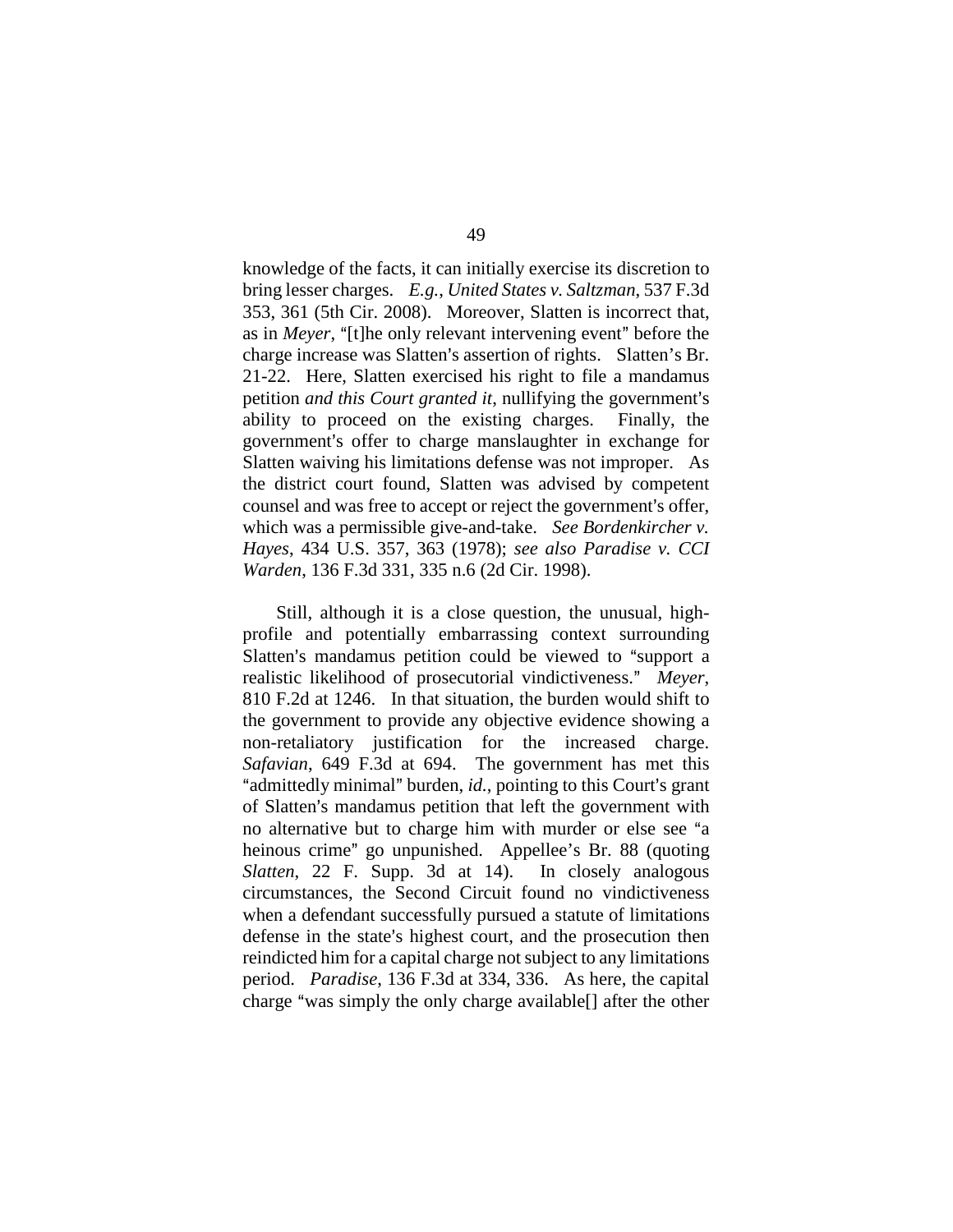charges had been dismissed  $\ldots$  as time barred," and the government's desire to see the crime punished "does not amount to a constitutional violation." *Id.* at 336.

This does not mean, as amicus asserts, that prosecutors can permissibly "up the ante" any time a defendant succeeds on appeal. Amicus Br. 27. In many cases, the same charges will remain available to the prosecution after a defendant's successful appeal, and any increase in the charges will still give rise to the specter of vindictiveness. *See Meyer*, 810 F.2d at 1245-46. And even if the same charges are unavailable on retrial, a defendant can still marshal any available evidence of actual vindictiveness to show that the prosecution's purported desire to see the crime punished is mere pretext. Nor should this result cause doubt about whether Slatten was punished for exercising a legal right. Again, the Court relies little on the government's stated desire to see the crime punished, and instead places dispositive weight on the intervening grant of mandamus, as this Court has held that an adverse appellate ruling can provide an *objective* basis for the prosecution's new charging decision. *Safavian*, 649 F.3d at 694. It is also immaterial that the new charge was the result of the prosecution's initial mistake in allowing the limitations period to run. *See Paradise*, 136 F.3d at 336 n.7. Slatten and amicus urge that the government can only increase charges when, "through no fault of its own," the government learns of new information after the initial charging decision. *United States v. Jamison*, 505 F.2d 407, 416-17 (D.C. Cir. 1974). But the Supreme Court has rejected the "presum[ption] that every prosecutor is infallible.@ *Goodwin*, 457 U.S. at 382 n.14; *see also Paradise*, 136 F.3d at 336 n.7. Finally, as the district court ruled, the government was not required to state its justification when it obtained the first-degree murder indictment because "the prosecutor is not required to sustain any burden of justification" until after the defendant comes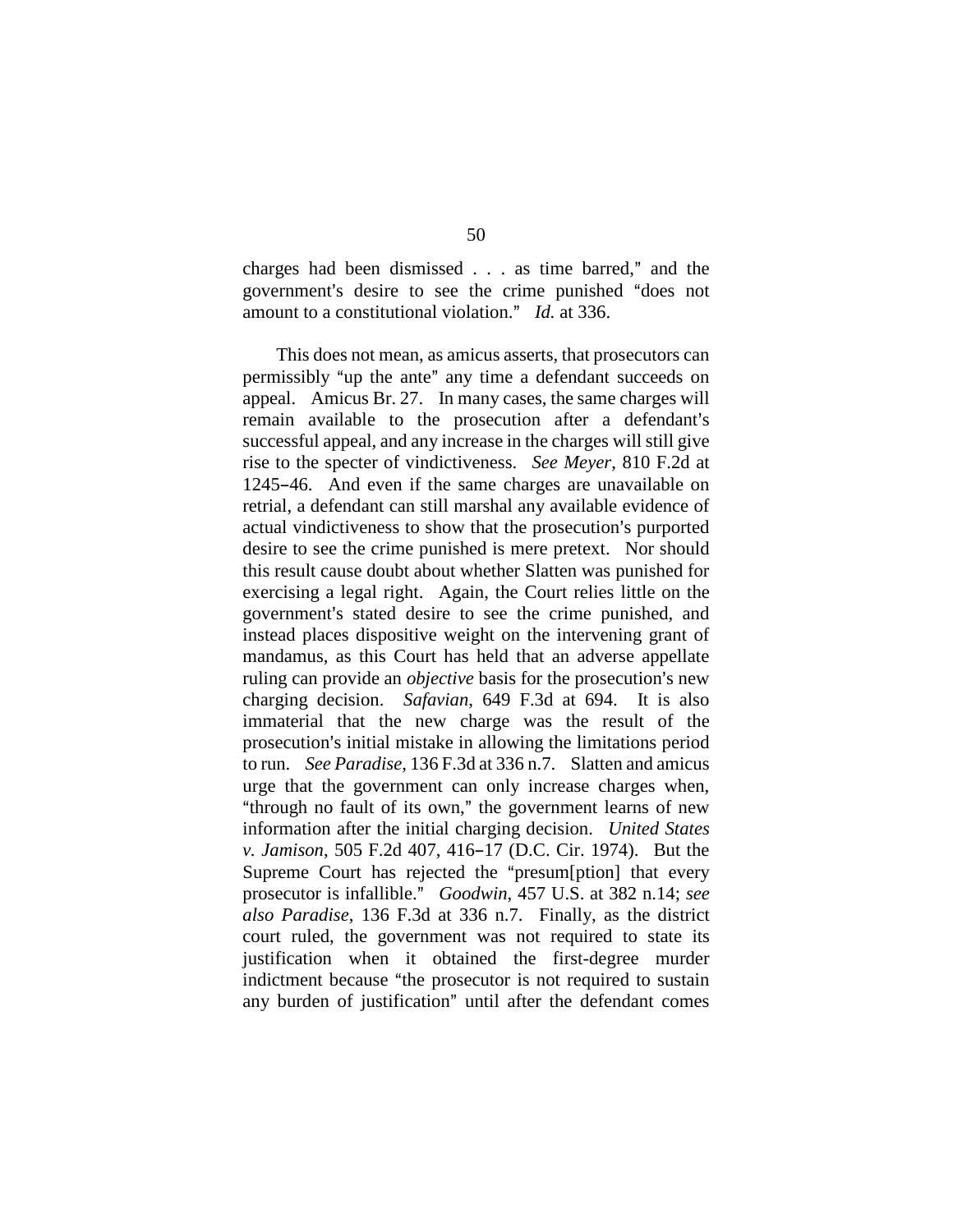forward with evidence of vindictiveness. *Goodwin*, 457 U.S. at 384 n.19.

With the presumption rebutted, Slatten's vindictive prosecution challenge fails because he does not offer any evidence to support a finding of actual vindictiveness. *Safavian*, 649 F.3d at 694.The district court reached the same conclusion, albeit by considering the government's objective justification to rule out a presumption of vindictiveness at step one, rather than to rebut it at step two. Otherwise, the substance of its analysis is much the same as our own, and as such, we hold that the district did not err, let alone clearly err, in rejecting Slatten's defense of prosecutorial vindictiveness.

#### VII. MOTION TO SEVER

We next turn to Slatten's challenge to the district court's denial of his Rule 14 motion to sever his trial from that of a codefendant. Slatten argued for severance because he sought to introduce exculpatory evidence—the co-defendant's admissions that he, not Slatten, initiated the Nisur Square attack by firing on the white Kia—evidence inadmissible in a joint trial with the co-defendant. *See Kastigar v. United States*, 406 U.S. 441, 458-61 (1972) (government cannot prosecute declarant based on immunized statement). The district court denied Slatten's motion to sever, finding the co-defendant's admissions constituted inadmissible hearsay. We disagree. Because the co-defendant's admissions were vital to Slatten's defense and possessed sufficient circumstantial guarantees of trustworthiness, we believe they were admissible under Federal Rule of Evidence 807. Accordingly, because the district court erroneously denied severance, we reverse Slatten's first-degree murder conviction—Count One of the superseding indictment—and remand his case for a new trial.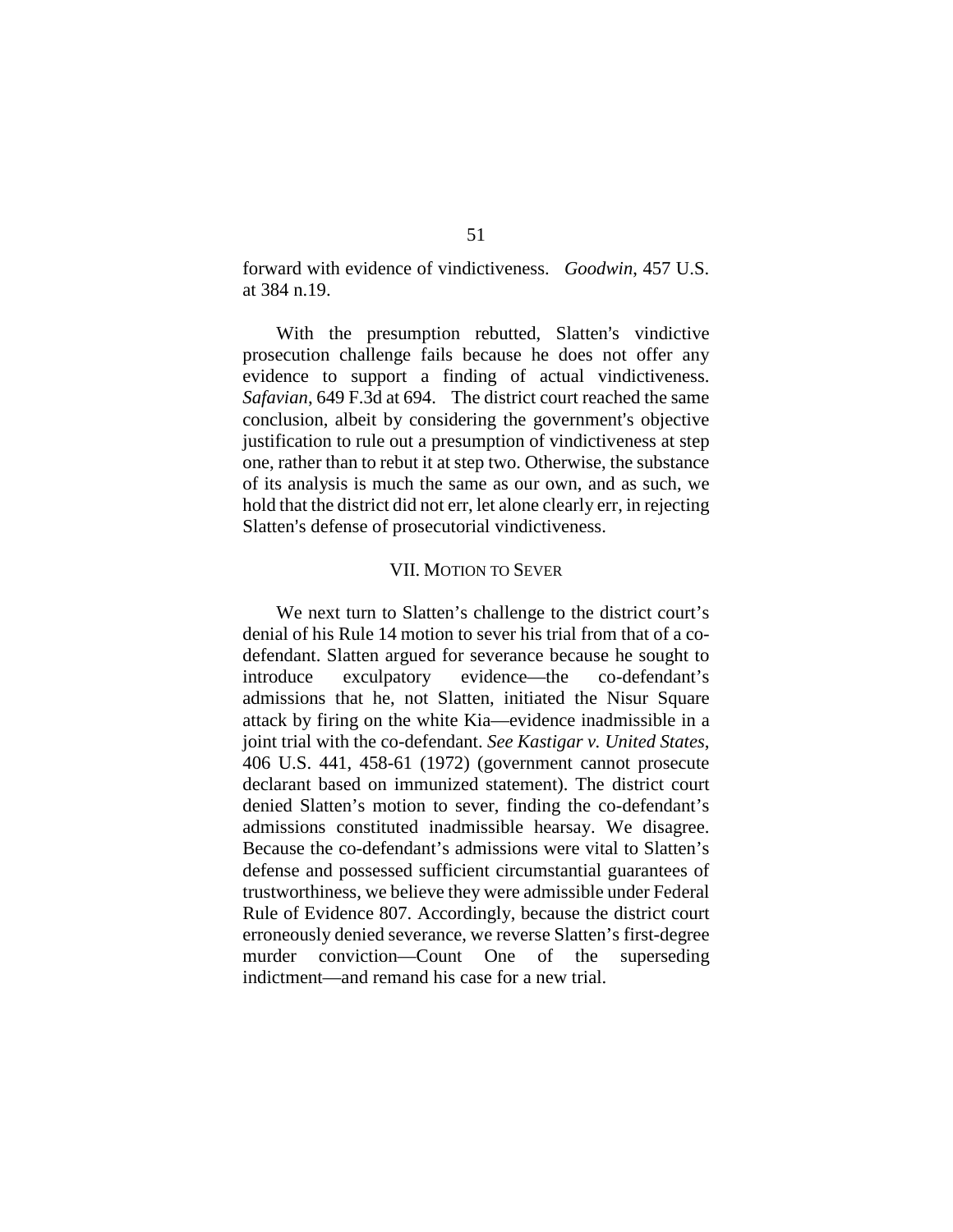# A. Background

As we outlined earlier, Slatten's first-degree murder conviction arose from the killing of the driver of the white Kia. As the Raven 23 convoy entered Nisur Square on September 16, 2007, shift leader Jimmy Watson gave the command to "lock[] down" the area to aid the movement of other Blackwater teams operating nearby. JA 1776, 1846-48, 1856- 57, 2351-52. With the help of Iraqi policemen, the Blackwater convoy brought traffic in the Square to a halt, as was their usual procedure. After the traffic stopped, shots rang out. The shots, originating from the Raven 23 convoy, targeted and hit a white Kia, shattering its windshield and striking its driver, Ahmed Haithem Ahmed Al-Rubia'y, in the head.<sup>[6](#page-51-0)</sup> General gunfire then began as Raven 23 team members fired on Iraqi civilian pedestrians in several directions in Nisur Square and the surrounding area.

As noted, the government maintained that Slatten's shot was the match that ignited the Nisur Square firestorm—that Slatten intentionally opened fire on the white Kia because of an anti-Iraqi animus. *See also* Appellee's Br. 103 ("The evidence also showed that Slatten had both the intent and

<span id="page-51-0"></span> <sup>6</sup> On appeal, as at trial, the government has maintained that "once Raven 23 was in the Square, 'no car [was] moving.'" Appellee's Br. 12 (citing JA 1247-48). It argues that it was only *after*  Slatten, unprovoked, fired upon the white Kia that it "started to move slowly forward" towards the convoy. *Id.* at 13. The defendants, however, insist that the "white Kia sedan pulled out of a line of stopped cars entering the circle from the south, and drove directly towards the convoy." Joint Appellants' Br. 17. According to the defense, it was only after the white Kia started moving that Slatten's co-defendant opened fire on the vehicle to stop its advance. *Id.* at 18- 19. We highlight this discrepancy to underscore the importance of the co-defendant's admissions to Slatten's defense.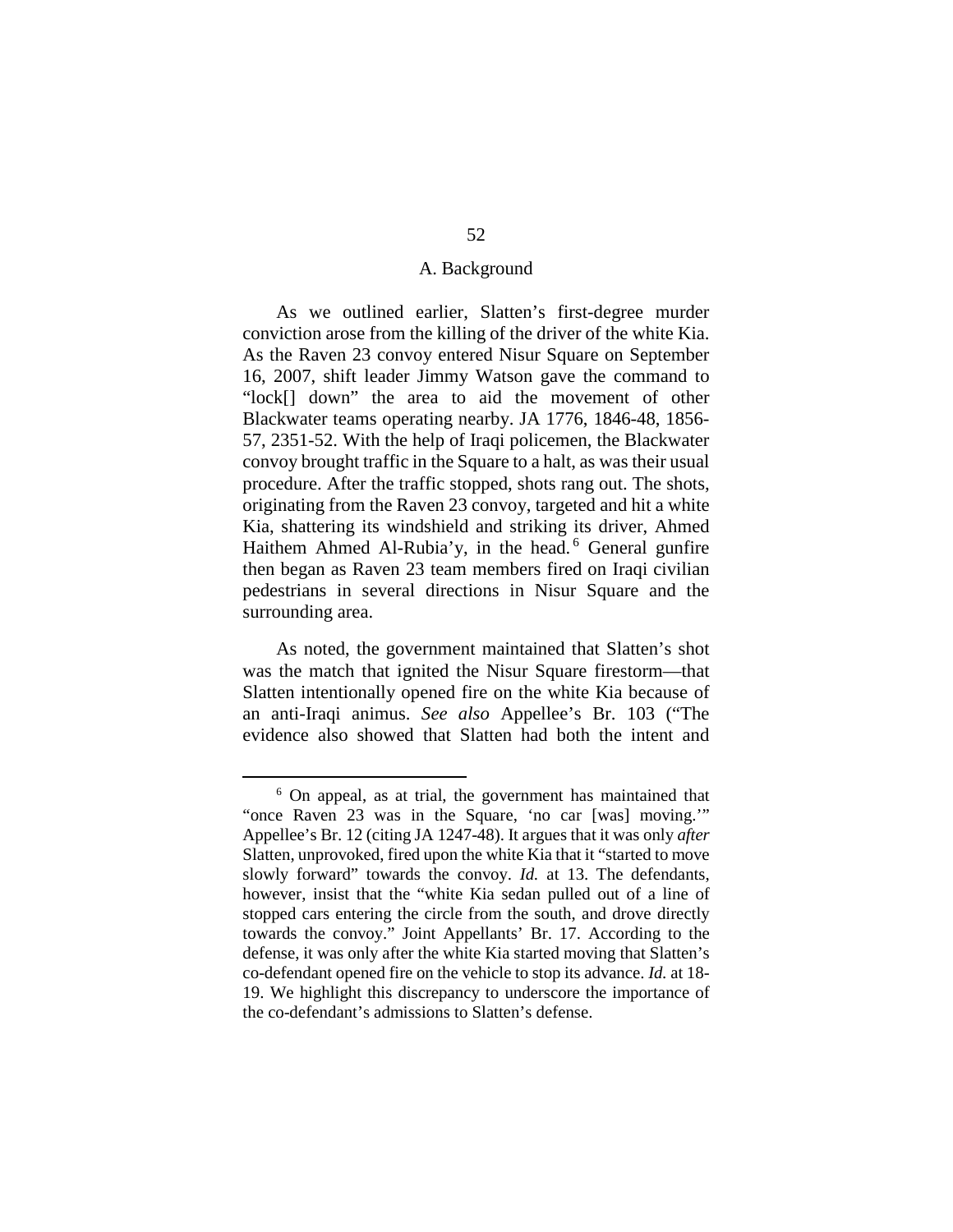motive to open the firing in the Square. His hatred toward Iraqis stood out, even among those who held such views."). The government insisted that the Nisur Square attack was part of Slatten's plan to "get[] payback for 9/11," JA 2117, and the white Kia presented him with the target for which he had been waiting.

But in the hours and days following the Nisur Square attack, it was another member of the Raven 23 team—a codefendant here—who said that he had fired the first shots at the white Kia. SA 1, 4, 6-7. Just hours after the shooting, the codefendant was interviewed and debriefed by State Department investigators operating in Baghdad. SA 1. Before his interview, the investigators told the co-defendant that if he was "honest and truthful, that nothing would be used against [him], and that they were there to gather information not to be used in a criminal setting." SA 22. During his first debriefing, the codefendant told the investigators that he had "engaged and hit the driver" of the white Kia sedan. SA 1. The investigators' corresponding report states:

> [T]he team came into and locked down the circle. Traffic was very heavy, but responded to their commands to stop. A white vehicle approached the team at a high rate of speed and would not stop despite [the co-defendant's] hand signals and throwing a water bottle. Other civilians tried to waive the vehicle down, but it still would not stop. [The co-defendant] engaged and hit the driver.

SA 1. Two days later, on September 18, 2007, the co-defendant signed a sworn written statement regarding the Nisur Square attack. SA 3-5. As with his earlier statement, the codefendant's September 18 statement was made with the understanding that "neither [the co-defendant's] statements nor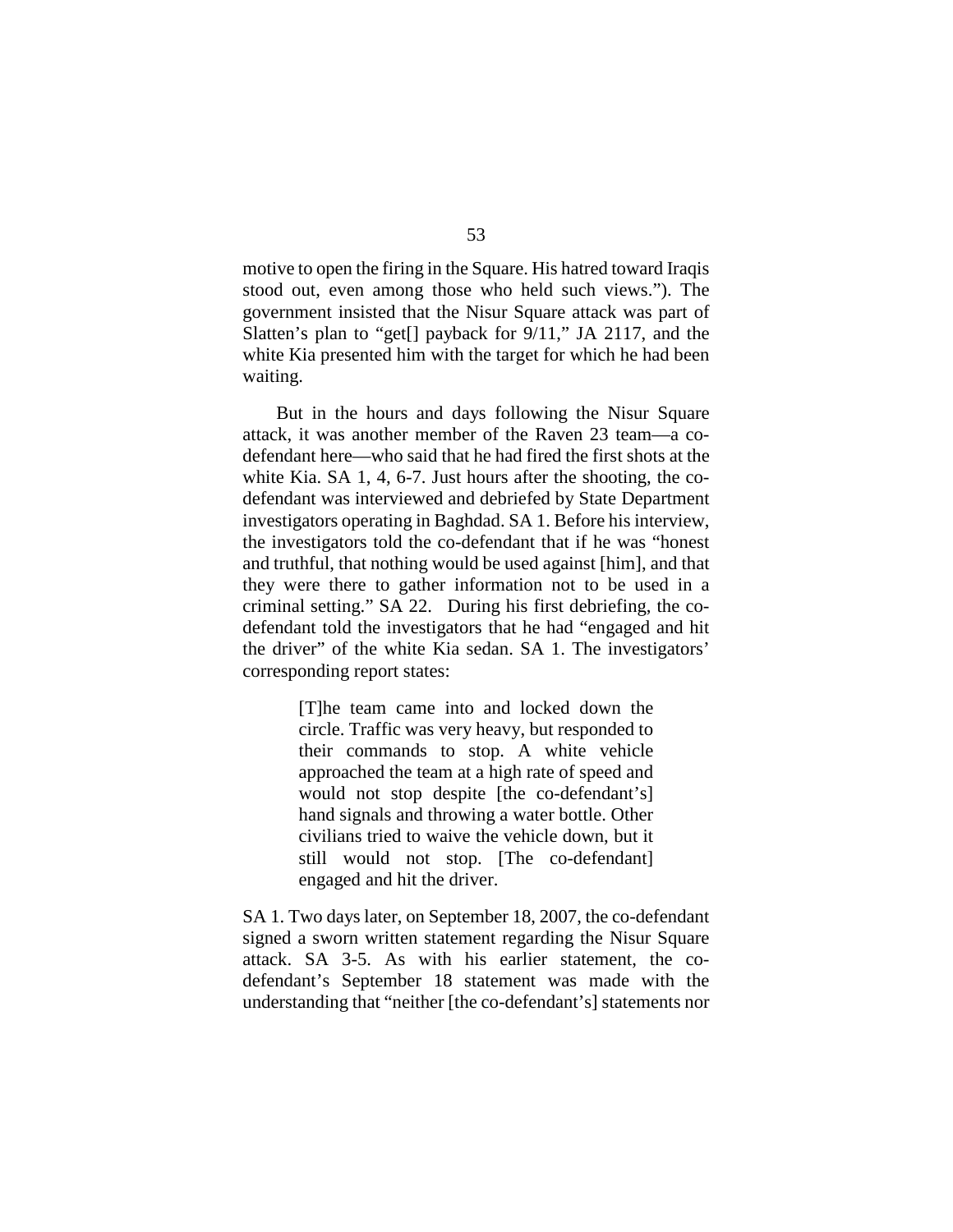any information or evidence gained by reason of [his] statements [could] be used against [him] in a criminal proceeding, except that if [he] knowingly and willfully provide[d] false statements or information, [he could] be criminally prosecuted for that action under 18 United States Code, Section 1001." SA 3. In his second statement, the codefendant repeated his earlier statement:

> As our motorcade pulled into the intersection I noticed a white four door sedan driving directly at our motorcade from the west bound lane. I and others were yelling, and using hand signals for the car to stop and the driver looked directly at me and kept moving toward our motorcade. Fearing for my life and the lives of my teammates, I engaged the driver and stopped the threat.

SA 4. On September 20, 2007, the co-defendant again spoke to State Department investigators and with the same limited use condition as obtained in his first two interviews. SA 6-7; 22- 23. The investigators' report recounted the co-defendant's statement made at that time:

> On the day of the incident . . . [the co-defendant] was positioned just west of the police booth that is located near the north end of the median south of the Circle. A white car was moving north on Jinub Street toward the motorcade, and [the codefendant] gave commands for the driver to stop. The car did not stop, and [he] engaged it with his M4. [The co-defendant] is not sure whether he was the first one to fire during this incident. He is not aware of any shots being fired before his. The car kept moving straight toward the motorcade without braking. [The co-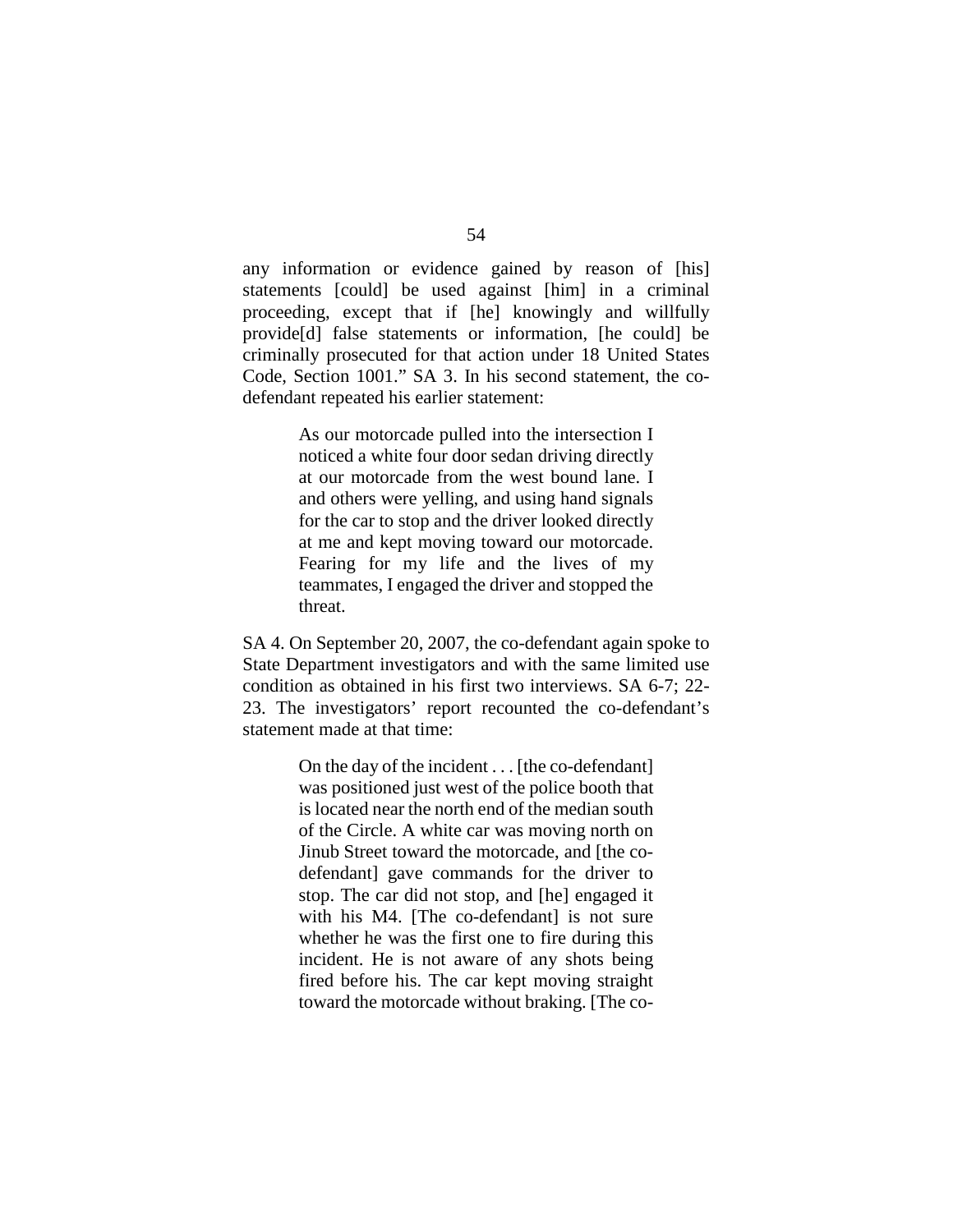# defendant] used one magazine of M4 ammunition to engage the white car.

# SA 6-7.

Taken together, then, the co-defendant's statements relate a different version of the Nisur Square events from that presented by the government at trial. The government's case against Slatten hinged on his having fired the first shots, his animosity toward the Iraqis having led him to target the white Kia unprovoked. *See supra* 40-44. The co-defendant's statements, however, strike at the heart of that theory and instead point to the co-defendant, not Slatten, as the Blackwater convoy member who first "engaged and hit the driver" of the white Kia. SA 1.

At Slatten's arraignment, the district court granted the government's motion to join Slatten's trial with that of Liberty, Heard and Slough. JA 388-91. Slatten asked the district court to reconsider joinder on two grounds, insisting, first, that, because of his need for a co-defendant's testimony, severance was essential so that the co-defendant could be called as a witness for Slatten at the latter's separate trial. *See* SA 42-43. Further, if, in a joint trial, the co-defendant statements were deemed admissible as exculpatory evidence as to Slatten, then severance was appropriate to protect the co-defendant's Fifth Amendment right. SA 43.

The district court rejected both rationales and denied the motion to sever. Regarding Slatten's first argument, the district court concluded that Slatten had failed to show a "reasonable probability" that the co-defendant would be willing to testify at a separate trial, as required by *United States v. Ford*, 870 F.2d 729, 731 (D.C. Cir. 1989) (when weighing appropriateness of severance based on alleged need for co-defendant's testimony, court should consider, *inter alia*, "the likelihood that the co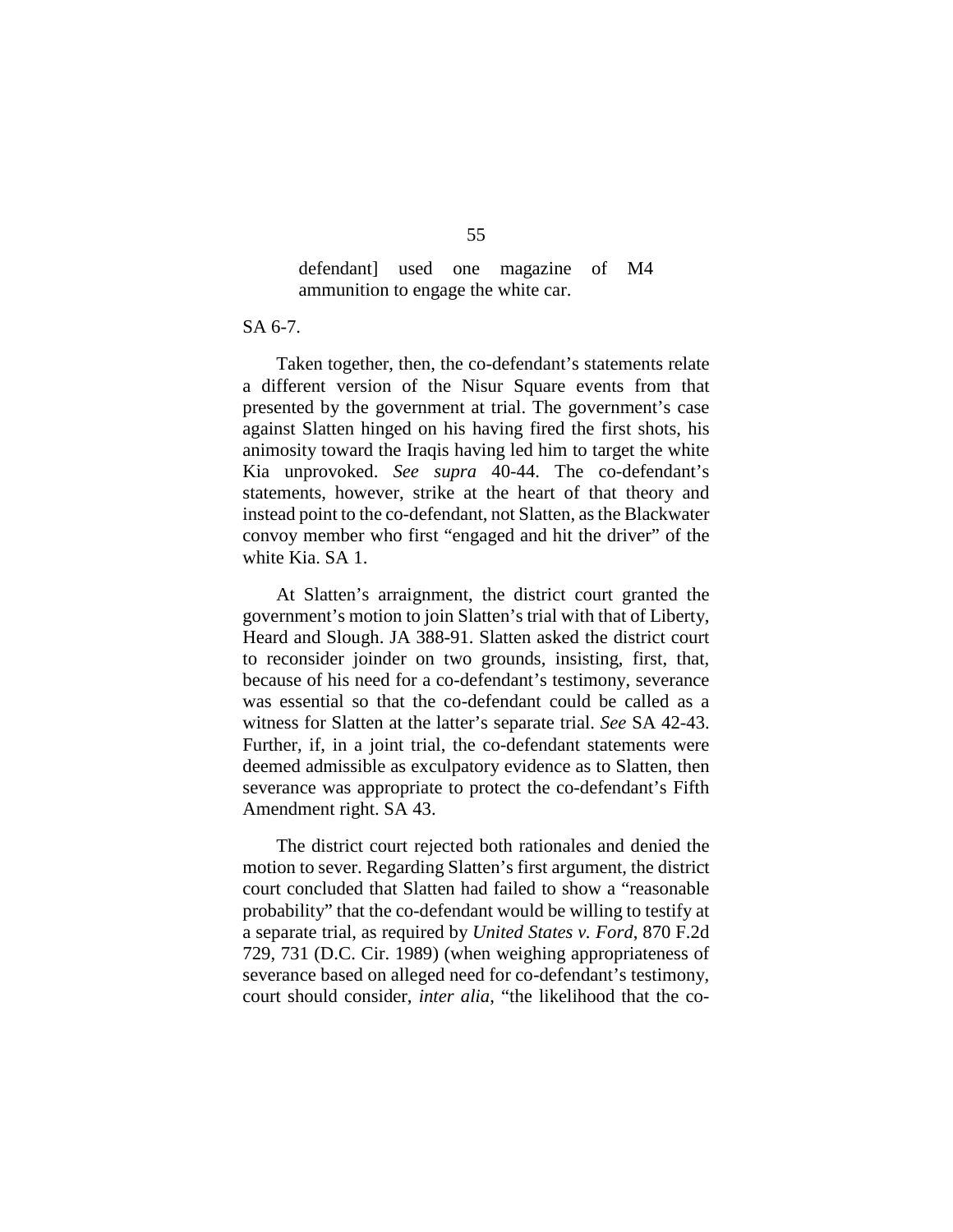defendant will testify if the cases are severed"). SA 42-43. The district court further found no constitutional problem in joining Slatten's and his co-defendant's trials because the latter's "statements [were] . . . inadmissible hearsay." SA 43. Slatten challenges only the second ruling on appeal. *See* Slatten's Br. 36-46.

### B. Hearsay and Its Exceptions

Hearsay is an out-of-court statement that is inadmissible at trial to establish the truth thereof. *See* FED. R. EVID. 801(c) (defining hearsay); FED. R. EVID. 802 (hearsay generally inadmissible). The hearsay rule is rooted in the belief that an out-of-court statement lacks necessary assurances of veracity. *See Williamson v. United States*, 512 U.S. 594, 598 (1994) ("The hearsay rule . . . is premised on the theory that out-ofcourt statements are subject to particular hazards."). With any statement, a "declarant might be lying; he might have misperceived the events which he relates; he might have faulty memory; [or] his words might be misunderstood or taken out of context by the listener." *Id.* To avoid these shortcomings, our judicial system chooses in-court statements that can be tested by "the oath, the witness' awareness of the gravity of the proceedings, the jury's ability to observe the witness' demeanor, and, most importantly, the right of the opponent to cross-examine." *Id.* Admitting hearsay would prevent opposing parties, and our judicial system as a whole, from using these checks. *United States v. Evans*, 216 F.3d 80, 85 (D.C. Cir. 2000) ("The problem with hearsay is that it deprives the defendant of the opportunity to cross-examine the person who uttered the statement at issue.").

"Nonetheless, the Federal Rules of Evidence also recognize that some kinds of out-of-court statements are less subject to these hearsay dangers, and therefore except them from the general rule that hearsay is inadmissible." *Williamson*,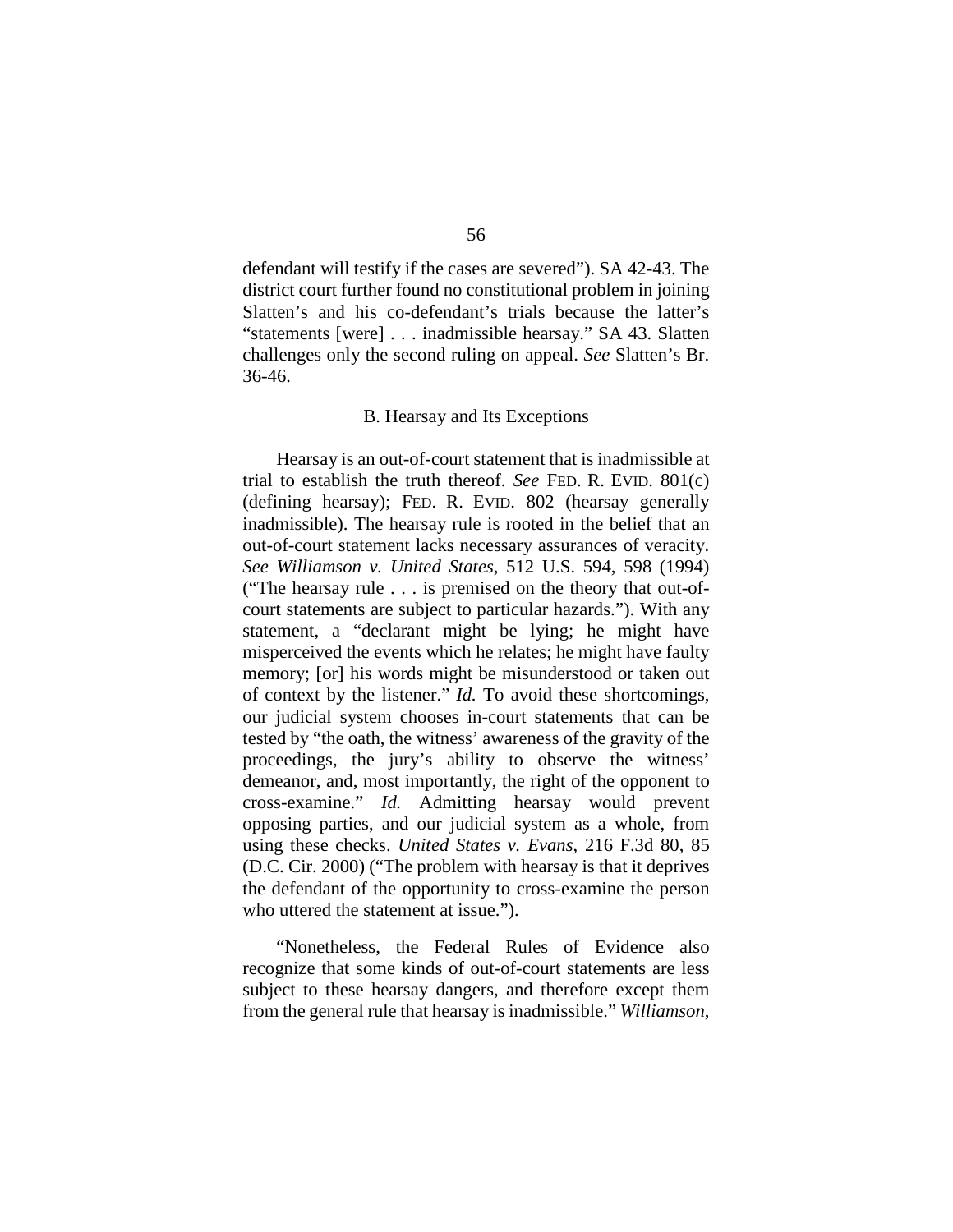512 U.S. at 598. The enumerated exceptions apply to hearsay that possesses certain guarantees of trustworthiness. *See* FED. R. EVID. 803-04 (enumerating exceptions and exclusions to hearsay rule).

On appeal, Slatten does not argue his co-defendant's statements fall outside the definition of hearsay. *See* FED. R. EVID. 801(c). Indeed, he could not succeed if he did so argue— Slatten acknowledges that he seeks to use his co-defendant's out-of-court statements to establish the truth thereof, that is, that his co-defendant fired the first shots at the white Kia. *See*  Slatten's Br. 36. Slatten does, however, challenge the district court's conclusions that his co-defendant's statements do not fit within any of three exceptions to the hearsay rule: 1) Rule 804(b)(3)'s statement against interest exception; 2) Rule 803(6)'s business record exception; and 3) Rule 807's residual hearsay exception.<sup>[7](#page-56-0)</sup> SA 43-45.

<span id="page-56-0"></span> $<sup>7</sup>$  Neither the district court nor the parties on appeal distinguish</sup> among the co-defendant's three separate statements—the September 16 report, the September 18 statement and the September 20 report for the hearsay analysis. *See supra* 53-55. This approach likely reflects the fact that the *content* of the three statements is largely overlapping. *See* SA 1, 4, 6-7. Nevertheless, two of the reports—the September 16 report and the September 20 report—contain hearsay within hearsay. *Id.* at 1, 6-7. The September 18 statement was completed by the co-defendant himself so that, to be admissible, only one "link" in the hearsay chain need fall within an exception: the incorporation of the co-defendant's statements in the report. As set forth *infra*, we believe the September 18 statement is admissible under Rule 807's residual hearsay exception. *See infra* Part VII.B.3. The September 16 and September 20 reports, however, were completed by investigators to whom the co-defendant made his statements. *Id.* These two reports thus have an additional "link" in the hearsay chain: the transmission of the co-defendant's statements to the investigators and the agents' incorporation of the statements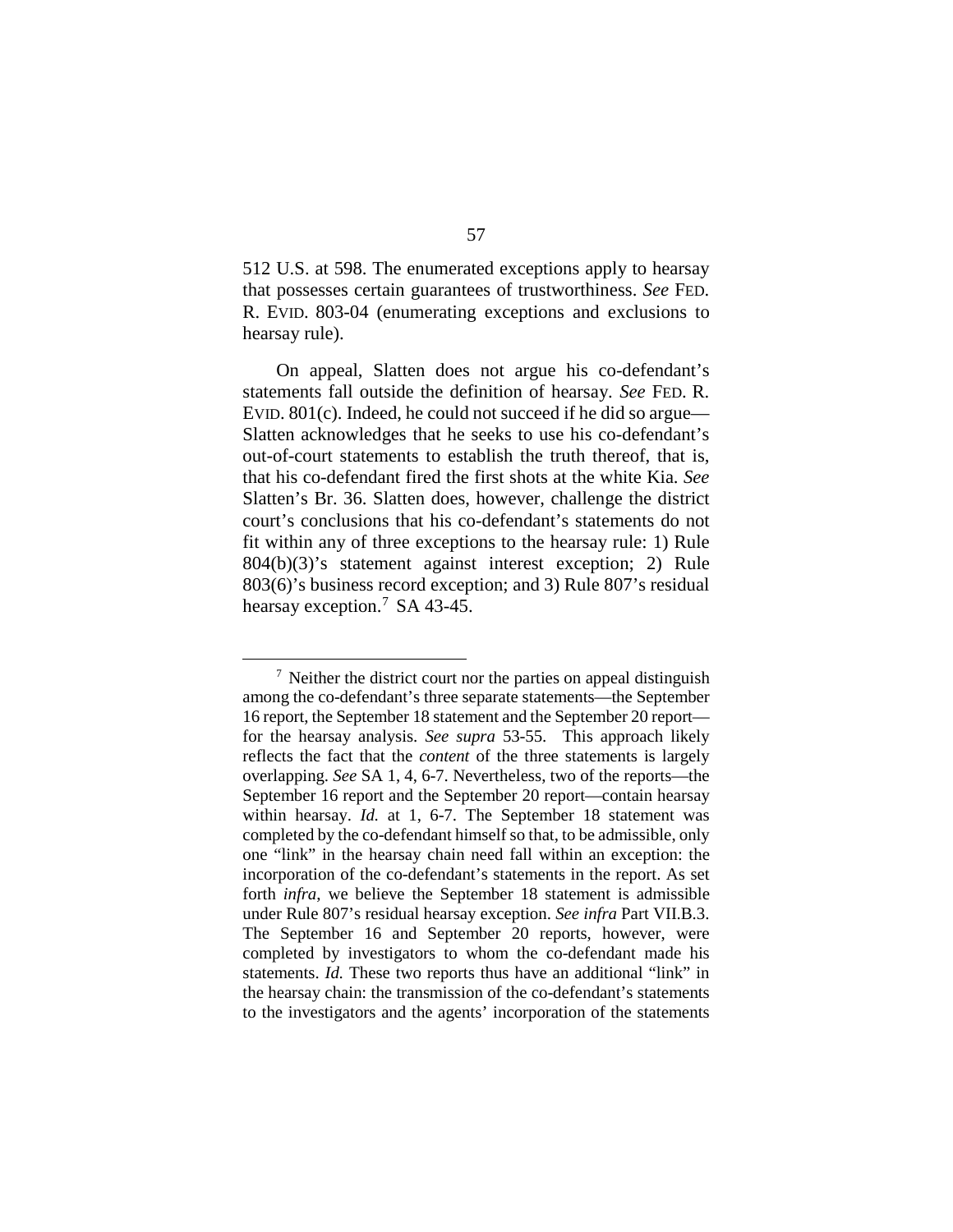#### *1. Standard of Review*

Ordinarily, the Court reviews the exclusion of a hearsay statement under the abuse of discretion standard. *United States v. Moore*, 651 F.3d 30, 83 (D.C. Cir. 2011) (per curiam). Nevertheless, for Rule 807, we have enunciated a slightly different standard; namely, we should be "particularly hesitant to overturn a trial court's admissibility ruling under the residual hearsay exception absent a definite and firm conviction that the court made a clear error of judgment in the conclusion it reached based upon a weighing of the relevant factors." *United States v. North*, 910 F.2d 843, 909 (D.C. Cir. 1990) (internal quotation marks omitted) (quoting *Balogh's of Coral Gables, Inc. v. Getz*, 798 F.2d 1356, 1358 (11th Cir. 1986) (en banc)).

 $\overline{a}$ 

into their reports. But "[h]earsay within hearsay is not excluded by the rule against hearsay if each part of the combined statements conforms with an exception to the rule." FED. R. EVID. 805. We believe the first instance of hearsay—the transmission of the codefendant's statements to the investigators—falls within Rule 807's residual hearsay exception. *See infra* Part VII.B.3. And the second hearsay—the investigators' incorporation of the co-defendant's statements into their reports—falls within Rule 803(8)'s public records exception, which makes admissible a public record's "factual findings from a legally authorized investigation" so long as they are offered "against the government in a criminal case" and "the opponent does not show that the source of information or other circumstances indicate a lack of trustworthiness." *See* FED. R. EVID. 803(8); *United States v. Warren*, 42 F.3d 647, 657 (D.C. Cir. 1994) ("[Rule 803(8)] appears to provide for admission of police officers' statements in public records even in the absence of a demonstration that the statements reflected the officers' personal knowledge."); *accord Beech Aircraft Corp. v. Rainey*, 488 U.S. 153, 169 (1988) (taking "[a] broad approach to admissibility under [Rule 803(8)]").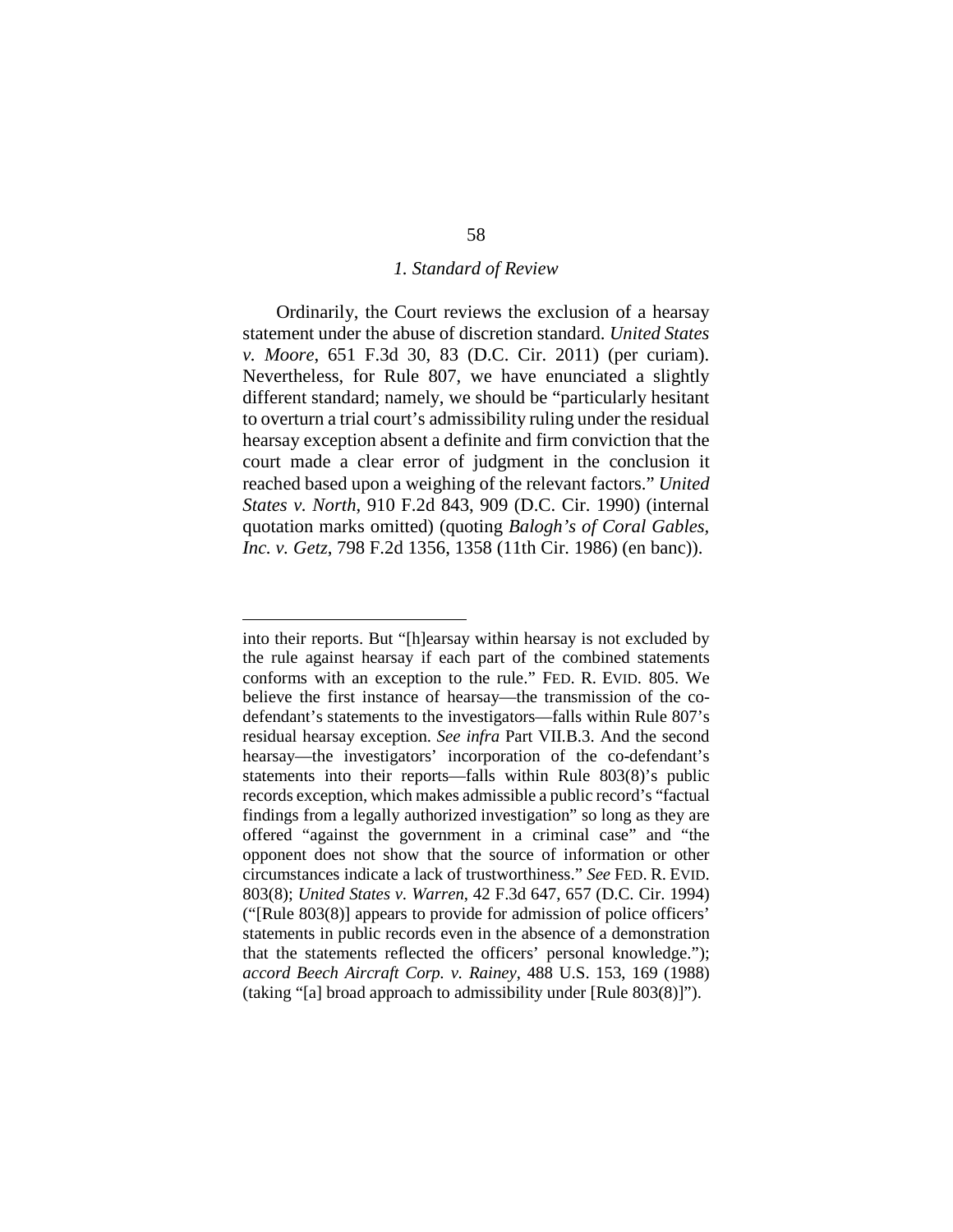Because "the legislative history of [Rule 807] indicates that it should be applied sparingly," we believe it appropriate to engage in a Rule 807 analysis only if it is apparent that no other exception renders a hearsay statement admissible. *See SEC v. First City Fin. Corp.*, 890 F.2d 1215, 1225 (D.C. Cir. 1989); *accord United States v. Kim*, 595 F.2d 755, 759-66 (D.C. Cir. 1979) (analyzing admissibility of statement under Rule 803(6) before residual hearsay exception analysis). Therefore, before discussing the residual hearsay exception, we briefly turn to Slatten's arguments that his co-defendant's statements are admissible under Rule 804(b)(3) and Rule 803(6).

#### *2. Rule 804(b)(3) and Rule 803(6)*

Rule 804(b)(3) provides an exception to the hearsay rule if: "(1) the declarant [is] unavailable, (2) the statement [is] against the declarant's interest, and (3) corroborating circumstances clearly indicate the trustworthiness of the statement." *Moore*, 651 F.3d at 82 (internal quotation marks omitted); *see* FED. R. EVID. 804(b)(3). Although we agree with Slatten that, at their joint trial, his co-defendant qualified as "an unavailable witness," *see United States v. Harris*, 846 F. Supp. 121, 124 n.6 (D.D.C. 1994) (witness "on the advice of counsel, invoked his Fifth Amendment privilege against selfincrimination and did not testify at trial . . . [a]s a result, he became an unavailable witness"), and that his co-defendant's statements do possess indicia of trustworthiness,<sup>[8](#page-58-0)</sup> see infra at Part VII.B.3, Slatten could not show that his co-defendant's statements were so inculpatory that a reasonable person in the

<span id="page-58-0"></span> <sup>8</sup> In this respect, we disagree with the district court's statement that "the unreliable context under which the statements were given surely does not 'indicate [the statement's] trustworthiness." SA 44; *see infra* at Part VII.B.3.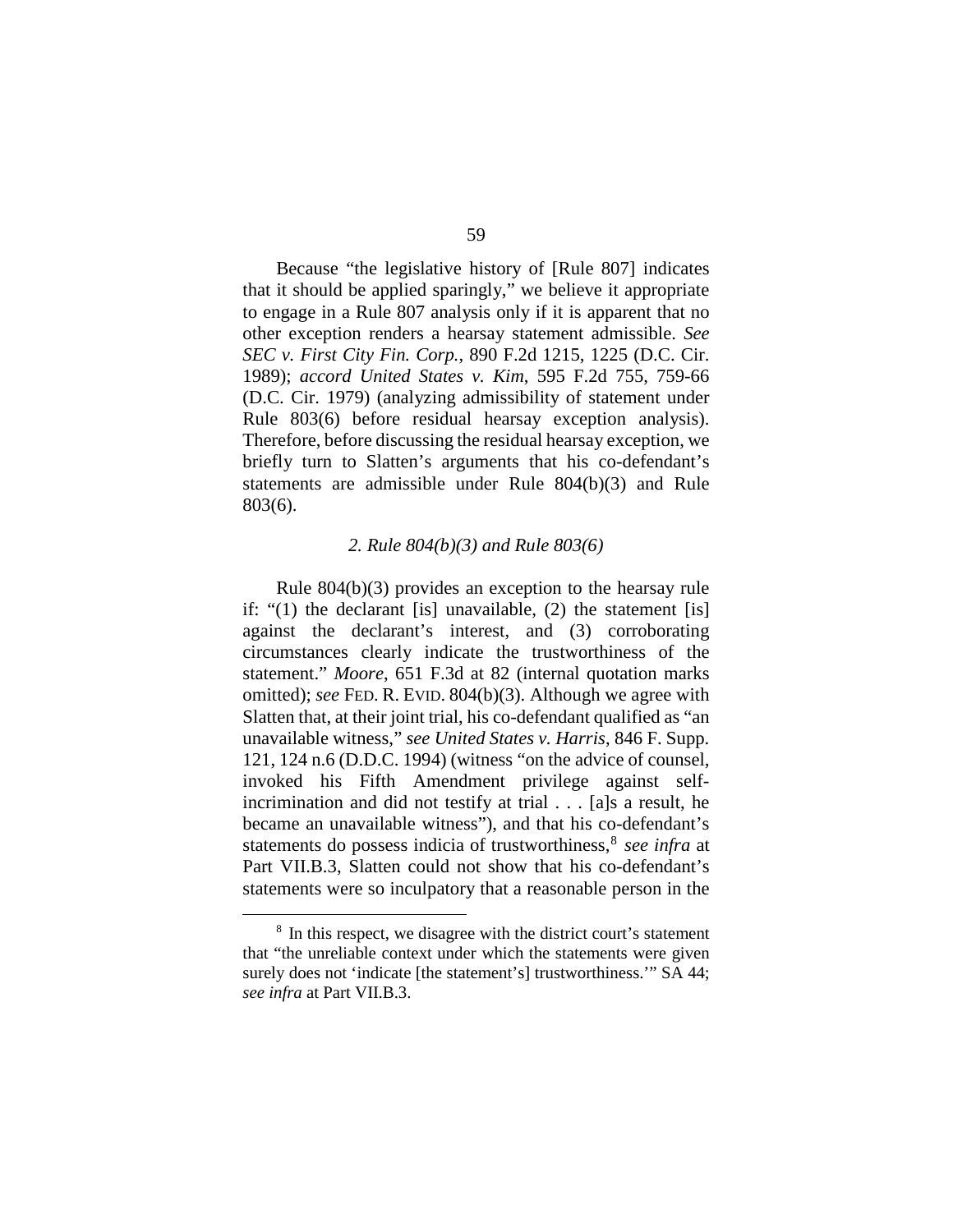latter's position would have made the statements only if he believed them to be true; his co-defendant's statements were immunized and, as a general matter, a self-defense claim is not "clearly" against a declarant's interest, *see United States v. Henley*, 766 F.3d 893, 915 (8th Cir. 2014) (affidavit of unavailable declarant "was not clearly against his own interest because in it he claims he shot [the victim] in self defense"); *United States v. Shryock*, 342 F.3d 948, 981 (9th Cir. 2003) ("The district court did not abuse its discretion by excluding [a declarant's] statement that he shot the victims in self-defense because the statement was exculpatory, and not against his penal interest."). Accordingly, it was not an abuse of discretion to conclude, as the district court did, that the co-defendant's statements did not fit within Rule 804(b)(3)'s exception. *See*  FED. R. EVID. 804(b)(3).

Rule 803(6) provides an exception to the hearsay rule for records that are, *inter alia*, "kept in the course of a regularly conducted activity of a business." FED. R. EVID. 803(6). Rule 803(6) does not support the admissibility of the co-defendant's statements because he himself was not acting in the regular course of business when he made his statements to State Department investigators.[9](#page-59-0) *United States v. Warren*, 42 F.3d 647, 656 (D.C. Cir. 1994) (Rule 803(6) "allows admission of

<span id="page-59-0"></span><sup>&</sup>lt;sup>9</sup> During the trial, the district court focused on the fifth element of Rule 803(6)'s test, finding that the "source of the information . . . indicate[s] a lack of trustworthiness" because "the natural tendency of the target of an investigation who is furnishing a compelled statement following a shooting incident would be to provide 'selfserving exculpatory statements.'" SA 45. We disagree with the district court's assessment of the trustworthiness of the "source of the information." *See infra* Part.VII.B.3. Nonetheless, we "may affirm on grounds other than those presented and relied on below." *United States v. Lawson*, 410 F.3d 735, 740 n.4 (D.C. Cir. 2005).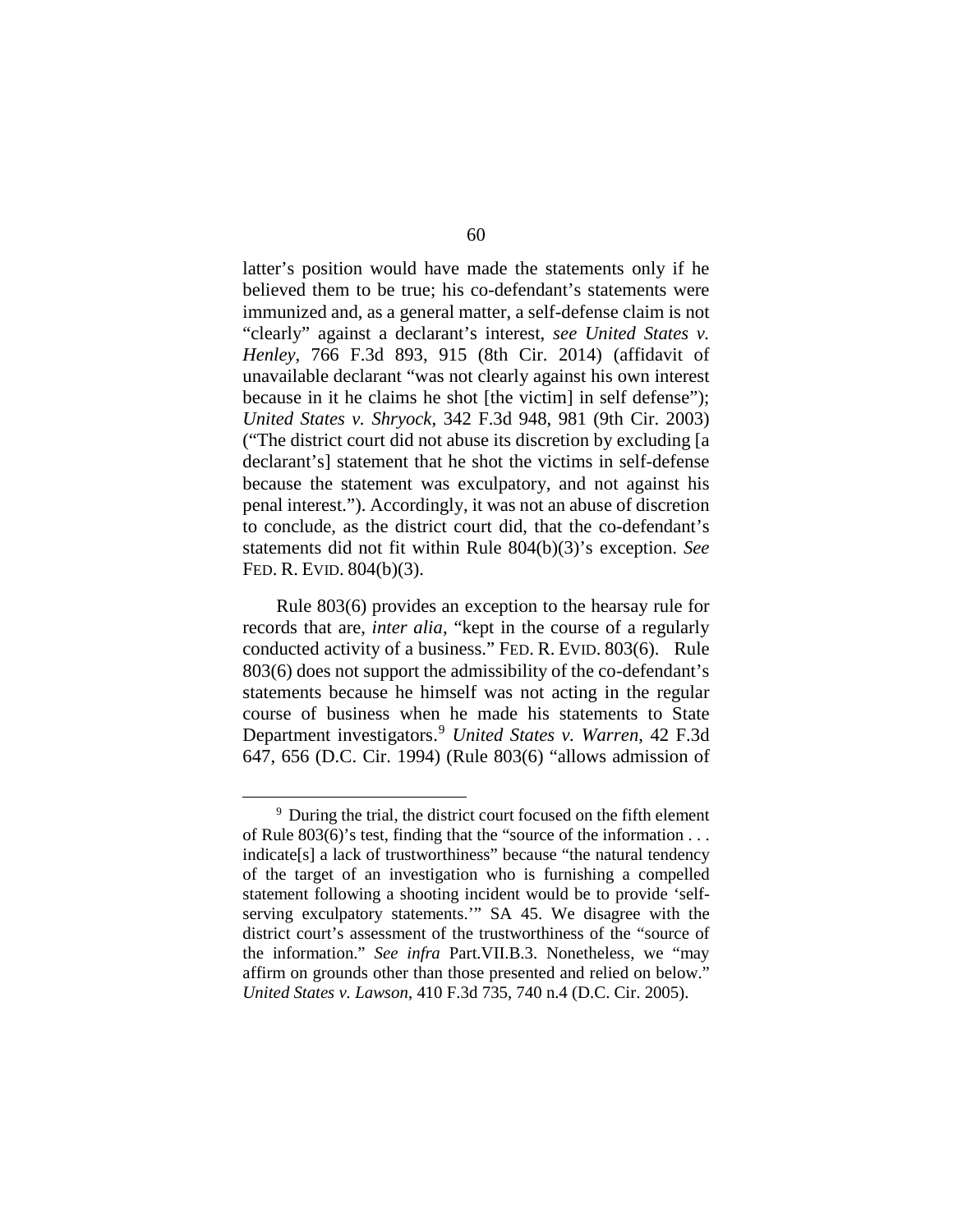statements in [police] reports only if they reflect the maker's personal knowledge, or if they were reported to the maker, directly or through others, *by one who is himself acting in the regular course of business*, and who has personal knowledge" (emphasis added) (internal quotation marks omitted)). A "witness'[s] description of [an incident], recorded by [a public official] in his report, is not made in the regular course of the witness'[s] business and does not deserve the presumption of regularity accorded a business record." *United States v. Smith*, 521 F.2d 957, 964 (D.C. Cir. 1975). Having rejected Rule 804(b)(3)'s and Rule 803(6)'s applicability, we turn to Rule 807.

#### *3. Residual Hearsay Exception*

Using the *United States v. North* standard of review, we consider Slatten's argument that his co-defendant's statements are admissible under Federal Rule of Evidence 807 ("Rule 807")—the residual hearsay exception. Rule 807 makes admissible a statement otherwise violative of the hearsay rule if the statement meets five criteria. First, the statement must have "equivalent circumstantial guarantees of trustworthiness" comparable to those found in Rule 803's and Rule 804's enumerated hearsay exceptions. FED R. EVID.  $807(a)(1)$ . Second, it must be "offered as evidence of a material fact." *Id.*   $§ 807(a)(2)$ . Third, the statement must be "more probative on the point for which it is offered than any other evidence that the proponent can obtain through reasonable efforts." *Id.*  § 807(a)(3). Fourth, "admitting it [must] . . . serve the purposes of these rules and the interests of justice." *Id.* § 807(a)(4). And finally, the proponent of the statement must have given "an adverse party reasonable notice of the intent to offer the statement and its particulars, including the declarant's name and address, so that the party has a fair opportunity to meet it." *Id.* § 807(b).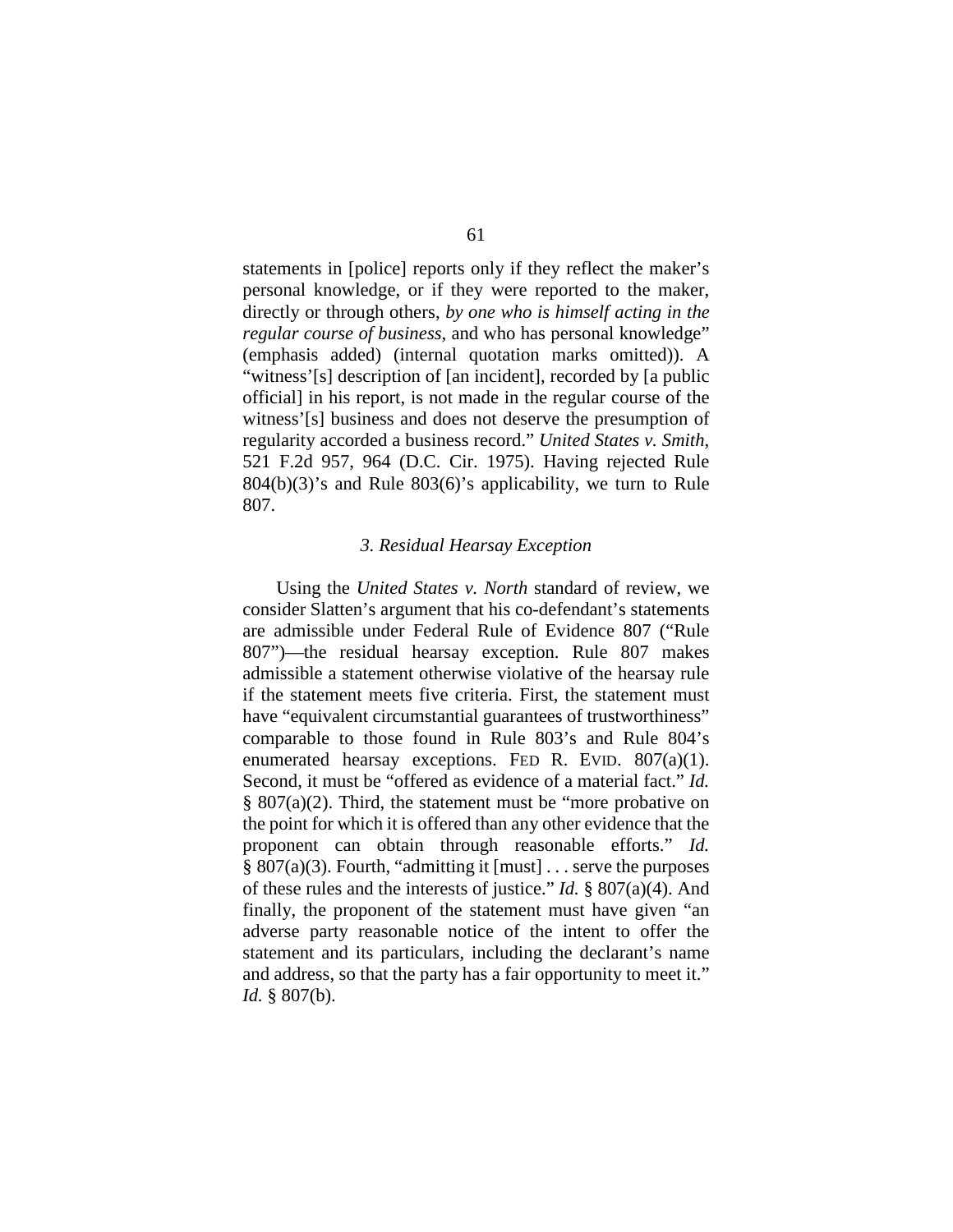The residual hearsay exception "was designed to encourage the progressive growth and development of federal evidentiary law by giving courts the flexibility to deal with new evidentiary situations which may not be pigeon-holed elsewhere." *United States v. Mathis*, 559 F.2d 294, 299 (5th Cir. 1977); *see also Dallas Cty. v. Commercial Union Assoc.*, 286 F.2d 388 (5th Cir. 1961). As the Federal Rules of Evidence Advisory Committee noted, the enumerated hearsay exceptions of Rules 803 and 804, "while they reflect the most typical and well recognized exceptions to the hearsay rule, may not encompass every situation in which the reliability and appropriateness of a particular piece of hearsay evidence make clear that it should be heard and considered by the trier of fact." FED. R. EVID. 803(24) (advisory committee's note to 1974 enactment). $10$ 

That said, we also recognize that the residual hearsay exception is "extremely narrow and require[s] testimony to be 'very important and very reliable.'" *United States v. Washington*, 106 F.3d 983, 1001 (D.C. Cir. 1997) (per curiam) (quoting *Kim*, 595 F.2d at 766); *accord First City Fin. Corp.*, 890 F.2d at 1225 ("[T]he legislative history of the [residual hearsay] exception indicates that it should be applied sparingly."). Indeed, were Rule 807 to be liberally applied, the exception might read out the rule. *See Akrabawi v. Carnes Co.*, 152 F.3d 688, 697 (7th Cir. 1998) ("We . . . narrowly constru[e] the residual provision to prevent it from becoming the

<span id="page-61-0"></span> $10$  As of 1997, Rule 807 is the successor provision to Rule 803(24) and Rule 804(b)(5). *See* FED. R. EVID. 807 (advisory committee's note to 1997 amendment) ("The contents of Rule 803(24) and Rule 804(b)(5) have been combined and transferred to a new Rule 807. This was done to facilitate additions to Rules 803 and 804. No change in meaning is intended."). Accordingly, our precedent relating to the residual hearsay exceptions formerly set forth in Rule 803(24) and Rule 804(b)(5) now applies to Rule 807.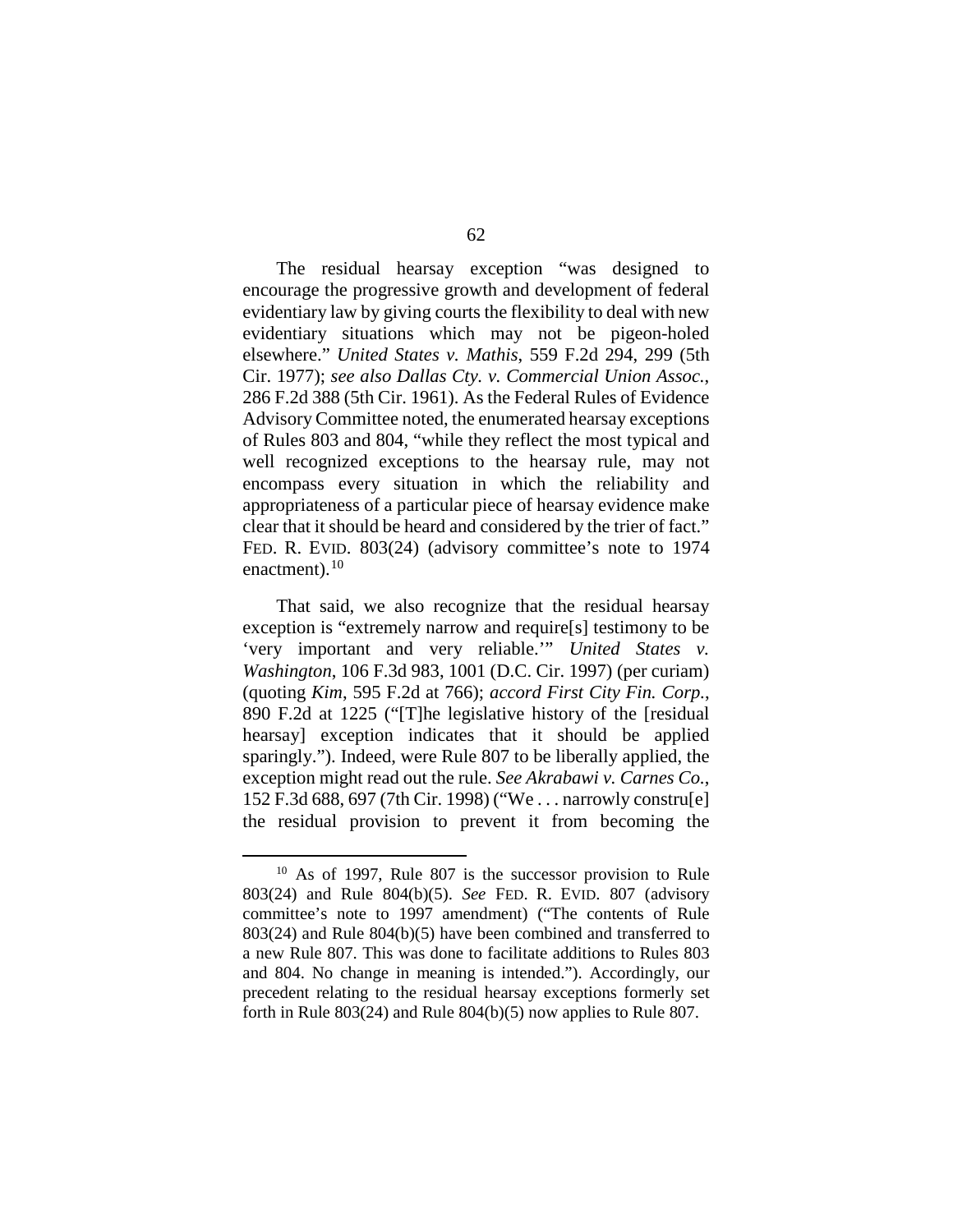exception that swallows the hearsay rule."); *Mathis*, 559 F.2d at 299 ("[T]ight reins must be held to insure that this provision does not emasculate our well developed body of law and the notions underlying our evidentiary rules."). Thus, only in the most "exceptional circumstances" does Rule 807 make admissible a statement that does not fall within one of Rule 803's or Rule 804's enumerated hearsay exceptions. *See Kim*, 595 F.2d at 765-66; *United States v. Phillips*, 219 F.3d 404, 419 & n.23 (5th Cir. 2000) ("The [residual hearsay] exception is to be used only rarely, in truly exceptional cases." (internal quotation marks omitted)).

We believe this case presents one of those exceptional circumstances. Our analysis begins with Rule 807's first element—the requirement that the co-defendant's statements contain "equivalent circumstantial guarantees of trustworthiness" to those ensured by the Rule 803 and Rule 804 hearsay exceptions. *See* FED R. EVID. 807(a)(1). In assessing trustworthiness, we look to the "totality of circumstances . . . that surround the making of the statement and that render the declarant particularly worthy of belief"; and drawing parallels from the enumerated hearsay exceptions, we must gauge whether the declarant was "highly unlikely to lie." *Idaho v. Wright*, 497 U.S. 805, 819-20 (1990). As we have recognized before, "in order to find [a] statement trustworthy, a court must find that the declarant of the prior statement 'was particularly likely to be telling the truth when the statement was made.'" *Washington*, 106 F.3d at 1002 (quoting *United States v. Tome,* 61 F.3d 1446, 1453 (10th Cir. 1995)); *accord Rivers v. United States*, 777 F.3d 1306, 1314-15 (11th Cir. 2015) ("By requiring hearsay admitted under the residual exception to have circumstantial guarantees of trustworthiness that are like the guarantees of the specific exceptions, Rule 807 is clearly concerned, first and foremost, about whether the declarant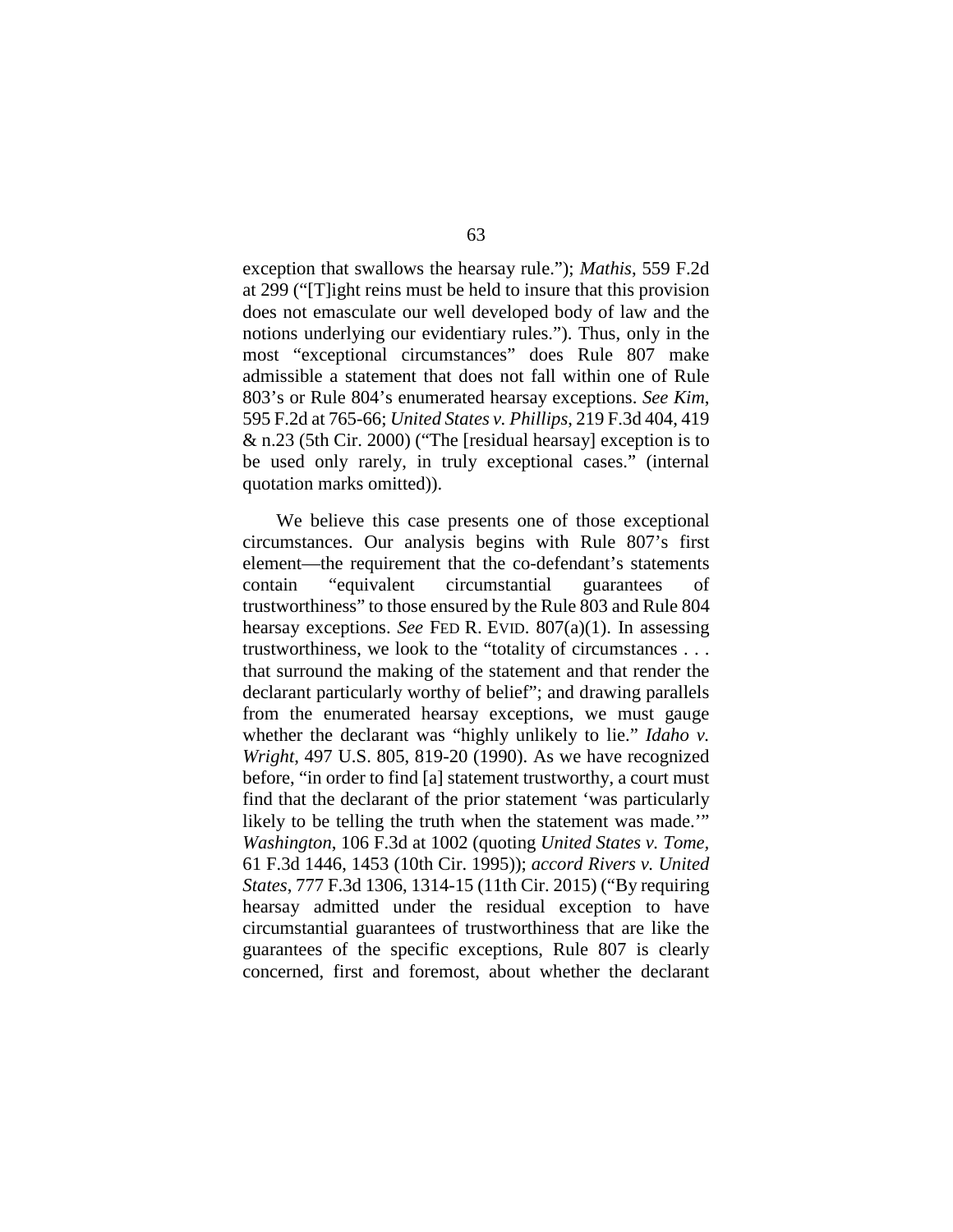originally made the statements under circumstances that render the statements more trustworthy.").

Several of the circumstances surrounding the codefendant's declarations indicate their reliability and manifest that he was likely telling the truth at the time he made his statements. *See Washington*, 106 F.3d at 1002. For one, during his debriefing interviews with the State Department, the codefendant had "the *incentive* . . . to speak truthfully . . . ." *See United States v. Bailey*, 581 F.2d 341, 349 (3d Cir. 1978) (emphasis added). He was almost completely immunized when he made his statements—he faced no criminal liability (absent one exception discussed below) as a result of his providing the investigators his account of the Nisur Square attack. *See* SA 1, 4, 6-7, 22-23. Immunity can indicate trustworthiness, particularly if the immunized statements do not cast blame or "divert attention" to another. *See, e.g.*, *Curro v. United States*, 4 F.3d 436, 437 (6th Cir. 1993); *see also United States v. Henderson*, 406 F. Supp. 417, 428 n.19 (D. Del. 1975) ("The purpose of an immunity statute is to obtain truthful information, most frequently regarding otherwise undiscoverable offenses."). *But cf. United States v. Gomez– Lemos*, 939 F.2d 326, 333-34 (6th Cir. 1991) (expressing skepticism that immunity makes trustworthy statement "divert[ing] attention to another"). More importantly, the one exception to the co-defendant's immunity may have been an even greater incentive encouraging his honesty; that is, he faced criminal liability under 18 U.S.C. § 1001 if he made a materially false statement to the investigators and he expressly acknowledged that he could be so prosecuted. *See* SA 3 ("I further understand . . . that if I knowingly and willfully provide false statements or information, I may be criminally prosecuted for that action under 18 United States Code, Section 1001."); SA 22-23 (co-defendant testified that his understanding was that if he was "*honest and truthful*, that nothing would be used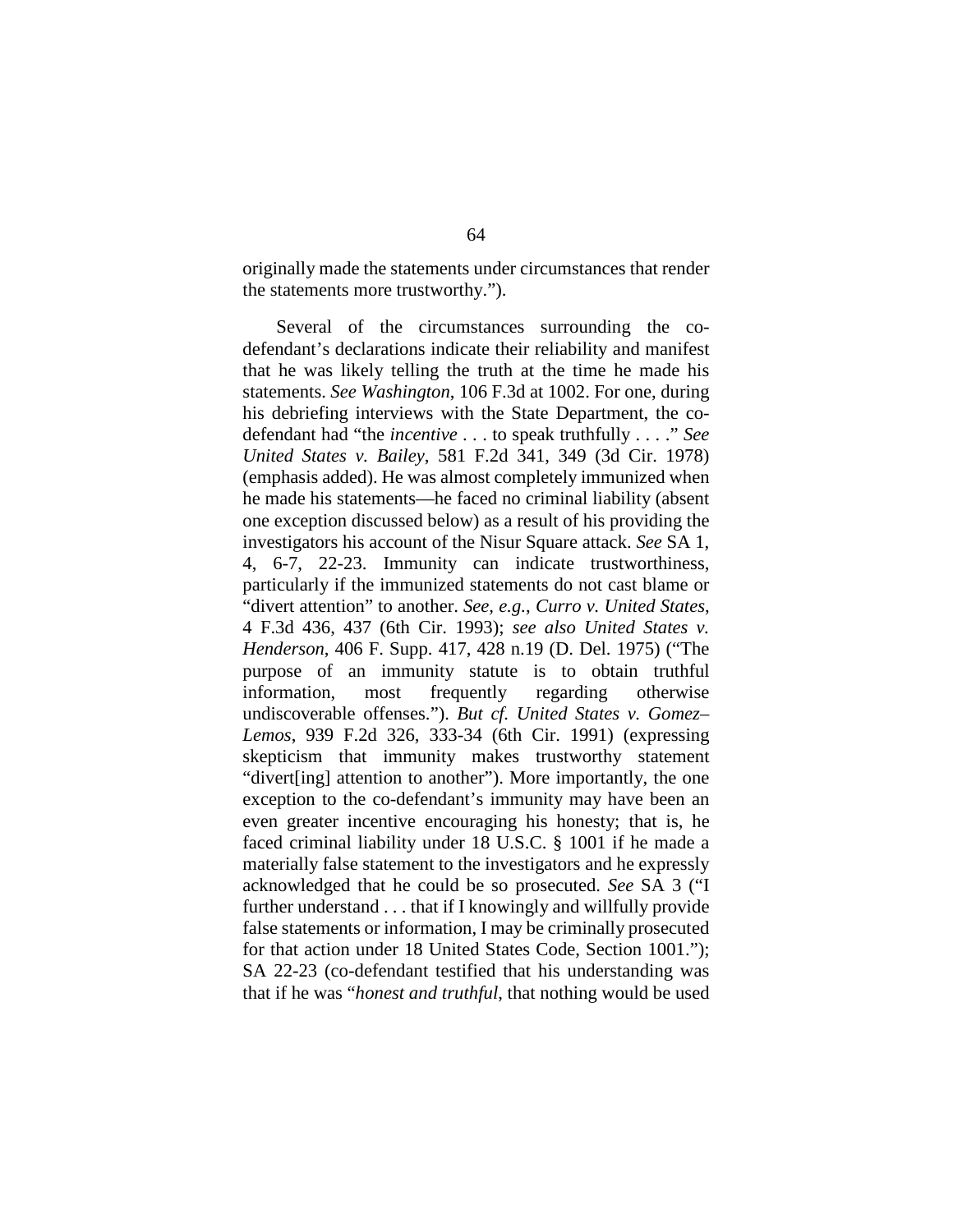against [him]. . . ." (emphasis added)). We have previously concluded that the threat of 18 U.S.C. § 1001 liability bolsters the trustworthiness of a declaration for the residual hearsay exception. *First City Fin. Corp.*, 890 F.2d at 1225 (affirming district court's application of residual hearsay exception where, *inter alia*, statement was "subject to criminal prosecution under 18 U.S.C. § 1001"); *see United States v. Int'l Bhd. of Teamsters, Chauffeurs, Warehousemen & Helpers of Am., AFL-CIO*, 964 F.2d 1308, 1312-13 (2d Cir. 1992) (hearsay statement was reliable because, *inter alia*, declarants "faced possible criminal sanctions for making false statements" under 18 U.S.C. § 1001).

Additional factors point to the trustworthiness of the codefendant's statements. He "consistently reported the essential details of [his] story . . . over the course of multiple [interviews]" on September 16, *see* SA 1, September 18, *see*  SA 4, and September 20, *see* SA 6-7. *See Al Alwi v. Obama*, 653 F.3d 11, 19 (D.C. Cir. 2011). Consistency supports the reliability of his multiple statements and, consequently, his veracity. *See United States v. Bumpass*, 60 F.3d 1099, 1102 (4th Cir. 1995) (listing consistency of declarant's statements as a factor in assessing trustworthiness under Rule 804(b)(3)). Other circuits have reached the same conclusion in applying the Rule 807 exception. *See United States v. Harrison*, 296 F.3d 994, 1005 (10th Cir. 2002) (noting, in Rule 807 analysis, "the consistency of the declarant's statements" is "a factor that we find particularly persuasive").

The record also contains evidence "corroborating the veracity of the statement[s]." *See Rivers*, 777 F.3d at 1315 (quoting *Bailey*, 581 F.2d at 349) (naming corroboration of veracity of statements as factor to be considered in assessing guarantee of truthfulness under Rule 807); *United States v. Hall*, 165 F.3d 1095, 1110-11 (7th Cir. 1999) (in gauging trustworthiness of statement under residual hearsay exception,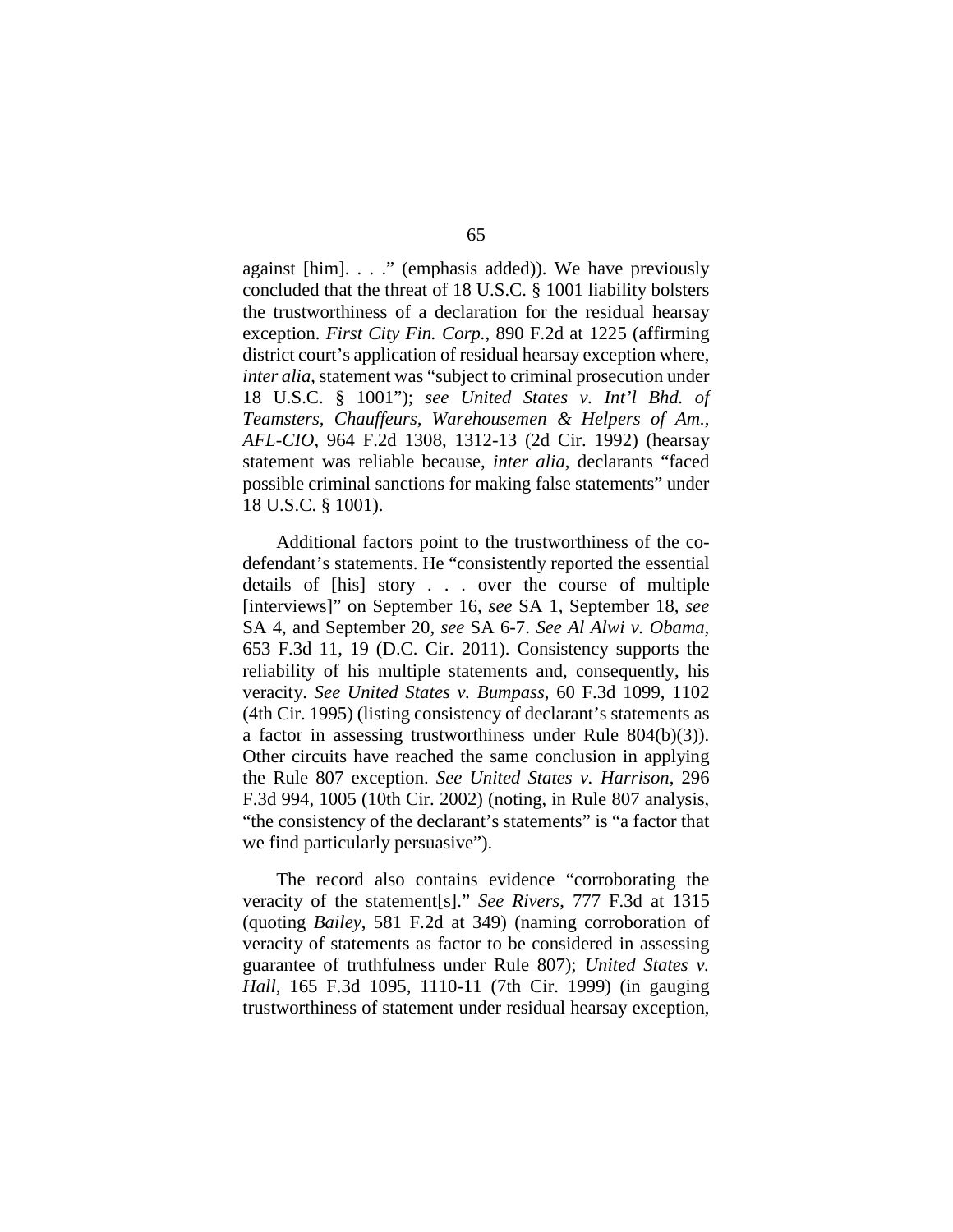corroboration of declarant's statement, *inter alia*, is considered). Iraqi Police Officer Ali Ghalaf Salman Mansur Al-Hamidi was "within feet" of the Blackwater convoy in Nisur Square on the day of the attack. JA 1248. Al-Hamidi testified that the Raven 23 team "started throwing bottles of water" in order to stop traffic. JA 1247-48; *accord* SA 1 (codefendant stated that he had "throw[n] a water bottle" to stop traffic). Additionally, Al-Hamidi agreed that, from his proximity to the convoy, he was "100 percent certain" that a man in the co-defendant's precise position fired the first shots.[11](#page-65-0) JA 1270. Al-Hamidi's partner, Sarhan Dheyab Abdul Monem, also testified that, from his "very close" vantage point "about three to four meters away from [the] armored cars," he also witnessed the first shots coming from the co-defendant's precise position and "not from the holes or the windows that are in the [Raven 23] vehicles." JA 797. Blackwater convoy member Jeremy Krueger also provided corroboration, testifying that the first shots he heard in Nisur Square sounded like "5.56 rounds," the co-defendant's ammunition, not 7.62 rounds, Slatten's ammunition. JA 2302-03. Collectively, then, this evidence corroborates the co-defendant's statements that he "engaged and hit the driver," of the white Kia, *see* SA 1, and was unaware "of any shots being fired before his," *see*  SA 7.

We find that Rule 807's remaining requirements are also met; indeed, the government raises no dispute in this respect on appeal. There is no doubt that Slatten seeks to offer his codefendant's statements "as evidence of a material fact." FED. R. EVID. 807(a)(2). That is, Slatten seeks to introduce the statements to bolster his defense that his co-defendant—not he—fired the first shots at the white Kia. *See* Slatten's Br. 42.

<span id="page-65-0"></span><sup>&</sup>lt;sup>11</sup> As noted earlier, Slatten sat inside the armored command vehicle; his co-defendant did not. JA 3847.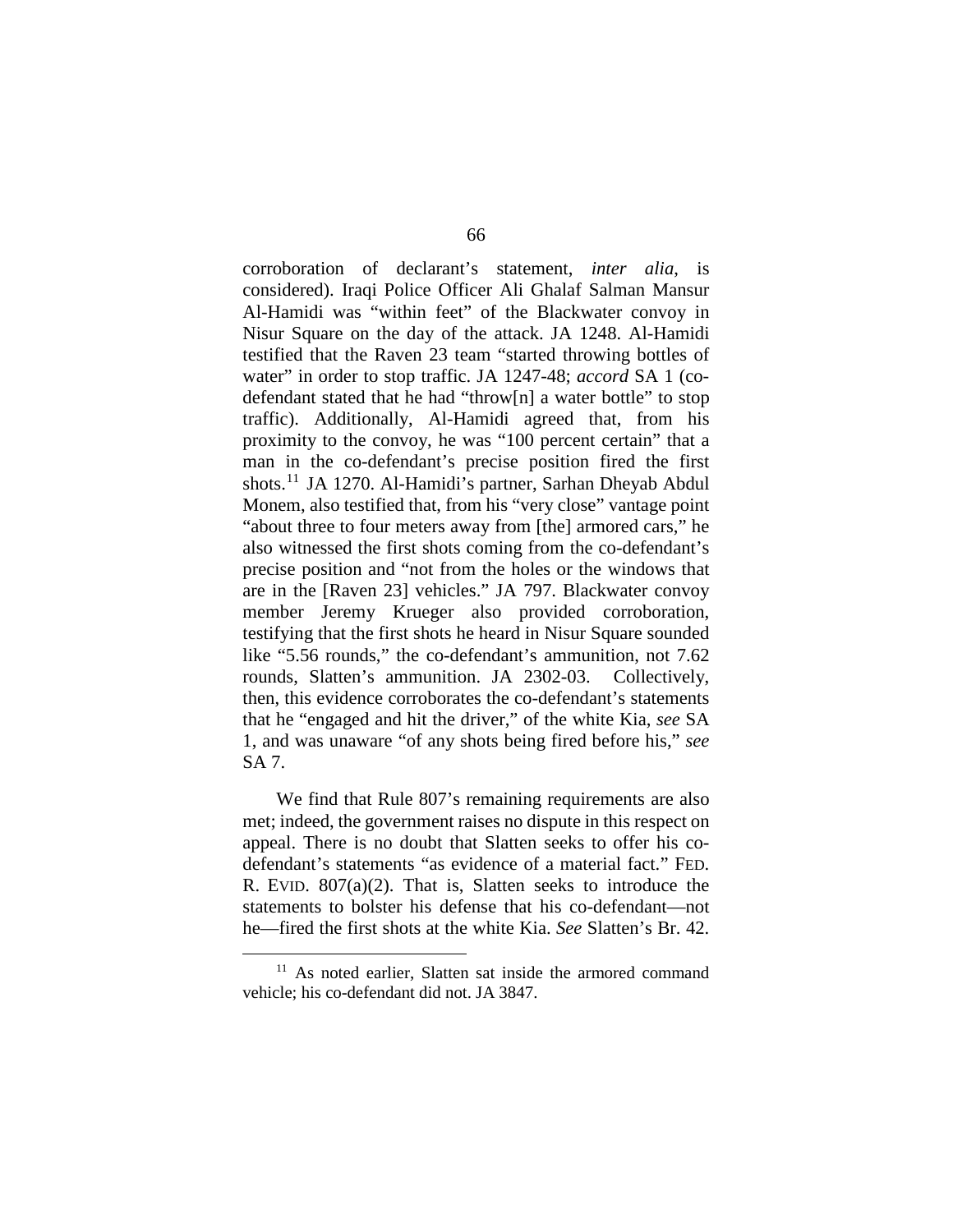After thorough review of the record, we are not aware of evidence "more probative on the point for" which Slatten seeks to admit his co-defendant's statements. [12](#page-66-0) *See* FED. R. EVID. 807(a)(3)*.* The co-defendant's statements contradict the core of the homicide count against Slatten, charging him with "willfully, deliberately, maliciously, and with premeditation and malice aforethought, [unlawfully killing] the driver of a white Kia sedan." JA 383. Indeed, the co-defendant acknowledged that he was "not aware of any shots being fired before his," SA 7, and that he "engaged the driver" to respond to the active threat posed by the white Kia, SA 4. We also believe that "admitting [the co-defendant's statements] serve[s] the purposes of [the federal evidentiary] rules and the interests of justice." FED. R. EVID. 807(a)(4). Allowing the jury to weigh the statements—to determine their weight, if any, as against the evidence incriminating Slatten—advances the Federal Rules of Evidence's goal of "ascertaining the truth and securing a just determination." *Id.* § 102. Finally, the record demonstrates that Slatten gave the government "reasonable notice of [his] intent to offer the statement[s]." *Id.* § 807(b).

In finding Rule 807's residual hearsay exception inapplicable to the co-defendant's statements, the district court relied on two points: 1) its determination that the statements lacked "equivalent circumstantial guarantees of trustworthiness" because the co-defendant "provided his statements under the specter of dismissal from his position, or even criminal penalty," and 2) its belief that Slatten had no additional guarantees of trustworthiness. SA 44. Regarding the first point, the only criminal penalty that the co-defendant faced was 18 U.S.C. § 1001 false statement liability, a factor that weighs in *favor* (not against) the trustworthiness of the

<span id="page-66-0"></span><sup>&</sup>lt;sup>12</sup> It is an "uncontroversial observation that many confessions are powerful evidence." *See Premo v. Moore*, 562 U.S. 115, 130 (2011).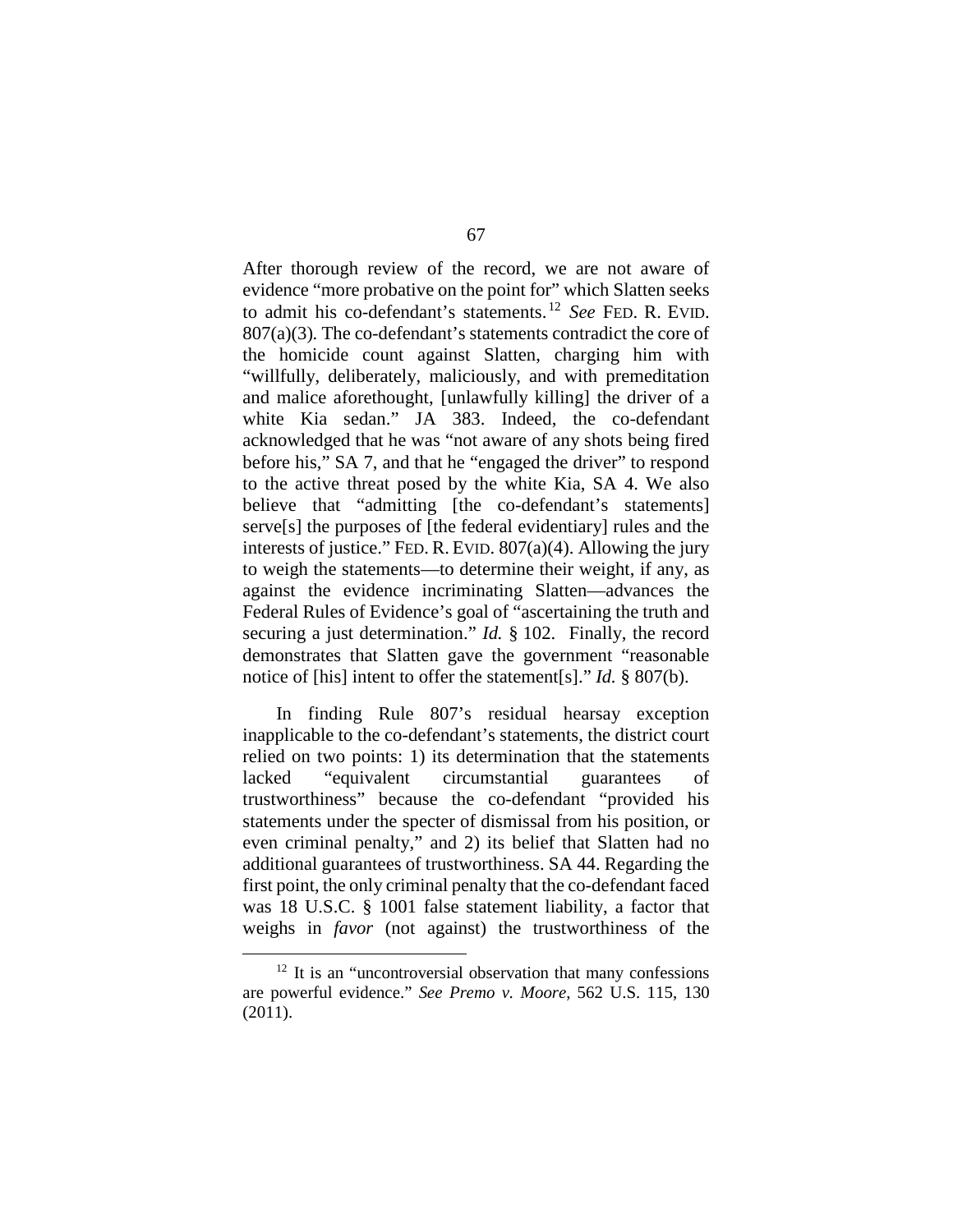statements. *See First City Fin. Corp.*, 890 F.2d at 1225 (application of residual hearsay exception appropriate where, *inter alia*, statement was "subject to criminal prosecution under 18 U.S.C. § 1001"). Regarding the second, Slatten possessed additional guarantees of the trustworthiness of his codefendant's statements given their consistent repetition and factual corroboration. *See supra* at 65-66.

In sum, we are left with a "definite and firm conviction" that the district court clearly erred in excluding the codefendant's statements as inadmissible hearsay. *See North*, 910 F.2d at 909; *see also United States v. Sanchez-Lima*, 161 F.3d 545, 547-48 (9th Cir. 1998) (reversing district court's refusal to admit statements under Rule 807 where, *inter alia*, the statements in question were made "under oath and subject to the penalty of perjury," were made voluntarily, were based "on facts within [the declarants'] own personal knowledge" and "did not contradict any of their previous statements to government agents and defense investigators"). Moreover, because of the critical nature of the co-defendant's statements, we believe their exclusion had a "substantial and injurious effect or influence in determining the jury's verdict" and was therefore not harmless error. *See United States v. Mahdi*, 598 F.3d 883, 892 (D.C. Cir. 2010) ("[E]rror is harmless unless it has substantial and injurious effect or influence in determining the jury's verdict . . . ." (internal quotation marks omitted)). Having found the co-defendant's statements admissible, we leave it to the "jury [to] . . . make the ultimate determination concerning the truth of the statements" in light of all of the evidence. *United States v. Price*, 134 F.3d 340, 348 (6th Cir. 1998).

In view of our conclusion that the co-defendant's statements were admissible, we return to Slatten's motion to sever his trial from that of the co-defendant. We review the district court's ruling on a motion to sever under the abuse of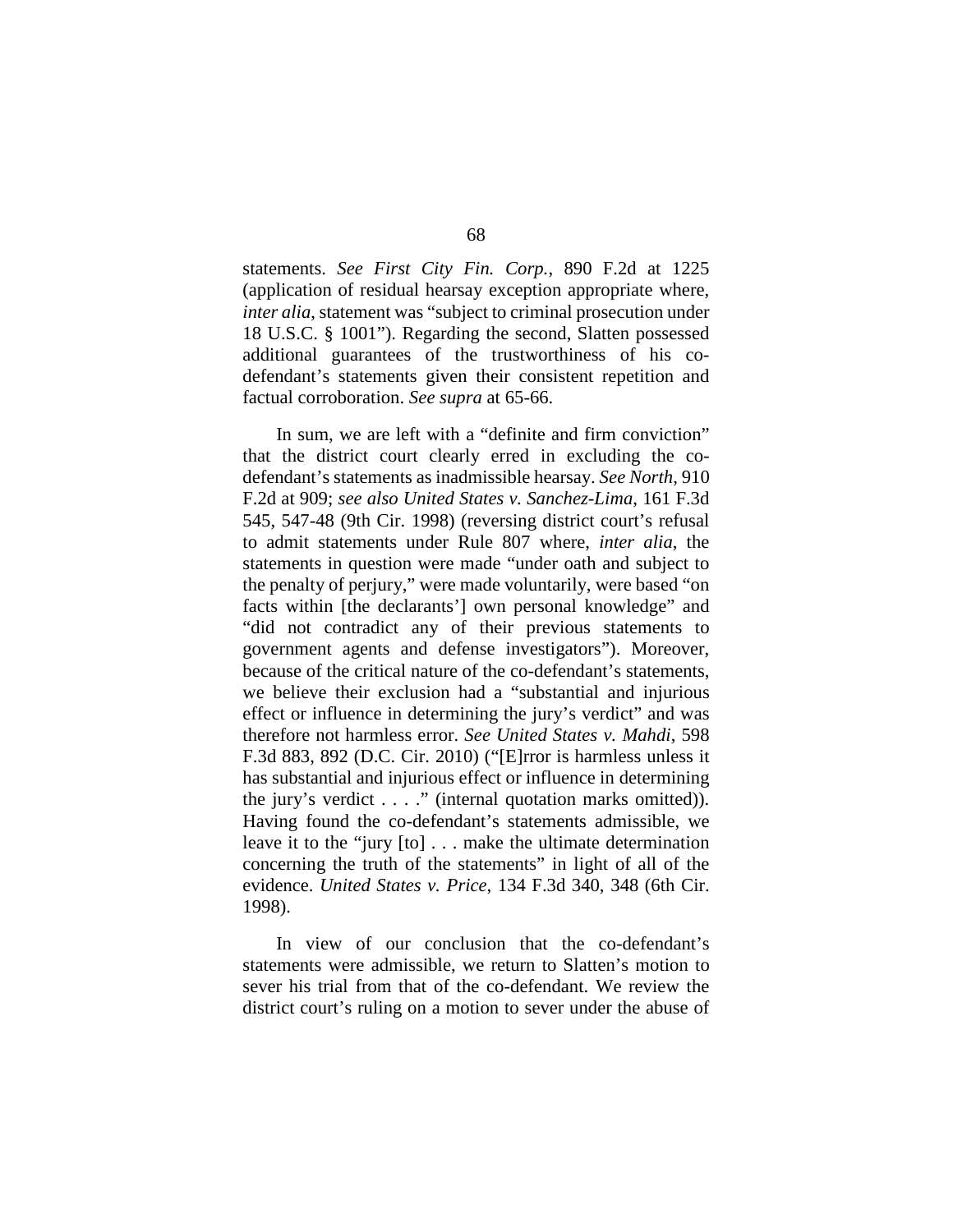discretion standard as Federal Rule of Criminal Procedure 14 "leaves the determination of risk of prejudice and any remedy that may be necessary to the sound discretion of the district courts." *Zafiro v. United States*, 506 U.S. 534, 541 (1993). That said, the district court recognized that the severance issue here largely hinged on the admissibility of the co-defendant's statements; in fact, it expressly acknowledged the government's concession that "[i]f admissible, [the codefendant's] *Garrity* statements would justify severance of Slatten's case from [the former's] case in deference to [the codefendant's] Fifth Amendment rights as enunciated in *Kastigar*." SA 43. There is no record indication that the government has changed its position on this point.

The Supreme Court has instructed that "a district court should grant a severance . . . if there is a serious risk that a joint trial would compromise a specific trial right of one of the defendants, or prevent the jury from making a reliable judgment about guilt or innocence" such as when "essential exculpatory evidence that would be available to a defendant tried alone were unavailable in a joint trial." *Zafiro*, 506 U.S. at 539. Because joinder of Slatten's and his co-defendant's trial rendered the latter's otherwise admissible statements— "essential exculpatory evidence," *id.*—unavailable to Slatten, it was an abuse of discretion to deny Slatten's motion to sever. Accordingly, we reverse Slatten's conviction on Count One (first-degree murder) and remand for a new trial thereon.

#### VIII. EIGHTH AMENDMENT

Slough, Liberty and Heard also claim the application of 18 U.S.C. § 924(c)'s mandatory 30-year sentence to their convictions violates the Eighth Amendment's prohibition against cruel and unusual punishment. We review this question *de novo*. *United States v. Said*, 798 F.3d 182, 196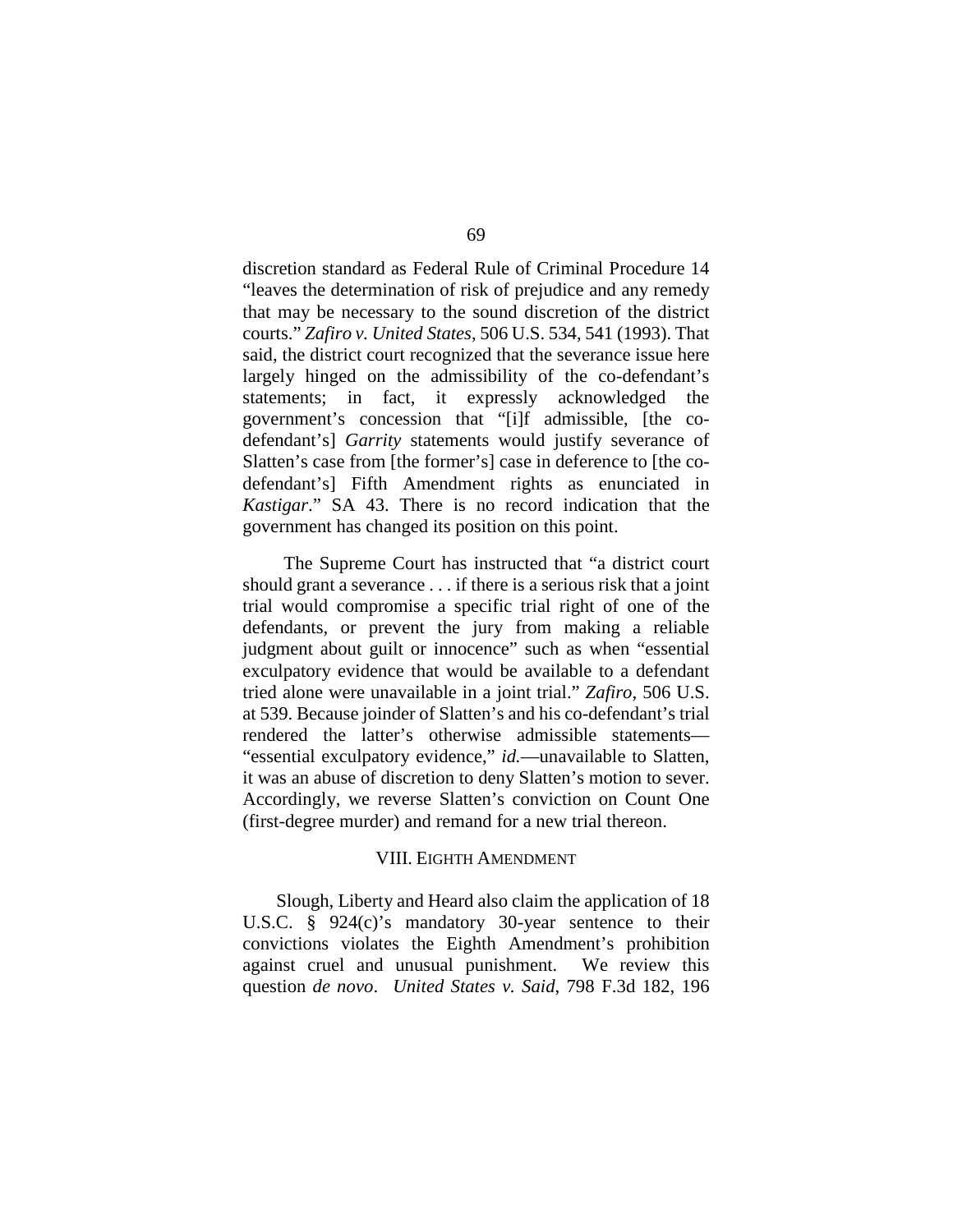# (4th Cir. 2015); *Pharaon v. Bd. of Governors of Fed. Reserve Sys.*, 135 F.3d 148, 157 (D.C. Cir. 1998).

Under 18 U.S.C. §  $924(c)(1)(B)(ii)$ , anyone who uses a machine gun or a destructive device during and in furtherance of a crime of violence is subject to a mandatory sentence of no less than thirty years. Here, the jury found defendants Slough and Heard violated Section 924(c) by discharging machine guns and destructive devices during the Nisur Square shootings, and it found Liberty violated Section 924(c) by discharging a machine gun during the same attack. In response to these findings, Slough, Heard and Liberty were each sentenced to imprisonment for thirty years for their Section 924(c) conviction plus one day for their remaining voluntary manslaughter and attempted voluntary manslaughter convictions. They now challenge their sentences as being cruel and unusual punishments because the sentences are "unconstitutionally rigid and grossly disproportionate." Joint Appellants' Br. 110. We conclude the mandatory 30-year sentence imposed by Section 924(c) based solely on the type of weapons Slough, Heard and Liberty used during the Nisur Square shooting is grossly disproportionate to their culpability for using government-issued weapons in a war zone. We therefore also conclude these sentences violate the Eighth Amendment and remand for resentencing.

# A. Proportionality

The Eighth Amendment prohibits the infliction of "cruel and unusual punishments." U.S. CONST. amend. VIII. Central to this prohibition is the requirement that the punishment for crime "be graduated and proportioned to the offense." *Graham v. Florida*, 560 U.S. 48, 59 (2010). However, this proportionality principle is narrow, and it only forbids "extreme sentences that are grossly disproportionate to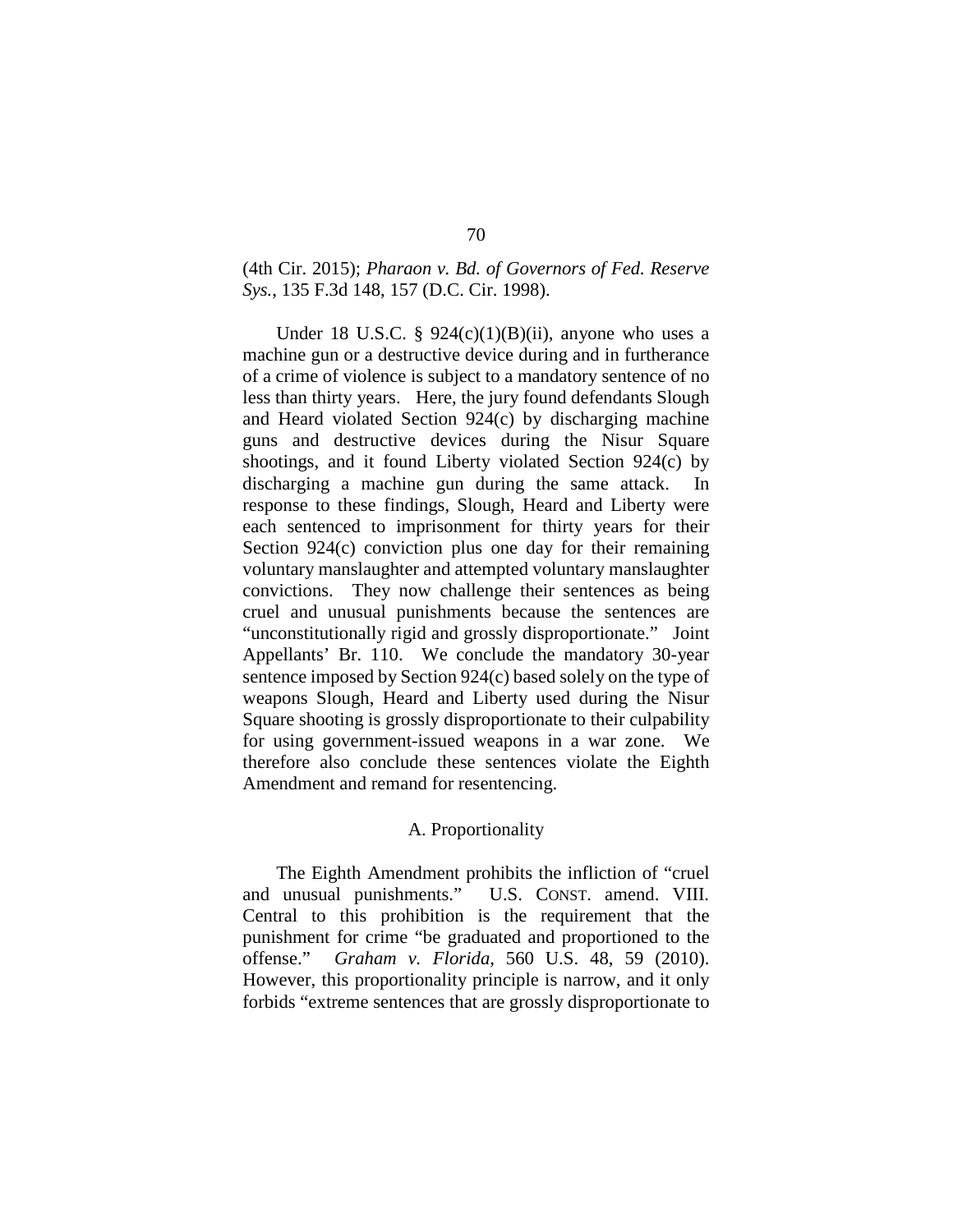the crime." *Harmelin v. Michigan*, 501 U.S. 957, 1001 (1991) (Kennedy, J., concurring in part and concurring in judgment). There are two types of Eighth Amendment challenges to sentences: 1) challenges to sentences as applied to an individual defendant based on "all the circumstances in a particular case" and 2) categorical challenges to sentences imposed based on the nature of the offense or the "characteristics of the offender." *See Graham*, *560 U.S.* at 59–61. Slough, Liberty and Heard assert their sentences are disproportionate both as applied to their situations individually and categorically to all defendants who have discharged government-issued weapons in a war zone. We begin by addressing the as-applied challenges.

When addressing an as-applied challenge, courts begin "by comparing the gravity of the offense and the severity of the sentence" based on "all of the circumstances of the case." *Id.* at 59, 60. When engaging in this comparison, courts are to give "substantial deference to the broad authority that legislatures necessarily possess in determining the types and limits of punishments for crimes." *Solem v. Helm*, 463 U.S. 277, 290 (1983). Also, the imposition of a severe mandatory sentence does not in itself make a sentence unconstitutional. *See Harmelin*, 501 U.S. 994 ("Severe, mandatory penalties may be cruel, but they are not unusual in the constitutional sense."); *see also id.* at 1006–07 (Kennedy, J., concurring in part and concurring in judgment) ("We have never invalidated a penalty mandated by a legislature based only on the length of sentence . . . ."). Thus, courts should be "reluctant to review legislatively mandated terms of imprisonment," and "successful challenges to the proportionality of particular sentences should be exceedingly rare." *Hutto v. Davis*, 454 U.S. 370, 374 (1982) (per curiam). However, the unusual circumstances of this case make it one of those "exceedingly rare" instances.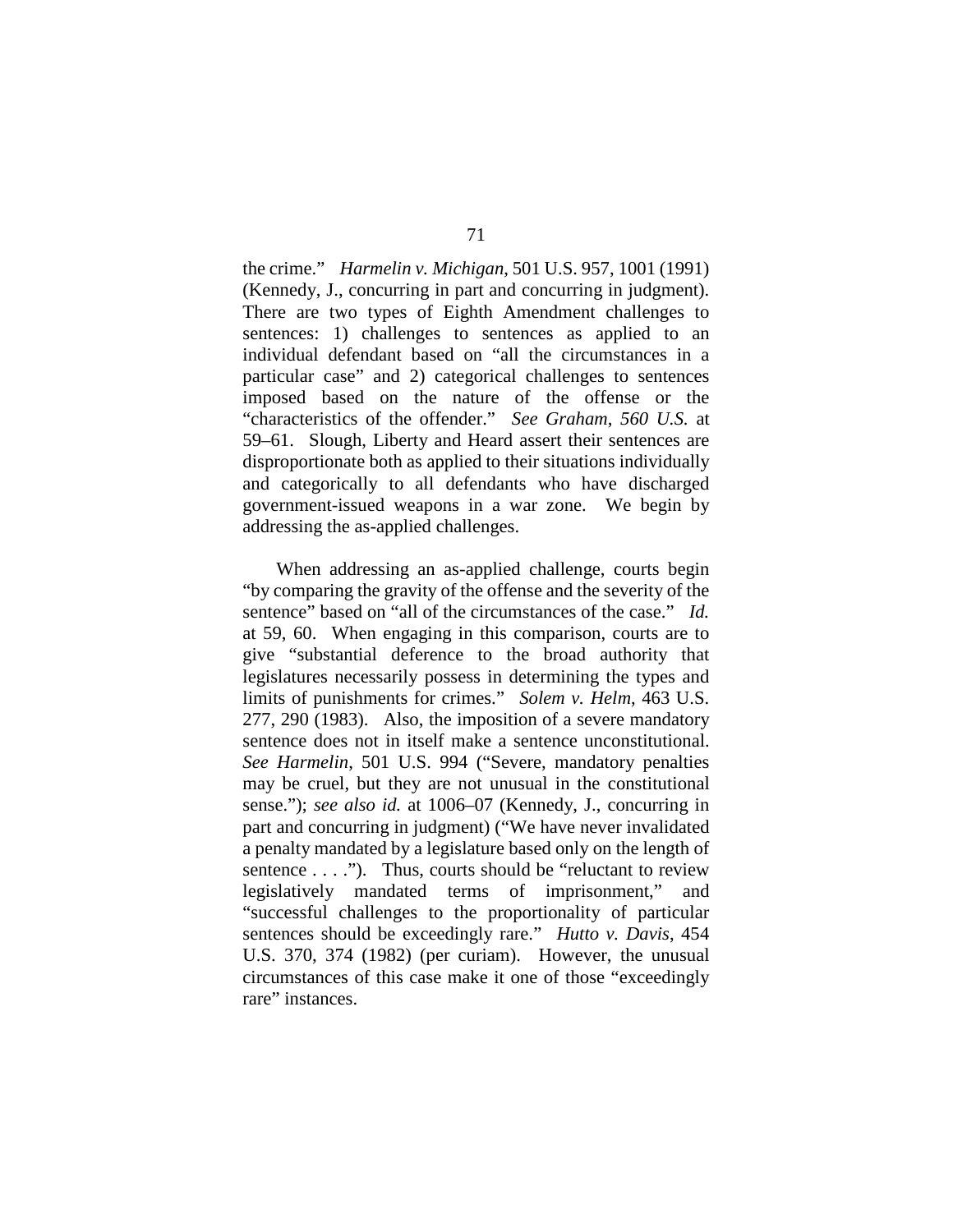We begin by evaluating the gravity of the defendants' crime. When evaluating the severity of a crime, we consider "the harm caused or threatened to the victim or society and the culpability [and degree of involvement] of the [defendant]." *See Solem*, 463 U.S. at 292. When examining a defendant's culpability, the Court may look to the defendant's intent and motive in committing the crime. *See id.* at 293. The Court may also consider the defendant's criminal history. *See Rummel v. Estelle*, 445 U.S. 263, 276 (1980).

Here, we believe it is important to distinguish between the predicate crimes of violence for which Slough, Heard and Liberty were convicted and the conviction under Section 924(c) that carries with it a mandatory 30-year sentence. We agree with the district court that the actions of these defendants, which killed fourteen Iraqi civilians and injured seventeen others, constitute very serious offenses. We also agree the use of automatic weapons or explosives during a crime of violence typically does increase the severity of that crime. Moreover, under normal circumstances, we would be "reluctant to review [Congress's] legislatively mandated terms of imprisonment." *Hutto*, 454 U.S. at 374. However, we do not believe such deference is owed when a statute's application only tangentially relates to Congress's purpose for creating the statute in the first place. *See Gonzalez v. Duncan*, 551 F.3d 875, 884–86 (9th Cir. 2008) (holding the application of a statute to a defendant that was only tangentially related to the legislature's reason for creating the law undermined the gravity of the offense).

The Supreme Court has described Section 924(c)'s basic purpose as an effort to combat the "dangerous combination" of "drugs and guns." *Smith v. United States*, 508 U.S. 223, 240 (1993). For this reason, the text of the statute applies to any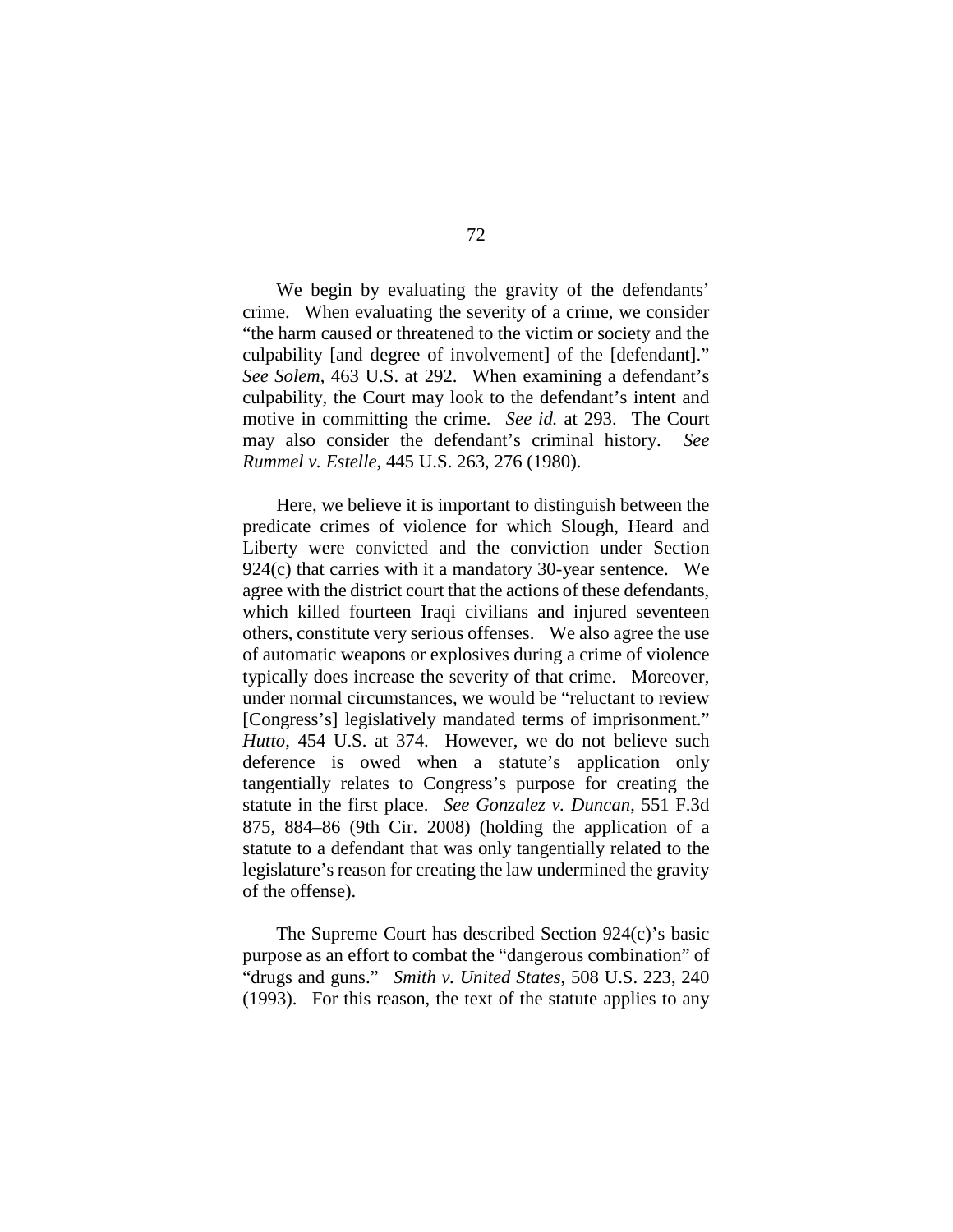person who "uses or carries a firearm" "during and in relation to any crime of violence or drug trafficking crime." 18 U.S.C.  $§ 924(c)(1)(A)$ . Furthermore, the Supreme Court has recognized Section 924(c) was created "'to persuade the man who is tempted to commit a Federal felony to leave his gun at home.'" *Muscarello v. United States*, 524 U.S. 125, 132 (1998) (quoting Representative Poff, the chief legislative sponsor of Section 924(c)); *see also Busic v. United States*, 446 U.S. 398, 405 (1980) (describing Representative Poff's comments as "crucial material" in interpreting the purpose of Section 924(c)). Thus, precedent clarifies Section 924(c) applies against those who intentionally bring dangerous guns with them to facilitate the commission of a crime.

None of these concerns are remotely implicated by this case. On the day of the Nisur Square attack, Slough, Heard and Liberty were providing diplomatic security for the Department of State in Iraq. As part of their jobs, they were required to carry the very weapons they have now been sentenced to thirty years of imprisonment for using. While we acknowledge some courts have held the text of 924(c) is broad enough to allow the statute to be applied against individuals using government-issued weapons while on duty, *see, e.g.*, *United States v. Ramos*, 537 F.3d 439, 457 (5th Cir. 2008) (upholding the application of Section 924(c) against Border Patrol agents who shot a fleeing felon); *see also* S. Rep. No. 98-225, at 314 n.10 (1983), *reprinted* in 1984 U.S.C.C.A.N. 3182, 3,492 (stating that "persons who are licensed to carry firearms and abuse that privilege by committing a crime with the weapon, as in the extremely rare case of the armed police officer who commits a crime, are as deserving of punishment as a person whose possession of the gun violates a state or local ordinance"), there is no evidence Congress intended for Section 924(c) to be applied against those required to be armed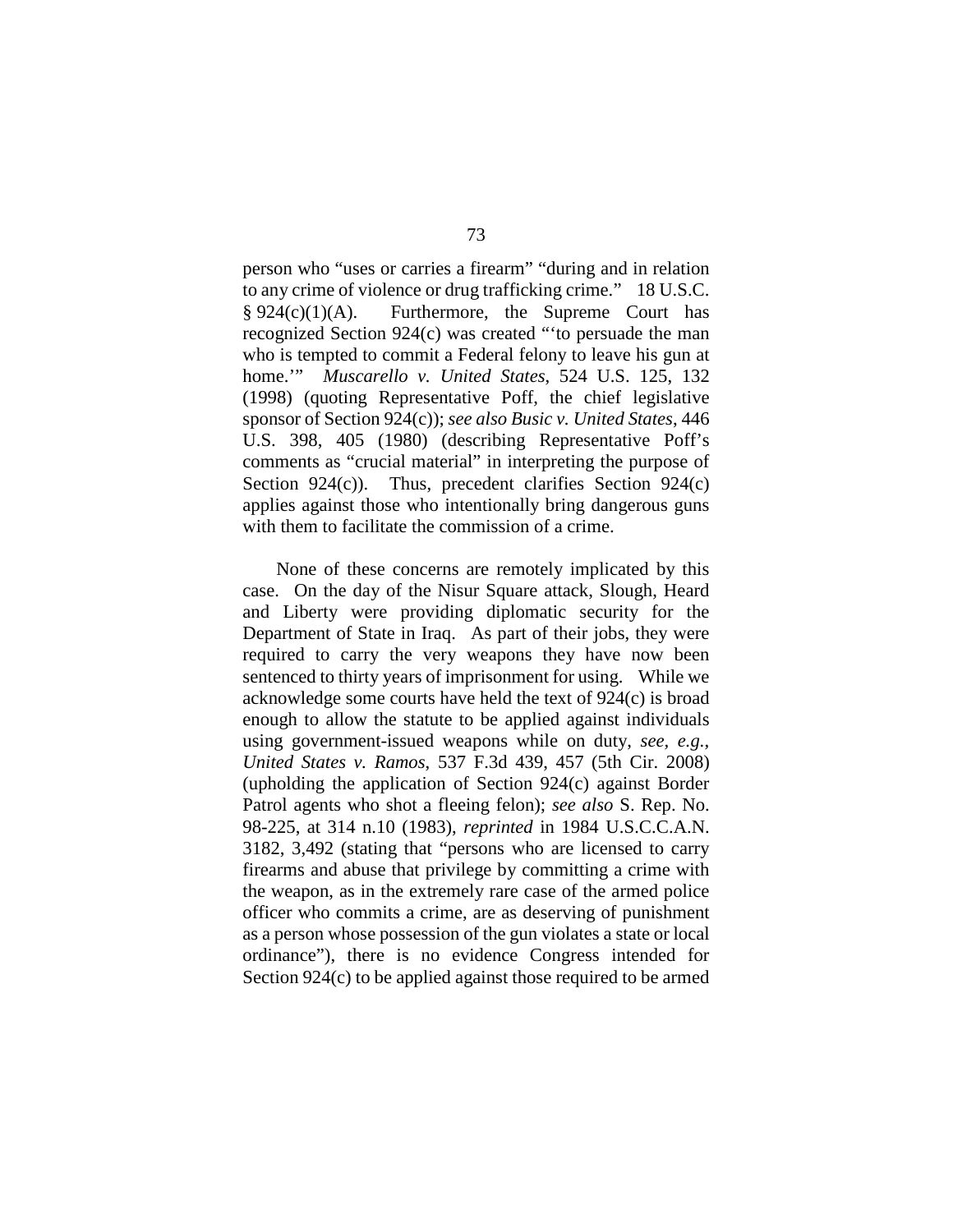with dangerous guns who discharge their weapons in a war zone.

When Congress amended Section 924(c) in 1984 so it would also apply against those who were licensed to carry firearms, *compare* 18 U.S.C. § 924(c) (1982), *with* Pub. L. No. 98-473, 98 Stat. 1837 (1984), MEJA did not exist. In fact, Congress did not create MEJA until over a decade later in 2000. *See* Pub. L. 106-523, 114 Stat. 2488 (2000). Because Congress had not yet considered the extra-territorial application of federal criminal law to employees of the Armed Forces at all, Congress could not have possibly contemplated applying Section 924(c) against private contractors providing diplomatic security for a federal agency. Thus, combining the public interests Section 924(c) was intended to advance with the lack of evidence Congress ever intended the law to apply against military employees in a war zone, we conclude this case does not involve the usual legislative judgments on the severity of a crime that would cause us to defer to Congress's determinations regarding the punishments for crimes.

This conclusion is further supported by the events preceding the Nisur Square shootings. When the Raven 23 convoy arrived in Nisur Square on the day of the incident, it was responding to the explosion of a car bomb near a U.S. diplomat under its protection. Accordingly, this is not a case where the defendants went out with the intention of committing a crime and brought their weapons with them to assist them in the commission of that crime. This is not even a case where these three defendants acted recklessly by inserting themselves into a dangerous situation in a place filled with innocent bystanders. The decision to go to Nisur Square was made by Watson, the Raven 23 shift leader, and once he decided to ignore his orders and proceed to Nisur Square, they had no choice but to follow their commander's lead. Once they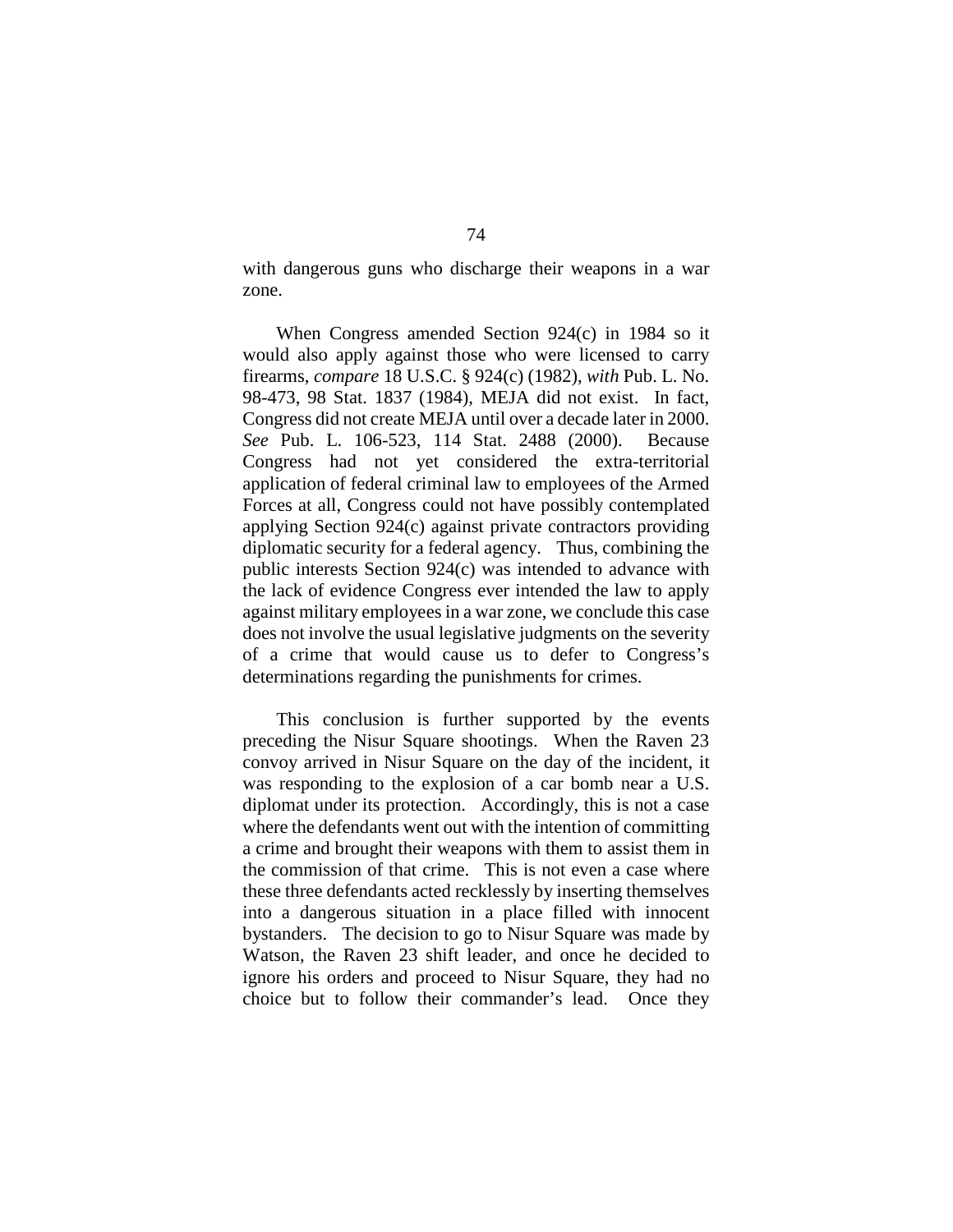arrived in Nisur Square, they found themselves in a crowded environment, where the ability to differentiate between civilians and enemies was significantly diminished. The tragedy that unfolded shortly after their arrival in Nisur Square owed more to panic and poor judgment than to any coordinated plan to murder Iraqi civilians. While we agree the defendants are responsible for their exaggerated response to perceived threats, the crime's severity and Defendant's culpability flow from the harm caused by their hypervigilance, not from the use of weapons which would have been appropriate had they not misperceived the threat.

The government argues Slough, Heard and Liberty could have used less deadly weapons, such as pistols or the semiautomatic setting on their rifles, in response to perceived threats. But this argument mistakenly applies the "20/20 vision of hindsight," an approach the Supreme Court has explicitly rejected when evaluating a police officer's use of force. *See Graham v. Connor*, 490 U.S. 386, 396 (1989). Instead, this Court applies an analysis that "'allow[s] for the fact that police officers are often forced to make split-second judgments—in circumstances that are tense, uncertain and rapidly evolving—about the amount of force that is necessary in a particular situation.'" *Robinson v. Pezzat*, 818 F.3d 1, 8 (D.C. Cir. 2016) (quoting *Connor*, 490 U.S. at 396–97). If courts are to give police officers this type of leeway in making split-second judgments about which of their tools to use based upon tense and uncertain situations, we must give an even greater amount of latitude to decisions made by those supporting our military overseas in a hostile environment. Here, we believe it is imprudent to second-guess the defendants' choice of firearm in responding to what they believed to be an approaching car bomb or enemy fire. We emphasize they are still culpable for their decision to fire at all, as encompassed by their manslaughter and attempted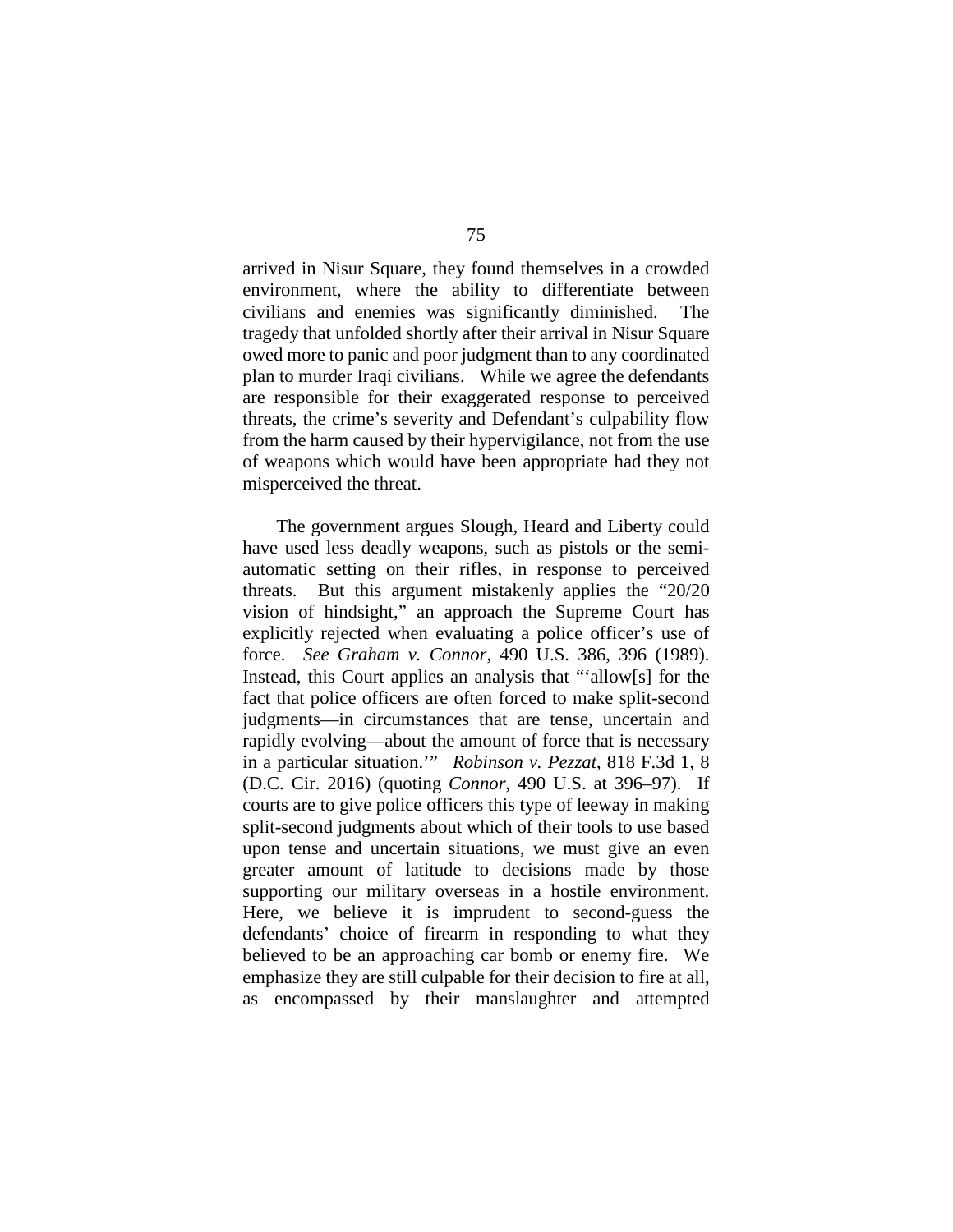manslaughter convictions, but the type of weapon used should not be more determinative of their punishments than the death and destruction that resulted from their decisions to fire.

We also find it highly significant that none of the defendants sentenced under Section 924(c) have any prior convictions. Although the government is free to impose harsh, mandatory penalties for first-time offenders, *see Harmelin*, 501 U.S. at 994–95, a regime of strict liability resulting in draconian punishment is usually reserved for hardened criminals. As the Supreme Court has noted, recidivism is a legitimate consideration to support the imposition of a more severe penalty. *See Ewing v. California*, 538 U.S. 11, 29 (2003) ("In weighing the gravity of [the defendant's] offense, we must place on the scales not only his current felony, but also his . . . history"); *Rummel*, 445 U.S. at 276 (stating legislatures have a legitimate interest in dealing more harshly with recidivists). In fact, in virtually every instance where the Supreme Court has upheld the imposition of a harsh sentence for a relatively minor nonviolent crime for an as-applied challenge, it has done so in the context of a recidivist criminal.<sup>[13](#page-75-0)</sup> Here, none of these defendants have a

<span id="page-75-0"></span> <sup>13</sup> *See Rummel*, <sup>445</sup> U.S. at 284 (upholding a mandatory sentence of life with the possibility of parole for obtaining \$120.75 under false pretenses under Texas's recidivist statute); *Ewing*, 538 U.S. at 30–31 (upholding a sentence of 25 years to life under California's "three strikes law" for the theft of golf clubs); *Hutto*, 454 U.S. at 370–74 (per curiam) (upholding a recidivist's sentence of 40 years for possession with intent to distribute nine ounces of marijuana); *Lockyer v. Andrade*, 538 U.S. 63, 73–77 (2003) (denying habeas relief for a sentence of 50 years to life under California's "three strikes law" for the theft of \$153.54 worth of videotapes); *cf. Solem*, 463 U.S. at 296–97 (holding the existence of a criminal record filled with "relatively minor" offenses weighs against a state imposing a more severe penalty against a recidivist).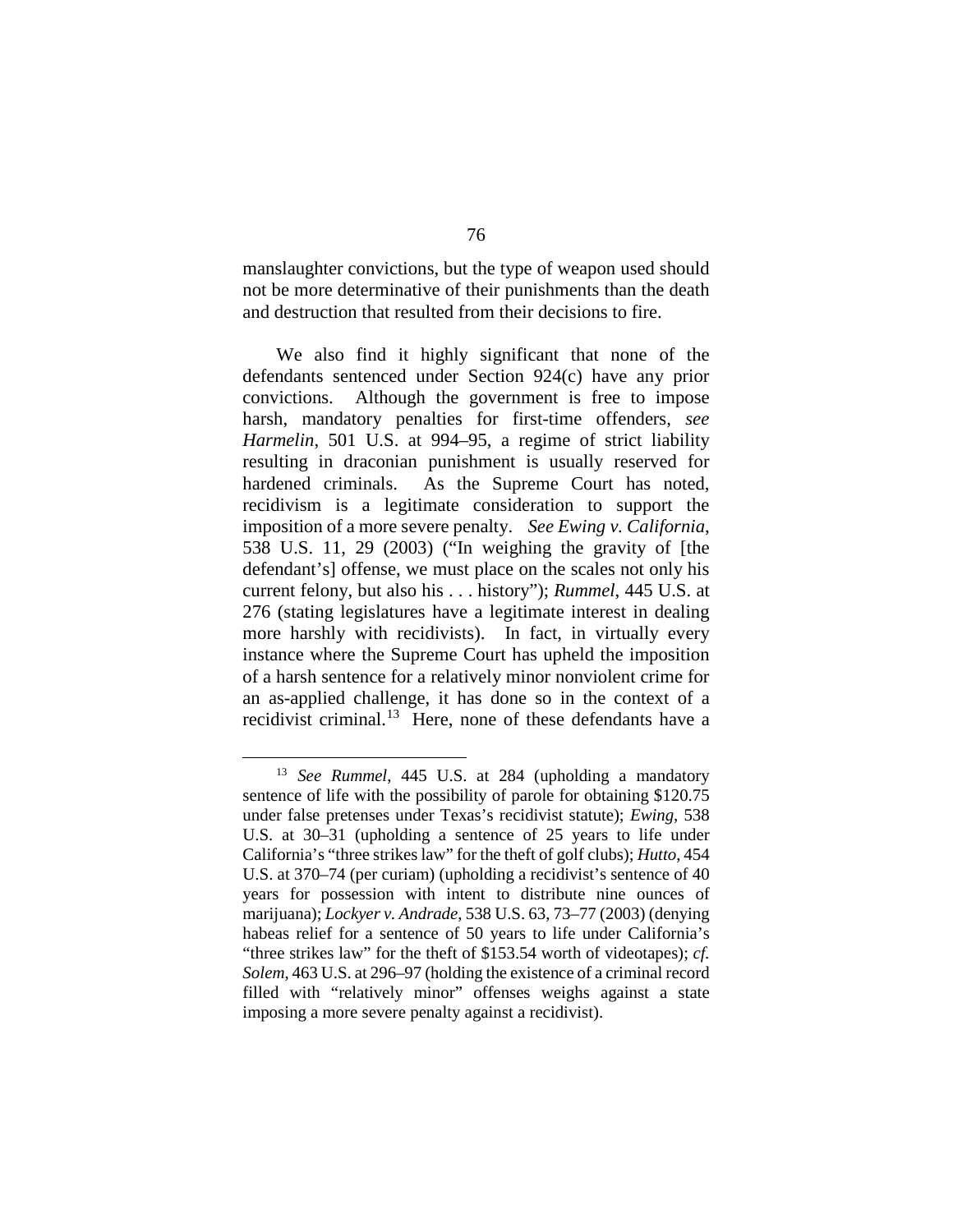criminal record at all. The district court noted they were "good young men who [had] never been in trouble." JA 3330. It also stated they had "served their country honorably in the military and nothing in their backgrounds suggest[ed] that they would have ever committed offenses such as these." *Ibid.* Based upon these observations and the distinctions made by the Supreme Court, we hold the defendants' clean criminal records weigh against the imposition of a harsh, mandatory sentence.

Additionally, the imposition of a mandatory 30-year sentence through Section 924(c) fails to truly account for the culpability of Slough, Heard and Liberty individually. Because these men were not convicted of the same counts, it makes little sense for the sentences to be identical. *See Koon v. United States*, 518 U.S. 81, 113 (1996) (stating a sentencing judge must "consider every convicted person as an individual and every case as a unique study in the human failings that sometimes mitigate, sometimes magnify, the crime and the punishment to ensue"). Thus, a more prudent way to sentence would be to examine each defendant as an individual, taking into account all of the aggravating and mitigating factors typically considered by sentencing judges. *See* 18 U.S.C. § 3553. While it does appear the sentencing judge might have been inclined to align sentences more closely to the circumstances, his hands were tied by Section 924(c)'s mandatory minimum. Thus, we do not know if he would have imposed the same sentence on each of these three defendants or if he would have allowed for the differing number of victims and the presence of other mitigating factors, like the existence of post-traumatic stress disorder at the time of the shootings, to lead to a reduced sentence for some of them. Because the mandatory sentence hindered the sentencing judge's ability to individually examine the severity of each defendant's crime, we find the one-size-fits-all nature of these sentences troubling.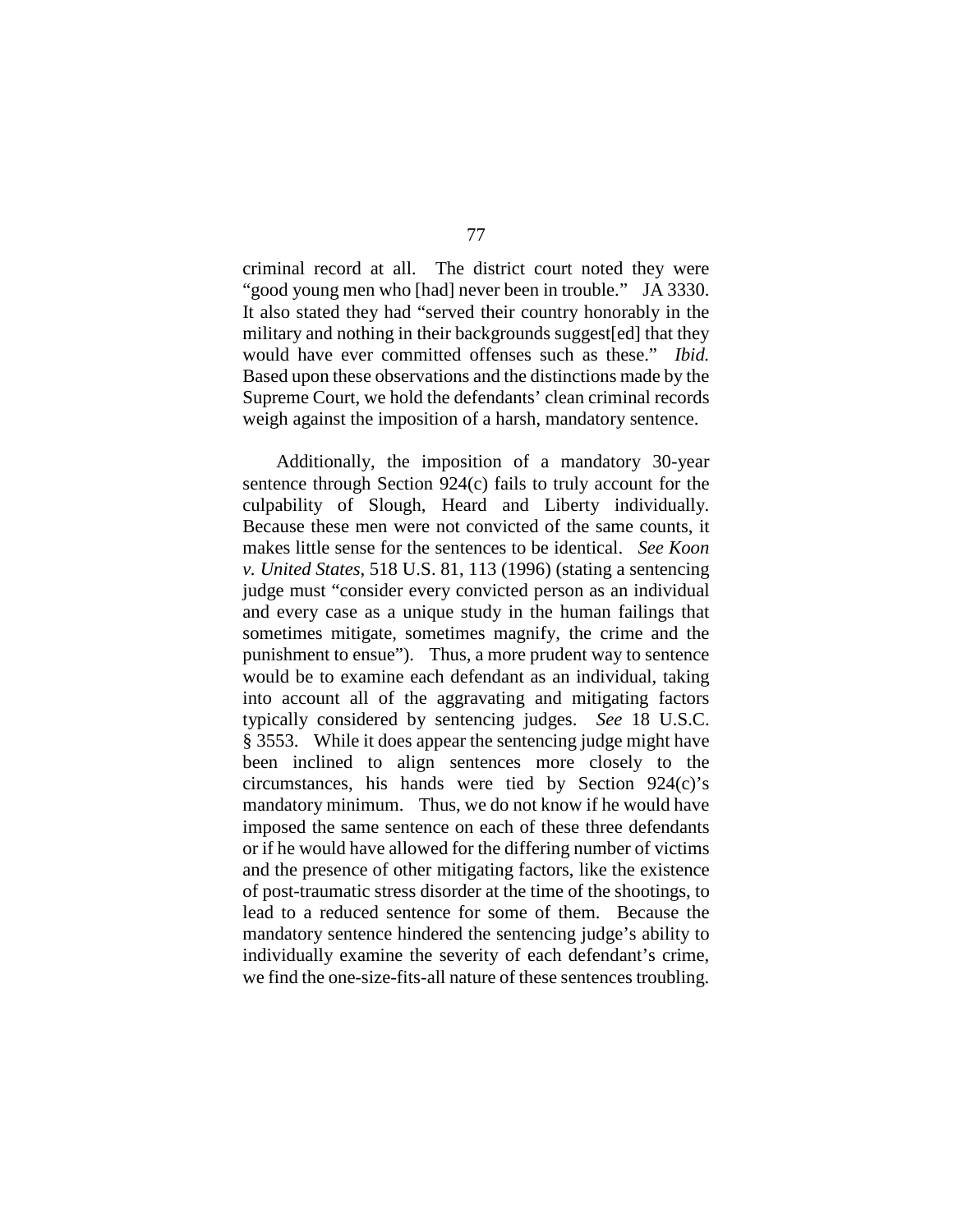Turning now to the severity of the sentence, we consider the actual severity of the penalty, not the penalty's name. In the context of life sentences, the Supreme Court has acknowledged there is an important distinction between a life sentence with the possibility of parole and a life sentence without the possibility of parole. *See Rummel*, 445 U.S. at 280–81; *Solem*, 463 U.S. at 297. Thus, we evaluate Slough, Heard and Liberty's sentences based upon the amount of time they will actually spend in prison and the possibility of early release.

Here, there is no doubt that a mandatory, 30-year sentence is a severe sanction. *United States v. Spencer*, 25 F.3d 1105, 1110 (D.C. Cir. 1994) ("Thirty years' imprisonment is, by anyone's lights, a severe sanction."). With the exception of the death penalty or a life sentence, a 30-year sentence is the harshest mandatory sentence the federal criminal law can impose on a first-time offender. The severity of these sentences is amplified by the fact that there is no possibility of parole in the federal system. *See* Pub. L. No. 98-473, 98 Stat. 1837 (1984). Even if we were to presume the defendants would receive fifty-four days of good-time credit each year for the duration of their incarceration, *see* 18 U.S.C. § 3624(b)(1), the most their sentences could possibly be reduced is approximately four years. Thus, even with the maximum amount of good-time credit available, these sentences are among the harshest in existence for first-time offenders.

Combining all of these considerations, we conclude Slough, Heard and Liberty's mandatory 30-year sentences create the "rare case" that "leads to an inference of gross disproportionality." *Graham*, 560 U.S. at 60. We do not believe their culpability in this case—based solely on using weapons they were required to carry when performing diplomatic security missions—is on par with the typical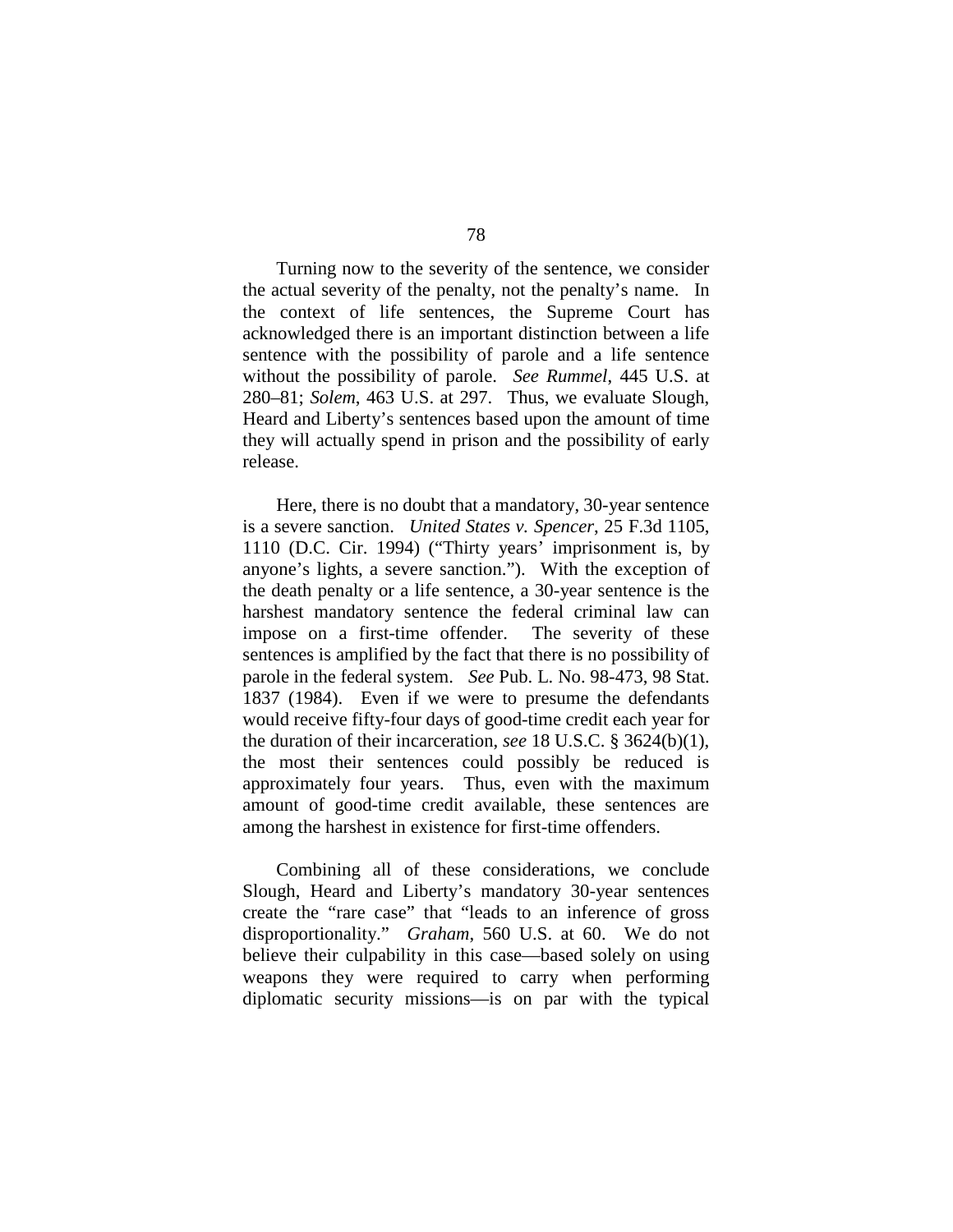culpability of defendants convicted under Section 924(c), and we are troubled by the imposition of such a harsh mandatory sentence without any individualized examination of each defendant's underlying crimes.

## B. Comparable Sentences

Typically, once we have found an inference of gross disproportionality, we would "compare the defendant's sentence with the sentences received by other offenders in the same jurisdiction and with the sentences imposed for the same crime in other jurisdictions." *Id.* Here, such a comparison is of little value because Section 924(c)'s penalty for using a machine gun or explosive device is the same for all defendants—thirty years' imprisonment. This case also presents a unique challenge for comparison purposes because of its unusual facts. The parties have not identified a single instance in which a defendant was convicted and sentenced under Section 924(c) in a manner similar to this case. Moreover, the closest this Court has come to locating a similar situation is *United States v. Drotleff*, where two Department of Defense contractors were convicted of a single count of involuntary manslaughter for killing two civilians and sentenced to 30 and 37 months of imprisonment*.* 497 F. App'x 357, 358–59 (4th Cir. 2012) (per curiam); *see also United States v. Drotleff*, No. 10cr00001-002, 2011 WL 2610190 (E.D. Va. June 21, 2011); *United States v. Cannon*, No. 2:10cr00001-001, 2011 WL 2610188 (E.D. Va. June 30, 2011). The case is similar because—like the Nisur Square attack—the shooting began when a vehicle began driving towards the contractors in what they perceived to be a threatening manner. *Drotleff*, 497 F. App'x at 358–59. Also like this case, the government charged the contractors with violating Section 924(c). *United States v. Cannon*, 711 F. Supp. 2d 602, 603 (E.D. Va. 2010). However, the similarities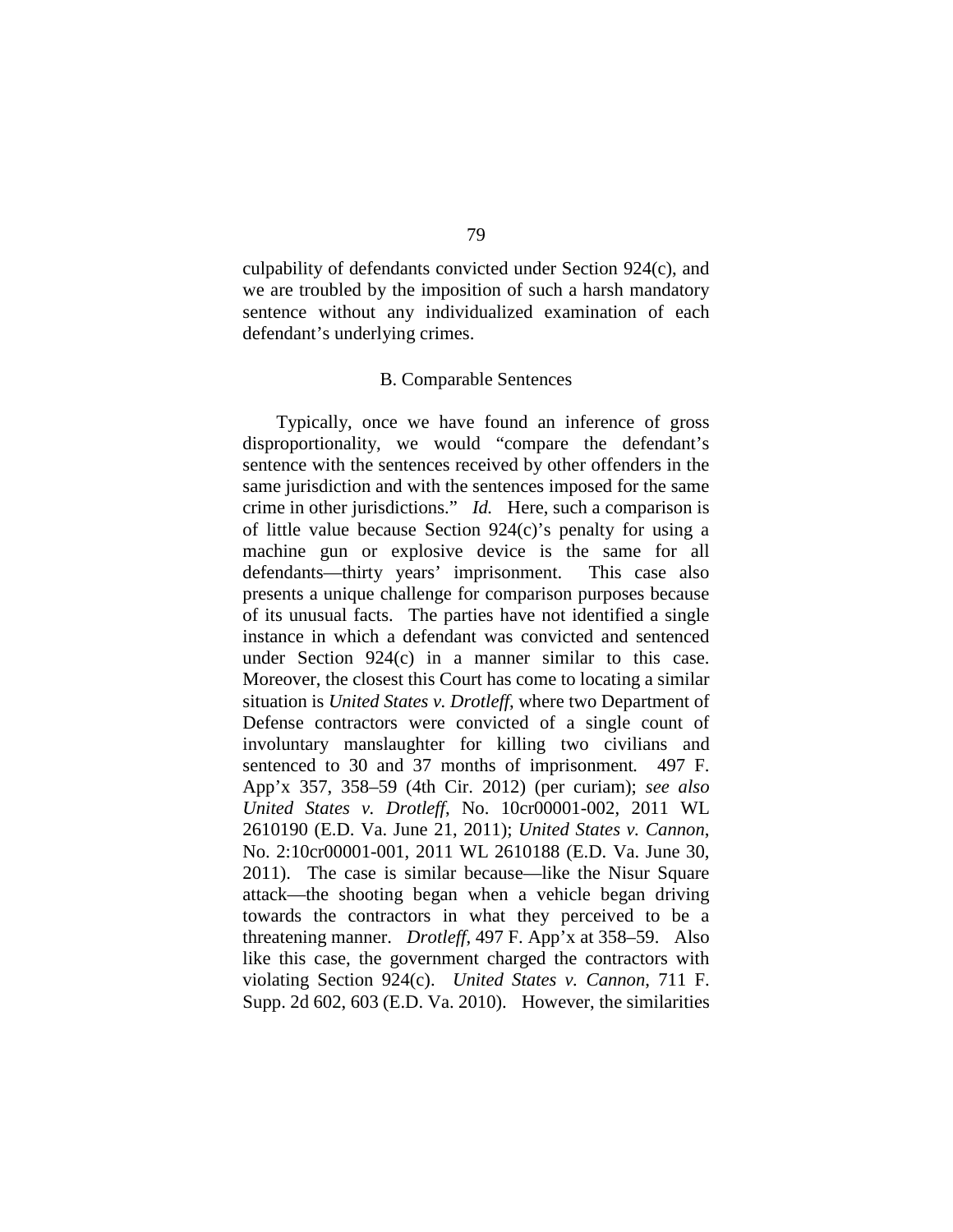end there because the number of victims was substantially lower and because the jury did not convict on the Section 924(c) counts. *See Drotleff*, 497 F. App'x at 359. Thus, it appears this case presents a novel application of Section 924(c) to government contractors in a war zone, and direct comparisons to another case are therefore not possible.

Notwithstanding the uniqueness of this case, we find it helpful to examine the other instances in which Section 924(c) has been applied against people who were licensed to carry the weapon that they were later convicted of carrying or using. In doing so, the Court has located numerous instances in which the government has applied Section 924(c) against law enforcement personnel. The overwhelming majority of cases in which the statute has been applied against those carrying government-issued firearms have involved instances in which the defendant made a conscious decision to commit a crime outside the scope of their duties as police. *See, e.g.*, *United States v. Washington*, 106 F.3d 983, 1010 (D.C. Cir. 1997) (applying Section 924(c) to police officers carrying government-issued firearms while engaging in drug trafficking); *United States v. Guidry*, 456 F.3d 493, 507–09 (5th Cir. 2006) (applying Section 924(c) against a police officer who carried a government-issued firearm while committing sexual assault). However, there are also instances where Section 924(c) has applied against law enforcement officials who commit a crime of violence while on duty. *See Ramos*, 537 F.3d at 457 (applying Section 924(c) against a police officer who shot a felon without justification); *United States v. Williams*, 343 F.3d 423, 429–34 (5th Cir. 2003) (affirming a Section 924(c) conviction against an officer who shot a fleeing suspect in the back after he had surrendered); *United States v. Winters*, 105 F.3d 200, 202 (5th Cir. 1997) (affirming the conviction of a prison guard convicted under Section 924(c) for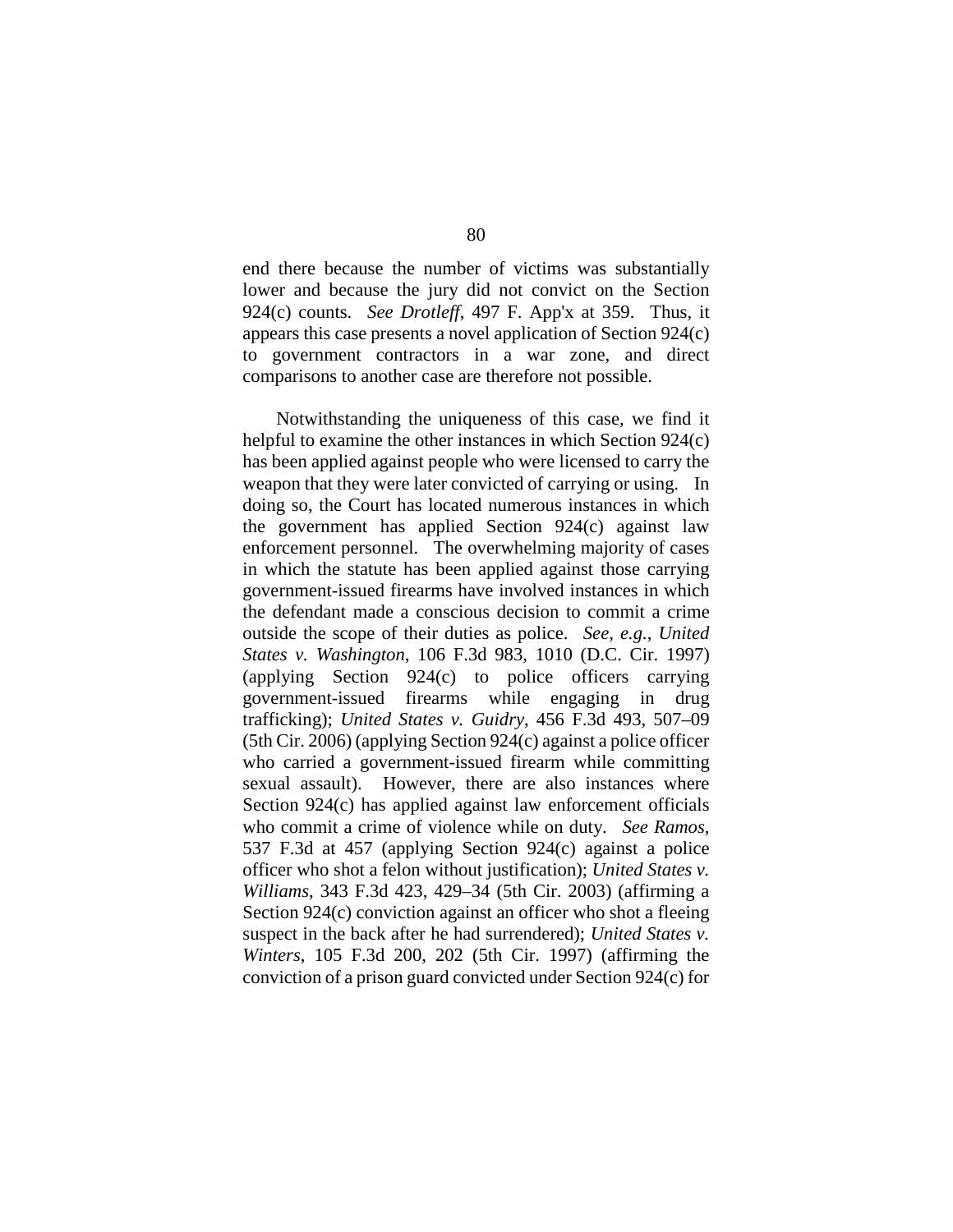hitting a recaptured inmate in the back of the head with his service revolver after the inmate had attempted to escape).

While the government urges us to treat this case identically to the cases discussed above, this argument overlooks the different environments in which domestic law enforcement and private international security contractors live and the different functions they serve. Law enforcement officers are a vital part of any community. They live and work among the community's citizens and are tasked with performing a variety of functions, including "reduc[ing] the opportunities for the commission of some crimes . . . , aid[ing] individuals who are in danger of physical harm, assist[ing] those who cannot care for themselves, resolv[ing] conflict, creat[ing] and maintain[ing] a feeling of security in the community, and provid[ing] other services on an emergency basis." 3 WAYNE R. LAFAVE, SEARCH AND SEIZURE: A TREATISE ON THE FOURTH AMENDMENT § 6.6 (5th ed. Oct. 2016). While they may sometimes be called upon to use lethal force in the line of duty, it is not a routine part of their job and is instead reserved only for situations in which a suspect poses a substantial risk to law enforcement personnel or the community. *See Tennessee v. Garner*, 471 U.S. 1, 11 (1985) (stating law enforcement officials must have "probable cause to believe that the suspect poses a threat of serious physical harm, either to the officer or to others" before using deadly force).

Conversely, private security contractors work in places that are "extremely dangerous" because of "conflicts, wars, political unrest, and . . . terrorist activity." JA 3861. Accordingly, they live and work in a hostile environment in a war zone in which the enemy could strike at any moment. Because of this ever-present danger, they are often required to use lethal force. In fact, using lethal force to eliminate hostile forces is a central component of assuring the safety of any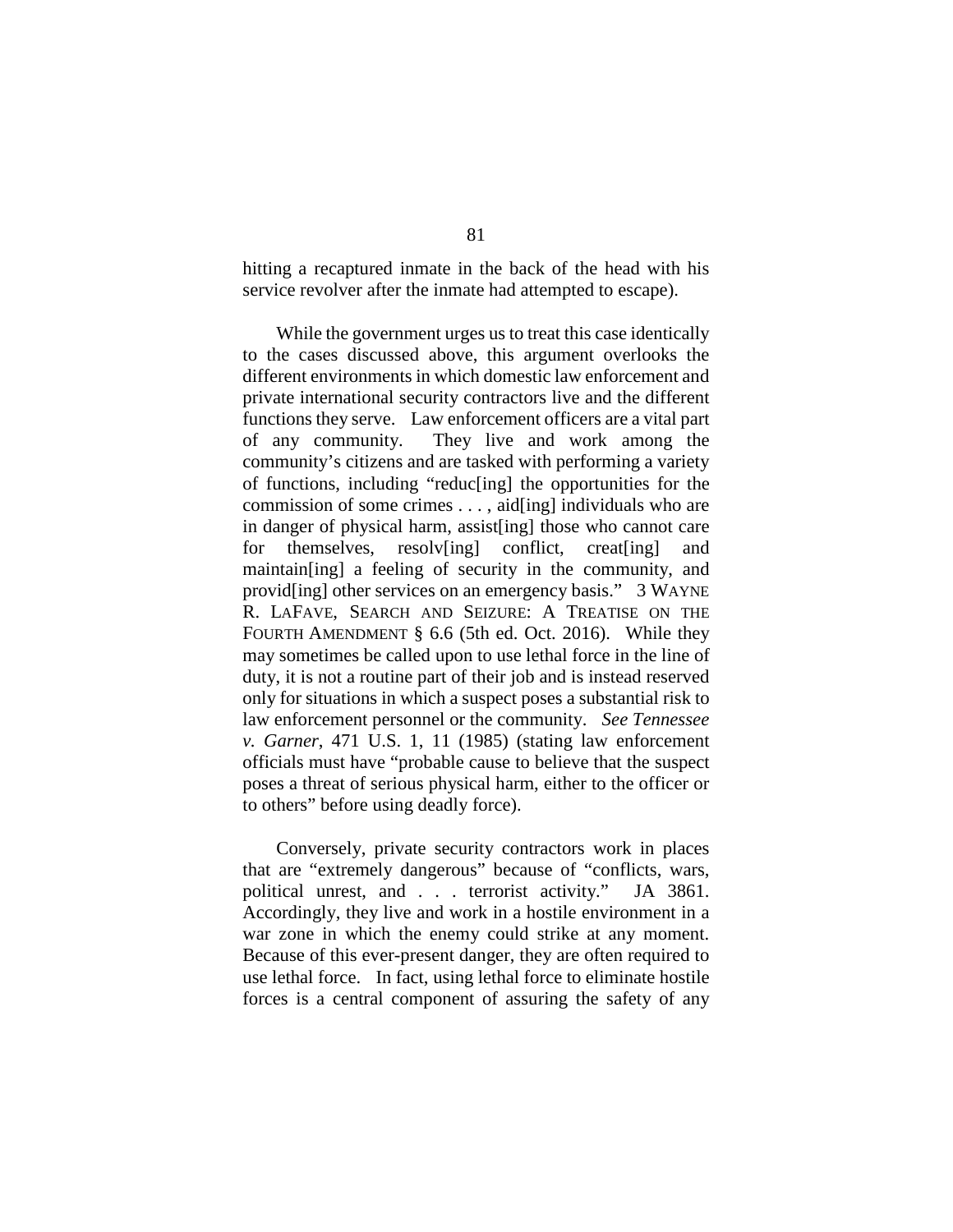American personnel they are tasked with protecting. They are issued powerful weapons to assist them in performing this task. Thus, because these three defendants were living in a much more dangerous environment and performing a substantially different function than law enforcement officials, we find the government's attempts to analogize this case to other applications of Section 924(c) to be unpersuasive.

Because comparisons to other applications of Section 924(c) are of little value, we now broaden our comparison to encompass other types of crimes that bear similar types of penalties. We are mindful of the fact that each crime is unique and that it is difficult to quantify the harm done by a crime, but the Supreme Court has recognized courts are competent to make these kinds of determinations "on a relative scale." *Solem*, 463 U.S. at 292. In doing so, we consider factors traditionally applied by courts, such as whether the crime involves violence, the gravity of the harm caused by the crime and the intent of the offender. *See id.* at 292–94. "If more serious crimes are subject to the same penalty, or to less serious penalties, that is some indication that the punishment at issue may be excessive." *Id.* at 291; *see also Weems v. United States*, 217 U.S. 349, 380–81 (1910) (listing more severe crimes subject to less serious penalties than the offense at issue).

Here, Slough, Heard and Liberty each received a 30-year sentence based on their use of government-issued weapons during the Nisur Square attack. While their crimes obviously did involve violence, we note the gravity of the harm done would be essentially the same regardless of whether they used an automatic rifle, a semi-automatic rifle, or a pistol. Moreover, neither their conviction under Section 924(c) nor their underlying crimes of violence were intentional. The defendants used weapons their profession required them to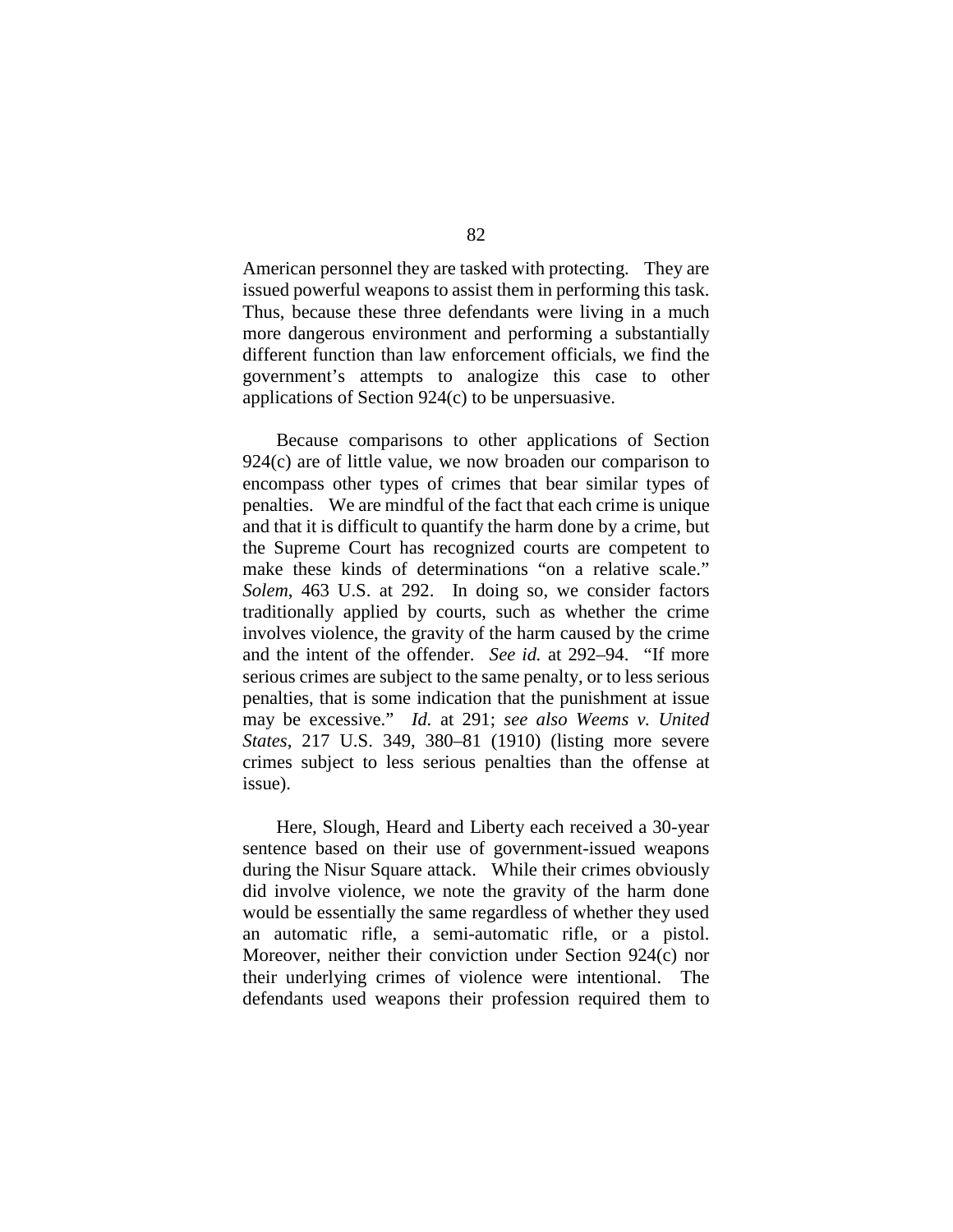carry, and their convictions for voluntary manslaughter involved extreme recklessness and gross misjudgments, not an intention to kill innocent people.

Comparing their sentences to other federal crimes with similar sentences for first-time offenders, we find it significant that other crimes with comparable sentences involve the intentional commission of serious crimes. For example, the federal criminal code contains numerous 30-year sentences for first-time offenses involving the intentional infliction of harm to children. *See, e.g.*, 18 U.S.C. § 2251A(a) (30-year sentence for a parent or legal guardian who sells his child for the purpose of sexual exploitation); *id.* § 2251A(b) (30-year sentence for purchasing a child for the purpose of sexual exploitation); *id.*  § 2241(c) (30-year sentence for engaging in a sexual act with a child under the age of twelve); *id.*  $\frac{8}{3559(f)(1)}$  (30-year) sentence for murdering a child under eighteen). Likewise, a person who causes or conspires to cause damage to or destruction of a motor vehicle carrying high-level radioactive waste or spent nuclear fuel with intent to endanger the safety of others will receive an identical 30-year sentence. 18 U.S.C. § 33(b). Perhaps most extreme of all, a person who attempts or threatens to use an atomic weapon while in possession of one also receives a minimum sentence of 30 years. 42 U.S.C. § 2272(b). Thus, it appears that outside of Section 924(c), a 30-year mandatory sentence is typically reserved for instances where the defendant has intentionally committed a heinous crime that either harms the most vulnerable of our society or has the potential to result in wide-spread devastation. The use of government-issued rifles and explosives in a war zone is simply not comparable. While the weapons these three defendants fired do have the potential to—and in this case did—unleash wide-spread destruction, they are the tools our government gave to them to adequately perform their job. If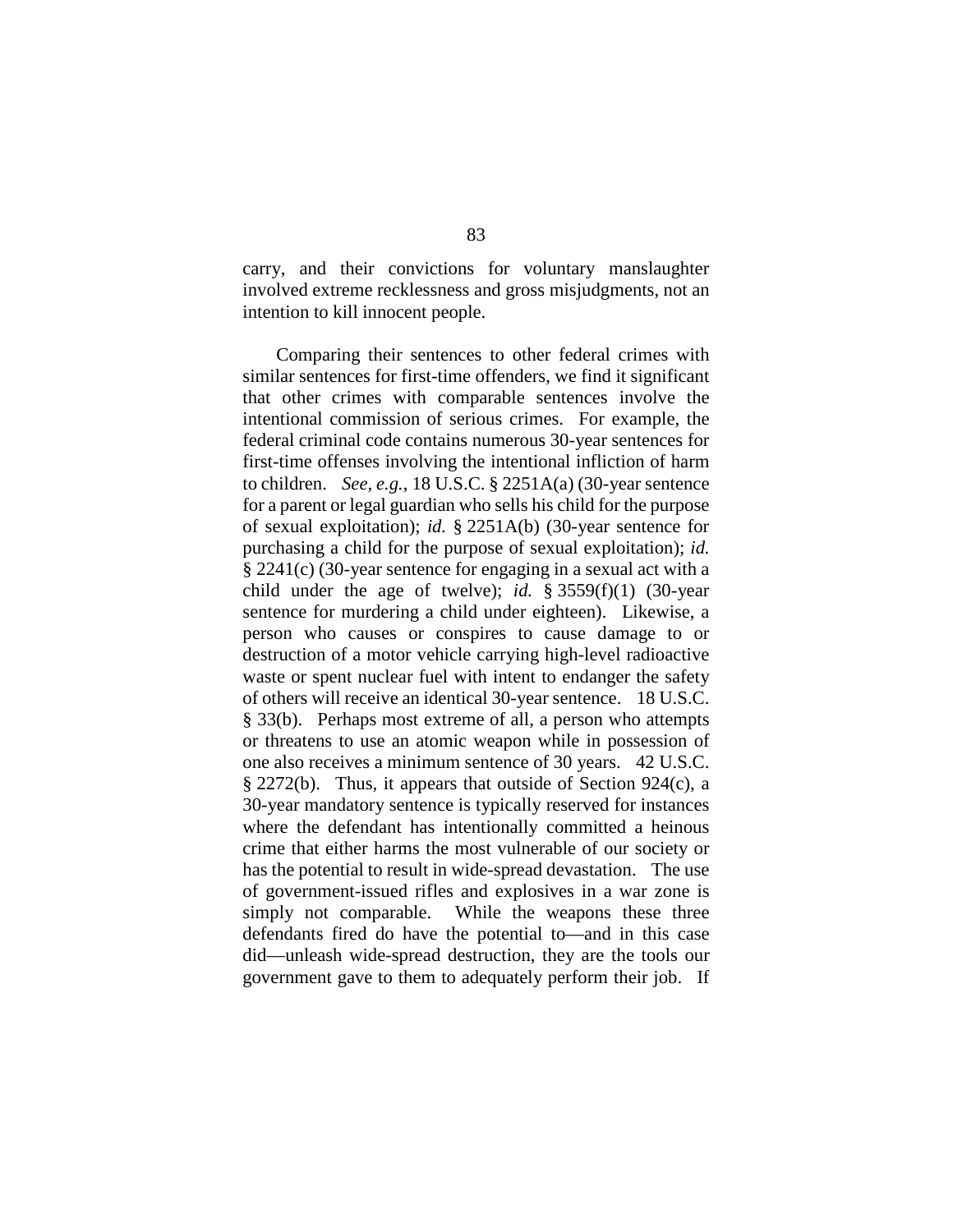circumstances had been as they believed them to be, it would have been negligent to rely on less effective weapons.

In reaching this conclusion, we by no means intend to minimize the carnage attributable to Slough, Heard and Liberty's actions. Their poor judgments resulted in the deaths of many innocent people. What happened in Nisur Square defies civilized description. However, none of the penological justifications our society relies upon when sentencing criminals—incapacitation, rehabilitation, retribution, or deterrence—are properly served here by a sentence whose length is determined solely based on the type of weapon used during the crime. *See Ewing*, 538 U.S. at 25 (discussing the penological goals of criminal punishments). While we acknowledge our Constitution "does not mandate adoption of any one penological theory" and that sentencing rationales should generally be made by legislatures and not federal courts, *id.* at 24–25, the Supreme Court's examination of penological goals in previous cases suggests those goals should be a relevant part of our analysis. *See id.* at 25–28; *Harmelin*, 501 U.S. at 999 (Kennedy, J., concurring in part and concurring in judgment); *see also Graham*, 560 U.S. at 71 (stating "[a] sentence lacking any legitimate penological justification is by its nature disproportionate to the offense").

Regarding incapacitation, nothing in any of these defendants' records suggests they pose a danger to society such that they must remain in prison to prevent them from committing more crimes. Before the Nisur Square shootings, none of them had any prior convictions, and nothing in the record or their backgrounds suggests they are likely to commit more crimes in the future. For similar reasons, rehabilitation is not an issue. No doubt Nisur Square and its haunting aftermath will provide reason enough for these defendants to avoid any analogous circumstances. As to retribution, we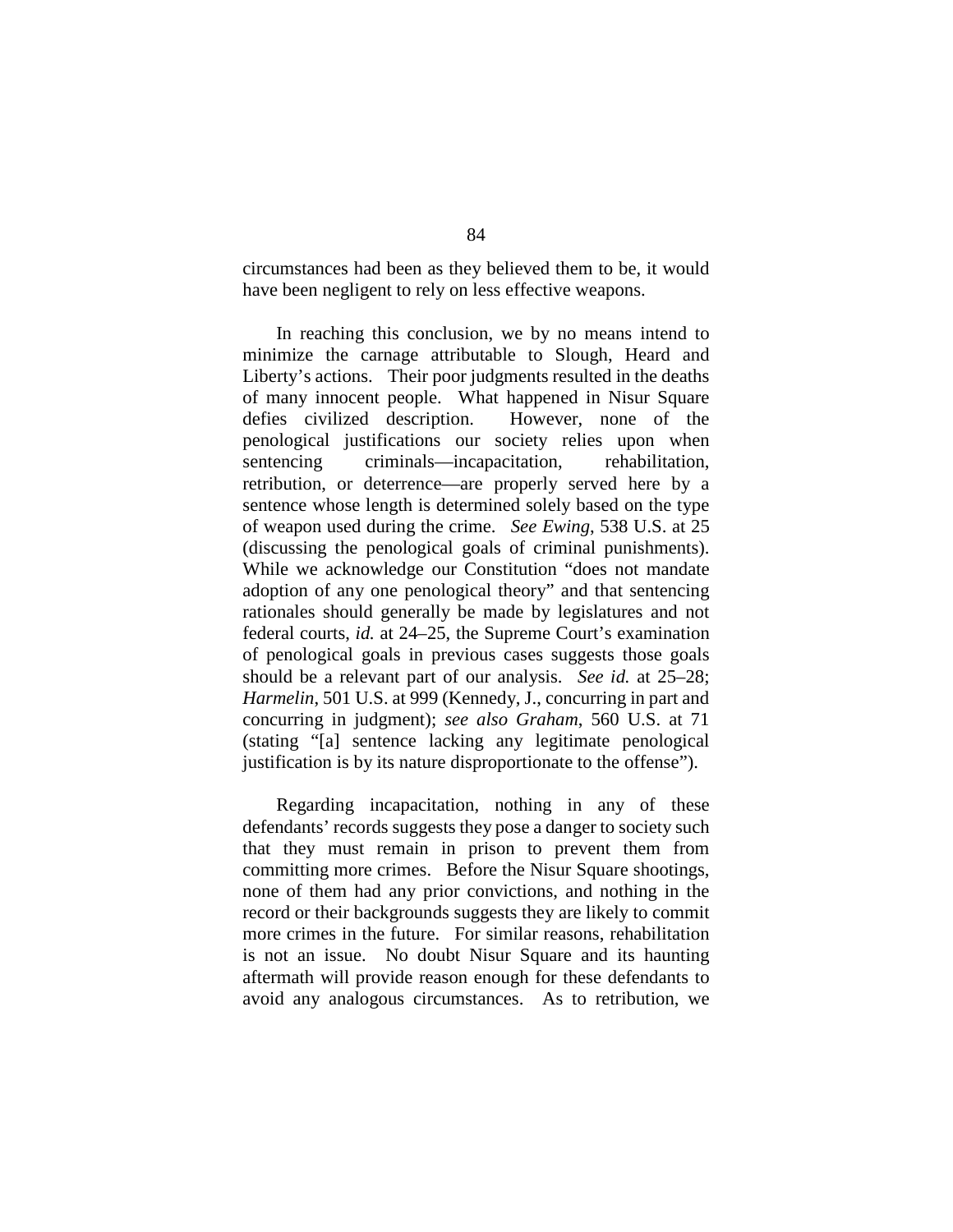recognize the 30-year sentence does punish the defendants for their crimes and allows society "to express its condemnation of [their] crime[s] and to seek restoration of the moral imbalance caused by [their] offense[s]." *Graham*, 560 U.S. at 71. However, "[t]he heart of the retribution rationale is that a criminal sentence must be directly related to the personal culpability of the criminal offender." *Id.* at 71; *see also Ewing*, 538 U.S. at 31 (Scalia, J., concurring in judgment) ("Proportionality—the notion that the punishment should fit the crime—is inherently a concept tied to the penological goal of retribution."). Here, we have concluded the mandatory 30 year sentence imposed by Section 924(c) is grossly disproportionate as applied to Slough, Heard and Liberty and that such a sentence actually prevents the sentencing judge from directly examining the personal culpability of each defendant in this case. Furthermore, society's interest in retribution can be equally served by a sentence imposed based solely on the voluntary manslaughter and attempted voluntary manslaughter convictions. Therefore, this sentence cannot be justified based on retribution.

Regarding deterrence, the district court observed there was no need to deter the defendants individually. JA 3332. We agree with this observation based on the defendants' lack of criminal background. Thus, we are left with examining whether this sentence serves the penological goal of general deterrence. Under the theory of general deterrence, the government essentially seeks to make an example of an offender through punishing him so that other potential offenders are intimidated into refraining from committing the contemplated crime. 1 WHARTON'S CRIMINAL LAW § 3 (15th ed. Sept. 2016); *see also Pell v. Procunier*, 417 U.S. 817, 822 (1974) (stating the premise of general deterrence is that "by confining criminal offenders in a facility where they are isolated from the rest of society, a condition that most people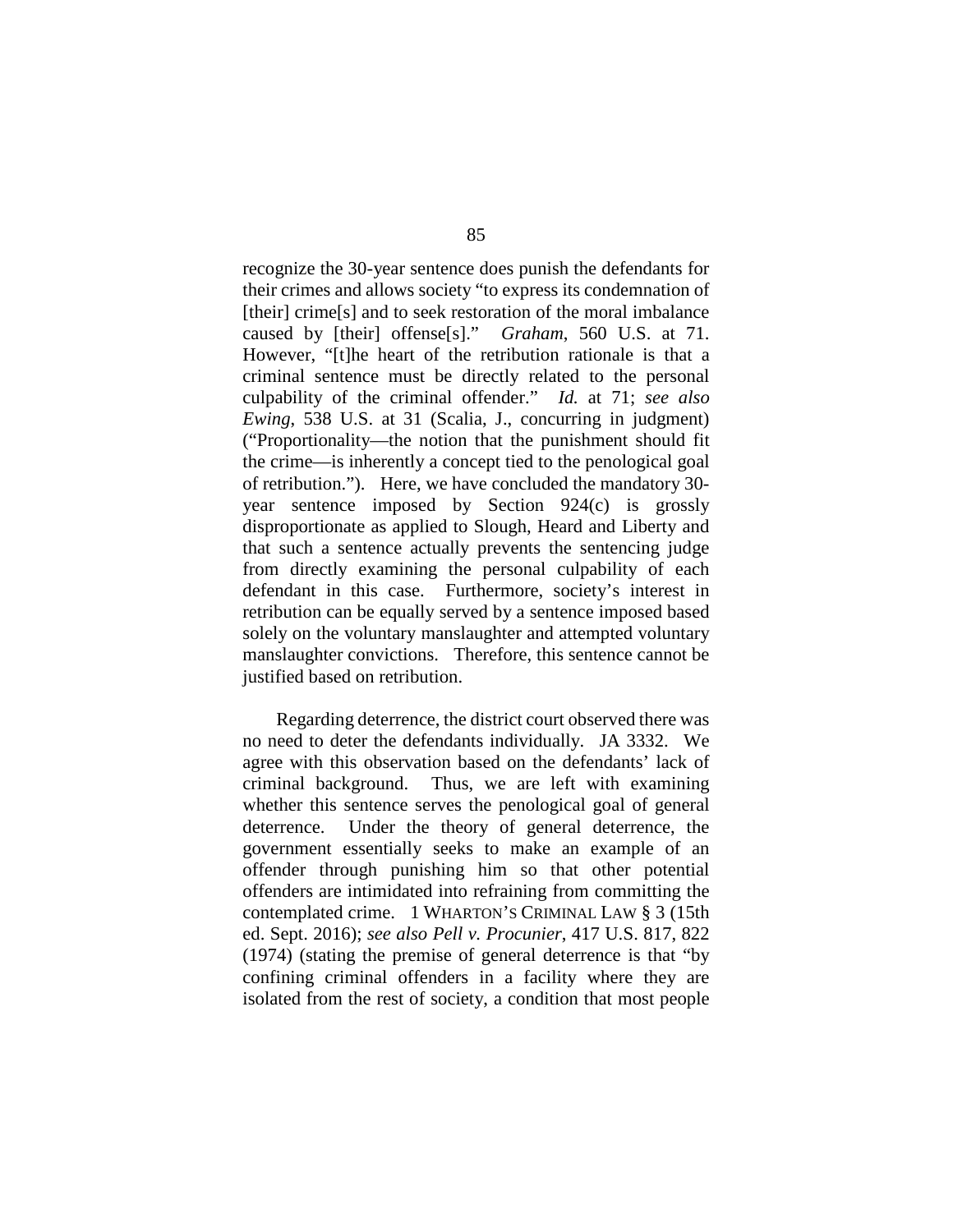presumably find undesirable, they and others will be deterred from committing additional criminal offenses"). The harsh sentences imposed under Section 924(c) generally do operate as strong deterrents against using firearms when committing a crime of violence or a drug trafficking offense. In fact, this is precisely what Congress envisioned when it first passed the law. *See Muscarello*, 524 U.S. at 132 (stating Section 924(c) was created "to persuade the man who is tempted to commit a Federal felony to leave his gun at home"). However, as discussed above, the application of Section 924(c)'s mandatory sentence does little to advance this purpose. Instead, it will only deter future private security contractors from quickly making the split-second decisions their jobs require them to make. In theory, if they are wrong even once about a potential threat and use their machine gun in response, they are potentially subject to this penalty. In the dangerous environments in which these contractors live and work, even a single moment's hesitation because of fear of such a harsh criminal sanction could be the difference between life and death for themselves, their fellow contractors and the diplomats they were hired to protect. Thus, deterrence is both an irrational and unjust reason to justify these sentences under Section 924(c). This is especially true given that contractors will already be deterred from recklessly firing their firearms based on the possibility of receiving other criminal sanctions, such as manslaughter charges, for any severe lapses in judgment. Thus, these sentences cannot be justified under any of our society's penological goals.

For the foregoing reasons, we conclude the application of Section 924(c) to Slough, Heard and Liberty is cruel and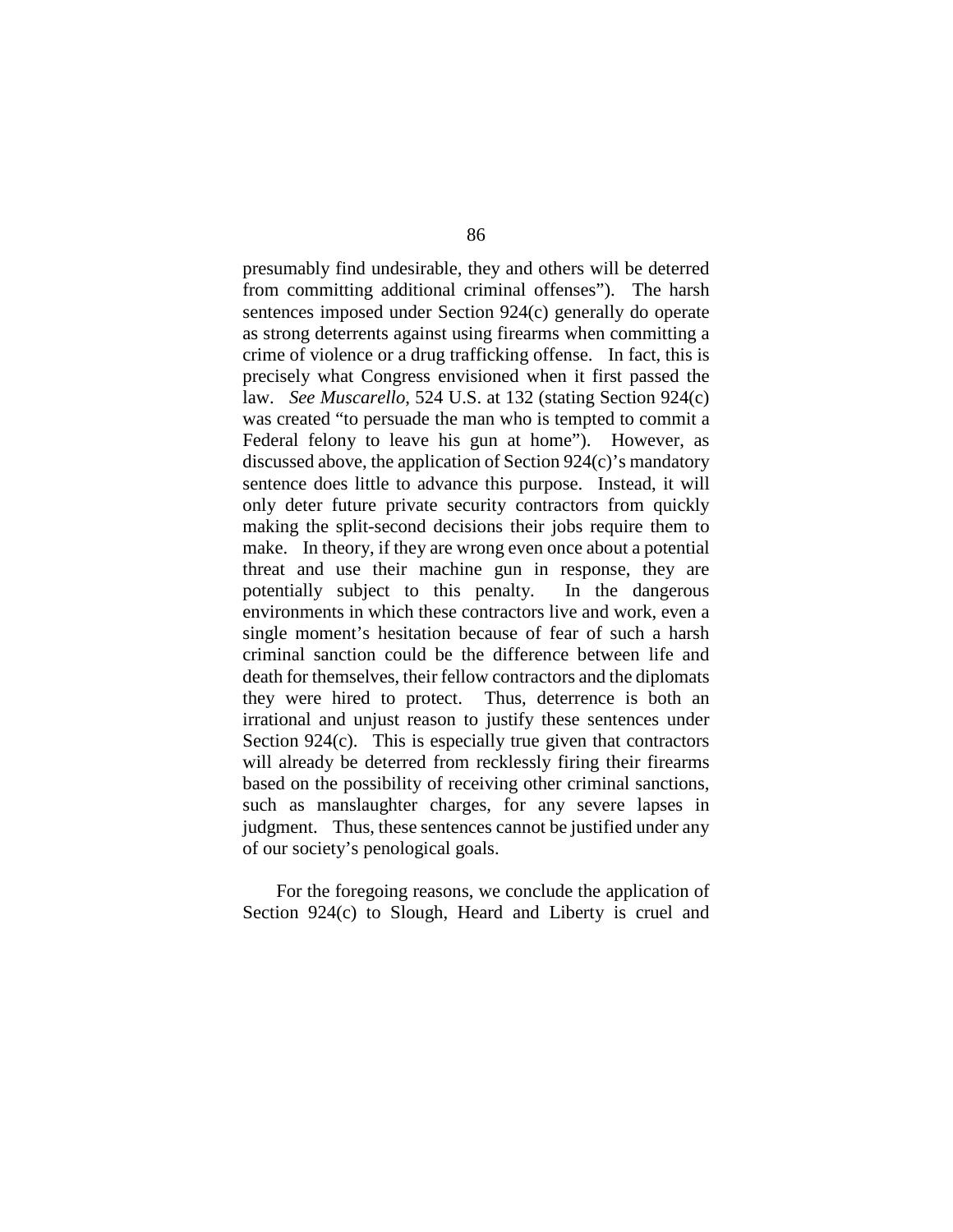unusual punishment.<sup>[14](#page-86-0)</sup> The sentences are cruel in that they impose a 30-year sentence based on the fact that private security contractors in a war zone were armed with government-issued automatic rifles and explosives. They are unusual because they apply Section 924(c) in a manner it has never been applied before to a situation which Congress never contemplated. We again emphasize these defendants can and should be held accountable for the death and destruction they unleashed on the innocent Iraqi civilians who were harmed by their actions. But instead of using the sledgehammer of a mandatory 30-year sentence, the sentencing court should instead use more nuanced tools to impose sentences proportionally tailored to the culpability of each defendant.

For the foregoing reasons, we vacate defendant Nicholas Slatten's first degree murder conviction and remand for a new trial. Further, we vacate defendant Evan Liberty's conviction for the attempted manslaughter of Mahdi Al-Faraji. The Court remands the sentences of Liberty, defendant Paul Slough and defendant Dustin Heard for resentencing consistent with this opinion. In all other respects, the Court affirms the judgment of the district court.

*So ordered.*

<span id="page-86-0"></span><sup>&</sup>lt;sup>14</sup> Because we conclude the sentences violate the Eighth Amendment as applied to Slough, Liberty and Heard, we decline to reach their categorical arguments.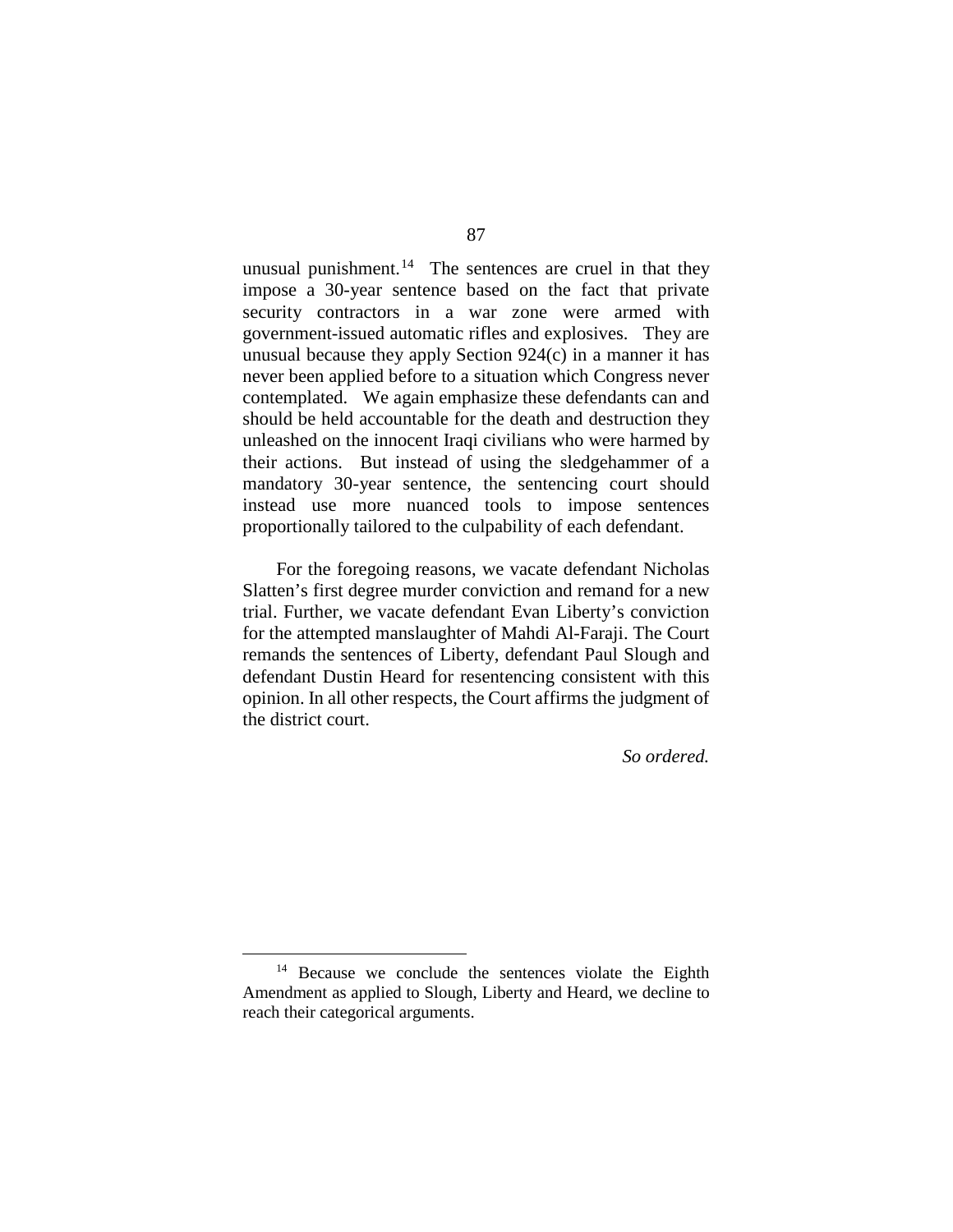HENDERSON, *Circuit Judge*, concurring in Part VI: I write separately to express my view that the aftermath of Slatten's mandamus petition did not, and could not, give rise to a realistic likelihood of prosecutorial vindictiveness. *United States v. Meyer*, 810 F.2d 1242, 1246 (D.C. Cir. 1987). Although the majority notes that "the extraordinary mandamus grant here, followed by a rather sharply-worded criticism in denying reconsideration, in a high-profile prosecution with international ramifications no less, had [great] potential to give rise to a vindictive motive," Maj Op. 48, that description fails to account for our Court's own mistake leading to the mandamus petition (and its aftermath) in the first place.

The Nisur Square attack took place on September 16, 2007. Under MEJA, then, the government had until September 16, 2012 to indict (or reindict) Slatten on a non-capital offense. 18 U.S.C. § 3282(a).

On December 4, 2008, a grand jury indicted Slatten and his co-defendants on, *inter alia*, multiple manslaughter charges. One year later, on December 31, 2009, the district court dismissed the indictment based on the government's violation of *Kastigar v. United States*, 406 U.S. 441 (1972), and *Garrity v. New Jersey*, 385 U.S. 493 (1967). *See United States v. Slough*, 677 F. Supp. 2d 112 (D.D.C. 2009). Although the government had earlier moved to voluntarily dismiss Slatten's indictment, the district court *expressly denied* that request as moot given its simultaneous dismissal of all charges against all defendants. [1](#page-87-0) *Id.* at 166 n.67 ("Because the court dismisses the

<span id="page-87-0"></span><sup>&</sup>lt;sup>1</sup> In its motion to dismiss Slatten, the government had conceded that "key testimony used to indict defendant Nicholas Slatten resulted from the exposure of grand jury witnesses to his compelled statements." *See United States v. Slough*, 677 F. Supp. 2d 112 n.2 (D.D.C. 2009). Subsequently, all five defendants moved to dismiss the joint indictment and the district court, identifying improper evidentiary uses of *all* defendants' *Garrity* statements in violation of *Kastigar*, *id.* at. 144-66, granted defendants' motion to dismiss and,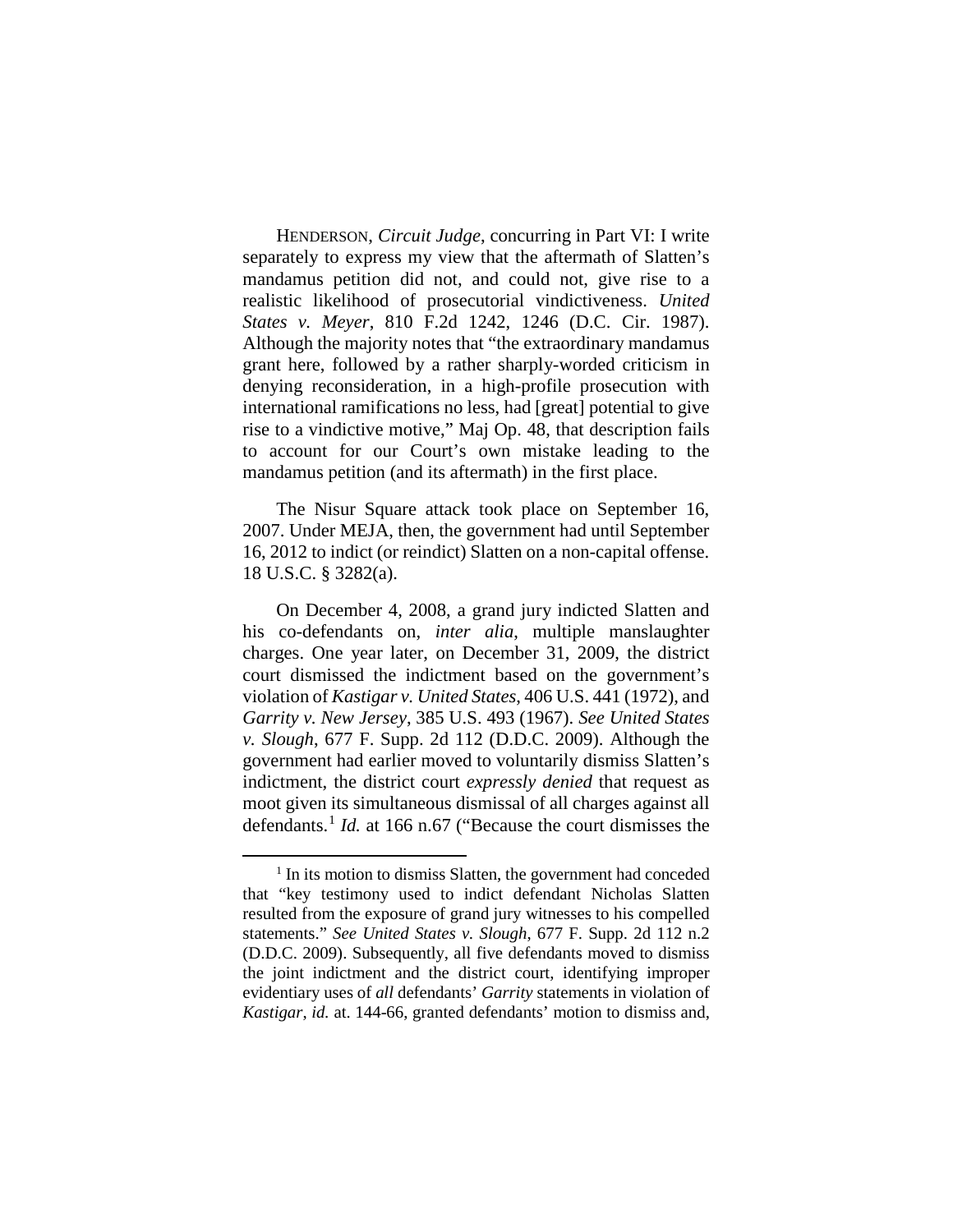indictment against all of the defendants, including defendant Slatten, it denies as moot the government's motion for leave to dismiss the indictment against defendant Slatten without prejudice.").

The government appealed the dismissal. Our Court reversed the district court, concluding that *Kastigar* required it to determine with greater specificity the taint, if any, each defendant's compelled statements had on the grand jury evidence. *United States v. Slough*, 641 F.3d 544, 550-55 (D.C. Cir. 2011). Importantly, however, it did so assuming mistakenly—that "the government itself moved to dismiss the indictment against Nicholas Slatten, without prejudice to possible later re-indictment, and the district court's *grant* of the motion has taken Slatten out of the case for now." *Id.* at 547 (emphasis added). Stated differently, it did *not* overturn the district court's dismissal of the manslaughter charges against Slatten because it incorrectly believed that the district court had *granted* the government's motion to dismiss and therefore Slatten was already out of the case. *See id.* (reversing and remanding "as to four of the defendants"). Slatten's codefendants unsuccessfully petitioned for certiorari and, because of that delay, the *Slough* mandate did not issue until June 5, 2012.

Over one year later, on October 17, 2013, a grand jury reindicted Slatten and his co-defendants on, *inter alia*, multiple manslaughter charges. JA 314. Although the superseding indictment issued *after* September 16, 2012—the date MEJA's five-year statute of limitations for non-capital offenses was set to expire—it related back to the filing of the original indictment for statute of limitations purposes because it did not broaden the original indictment. *See, e.g.*, *United States v. Grady*, 544

 $\overline{a}$ 

accordingly, denied the government's motion to dismiss Slatten as moot. *Id.* at 166 n.67.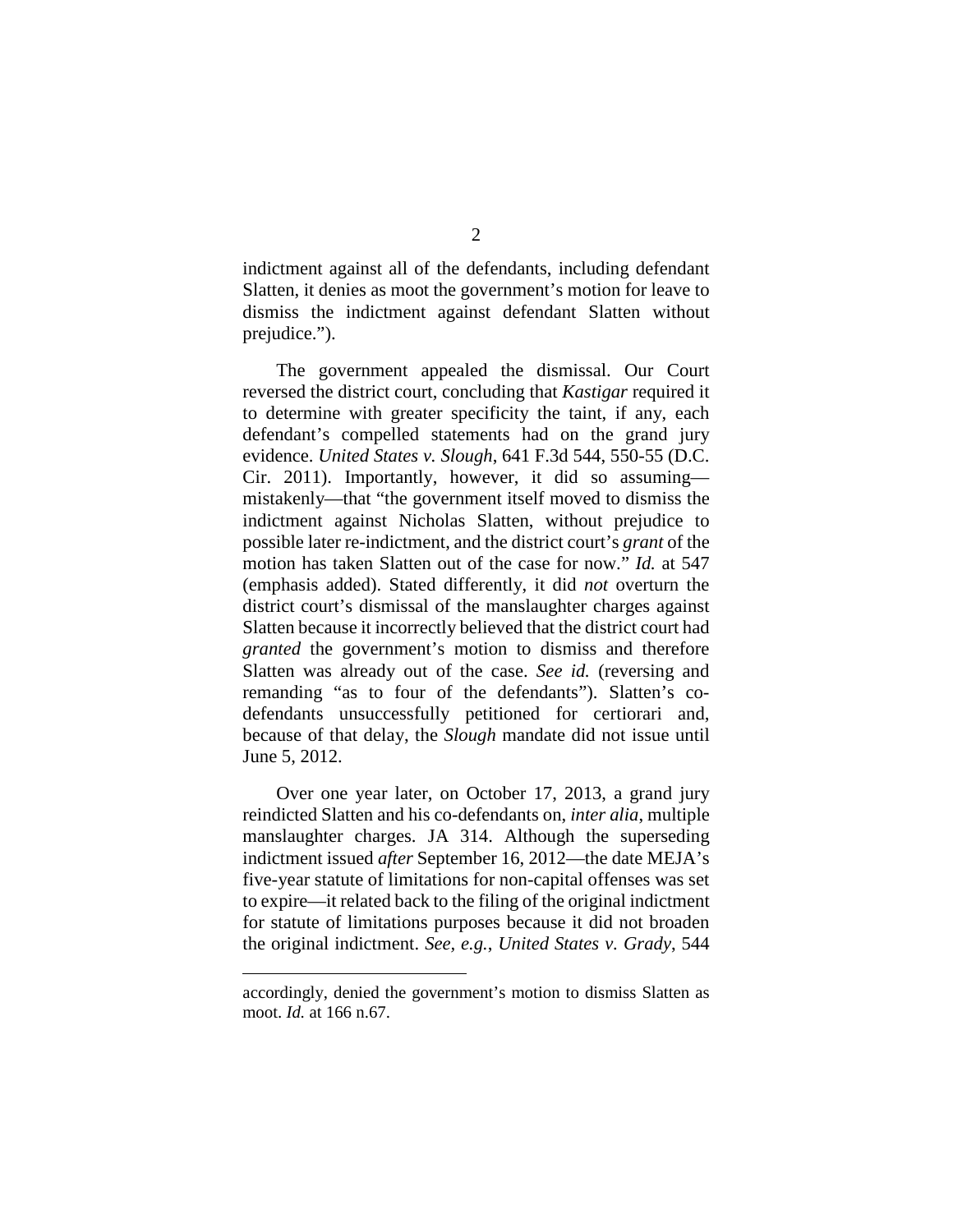F.2d 598, 602-03 (2d Cir. 1976) ("Since the statute stops running with the bringing of the first indictment, a superseding indictment brought at any time while the first indictment is still validly pending, if and only if it does not broaden the charges made in the first indictment, cannot be barred by the statute of limitations." (footnote omitted)); *United States v. Yielding*, 657 F.3d 688, 703 (8th Cir. 2011) ("For limitations purposes, 'a superseding indictment filed while the original indictment is validly pending relates back to the time of filing of the original indictment if it does not substantially broaden or amend the original charges.'"); JA 323. The critical question regarding Slatten, however, was whether Slatten had remained in the case and was therefore covered by the relation back. *See* Opposition to Slatten's Motion to Dismiss Superseding Indictment on Statute of Limitations Grounds, *United States v. Slatten, et al.*, Docket No. 1:08-cr-00360-RCL, Doc. 352 (November 29, 2013). On the one hand, the district court's December 2009 order manifested that Slatten's dismissal was based on the same *Kastigar*/*Garrity* rationale applicable to his codefendants, the rationale we rejected in reversing the dismissal. On the other hand, our Court declared (incorrectly) that Slatten was no longer in the case because it mistakenly believed the district court had granted the *government's* motion to dismiss Slatten's indictment in its December 2009 order. *Slough*, 641 F.3d at 547.

Once the superseding indictment against him issued, Slatten moved to dismiss it on the ground that he was no longer in the case based on our Court's *Slough* opinion. The district court—a successor judge—denied Slatten's motion to dismiss. In doing so, it expressly discussed the mistake caused by our *Slough* language. *See* Memorandum Opinion, *United States v. Slatten*, No. 1:08-cr-00360-RCL, Doc. 388 (February 18, 2014). It noted that the "only ambiguity in [*Slough*] was the judgment appealed from," pointing out that "[e]ven though the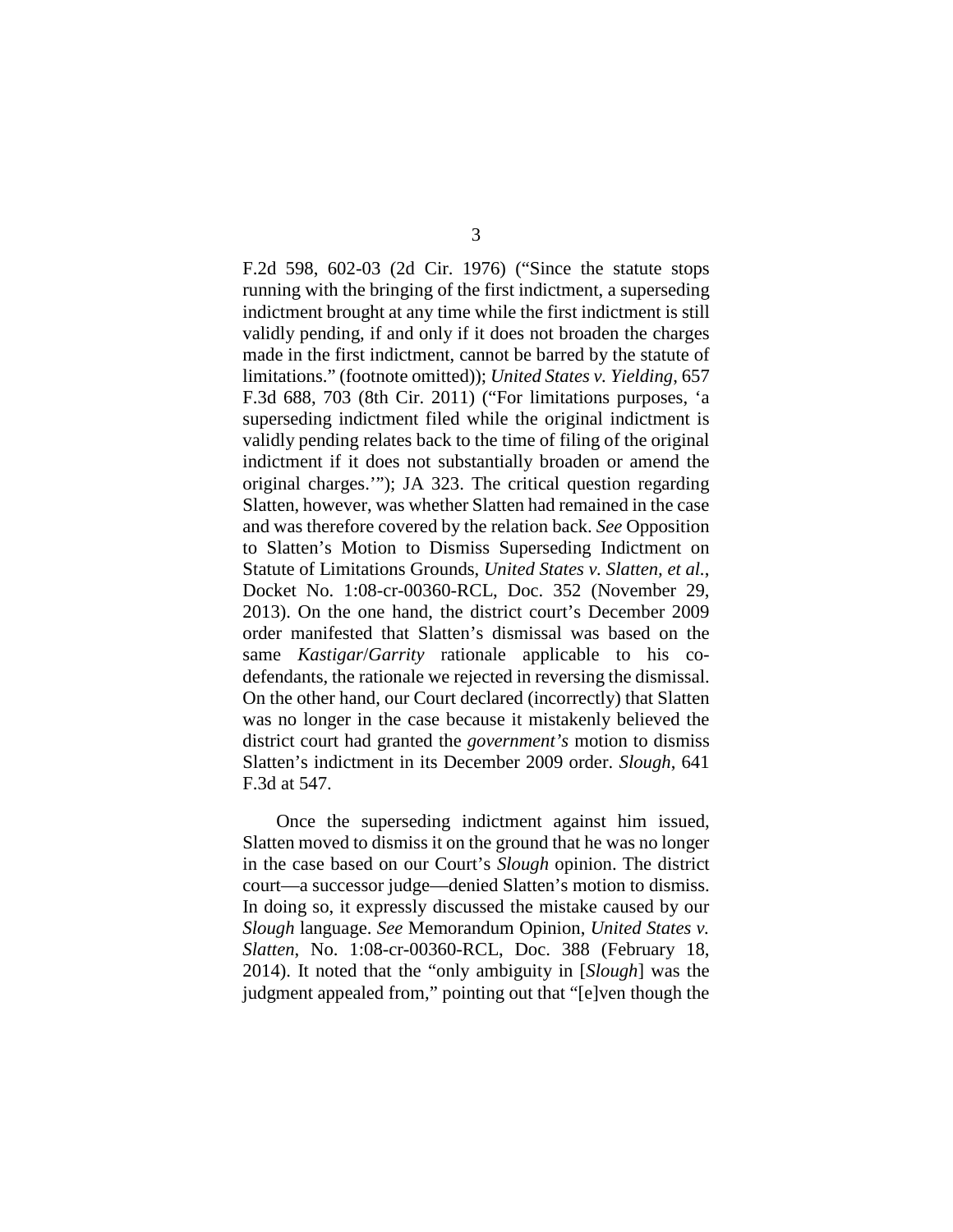Government conceded that Slatten's indictment was deficient, [the original judge] found that it was deficient on broader grounds than the Government sought in its own motion" and, thus, "[i]t was those broader grounds that the Government appealed from *as to all five defendants* including Slatten." *Id.*  at 2-3 (emphasis added). Attempting to adjust to our Court's error, the district court reasoned that the "letter" of the district court's December 2009 order and the "spirit" of *Slough*'s mandate established that Slatten remained a defendant and therefore the non-capital MEJA charges against Slatten remained timely. *Id.* at 2-4.

Following the district court's decision, Slatten petitioned this Court for mandamus relief "to prevent the district court from expanding the scope of *Slough*." *See* Emergency Petition for Writ of Mandamus, *In re Nicholas Abram Slatten*, Case No. 14-3007 (D.C. Cir. March 6, 2014). In reviewing that petition, our Court again failed to focus on the relevant portion of the December 2009 dismissal order (which expressly *denied* the government's motion to voluntarily dismiss Slatten) and instead granted Slatten's petition, stating that the "mandate reversing and remanding [to] the district court clearly applied only to Slatten's four co-defendants" because the "government conceded to us, both in its briefs and at oral argument, that Slatten's indictment was infirm." *See* Per Curiam Order, *In re Nicholas Abram Slatten*, No. 14-3007 (D.C. Cir. April 7, 2014).

Given the mandamus's limitation on what charges could (and could not) be brought against Slatten, the government pressed the issue by petitioning for rehearing. *See* Petition, *In re Nicholas Abram Slatten*, No. 14-3007 (D.C. Cir. April 17, 2014). In its petition, the government expressly drew the Court's attention to the fact that "[t]he [*Slough*] opinion incorrectly stated that the district court granted the government's motion to dismiss the indictment as to Slatten" and that "*the record* compels the conclusion . . . that this Court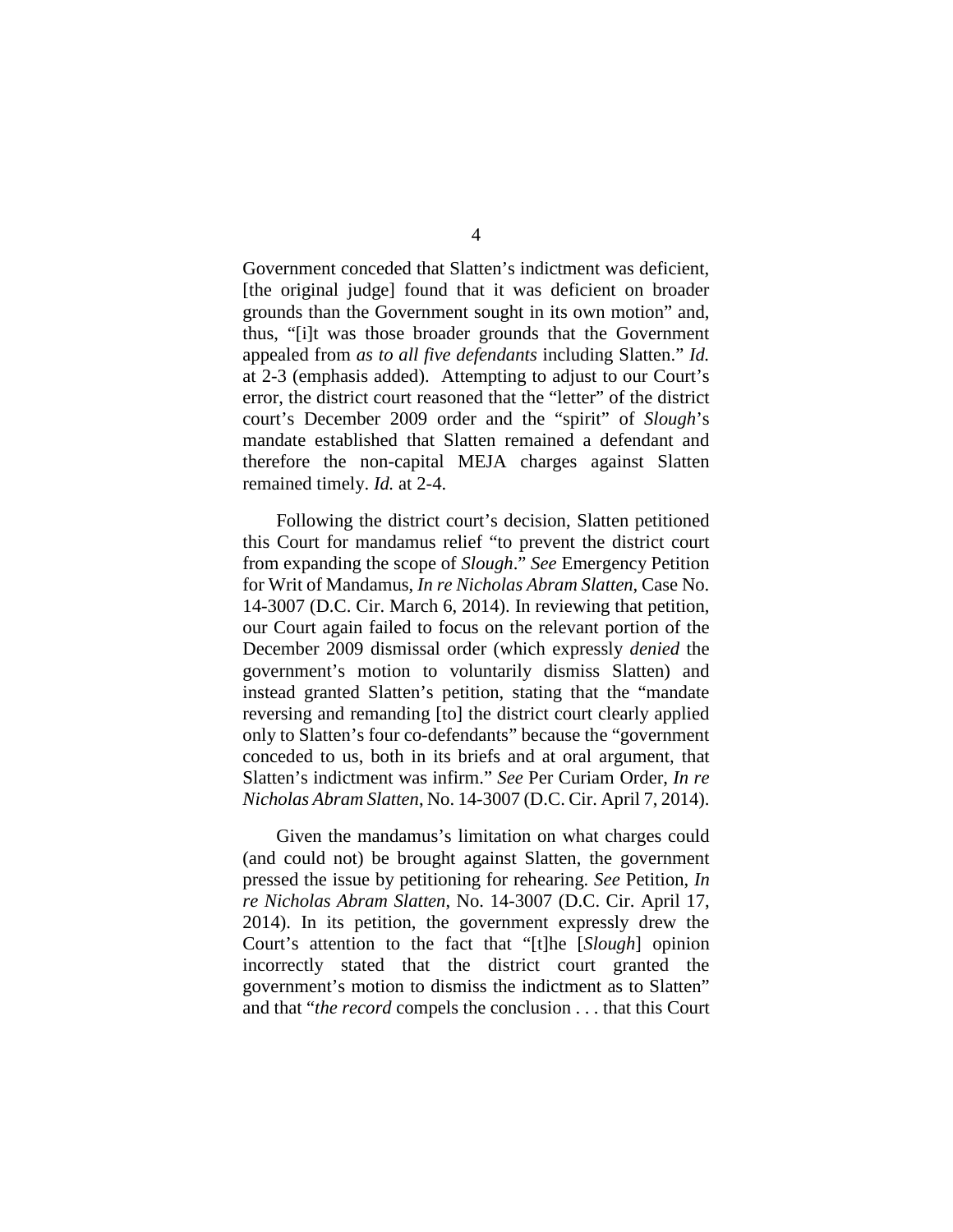in *Slough* reversed the dismissal order with respect to all five defendants." *Id.* at 1-2 (emphasis added).

On April 18, 2014, our Court—for the first time recognized that it "erred in stating that the district court's dismissal as to Slatten had come in response to the Government's own motion to dismiss, rather than to Slatten's motion." *See* Per Curiam Order, *In re Nicholas Abram Slatten*, No. 14-3007 (D.C. Cir. April 18, 2014). Nevertheless, it denied the government's petition, declaring that "the dispositional posture following [*Slough*] was unaffected" by the error because "Slatten's indictment had been dismissed, and we had reversed only as to the other four." *Id* at 1*.* It appears the error was seen as harmless because, if Slatten *had* been within the scope of the mandate, the district court—which, in its December 2009 order, had *denied* as moot the government's motion to dismiss Slatten—would have then *granted* that motion, leaving the same scenario, that is, Slatten would no longer be a defendant. *Id.*<sup>[2](#page-91-0)</sup>

I believe our Court incorrectly—albeit in good faith contributed to the Hobson's choice facing the government at that point. First, and critically, MEJA's statute-of-limitations clock would not have run on any non-capital offense had Slatten remained a defendant throughout the *Slough* appeal and remand because, to repeat, "a superseding indictment brought at any time while the first indictment is still validly pending, if . . . it does not broaden the charges made in the first indictment, cannot be barred by the statute of limitations."[3](#page-91-1) *Grady*, 544

<span id="page-91-0"></span> <sup>2</sup> The *record* "dispositional posture," however, was plainly affected: based on the district court record, *supra* 1 n.1, the reversal applied to all five defendants.

<span id="page-91-1"></span><sup>&</sup>lt;sup>3</sup> In denying the government's rehearing petition, our Court minimized this point by noting that the government had originally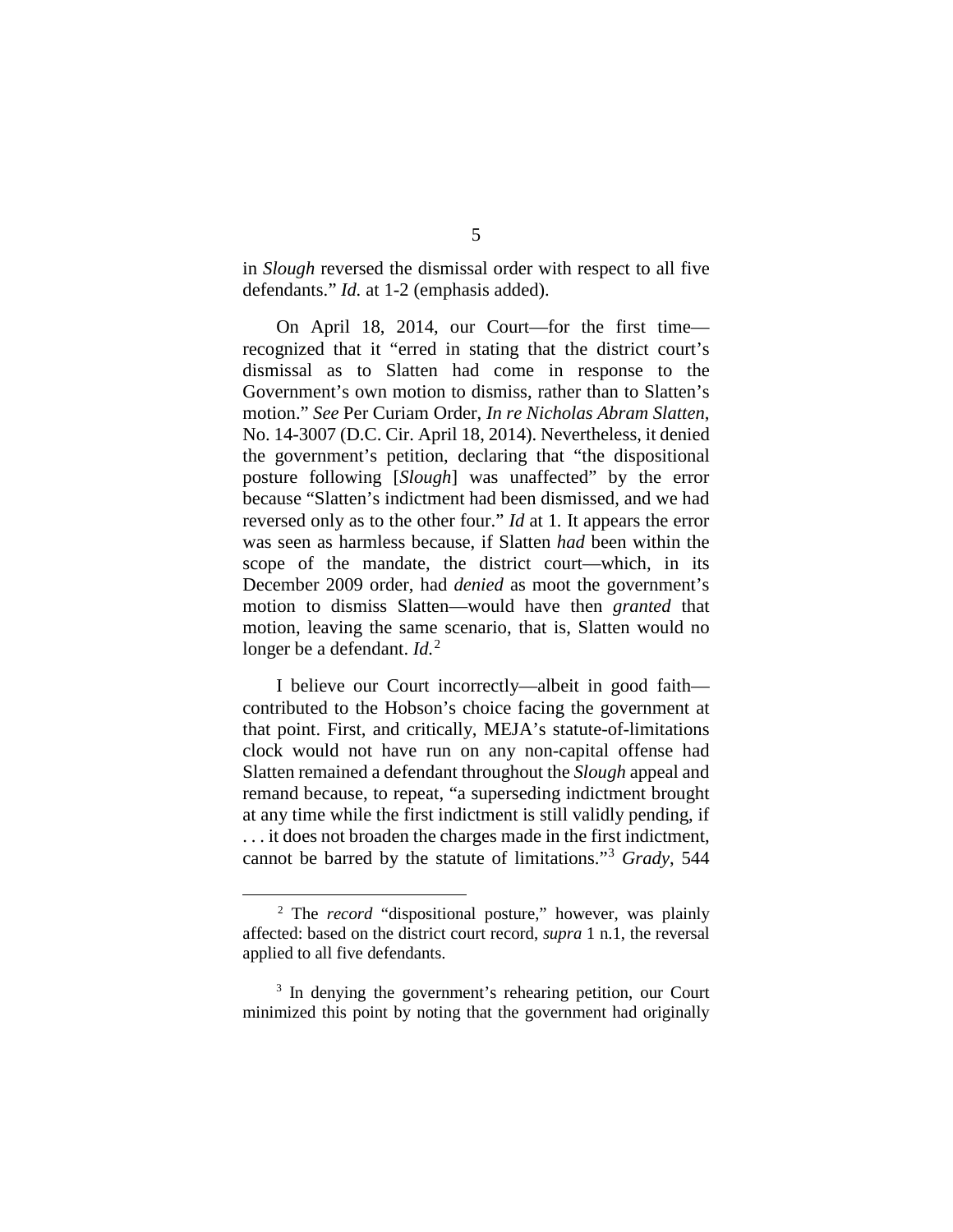F.2d at 601-02. "[T]he dispositional posture following [*Slough*]," then, was anything but "unaffected" by the misreading of the December 2009 dismissal order; it disabled the government from filing any non-capital charge against Slatten in the superseding indictment. Moreover, our *Slough* language left the government uncertain regarding Slatten's status. 641 F.3d at 547. Indeed, on July 25, 2012—two months before MEJA's five-year statute of limitations clock ran—the government announced it intended to seek a superseding indictment covering all five *Slough* defendants (including Slatten), indicating no recognition of the need to omit Slatten on all non-capital counts. It took almost the next two years for it to recognize definitively that Slatten could not be indicted on a non-capital offense. Although the wiser move would have been for the government to reindict Slatten immediately upon remand, I believe our Court's mistaken reading of the

 $\overline{a}$ 

moved to voluntarily dismiss Slatten's indictment and the district court had simply denied that motion "*as moot*." *See* Per Curiam Order, *In re Nicholas Abram Slatten*, No. 14-3007 (D.C. Cir. April 18, 2014) (emphasis in Per Curiam Order). Apparently, the thought was that, if Slatten had remained in the case through remand, the government could have simply renewed its motion to dismiss the original indictment against Slatten. But such a dismissal—leaving aside its counterintuitive nature (the original indictment had to remain in place for the superseding indictment's "relation back") would have required (at least) leave of the court. *See* FED. R. CRIM. P. 48(a) ("The government may, *with leave of court*, dismiss an indictment, information, or complaint." (emphasis added)); FED. R. CRIM. P. 48(a) advisory committee's note to 1944 adoption ("The first sentence of this rule will change existing law. The common-law rule that the public prosecutor may enter a *nolle prosequi* in his discretion, without any action by the court, prevails in the Federal courts . . . This provision will permit the filing of a *nolle prosequi*  only by leave of court."); *United States v. Cowan*, 524 F.2d 504, 513 (5th Cir. 1975).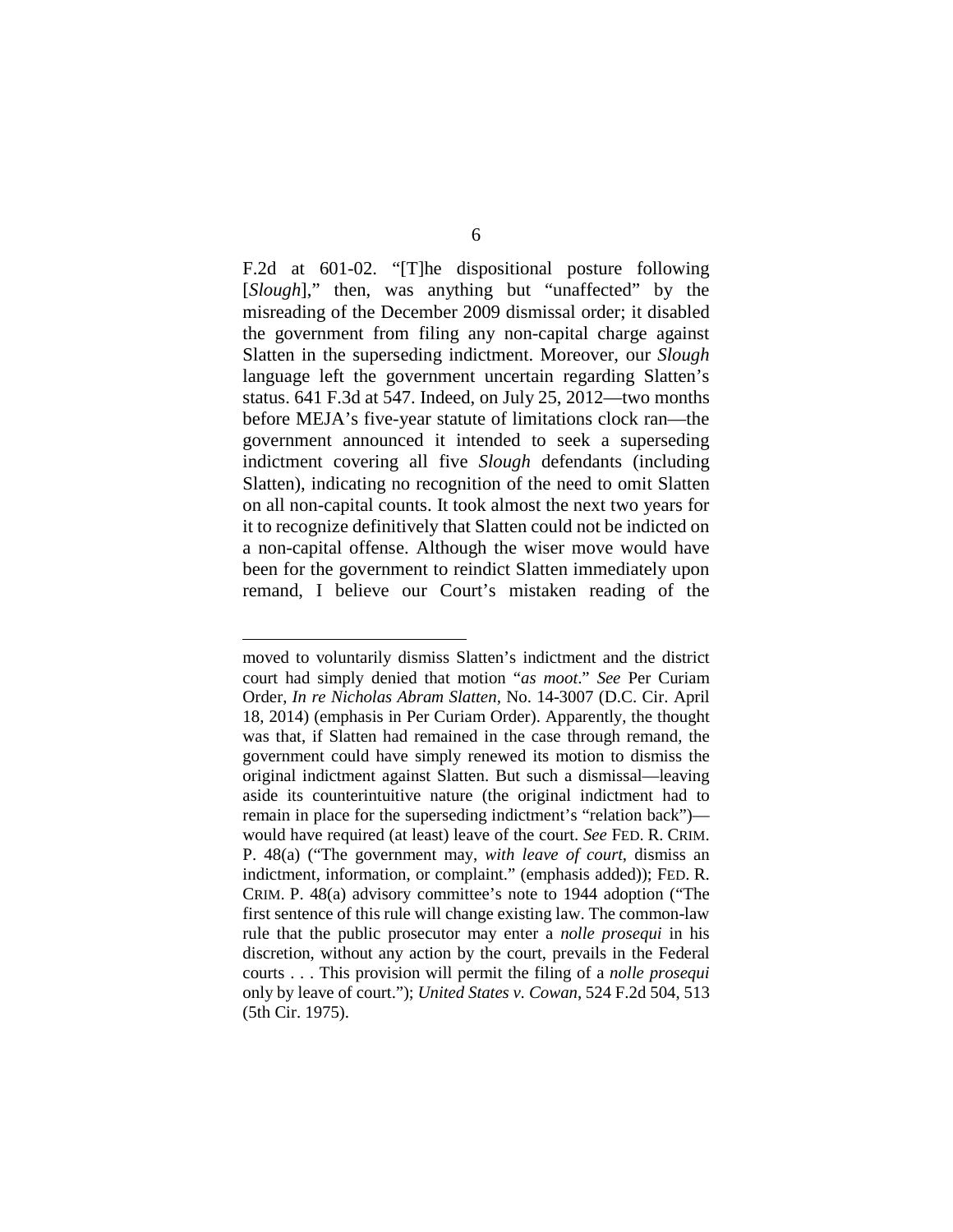December 2009 order contributed to the government's failure to do so.

The government faced a forced choice—indict Slatten on the only charge unaffected by MEJA's five-year deadline or completely forego prosecution of him. "[These] circumstances, when taken together," plainly fail to "support a realistic likelihood of vindictiveness." *Meyer*, 810 F.2d at 1246.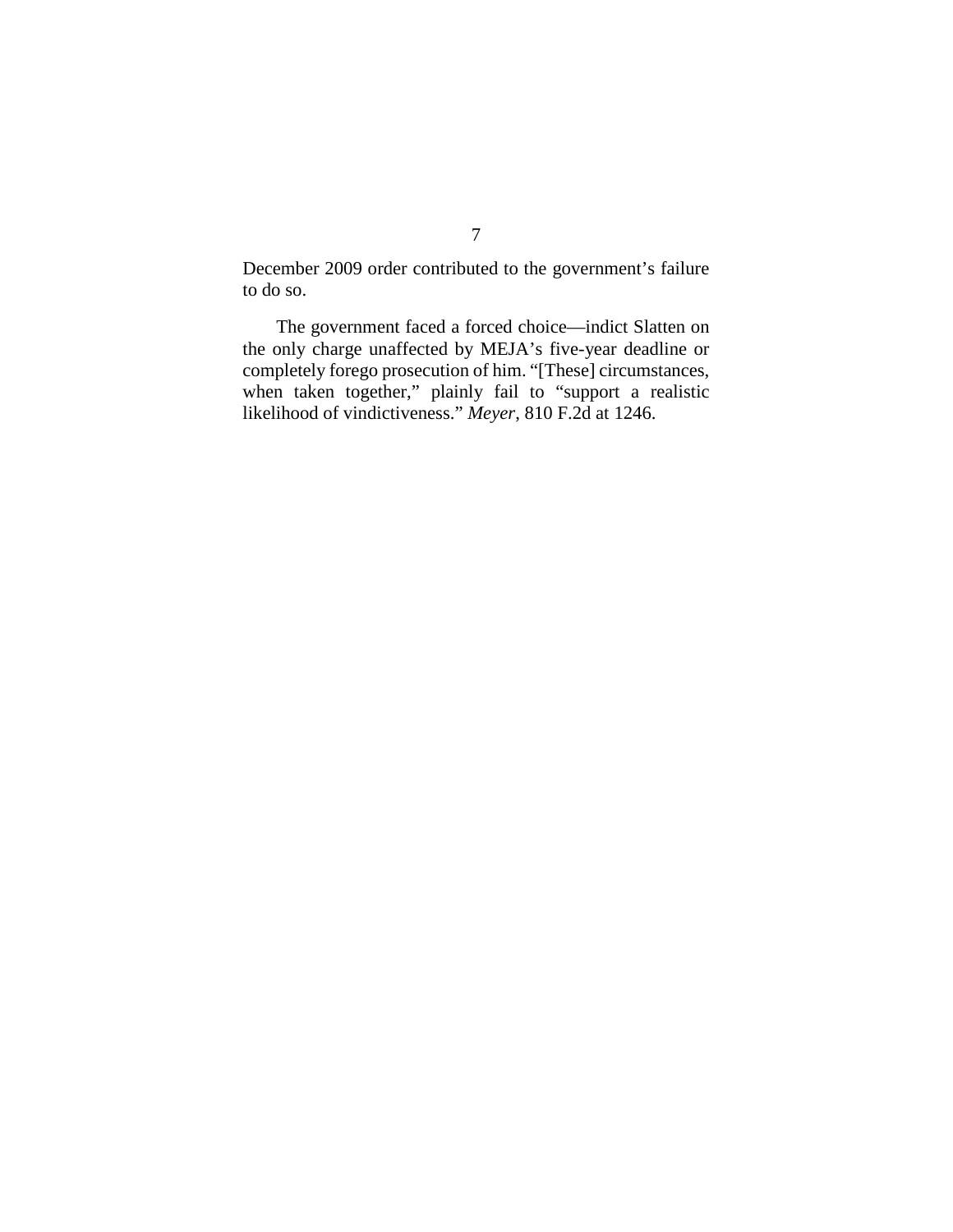ROGERS, *Circuit Judge*, concurring in the judgment in Part VII and dissenting from Part VIII: I join the Court's opinion with two exceptions. *First*, in accordance with the Supreme Court's instruction, portions of a co-defendant's statements to investigators<sup>1</sup> should have been admitted in Slatten's defense, but not as a result of unduly expanding a narrow residual hearsay exception when the statements are covered by an established exception. *Second*, defendants' Eighth Amendment challenge lacks any merit whatsoever, especially in view of the district court judge's express assessment, which my colleagues ignore, that the sentences were an appropriate response to the human carnage for which these defendants were convicted by a jury.

### **I.**

Concurring in the judgment in Part VII. I agree that the district court's exclusion of certain statements by a codefendant as inadmissible hearsay requires reversal of Slatten's conviction. Op. 67–68. In my view, however, the district court did not abuse its discretion in finding the co-defendant's compelled statements untrustworthy to the extent they offered an exculpatory narrative of self-defense. Rather, the district court abused its discretion by failing, as a matter of law, to isolate certain *inculpatory* statements within that broader narrative to consider whether they were sufficiently trustworthy to be admitted under an exception to the hearsay rule. *See Williamson v. United States*, 512 U.S. 594, 600 (1994); *Koon v. United States*, 518 U.S. 81, 100 (1996). The co-defendant's inculpatory statements were admissible in Slatten's defense

<sup>&</sup>lt;sup>1</sup> See Kastigar v. United States, 406 U.S. 441 (1972); *United States v. Slough*, 641 F.3d 544, 549 (D.C. Cir. 2011); Gov't's Resp. to Order to Show Cause, filed under seal (Jul. 24, 2017).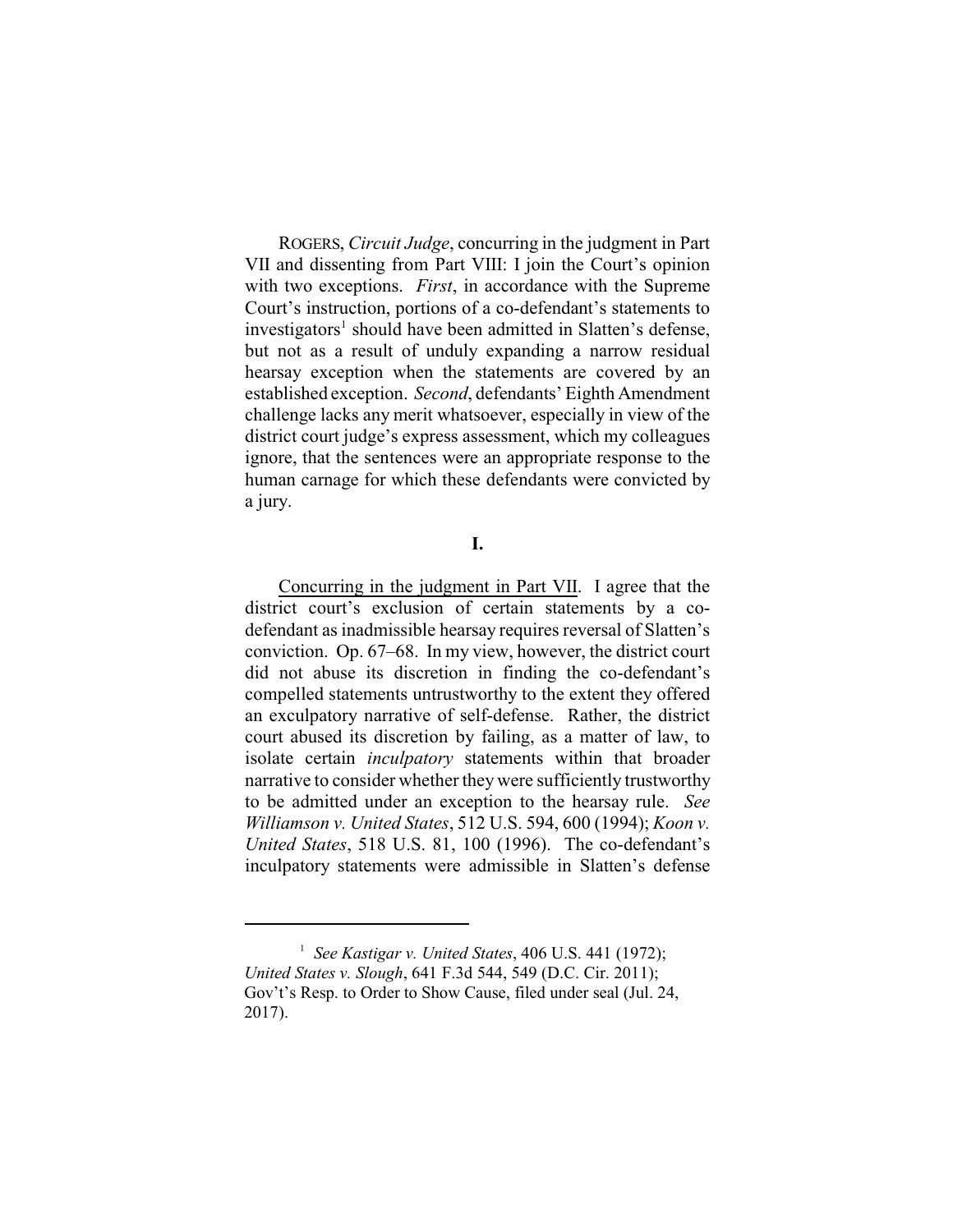under Federal Rule of Evidence  $804(b)(3)$ , and because they concerned the single most important issue underlying Slatten's conviction — who fired the first shots that  $day$  — their exclusion implicated Slatten's due process right to present a complete defense and was not harmless beyond a reasonable doubt. *See United States v. Whitmore*, 359 F.3d 609, 616 (D.C. Cir. 2004). Indeed, even if the statements' exclusion did not impinge on Slatten's constitutional right to present a complete defense, *see* Appellee Br. 128, the exclusion was not harmless because it had a "substantial and injurious effect" on the jury's consideration of this close question. *See United States v. Mahdi*, 598 F.3d 883, 892 (D.C. Cir. 2010) (quoting *Kotteakos v. United States*, 328 U.S. 750, 776 (1946)).

## **A.**

In the immediate aftermath of the Nisur Square massacre, a co-defendant of Slatten's offered statements on four different days to State Department investigators, one on a written departmental form and three oral. The oral statements, which

(A) a reasonable person in the declarant's position would have made only if the person believed it to be true because, when made, it was so contrary to the declarant's proprietary or pecuniary interest or had so great a tendency to invalidate the declarant's claim against someone else or to expose the declarant to civil or criminal liability; and

(B) is supported by corroborating circumstances that clearly indicate its trustworthiness, if it is offered in a criminal case as one that tends to expose the declarant to criminal liability.

<sup>&</sup>lt;sup>2</sup> Federal Rule of Evidence  $804(b)(3)$  provides an exception to the Rule against Hearsay for a statement against interest that: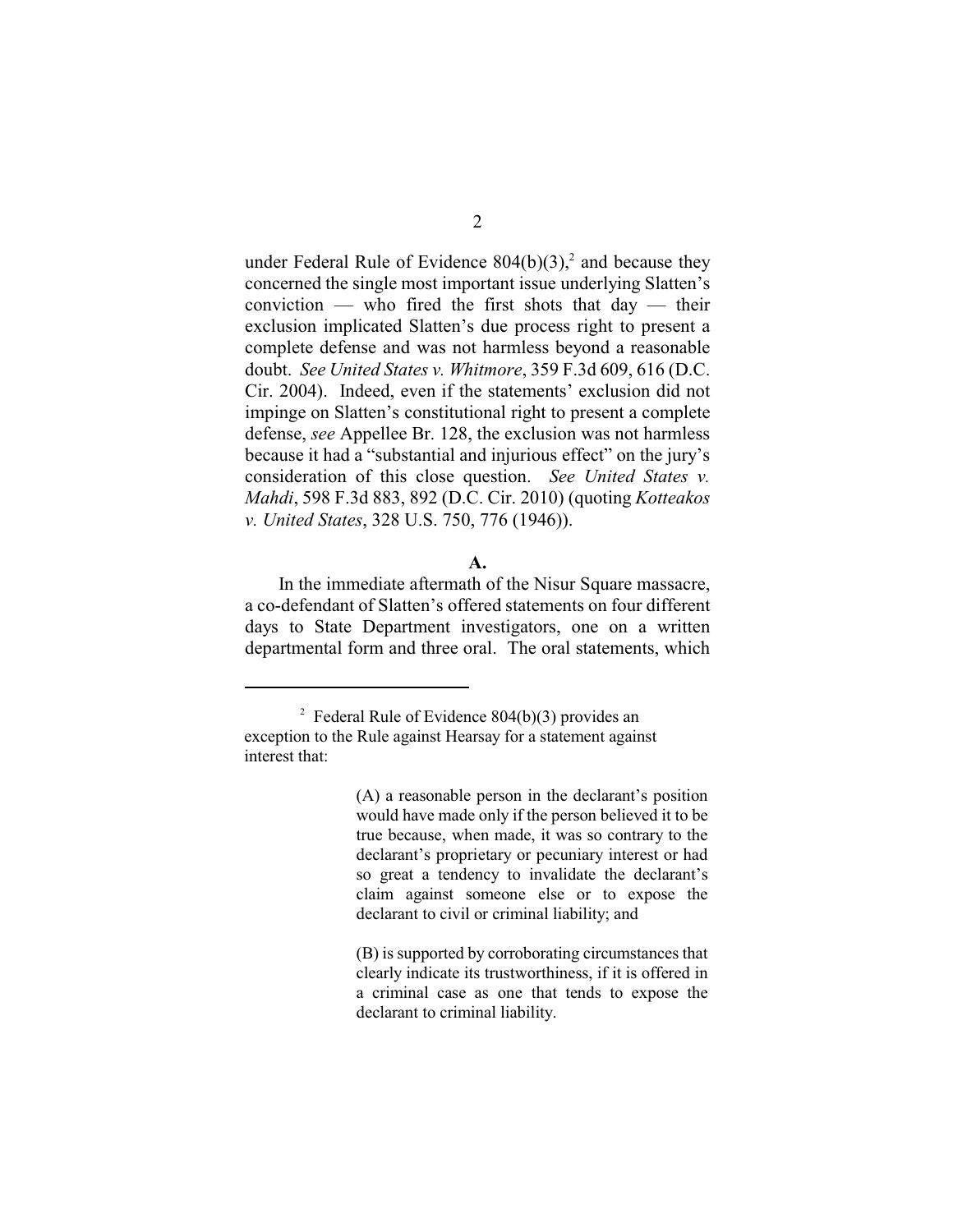were incorporated into written reports by State Department investigators, constitute hearsay within hearsay. Op. 57 n.7; Fed. R. Evid. 805. As a preliminary matter, the investigators' contemporaneous recounting in their reports of what the codefendant said falls within the business records exception under FRE 803(6). *See United States v. Smith*, 521 F.2d 957, 962–65 (D.C. Cir. 1975); Michael H. Graham & Kenneth W. Graham, 30C Fed. Prac. & Proc. Evid. § 7047 & n.29 (2017 ed.); *see also United States v. Warren*, 42 F.3d 647, 657 n.7 (D.C. Cir. 1994). At this second level of hearsay, the question is whether the codefendant said what he is reported to have said, not whether he was being truthful. *See Smith*, 521 F.2d at 965. The investigators personally witnessed the co-defendant making these statements. *See* Fed. R. Evid. 803(6)(A). Furthermore, testimony established that State Department investigators regularly took such statements any time a contractor was involved in a shooting incident, *see* Fed. R. Evid. 803(6)(B)–(C); 11/2/09 Hearing Tr. 48:23–49:14, and it is "presumed that [the investigators] accurately transcribed and reported" the co-defendant's statements. *Smith*, 521 F.2d at 965.

The difficulty with relying on the evaluative reports prong of the public records exception, *see* Op. 57 n.7, is that the records reflect only unverified witness statements about the Nisur Square massacre, rather than the investigators' own "factual findings" about what occurred. *See* Fed. R. Evid.  $803(8)(A)(iii)$ . A "factual finding[]" in this context means a public official's "conclusion by way of reasonable inference from the evidence," not a piece of evidence gathered in aid of a potential conclusion down the road. *See Beech Aircraft Corp. v. Rainey*, 488 U.S. 153, 164 (1988) (quoting BLACK'S LAW DICTIONARY 569 (5th ed. 1979)). For this reason, the relevant factors identified by Advisory Committee under this exception focus on the trustworthiness of the investigator's conclusions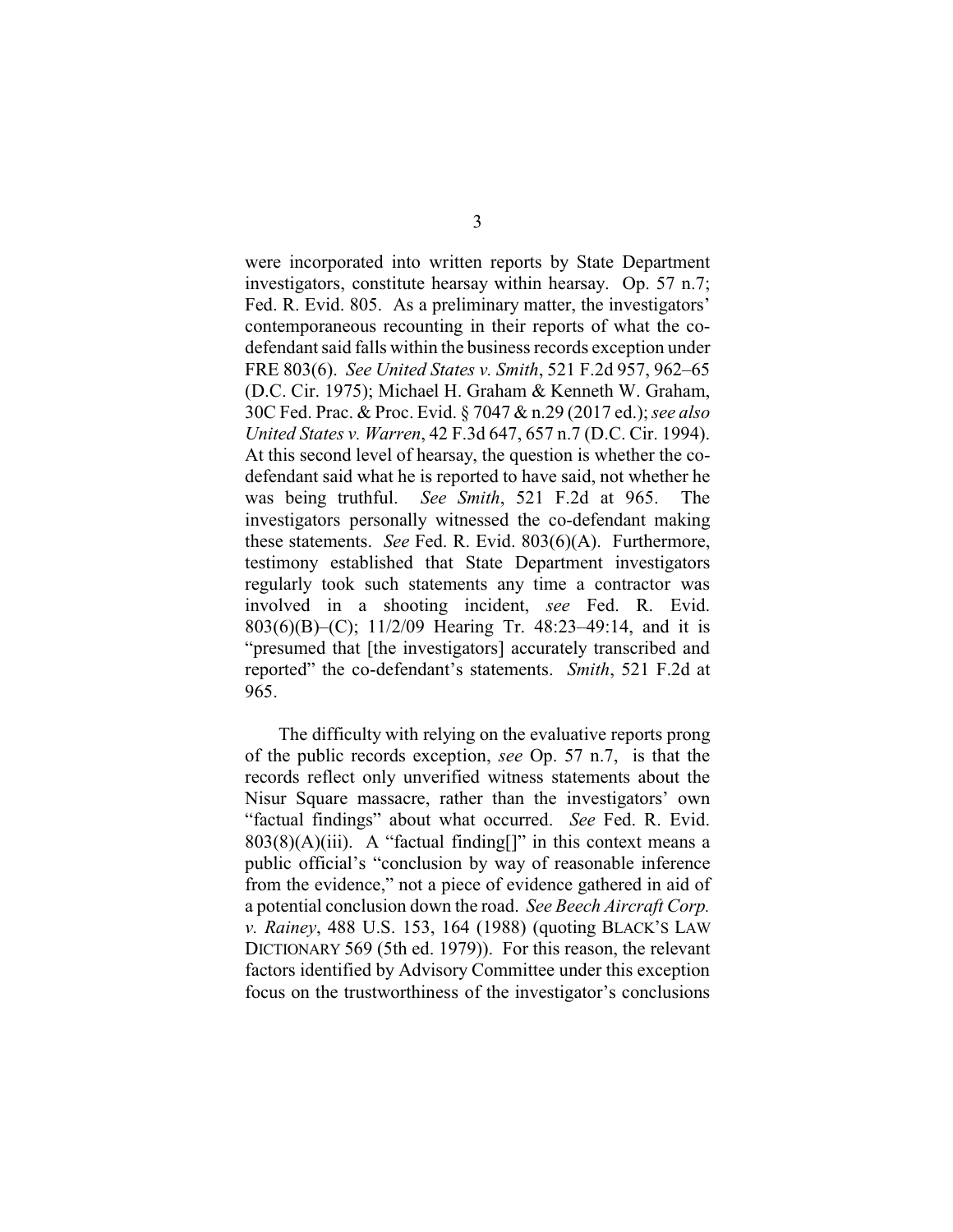(*e.g.*, the skill or experience of the investigator, the investigator's potential bias). *See* Notes of Advisory Committee on Proposed Rules, Fed. R. Evid. 803. Had State Department investigators concluded that the co-defendant's version of events was credible and adopted it as their own, then FRE 803(8)(A)(iii) would likely come into play. *See Beech Aircraft Corp.*, 488 U.S. at 169. Nothing in the reports, however, indicates that the investigators found any facts to be as the co-defendant portrayed them, and FRE 803(8)(A)(iii) "bars the admission of statements not based on factual investigation," such as an eyewitness's unverified statements to investigators. *Beech Aircraft Corp.*, 488 U.S. at 169.

That leaves only the second level of hearsay, the codefendant's statements themselves. Although he was informed that the statements, if truthful, could not be used directly or indirectly against him in a criminal proceeding, he was also informed that they could be used in the course of a disciplinary proceeding and could result in termination of his employment. A statement that jeopardizes the declarant's employment can be sufficient to trigger FRE 803's pecuniary interest exception, provided it is *so* contrary to that interest that a reasonable person would not have made it unless it were true. *Gichner v. Antonio Troiano Tile & Marble Co.*, 410 F.2d 238, 242 (D.C. Cir. 1969).

Taken together, the co-defendant's statements offered a generally exculpatory version of events, in which the white Kia sped dangerously toward the convoy and ignored repeated warnings to stop, until it became necessary to fire upon and disable the Kia in order to protect the Raven 23 convoy. Within his narrative of self-defense, however, he offered details that had the potential to jeopardize his employment. Namely, he admitted that he "engaged and hit the driver," Mem. Report of Interview at 1 (Sept. 16, 2007), "fir[ing] two rounds at the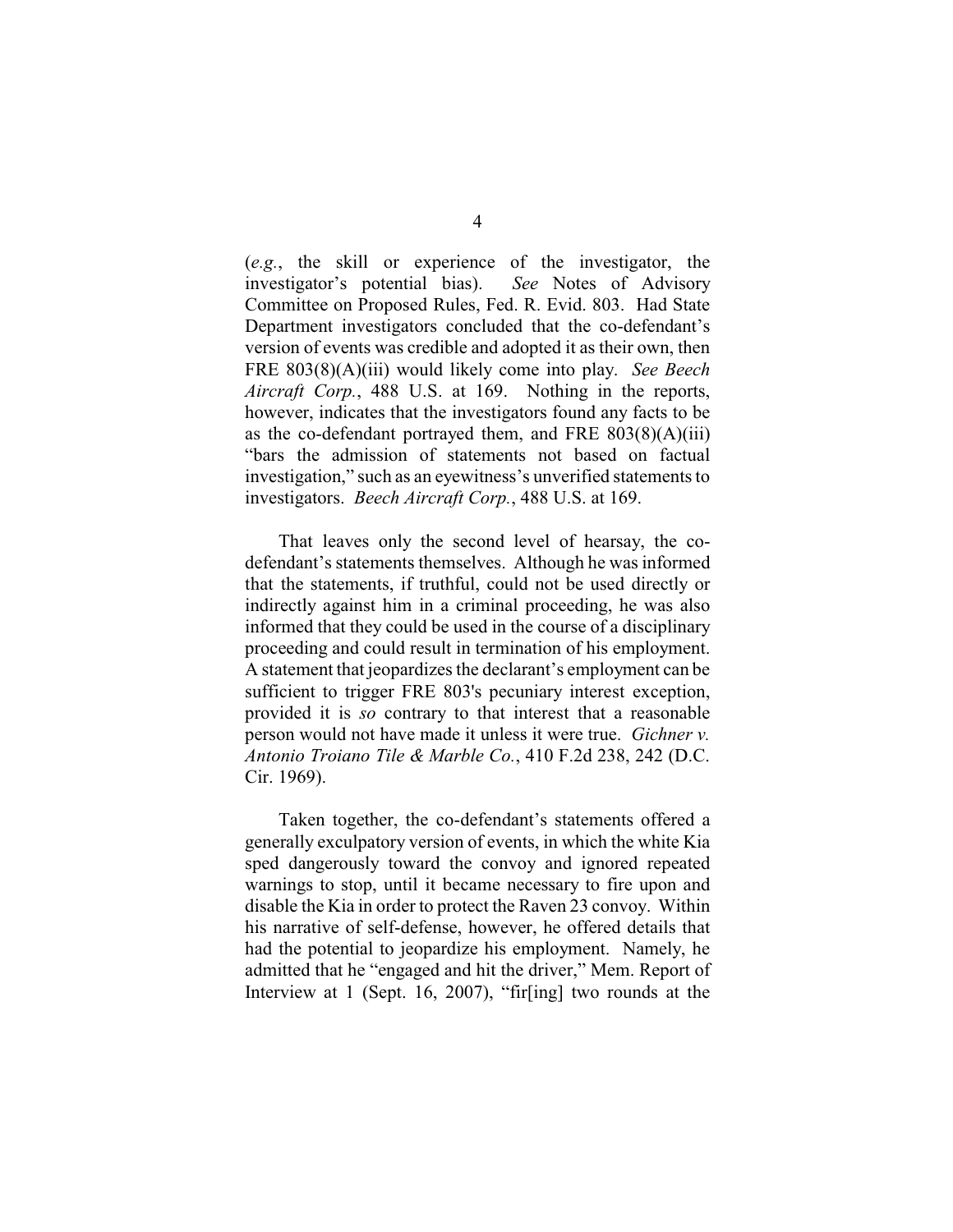driver from his M-4 rifle . . . [that] impacted the driver's area of the windshield," Mem. Report of Interview at 1 (Sept. 23, 2007). Most crucially, he acknowledged that he was "not aware of any shots being fired before his," Mem. Report of Interview at 2 (Sept. 20, 2007), and that he made eye contact with the driver just before firing, which further suggests that he was the first to fire. That is, following an incident in which multiple Raven 23 members were seen firing into the Kia, the codefendant voluntarily singled himself out as the first shooter the one likely responsible for the death of Al-Rubia'y and, in the government's words, "the one who lit the match that ignited the firestorm." 8/27/14 (AM) Tr. 27:1-4. Thus, if investigators doubted the claim that the Kia represented a threat, then the codefendant's statements all but ensured that he would lose his job.

The district court ruled that the co-defendant's statements constituted inadmissible hearsay because their lack of trustworthiness disqualified them from the statement against interest exception, Fed. R. Evid. 804(b)(3), the business records exception, Fed. R. Evid. 803(6), and the residual hearsay exception, Fed. R. Evid. 807. In particular, it found that the codefendant, "facing the threat of job loss or worse, had great incentive to provide a story of self-defense rather than a statement *against* his interest." *United States v. Slatten*, Crim. No. 14-107, at 6 (D.D.C. June 16, 2014). This is true as a general matter, but it only answers part of the question. The codefendant's incentive to keep his job indicates why he might invent a self-defense scenario, and it illustrates why selfserving, exculpatory statements are inadmissible under FRE 804(b)(3). *See Williamson*, 512 U.S. at 599–600. On the other hand, the co-defendant's incentive to keep his job does little to explain why he would falsely claim to have shot first and hit the driver, admissions that had the potential to single him out for greater scrutiny and punishment. To the contrary, the threat of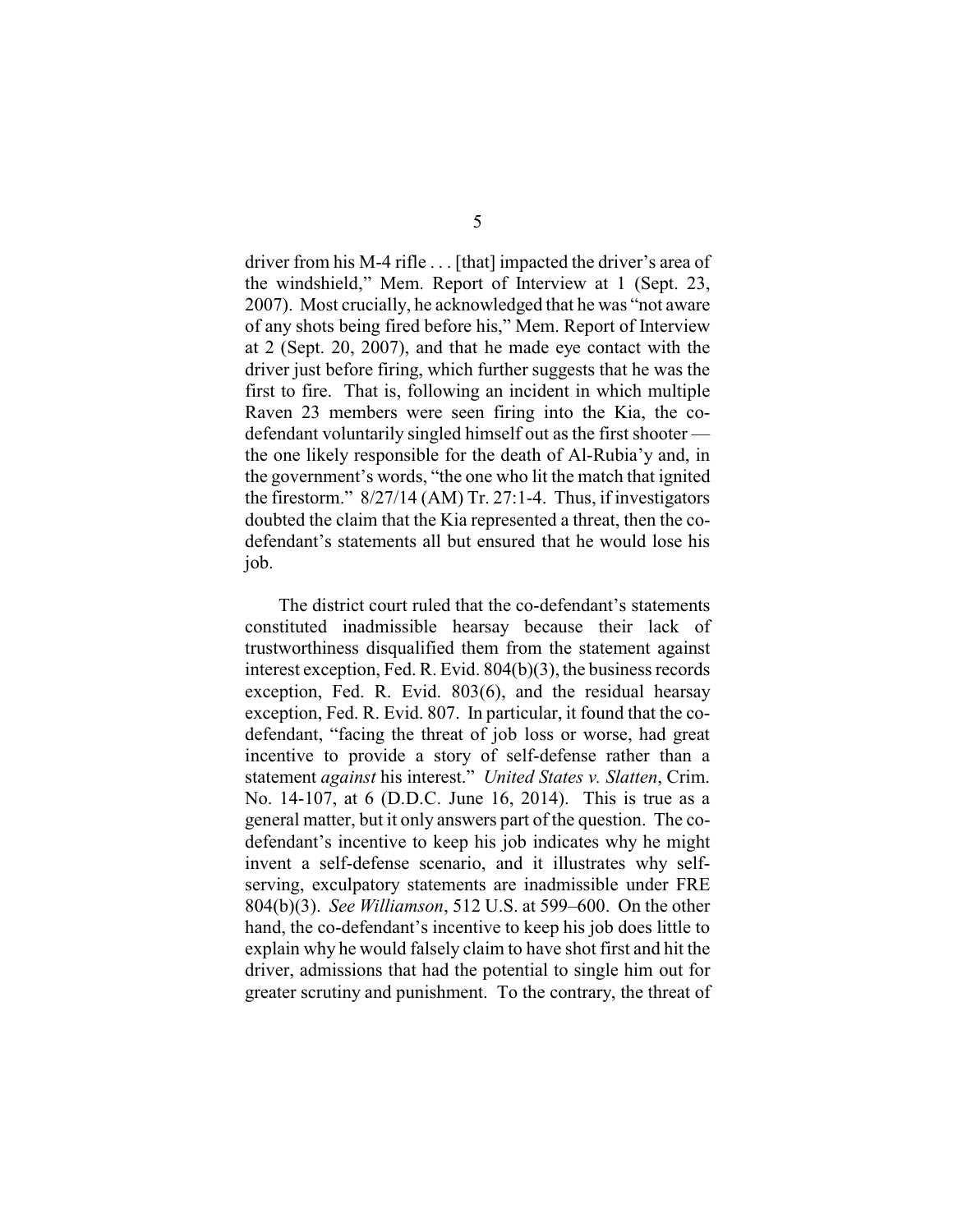job loss magnifies the likelihood that the co-defendant was telling the truth as to those details. *See id.*; *Gichner*, 410 F.2d at 242.

This failure to distinguish between inculpatory and exculpatory statements within this co-defendant's larger narrative, and instead treating the entire four-part narrative as a single "statement" to be admitted or excluded as a whole, was legal error. *Williamson*, 512 U.S. at 599–600; *United States v. Smalls*, 605 F.3d 765, 780–87 (10th Cir. 2010). A statement, within the meaning of FRE 804(b)(3), is a "single declaration or remark" rather than a "report or narrative," *Williamson*, 512 U.S. at 599 (quoting Webster's THIRD NEW INTERNATIONAL DICTIONARY 2229 (1961)), and thus it was incumbent upon the district court to isolate and admit any "declarations or remarks within the [narrative] that are individually self-inculpatory." *Id.*  As the Supreme Court has noted, the fact that the narrative was generally exculpatory and untrustworthy does not mean it was entirely untrue: "One of the most effective ways to lie is to mix falsehood with truth, especially truth that seems particularly persuasive because of its self-inculpatory nature." *Id.* at 599–600.

To determine whether the error was harmless requires consideration of the antecedent question whether anystatements within the co-defendant's narrative were sufficiently selfinculpatory to be admissible as statements against interest. *See* Fed. R. Evid.  $804(b)(3)(A)$ . If so, then in light of the numerous other pieces of evidence suggesting that the co-defendant fired first, the error could not possibly have been harmless. Although the jury could have reasonably credited Jimmy Watson's testimony that Slatten fired first over the traffic officers' testimony that someone in the co-defendant's position did so, the officers' testimony would take on new significance if buttressed by the co-defendant's own admission to firing first.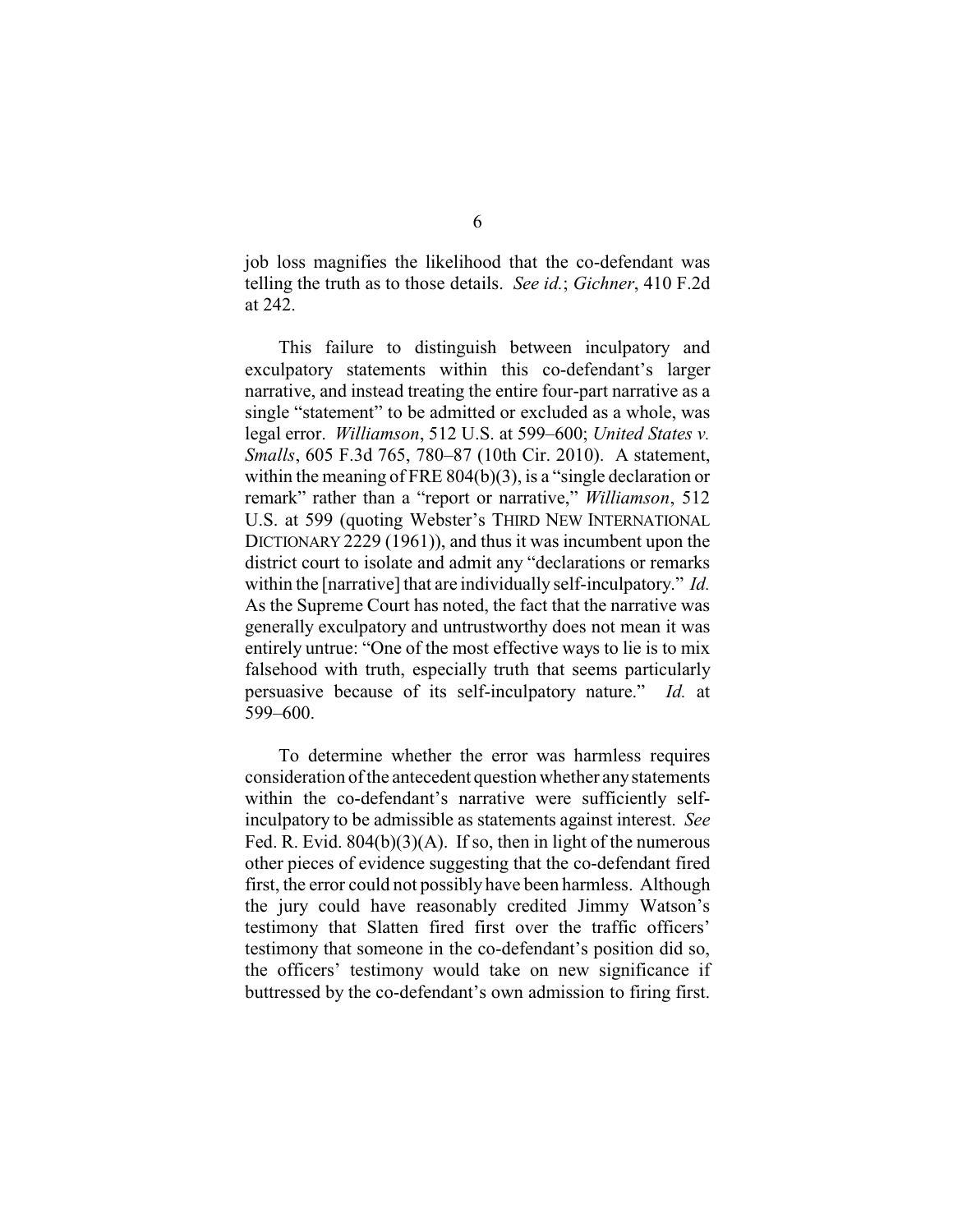The co-defendant's claim to have fired first and hit the Kia driver was admissible because no reasonable person would have falsely so claimed, thereby setting the day's tragic events in motion, especially given the near-certainty that such statements would cost him his job if the self-defense claim were disbelieved. *See* Fed. R. Evid. 804(b)(3)(A).

The government maintains that the "Ishot first and hit the driver" statement cannot be separated from the self-defense statement, *i.e.*, "Ishot first and hit the driver *in order to protect my team from an imminent threat*." *See* Appellee Br. 121. The government is correct that a statement's context must be carefully considered in determining whether the statement is truly self-inculpatory, *Williamson*, 512 U.S. at 603, but to the extent the government suggests that the court can only consider for admission the conjoined self-defense statement in his narrative, rather than considering for admission only the "I shot first and hit the driver" statement, *Williamson* instructs to the contrary. The Supreme Court made clear that courts must narrowly parse statements submitted under FRE 804(b)(3) and independently analyze each "declaration[] or remark" within such a statement for admissibility; parts of statements that are not self-inculpatory may not be admitted solely based on their proximity to other self-inculpatorydeclarations. *Id.* at 599–601. Here, the inverse is true — the district court erred in excluding self-inculpatory declarations solely based on their proximity to other self-exculpatory declarations.

The relevant self-inculpatory "declarations or remarks" within the co-defendant's narrative statement, *id.* at 599, are:

"[I] engaged and hit the driver," Mem. Report of Interview at 1 (Sept. 16, 2007);

"[I] made eye contact with the driver of the white sedan[,]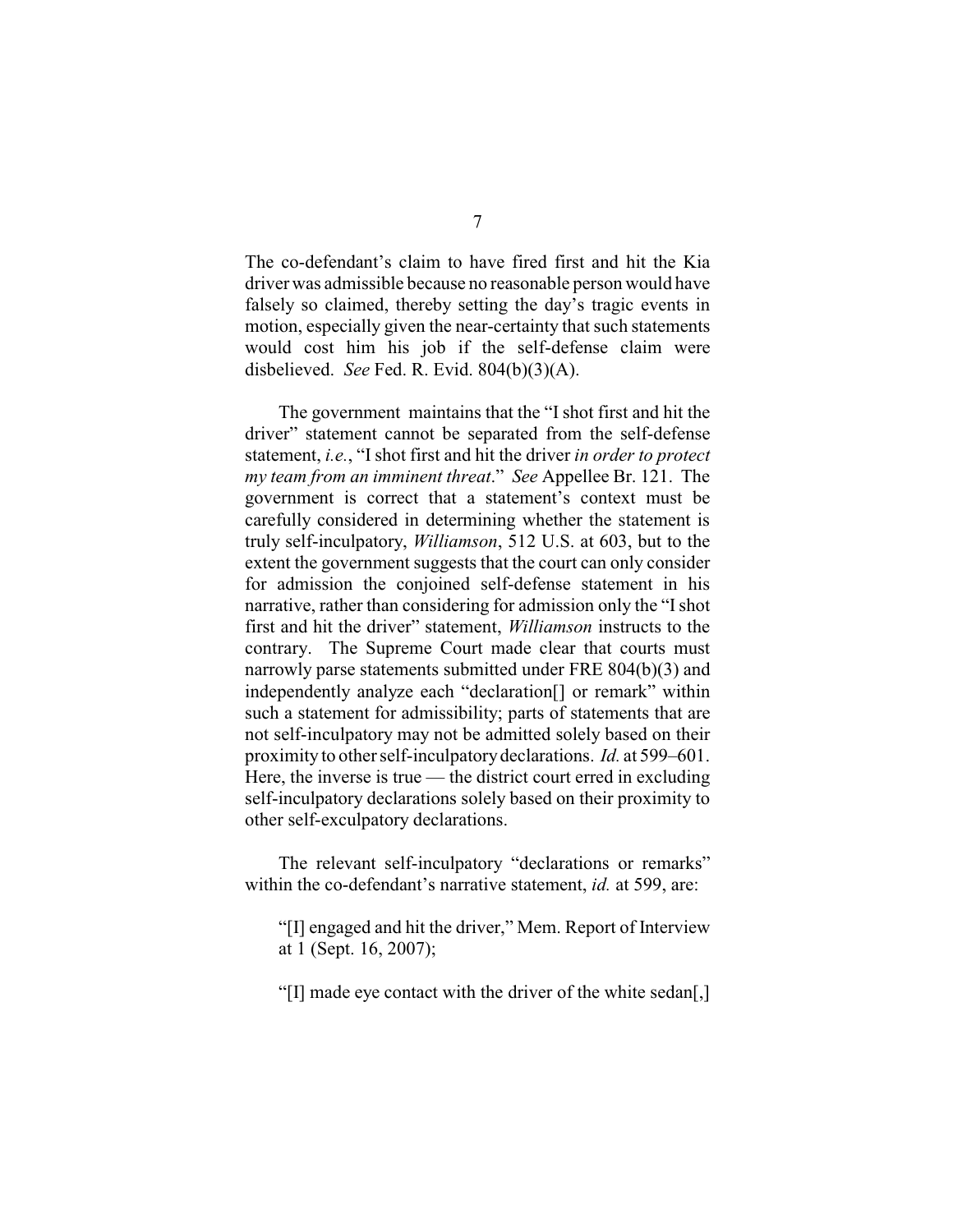. . . an Arabic male in his late 20's with a beard . . . . [I] fir[ed] two rounds at the driver from [my] M-4 rifle. [I] believe[] these rounds impacted the driver's area of the windshield," Mem. Report of Interview at 1 (Sept. 23, 2007); and

"[I am] not sure whether [I] was the first one to fire during this incident. [I am] not aware of any shots being fired before [mine]," Mem. Report of Interview at 2 (Sept. 20, 2007).

Certainly, the reliability of those statements must be considered *in light of* the broader self-defense context, but the context is not actually a part of those inculpatory statements. On the other hand, the co-defendant's statement "Fearing for my life and the lives of my teammates, I engaged the driver and stopped the threat" is generally self-exculpatory and therefore inadmissible. Sworn Statement at 2 (Sept. 18, 2007).

The government makes the related point that an assertion of self-defense automaticallyremoves the underlying admission from the statement against interest exception. In its view, a self-defense claim can never be sufficiently contrary to selfinterest under FRE 804(b)(3) because, if true, it would wholly exonerate the declarant. *See also* Op. 59–60 (citing *United States v. Henley*, 766 F.3d 893, 915 (8th Cir. 2014); *United States v. Shryock*, 342 F.3d 948, 981 (9th Cir. 2003)). Once again, *Williamson* controls: any such generalization is inappropriate because determining whether a statement is selfinculpatory is a "fact-intensive inquiry, which . . . require[s] careful examination of all the circumstances surrounding the criminal activity involved." *Williamson*, 512 U.S. at 604.

In *Shryock*, 342 F.3d at 966–67, for instance, the police already had multiple pieces of evidence showing that the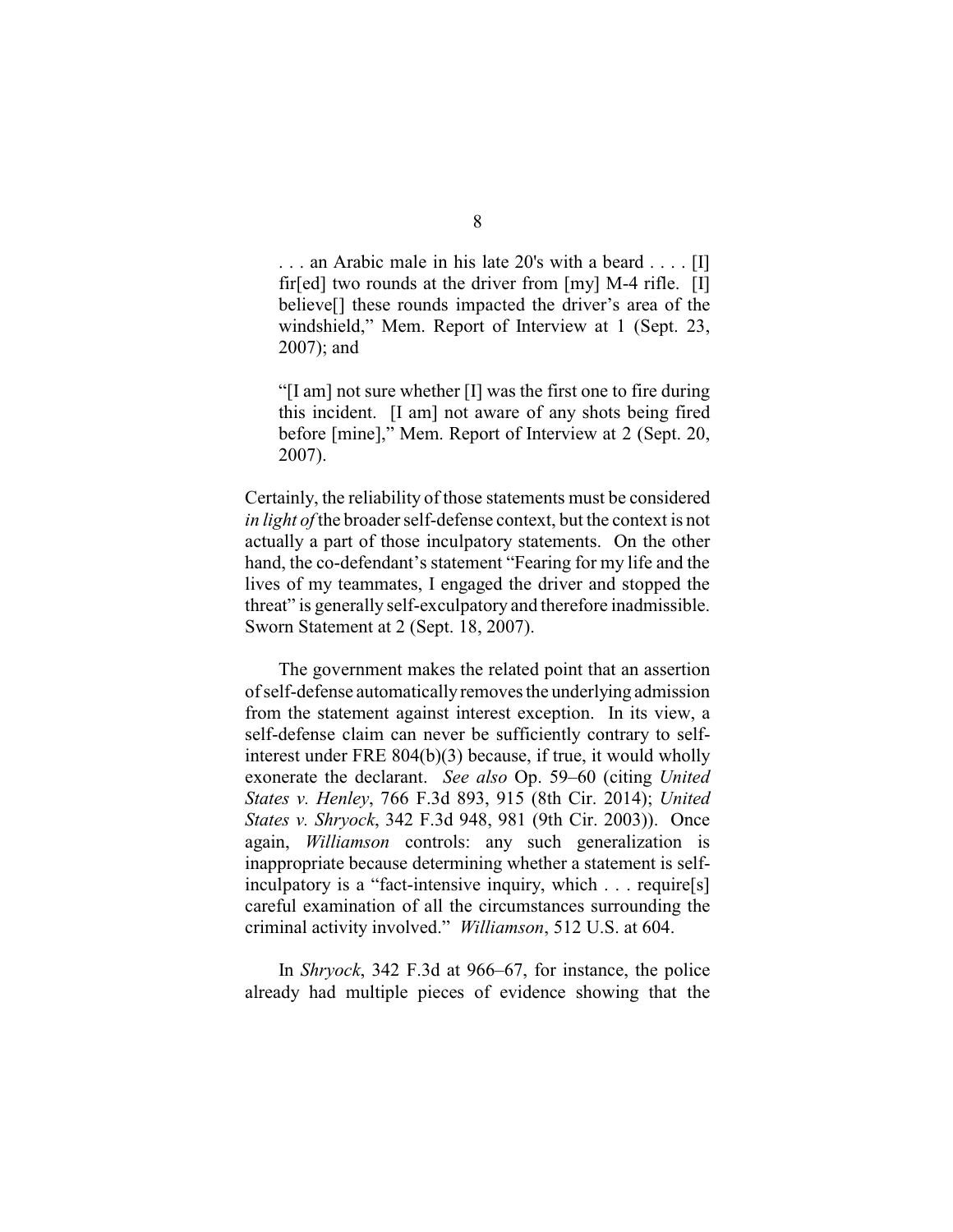declarant shot the victims, and thus the declarant's self-defense statement to police was much more obviously exculpatory the admission "I shot the victims" provided the police with nothing they did not already know or strongly suspect. Here, on the other hand, the record indicates that in the immediate aftermath of the Nisur Square massacre, the co-defendant provided investigators with the very first evidence that he fired before anyone else in the convoy and that he also hit the driver. One can imagine circumstances in which a self-defense claim would be even more devastating, *e.g.*, a person walking into a police station and claiming self-defense in a long-forgotten murder, leading police to reopen the case and immediately find evidence disproving the implausible self-defense claim. Invoking a blanket rule to the contrary seems to suggest that a statement can only be sufficiently damaging to self-interest if, standing alone, it is enough to support a conviction, a civil judgment, or termination. *See* Op. [59-60]. Thus, an admission to four elements of a crime (but not the fifth) would not qualify as a statement against interest, nor, as here, would an admission to a killing so long as self-defense is also claimed. This court has rejected that notion: "[T]he mere fact that the statements alone do not create an inference of guilt beyond a reasonable doubt does not remove them from the ambit of Rule 804(b)(3)." *United States v. Wilson*, 160 F.3d 732, 739 & n.4 (D.C. Cir. 1998).

Turning to the statements at issue, the question is whether a reasonable person in the co-defendant's position would falsely claim to have shot first and hit the driver, even in the context of a self-defense narrative. Fed. R. Evid. 804(b)(3)(A). As the government points out, State Department investigators likely knew (or would soon learn) that this co-defendant fired at the Kia, so he would have been ill-advised to deny he had. That said, investigators also knew (or would soon learn) that numerous other Blackwater guards fired at the Kia around the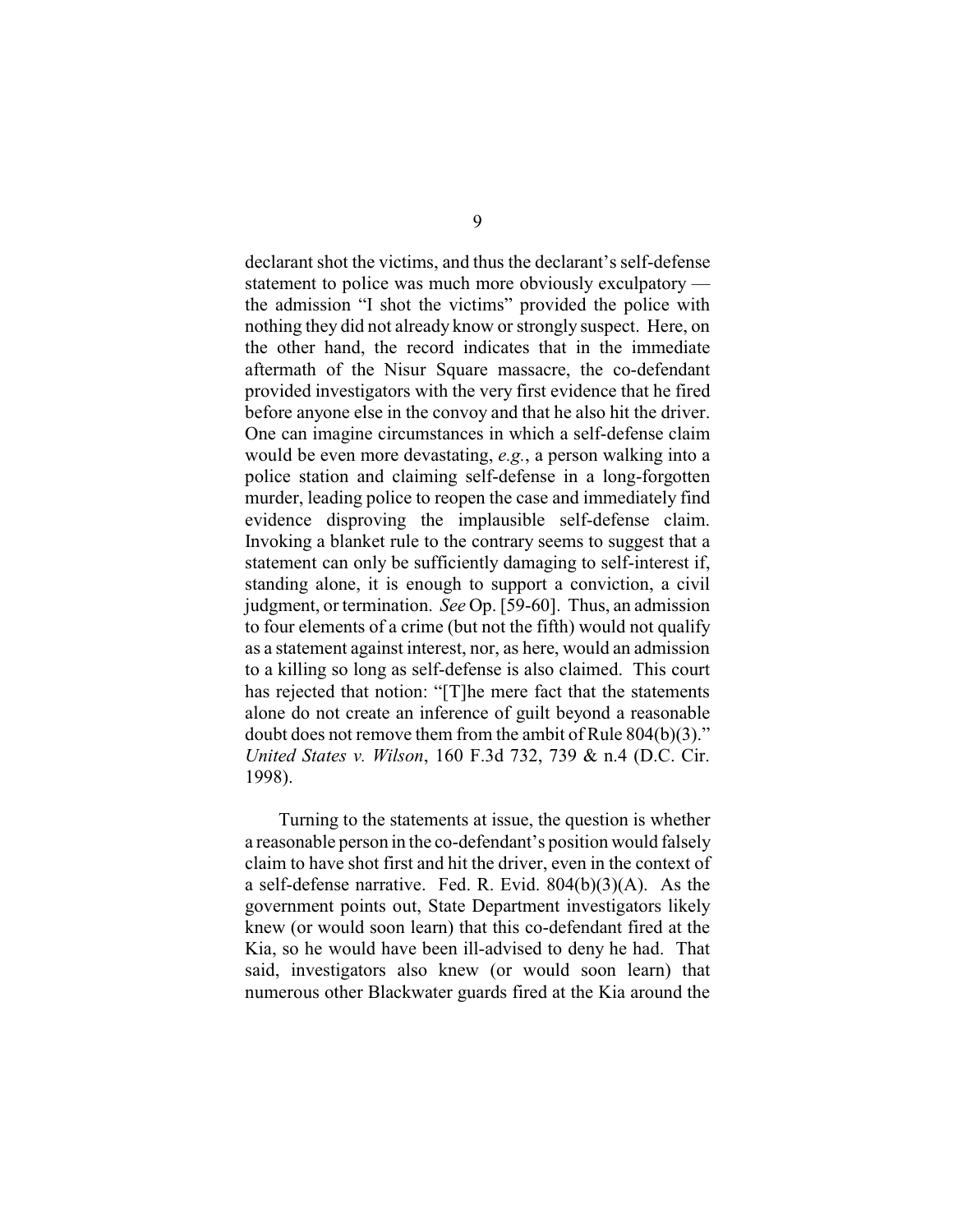same time. Thus, with investigators facing the daunting task of piecing together who did what in the midst of a melee, would a reasonable person in the co-defendant's position claim (1) ignorance as to who shot when and where, essentially hiding behind the "fog of war;" (2) to have fired defensive shots into the Kia's engine block only after other Raven 23 members had opened fire engaging the driver; or (3) affirmatively admit that he was the first, and likely fatal, shooter? In other words, if in reality this co-defendant had fired fourth and hit only the engine block, then why would he falsely claim responsibility for shots that likely killed a man?

The government suggests that because State Department protocol required guards to shoot occupants of cars that refused to stop despite warnings, the co-defendant could have falsely claimed to have shot first and hit the driver in order to portray himself as having "done precisely the right thing (the heroic thing, even)." Appellee Br. 122. Such an implausible high-risk high-reward strategy would only make sense if one were absolutely confident the self-defense claim would hold up; if not, the heroic narrative would give way to something far more troubling, with devastating consequences for the co-defendant. On the other hand, if at all concerned about the self-defense narrative being rejected, a reasonable person in the codefendant's position would have claimed to have fired fourth and hit the engine block because such shots would ultimately be of little consequence even if fired without justification. Based on the evidence adduced at trial showing that the Kia had come to a stop before any shots were fired, the co-defendant would have had little reason to feel so confident in the self-defense claim. Instead, it is far more likely that the co-defendant offered these inculpatory details because they were true, in order to lend credence to his flimsy self-defense narrative. *See Williamson*, 512 U.S. at 599–600. Indeed, even the codefendant's expression of uncertainty as to shooting first ("[I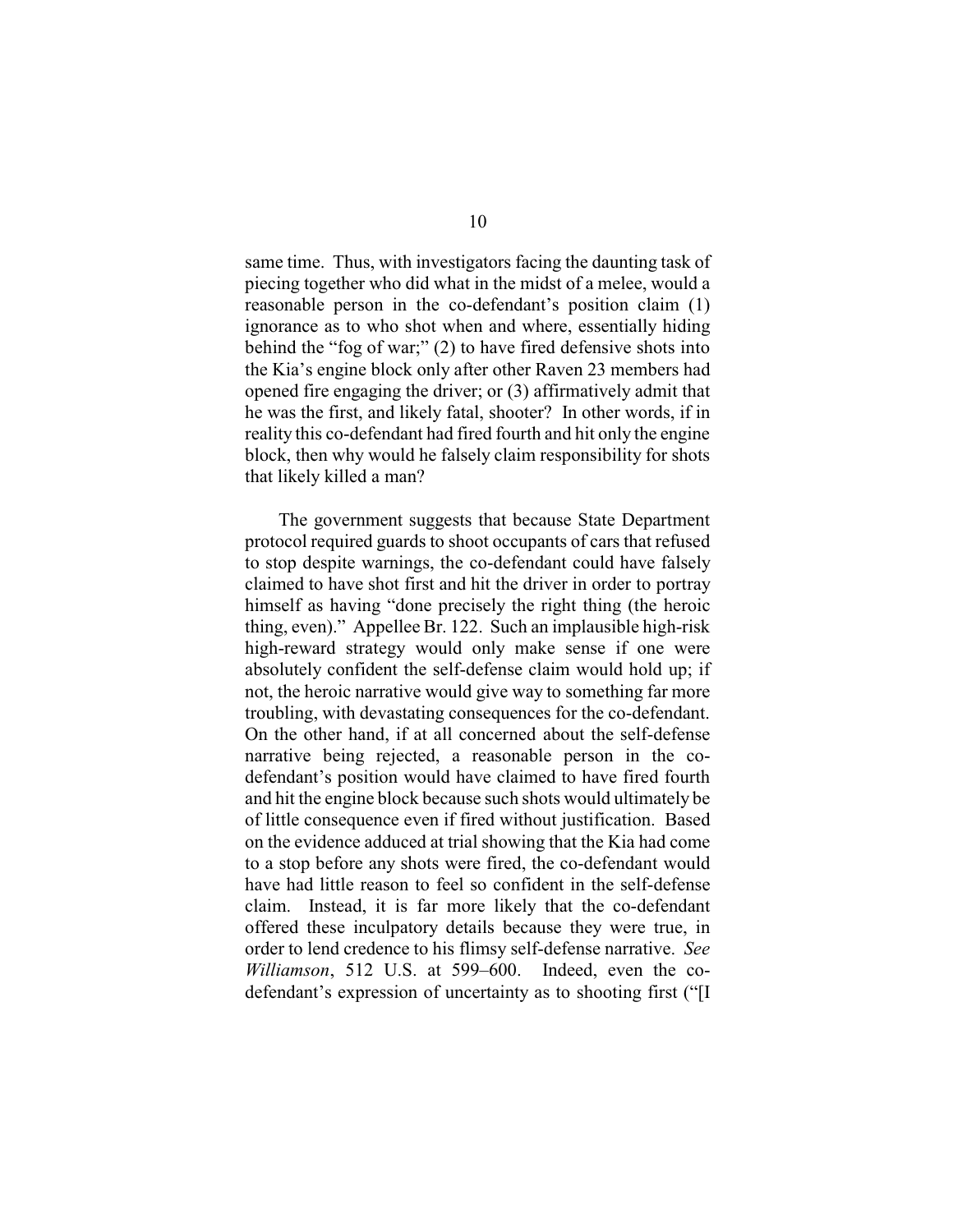am] not aware of any shots being fired before [mine]") indicates that he was being truthful in that he would be unlikely to undercut his own lie by expressing doubt about it. As such, the co-defendant's inculpatory statements were sufficiently trustworthy and contrary to his pecuniary interest to qualify for admission under FRE 804(b)(3).

The requirement to show "corroborating circumstances that clearly indicate . . . trustworthiness" does not apply to statements against pecuniary interest, Fed. R. Evid.  $804(b)(3)(B)$ , but the existence of such corroborating circumstances here further demonstrates the admissibility of the inculpatory portion of the co-defendant's statements. Not only did multiple witnesses similarly describe the first shots as hitting the driver's side windshield, and multiple others similarly described two initial shots, but Officer Monem testified that a specifically-located gunner fired the first shots, and, crucially, Officer Al-Hamidi testified he was "100 percent certain" that the first shots came from "the [same location] of [a particular] vehicle," 7/2/14 (PM) Tr. 35:4–15, which was the co-defendant's position that day. Moreover, Jeremy Krueger, in the second convoy vehicle, testified that the first shots sounded like the 5.56 ammunition used by the co-defendant, rather than the 7.62 ammunition used by Slatten, while Jeremy Ridgeway testified that a few days after the massacre the codefendant said to him "I feel like this is my fault." 8/4/14 (PM) Tr. 13:15–14:16. It is difficult to imagine why the co-defendant would seem to accept such responsibility, especiallyto someone like Ridgeway who would later confess to multiple killings, unless the co-defendant believed he was the one who started the shooting.

That the co-defendant's inculpatory statements are sufficiently trustworthy to be admitted under an exception to the hearsay rule does not necessarily mean they are true. Nor does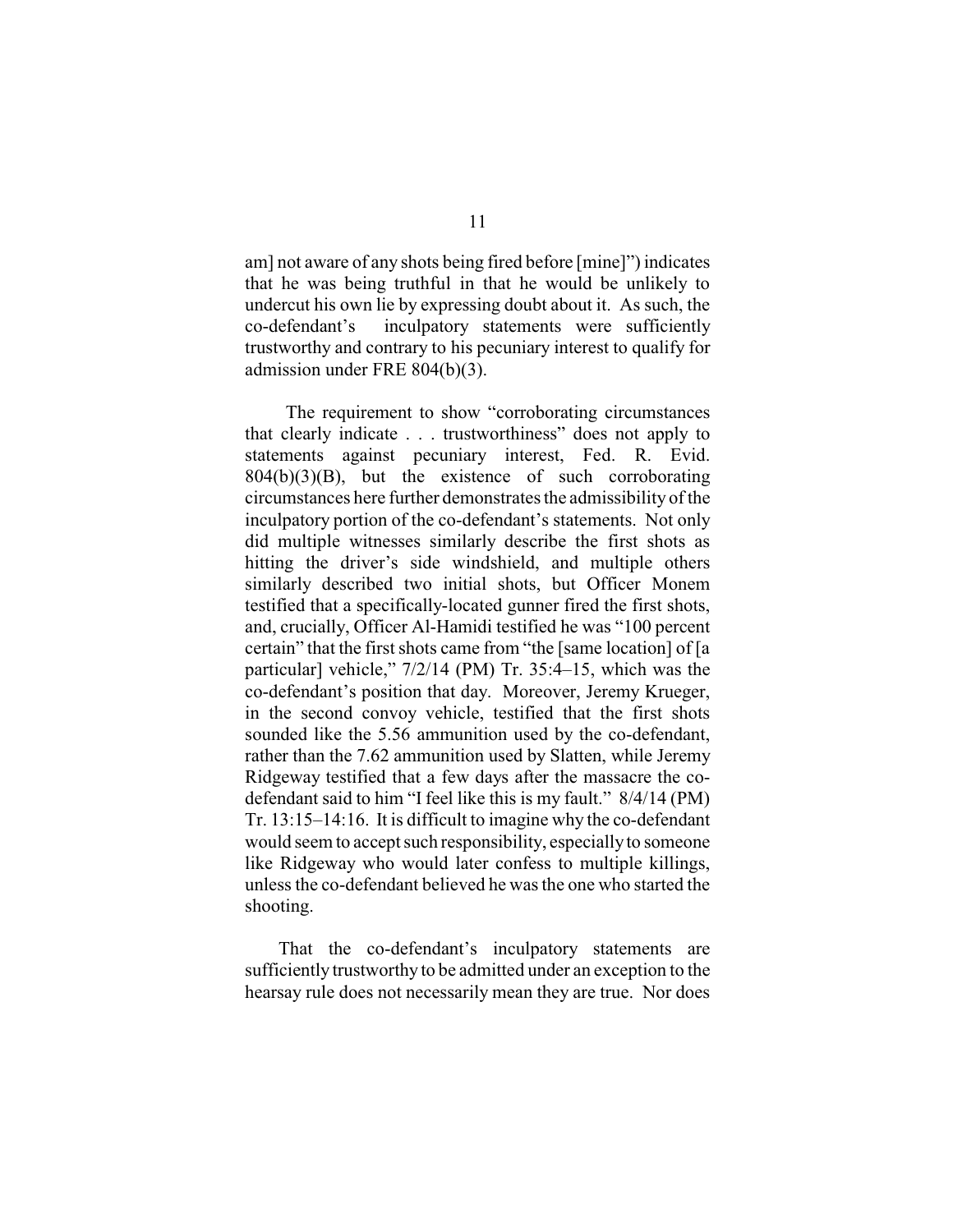it mean that, even if the co-defendant believed they were true, he was correct in thinking he fired first. Rather, it simplymeans that the statements are trustworthy enough to be presented to a jury, which on retrial can consider all of the available evidence in determining whether or not Slatten fired the first shots that day. The government's position that any error was harmless because of the strength of the evidence that Slatten fired first, *see* Appellee Br. 128–29, highlights the importance of a jury making this determination. On remand, the government can make its argument to the jury that the co-defendant's "equivocal out-of-court response to an investigator," given the falsity of other aspects of his statement, "surely, [should not] turn[] the tide" and prevent a second conviction of Slatten. *Id.* at 129.

In sum, because the co-defendant's inculpatory statements are admissible as statements contrary to pecuniary interest and thus "specifically covered," *see* Fed. R. Evid. 807, FRE 804(b)(3) is properly relied upon rather than FRE 807's residual exception to the hearsay rule. *See United States v. Earles*, 113 F.3d 796, 800 (8th Cir. 1997).

## **B.**

In any event, there appears good reason not to rely on FRE 807 here. Not only is the district court is "vested with considerable discretion" to applythe residual hearsayexception, *United States v. Kim*, 595 F.2d 755, 766 (D.C. Cir. 1979), this court has repeatedly emphasized that FRE 807 "was intended to be a narrow exception to the hearsay rule, applied only in exceptional cases," when the district court would otherwise be forced to exclude evidence that is "very important and very reliable." *Id.* FRE 807 requires "circumstantial guarantees of trustworthiness" equivalent to those ensured by FRE 803 and FRE 804, and if my colleagues do not trust the veracity of selfserving statements under FRE 804(b)(3), *see* Op. 59–60, then it seems illogical to admit those same statements under FRE 807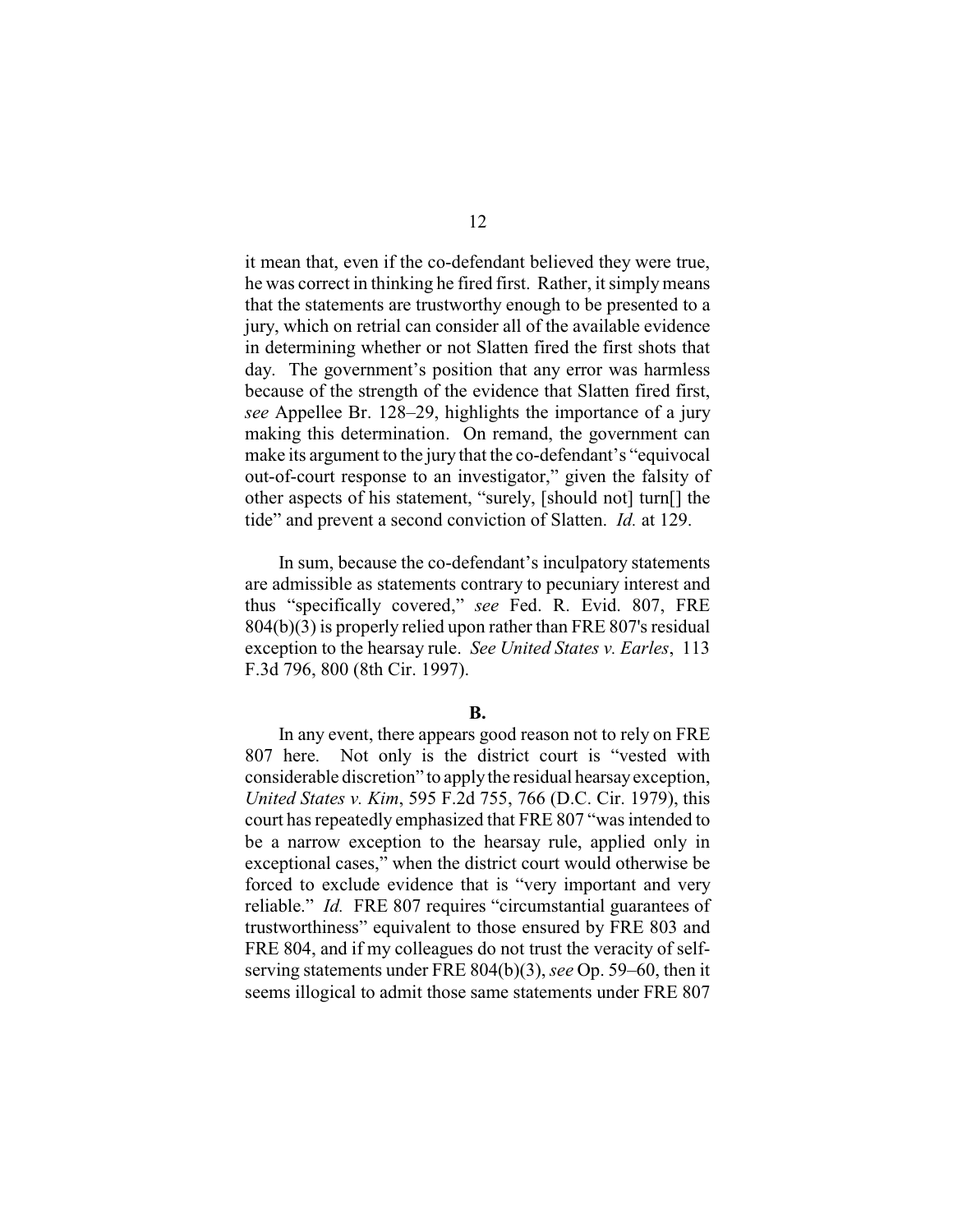merely because the co-defendant was under oath, immunized from criminal liability except for the remote possibility of prosecution for making false statements under 18 U.S.C. § 1001, and repeated his statements several times. *But see* Op. 63–65. Underscoring this point, the investigators' reports reflect a certain skepticism about the co-defendant's trustworthiness, at one point noting that he had failed to mention firing his M-203 grenade launcher in prior statements, which the co-defendant "claimed that he had not documented firing . . . because he 'didn't think it was important.'" Mem. Report of Interview at 3 (Sept. 23, 2007).

Further, the evidence identified as corroborating the selfdefense narrative — which the jury necessarily rejected in reaching its verdict — is misconstrued by my colleagues. *See* Op. 65–66. The co-defendant told the State Department investigators that traffic in Nisur Square came to a stop upon the convoy's command, but when the white Kia then approached the convoy at a high rate of speed, he threw a water bottle as a warning prior to firing the first shots. By contrast, Officer Al-Hamidi testified that when Raven 23 members threw water bottles, he turned to see that all traffic was stopped, then he turned back to the convoy as the first shots were fired. Al-Hamidi's testimony thus in no way corroborates the codefendant's self-serving claim that he threw a water bottle at a speeding Kia as a warning, and to construe it otherwise only amplifies the error in deeming the self-defense portions of the narrative admissible.

Finally, reliance on FRE 807 for admission of the codefendant's statements as a whole generally ignores both *Williamson*, 512U.S. at 599–600, and Slatten's clarification that he is not seeking admission of the portions of the co-defendant's statements that the government claims are self-serving, such as that the Kia approached at high speed, did not stop despite the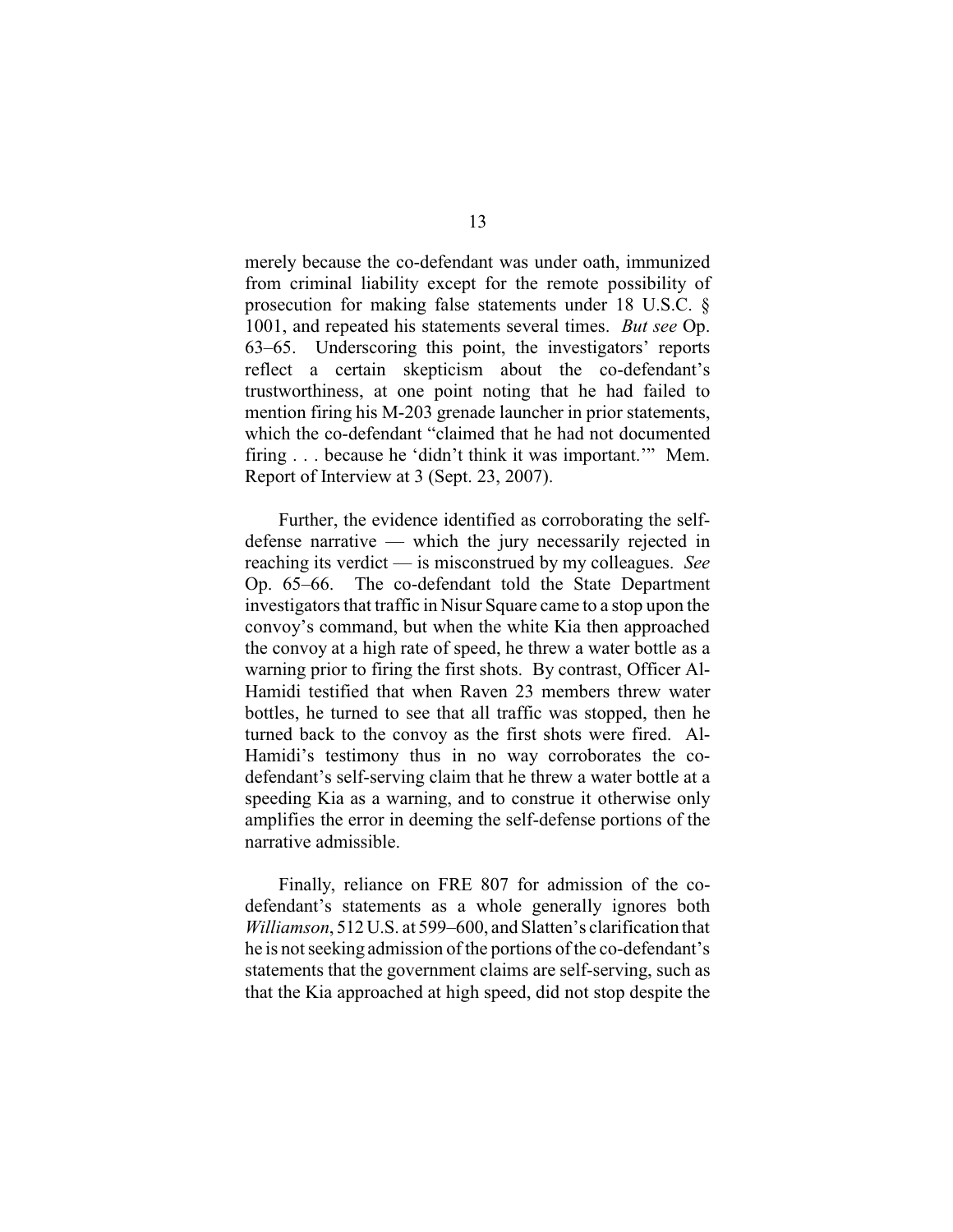co-defendant's attempts to stop it, or that the co-defendant feared for his life. *See* Slatten Br. 40. *But see* Op. 54, 68–69. Although I too conclude that the district court abused its discretion, Slatten's challenge to the denial of his motion for severance does not require the Court to reach FRE 807 in order to grant him the relief he seeks (or, indeed, relief he expressly does *not* seek), and therefore I would not do so.

Accordingly, I concur in the judgment that the district court abused its discretion in denying admission of the co-defendant's statements, to the extent I have identified in view of the analysis *Williamson* requires.

# **II.**

Dissenting from Part VIII. Paul Slough was convicted by a jury of killing thirteen (13) people and attempting to kill seventeen (17) others. Evan Liberty was convicted by a jury of killing eight (8) people and attempting to kill twelve (12) others. Dustin Heard was convicted by a jury of killing six (6) people and attempting to kill eleven (11) others. Even leaving aside their firearms convictions under 18 U.S.C.  $\S$  924(c), the maximum sentences on their remaining convictions were 249 years for Slough, 164 years for Liberty, and 137 years for Heard. Especially in light of that congressionally determined exposure, the thirty-year-and-one-day sentences imposed by the district court were not unconstitutionally "grossly disproportionate to the crime[s]." *Graham v. Florida*, 560 U.S. 48, 60 (2010) (internal quotation marks omitted).

Today my colleagues hold that the mandatory sentence of thirty years under Section 924(c), as applied to these three private security guards for using government-issued weapons in a war zone, is cruel and unusual punishment in violation of the Eighth Amendment to the U.S. Constitution. Op. 86–87. In so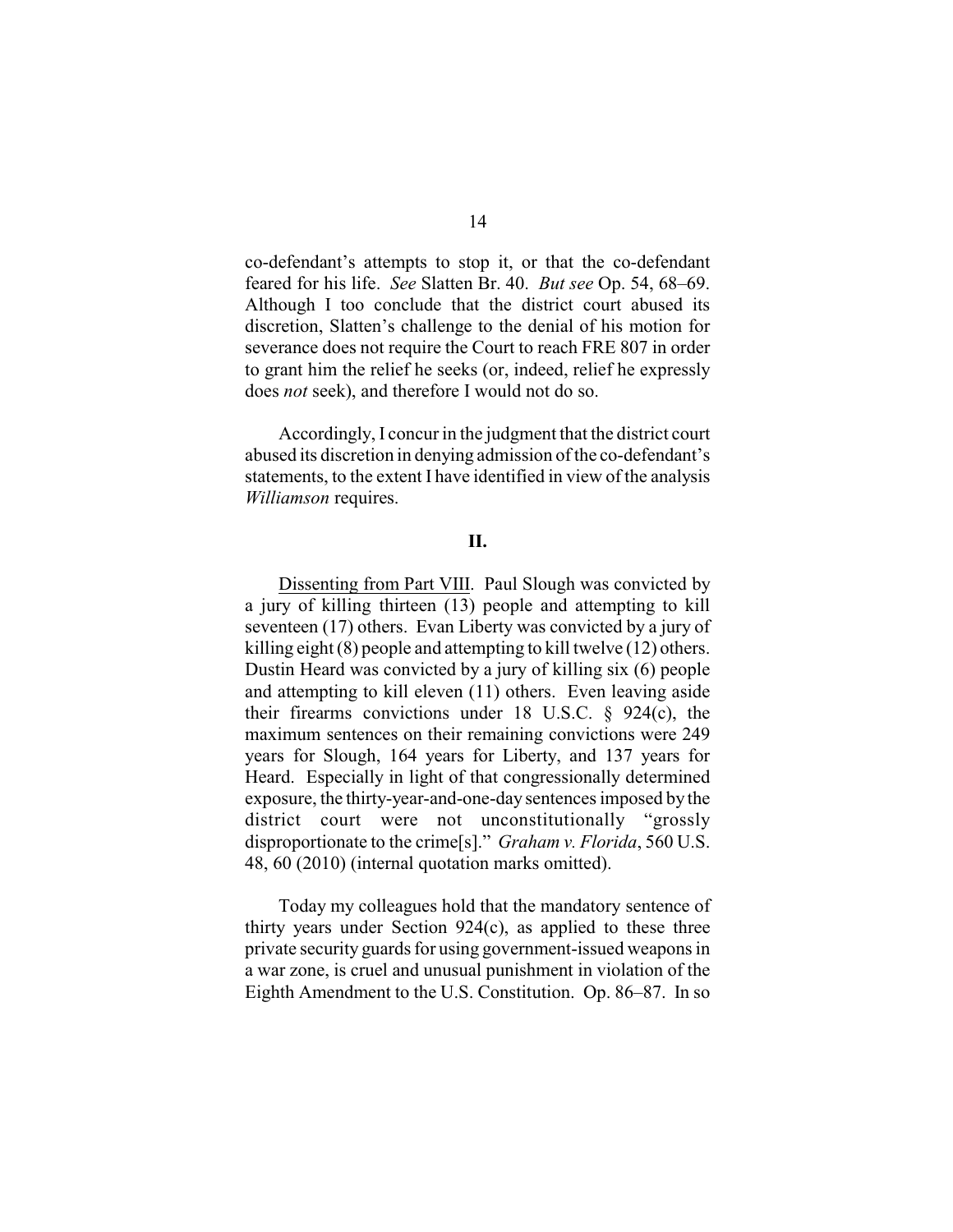doing, they have failed to account, as they must, for "all of the circumstances of the case." *Graham*, 560 U.S. at 59. Most crucially, my colleagues make no mention of the fact that the district court judge, who presided at the months-long trial, imposed sentencing packages that the judge concluded "achieved an overall appropriate sentence [for each of these defendants] rather than calculating individual sentences for each component." Sent. Tr. 150:18–25 (Apr. 13, 2015) (citing *United States v. Townsend*, 178 F.3d 558, 567 (D.C. Cir. 1999)). That is, in consideration of the mandatory minimum under Section  $924(c)$ , the district court imposed only a one-day sentence for all of these defendants' many manslaughter and attempted manslaughter convictions. The Supreme Court has affirmed the district court's discretionary authority to impose such a sentencing package in *Dean v. United States*, 137 S. Ct. 1170 (2017), holding that nothing in Section 924(c) prevents a district court from, as here, mitigating the harshness of a mandatory thirty-year minimum by imposing a one-day sentence for the predicate convictions. *See id.* at 1176–77.

My colleagues' conclusion that there has been a constitutional violation, by contrast, rests on the mistaken premise that the thirty years allocated to the Section 924(c) convictions represent freestanding sentences distinct from the one-day sentences on the remaining manslaughter and attempted manslaughter convictions. *See* Op. 72; *Townsend*, 178 F.3d at 567. In disregarding the basic structure of these defendants' sentences, my colleagues fail to recognize that the district court already mitigated any disproportionality. Indeed, the district court judge stated on the record that he was "very satisfied" with the thirty-year sentences in light of the "many killings and woundings" for which these defendants were responsible. Sent. Tr. 154:9–22. My colleagues ignore this fact too, particularly when they suggest that the district court judge felt constrained to impose an unduly harsh sentence. *See* Op.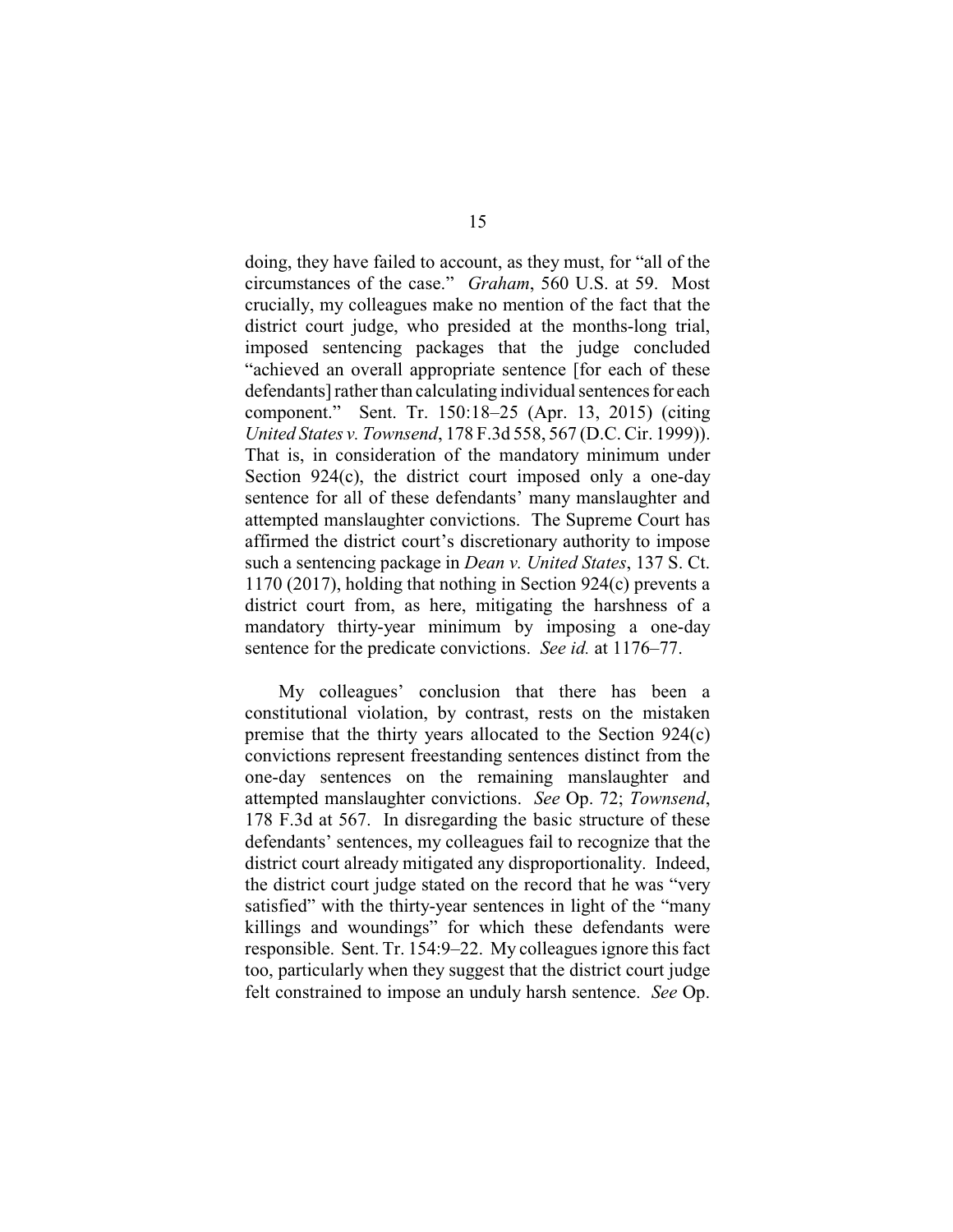76–77. And whatever their concern with the "one-size-fits-all nature of these sentences," *see id.* at 77, that is not an Eighth Amendment concern because none of the sentences are disproportionate to the enormity of the crimes that the jury found the defendants had committed. *Graham*, 560 U.S. at 60. Again, Congress has determined that the *least* culpable defendant here — who was convicted of killing six people and wounding eleven others — should be subject to a maximum of 167 years in prison, in addition to the thirty years under Section 924(c).

Although it is possible to imagine circumstances in which a thirty-year minimum sentence for a private security guard working in a war zone would approach the outer bounds of constitutionality under the Eighth Amendment, this is not that case. The jury rejected these defendants' claim that they fired in self-defense, and far more of their fellow security guards chose not to fire their weapons at all that day. Yet as my colleagues apparently see it, Congress should have included an exception for all such military contractor employees, or, rather, it would have included such an exception if it had only considered the issue. *See* Op. 72–74. Perhaps so, but that is not the question before us. The district court judge made an individualized assessment of an appropriate sentencing package for each of these defendants, and the result is not disproportionate to the defendants' crimes, let alone grossly, *unconstitutionally* disproportionate.

Accordingly, I respectfully dissent from Part VIII.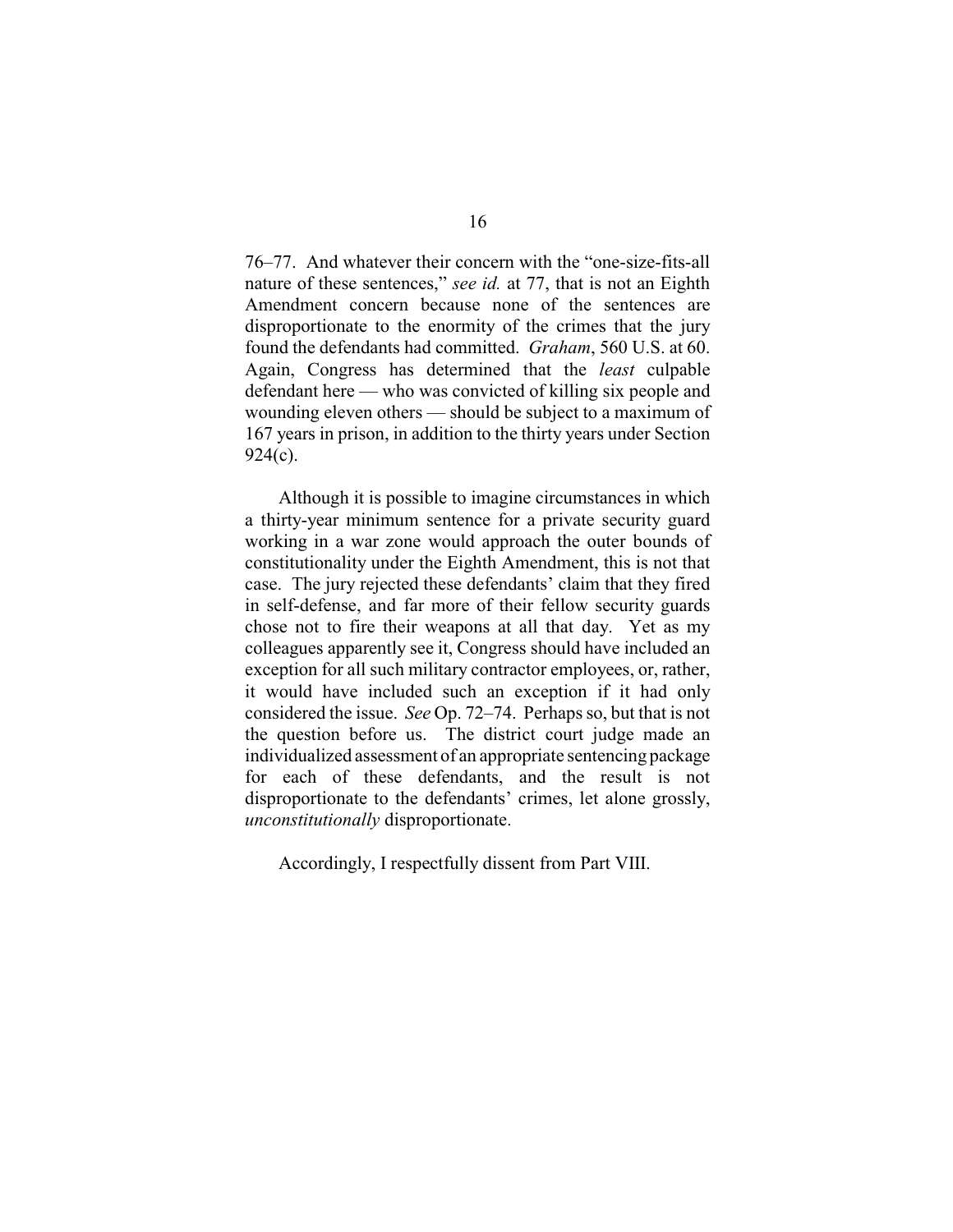BROWN, *Circuit Judge*, concurring in part and dissenting in part from Part II: While the Court's ultimate conclusions follow inexorably from its broad reading of the Military Extraterritorial Jurisdiction Act ("MEJA"), 18 U.S.C. §§ 3261 *et seq.*, the Court's initial premise seems faulty. MEJA was amended in 2004 to close a loophole that allowed non-Department of Defense ("DOD") contractors to escape criminal liability for crimes committed overseas. I agree Congress used "deliberately expansive" language in MEJA so contractors working to support the DOD in its mission would not escape prosecution for crimes committed while performing their duties, regardless of which federal agency was their employer. *See* Part II Op. at 4. However, I am not convinced that any federal contractor whose employment relates—even minimally—to the DOD's mission is automatically subject to MEJA. The Court's interpretation unnecessarily broadens that which the statutory language seems designed to limit.

## I.

## A.

When interpreting a statute, the analysis begins—and often ends—with its text. *See, e.g.*, *Hughes Aircraft Co. v. Jacobson*, 525 U.S. 432, 438 (1999). Here, the text of MEJA extends the jurisdiction of federal courts to crimes committed in foreign countries if the crime was committed while the defendant was "employed by . . . the Armed Forces outside the United States." 18 U.S.C. § 3261(a)(1). The statute further defines the time period of being "employed by the Armed Forces outside the United States" to include acts committed while a person is the employee of a contractor of "(I) the [DOD]...; or (II) any other Federal agency... to the extent such employment relates to supporting the mission of the [DOD] overseas . . . ." 18 U.S.C.  $\S$  3267(1)(A)(iii). Thus, by MEJA's plain terms, the employee of a DOD contractor is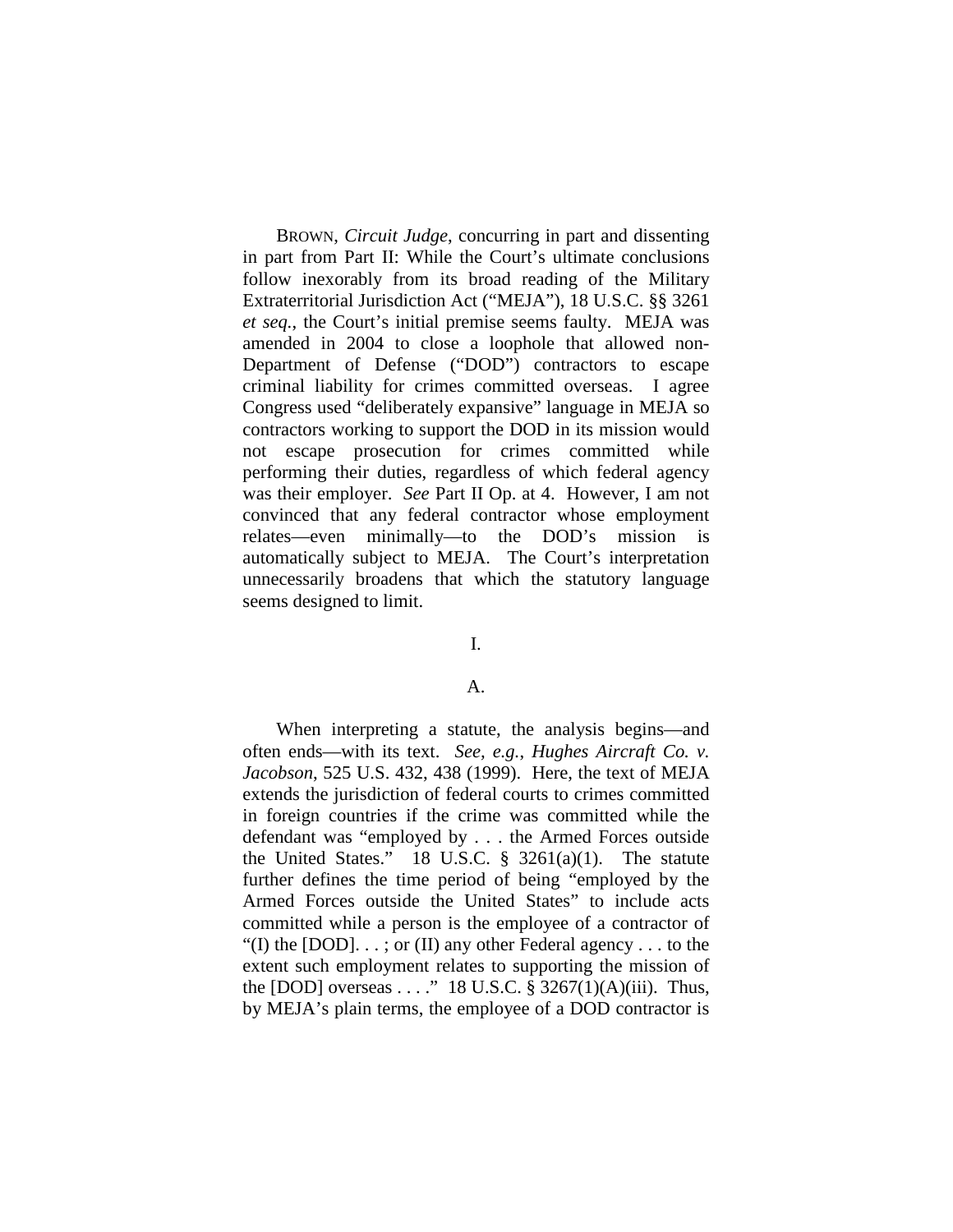automatically subject to prosecution under MEJA for any offense committed while working overseas without any qualifications. *See id.* § 3267(1)(A)(iii)(I). This suggests DOD contractors and their employees are subject to MEJA for crimes committed while on or off duty. The same is not true for non-DOD contractors though. If the perpetrator of a crime is an employee or contractor of any federal agency other than the DOD, he is subject to MEJA only "*to the extent* [his] employment relates to supporting the [DOD's] mission." *Id.* § 3267(1)(A)(iii)(II) (emphasis added). The phrase "to the extent" does no work unless it implies the criminal liability of non-DOD contractors is more limited than DOD contractors. After all, the word "extent" is defined as "the range (as of inclusiveness or application) over which something extends." WEBSTER'S THIRD NEW INTERNATIONAL DICTIONARY UNABRIDGED 805 (1993). Moreover, the Supreme Court has taken a similar view of this phrase when interpreting its statutory meaning. *See John Hancock Mut. Life Ins. Co. v. Harris Tr. & Sav. Bank*, 510 U.S. 86, 104–05 (1993) (describing "to the extent" as "words of limitation" in a statute).

Accordingly, if MEJA targets contractors (or their employees) performing specific military roles, it makes little sense to turn our inquiry into an essentially all-or-nothing analysis. However, this is precisely the effect of concluding that MEJA applies to all of a federal contractor's conduct for the duration of the time that some aspect of that contractor's employment supports the DOD's mission. In situations such as this case—where the mission of the DOD is characterized to broadly encompass all activities related to nationbuilding—the limitation the Court purports to create is virtually boundless. Instead, the more logical reading of the statute is that a non-DOD contractor is subject to MEJA only when a *specific task* being performed by that contractor is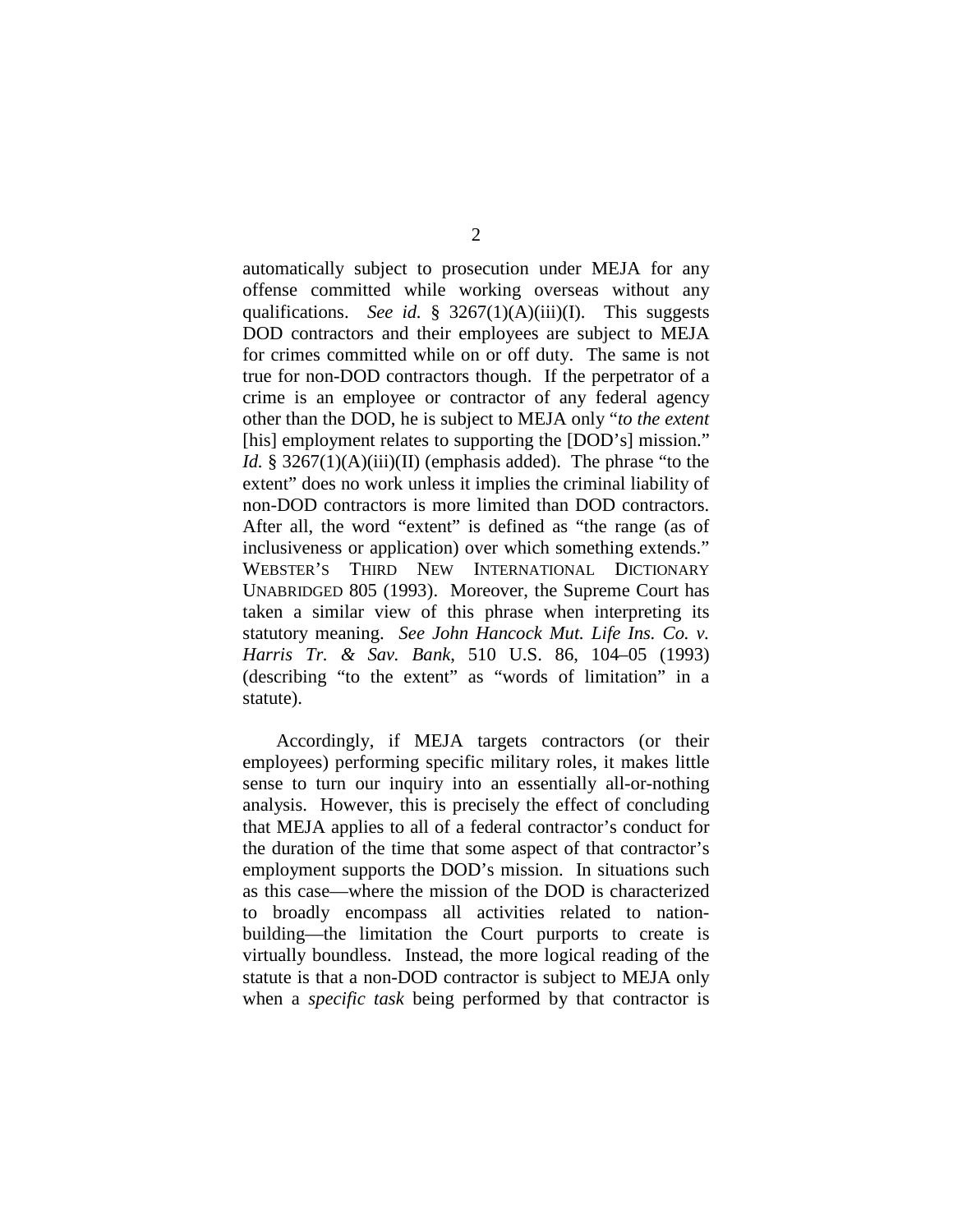integral to the DOD's mission. Had Congress wished MEJA to apply more broadly to non-DOD contractors, it could have substituted the word "if" for the phrase "to the extent" to give MEJA the expansive wording necessary to achieve such a result. *See id.* (contrasting the word "if" with the phrase "to the extent"); *see also In re Silveira*, 141 F.3d 34, 36 (1st Cir. 1998) ("If Congress intended for [the statute at issue] to be an 'all-or-nothing' matter, one might wonder why the provisions' drafters chose to use the connective phrase 'to the extent that,' in lieu of the word 'if,' which obviously would have been a simpler construction."). To hold this difference of language is nothing more than a "temporal limitation," Part II Op. 4, ignores the distinction Congress made between those who work directly for the DOD and those who do not.

Moreover, the Court's interpretation goes beyond the problem Congress was attempting to solve when it amended MEJA in 2004. As noted by the Court, Congress sought to amend MEJA in response to the atrocities committed by Interior Department contractors at the Abu Ghraib prison in Baghdad. Part II Op. 2. These contractors working in Abu Gharib were soldiers in all but name, and they were directly assisting the DOD in running a prison for detained enemy combatants. *See Saleh v. Titan Corp.*, 580 F.3d 1, 6–7 (D.C. Cir. 2009) (stating the Abu Ghraib contractors were "integrated [with the military] and performing a common mission with the military under ultimate military command"). Viewed with this context in mind, it is clear that what Congress sought to do when it amended MEJA was to assure that contractors of any federal agency who were performing tasks conventionally done by soldiers could not elude U.S. jurisdiction. Creating criminal liability for all federal employees or contractors whose employment relates—even tangentially so—to the DOD's mission goes beyond a plain reading of the text. Because we are to "scrupulously confine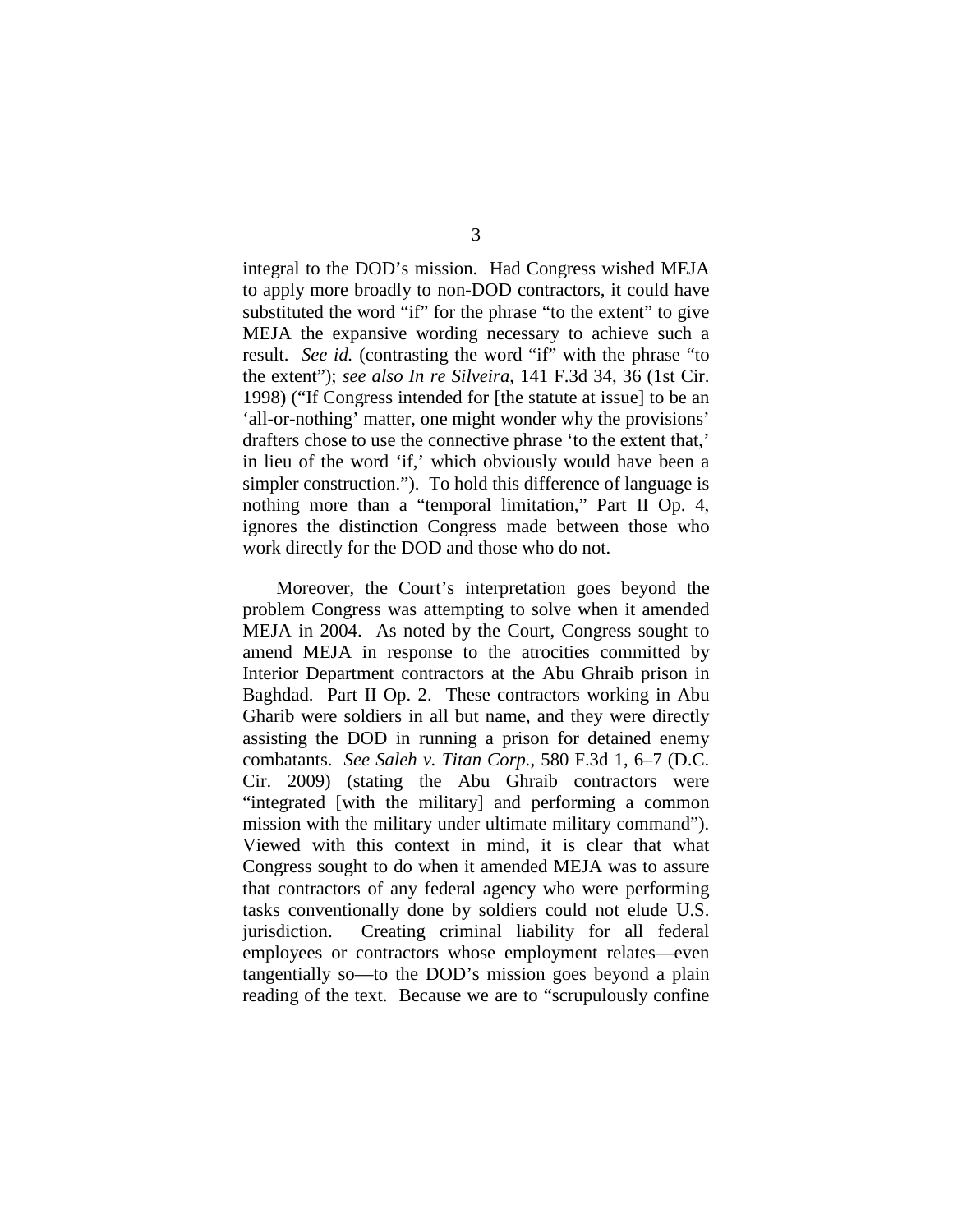[our] own jurisdiction to the precise limits which (a federal) statute has defined," *Victory Carriers, Inc. v. Law*, 404 U.S. 202, 212 (1971) (quoting *Healy v. Ratta*, 292 U.S. 263, 270 (1934)), we must use extreme caution when expanding our jurisdiction—particularly when doing so results in our criminal law applying extraterritorially.

Here, I believe Congress said what it meant and meant what it said, *see Conn. Nat'l Bank v. Germain*, 503 U.S. 249, 253–54 (1992), and I would not dismiss the distinctions made in the text in favor of aspirational goals set forth by the statute's sponsors. *See* Part II Op. at 2 (citing Senator Schumer's floor statement declaring MEJA was amended to address "a dangerous loophole in our criminal law that would have allowed civilian contractors who do the crime to escape doing the time"). The Court may be correct that Congress intended for MEJA's 2004 amendment to treat DOD and non-DOD contractors and their employees exactly the same when a non-DOD contractor's employment relates to the DOD's mission, but "[i]t is not for us to rewrite the statute so that it covers . . . what we think is necessary to achieve what we think Congress really intended." *Lewis v. City of Chicago*, 560 U.S. 205, 215 (2010). If the government truly desires this result, the proper course of action is to petition Congress to amend the statute, not advocate for courts to read problematic language out of its text.

Because MEJA's text compels the conclusion that Congress meant to treat DOD and non-DOD employees and contractors differently, the next inquiry is to determine which actions of non-DOD contractors are subject to MEJA and which are not. The text once again provides a clear answer: only crimes committed while "employed by . . . the Armed Forces outside the United States" falls within MEJA's purview. 18 U.S.C.  $\S$  3261(a)(1). MEJA specifically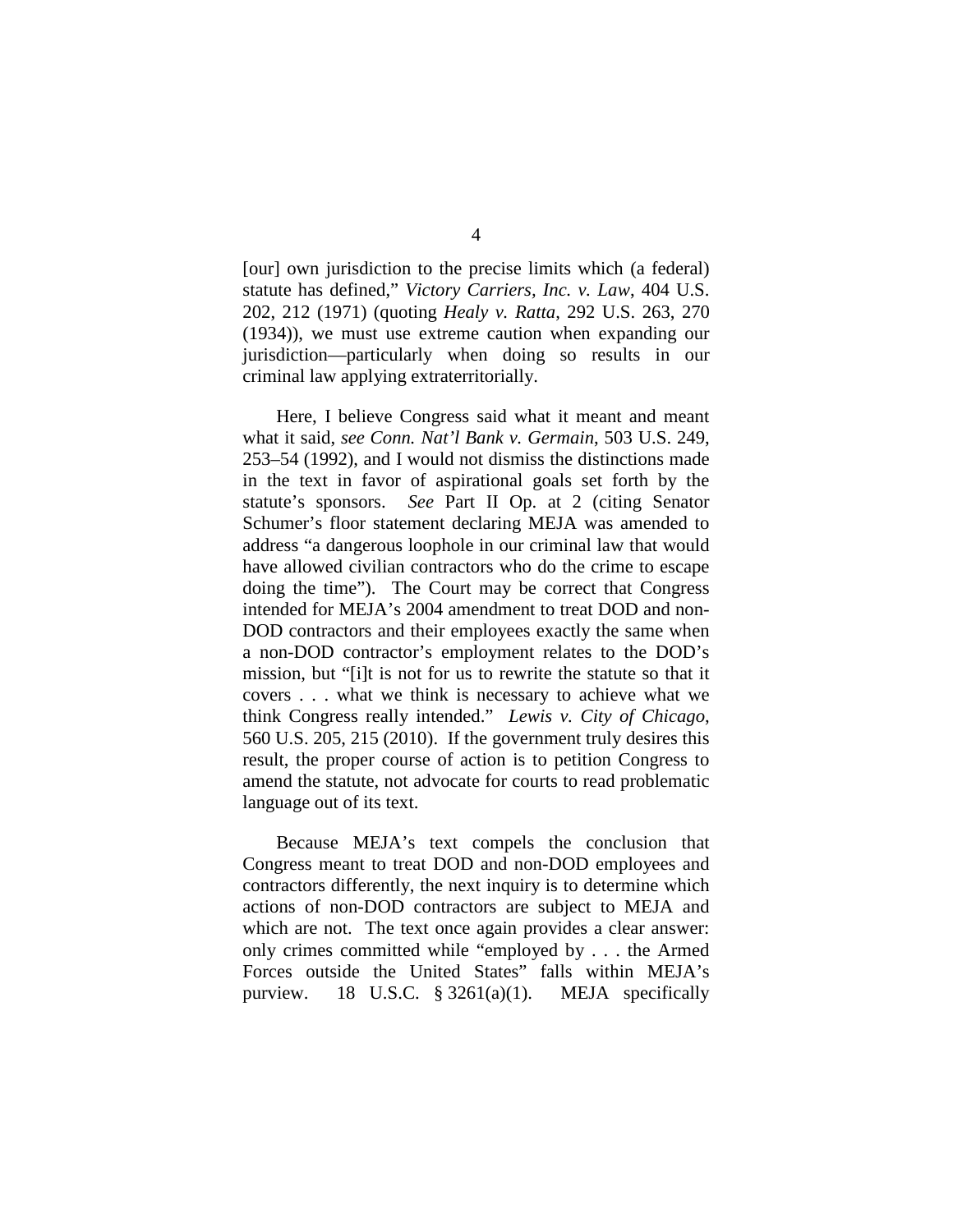provides non-DOD contractors are only "employed by . . . the Armed Forces" for the purposes of the statute when, though acting within the scope of their employment, they are "supporting the mission of the [DOD]." *Id.* §§ 3261, 3267. The phrase "relating to" is "deliberately expansive" and must be given broad scope. Part II Op. at 4. However, its broad scope is not so expansive as to swallow up the "words of limitation" immediately preceding them. *See John Hancock Mut. Life Ins. Co.*, 510 U.S. at 104–05. Instead, these competing phrases must be balanced in ways that give both full meaning. Therefore, MEJA logically encompasses those actions taken by non-DOD employees pursuant to their employment that either directly or indirectly support the DOD's mission. The statutory framework focuses on military employment and thus limits the scope of jurisdiction not just temporally but factually. This interpretation gives full meaning to the broad language of the text without making virtually all potential crimes committed by a non-DOD employee subject to the federal criminal law. The proper question is whether the Defendants were either directly or indirectly supporting the DOD when they entered Nisur Square on the day of the incident.

B.

Under this Court's precedent, we examine the jury findings for each element of MEJA under the deferential sufficiency-of-the-evidence standard. *United States v. Williams*, 836 F.3d 1, 7 (D.C. Cir. 2016). In doing so, we determine "whether the evidence, considered in the light most favorable to the government, was sufficient to permit a rational trier of fact to find all of the essential elements of the [statute were met] beyond a reasonable doubt." *United States v. Wilson*, 240 F.3d 39, 43 (D.C. Cir. 2001). Here, the government has arguably met its burden. I do not join the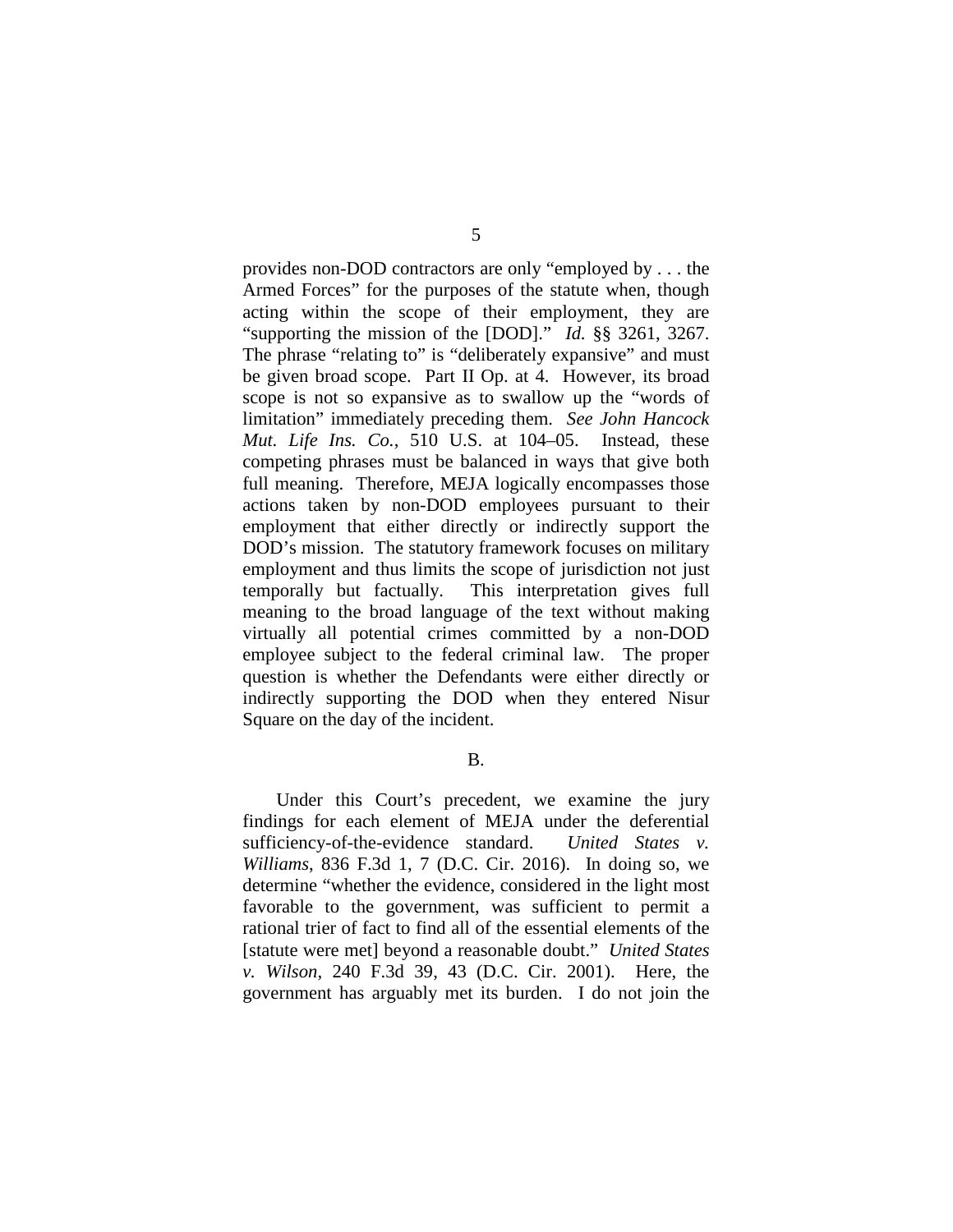Court in holding that any actions deemed to facilitate rebuilding the war-torn nation of Iraq automatically relates to the DOD's mission based on the text and history discussed above. For this reason, I also find the evidence of the Defendants performing other tasks to support the DOD—such as assisting distressed military units and training Army escorts, Part II Op. at 7—to be of doubtful relevance in determining whether the Defendants were supporting the DOD on the day of the Nisur Square incident.

However, neither of these pieces of evidence are necessary to uphold the jury's finding under the deferential sufficiency of the evidence standard, and we need not decide whether they would be sufficient on their own to meet MEJA's criteria. As posited by the Court, the Defendants' employment—providing diplomatic security for the Department of State—indirectly supported the DOD's mission by allowing military personnel previously responsible for providing State Department security to concentrate exclusively on the DOD's rebuilding mission. Part II Op. at 8. The relatively small size of America's active, volunteer military and the breadth of its commitments may blur the lines, but it does not erase them. Although statements from Deputy Secretary of Defense Gordon England unequivocally stating that the Defendants were not supporting DOD's mission contradicted the prosecution's narrative, JA 2919–20, 2932, 2936, contrary evidence is not enough to overcome this deferential standard. While I would interpret MEJA more narrowly and find the question close, arguably sufficient evidence existed for a rational juror to conclude that MEJA applied to the Defendants.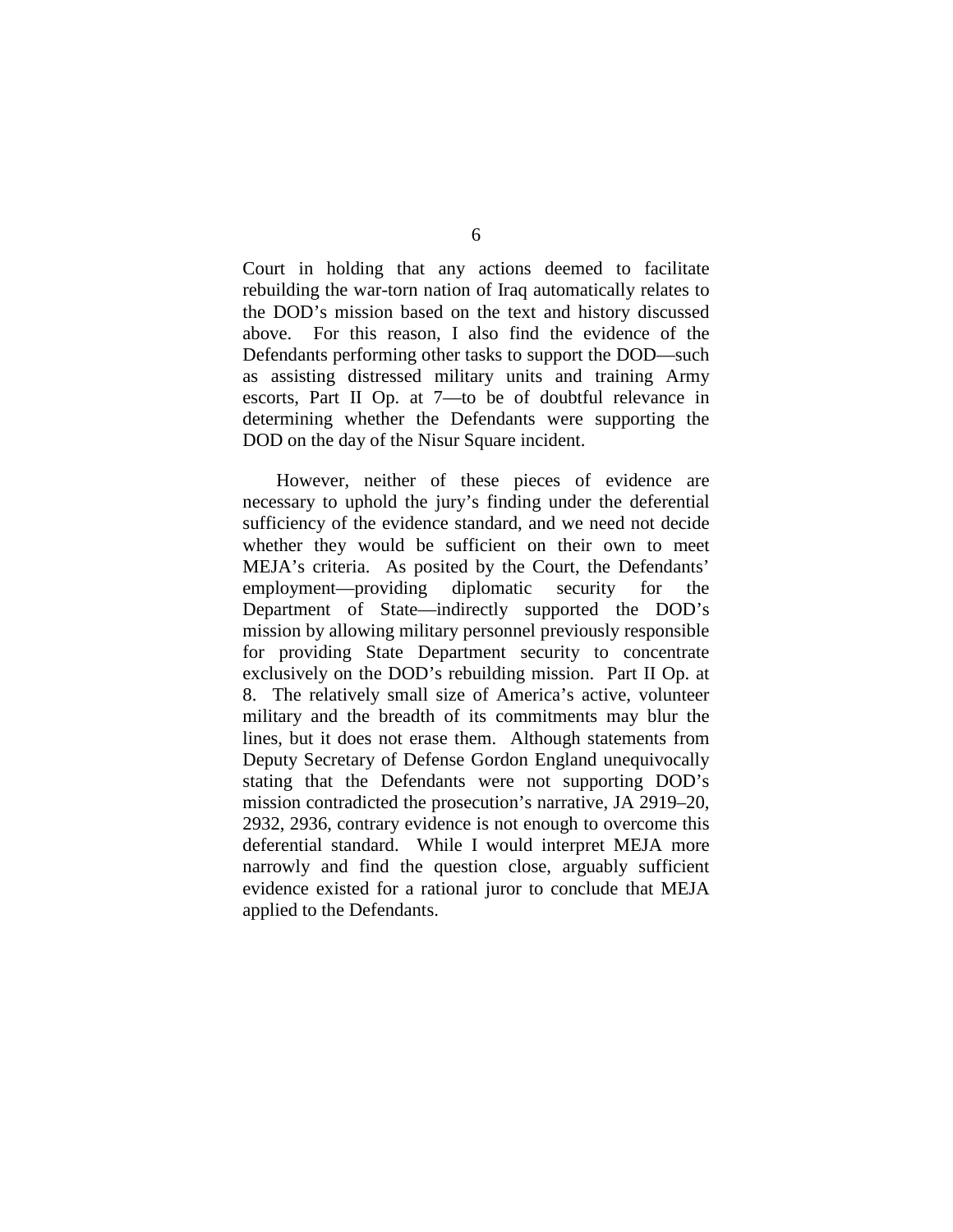7

## II.

One question remains. Did the district court properly instruct the jury on MEJA's application to this case? When examining a challenge to jury instructions, we must determine "whether, taken as a whole, the [district court's] instructions accurately state the governing law and provide the jury with sufficient understanding of the issues and applicable standards." *United States v. DeFries*, 129 F.3d 1293, 1304 (D.C. Cir. 1997). Because an "improper instruction on an element of the offense violates the Sixth Amendment's jury trial guarantee," it is a reversible error requiring a new trial unless the error was harmless. *Neder v. United States*, 527 U.S. 1, 12, 15 (1999). The burden is on the government to prove the error was harmless beyond a reasonable doubt. *Wilson*, 240 F.3d at 44.

Here, the district court interpreted MEJA as an all-ornothing proposition. When explaining how MEJA should apply to the case, the court emphasized the broad nature of certain words in the text by defining the word "relates" to mean "a connection with" and defining "supporting" to mean "to promote the interest or cause of something or someone." JA 3293. After giving these definitions, the culmination of the instruction advised that employment relating to supporting the DOD's mission included a contractor of "any federal agency whose employment in the Republic of Iraq bears some relationship to supporting the mission of the Department of Defense in that country." *Ibid.* While the instruction did contain the phrase "to the extent," the presence of this phrase does little work because the overall framing of the issue is erroneous. By describing MEJA in this manner, the district court, essentially read the limiting effect of the phrase "to the extent" right out of the statute and instead substituted "if" in its place. Moreover, this expansive view effectively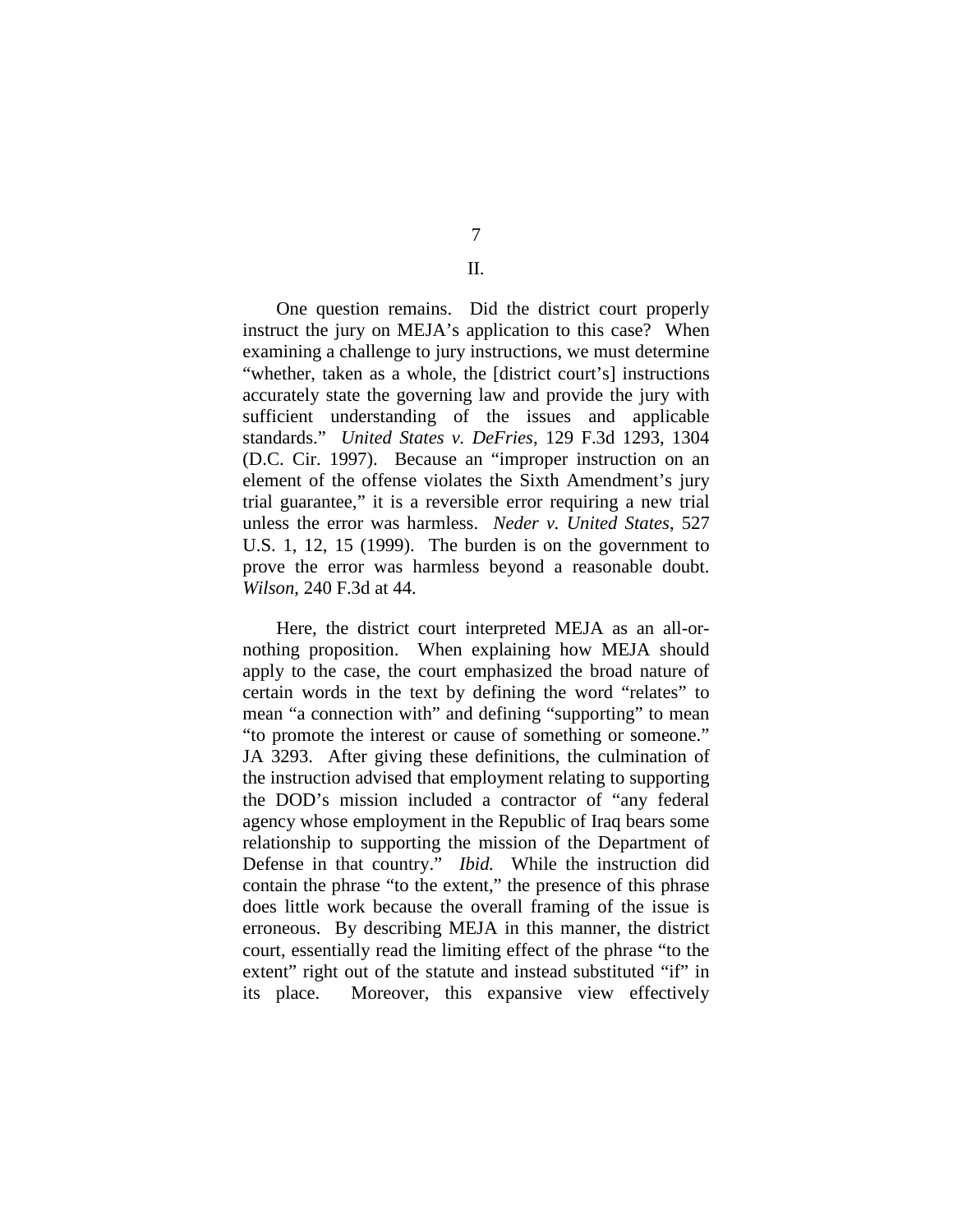eliminates the connection to military employment. As discussed above, this is a dubious interpretation of the statute.

At the jury instruction stage, the imprecision inherent in a sweeping view of the DOD's mission becomes apparent. The jury instruction, if erroneous, was prejudicial because it affected a central issue in a close case where persuasive evidence was presented by both the prosecution and the defense. *See Williams*, 836 F.3d at 16 (reversing a murder conviction under MEJA because a misstatement of the law by the prosecution during its closing statement involved a "central and close issue in the case" that was "insufficiently cured"). Because the question of whether MEJA applied to the Defendants was a threshold issue for each conviction, there is no issue more central to the entire case than this. Furthermore, even if sufficient evidence existed to find jurisdiction under MEJA in this case, the same would be true if the jury had reached the opposite conclusion based upon Deputy Secretary England's testimony and the representations he made that the Defendants were not supporting the DOD's mission, *see* JA 2953, 3843, 3858. Thus, the importance of an accurate statement of the law cannot be gainsaid.

However, given the district court's instructions, it was entirely possible for the jurors to begin deliberations believing that if any aspect of the Defendants' employment related to supporting the DOD's mission, then any supporting action taken during the course of that employment made the Defendants subject to MEJA. Accordingly, the jurors could find MEJA applied solely on the basis of actions taken during the course of the Defendants' employment—even actions completely unrelated to the events that transpired in Nisur Square, such as providing assistance to distressed military units or training Army security escorts. This is a significantly different calculus than attempting to determine if the